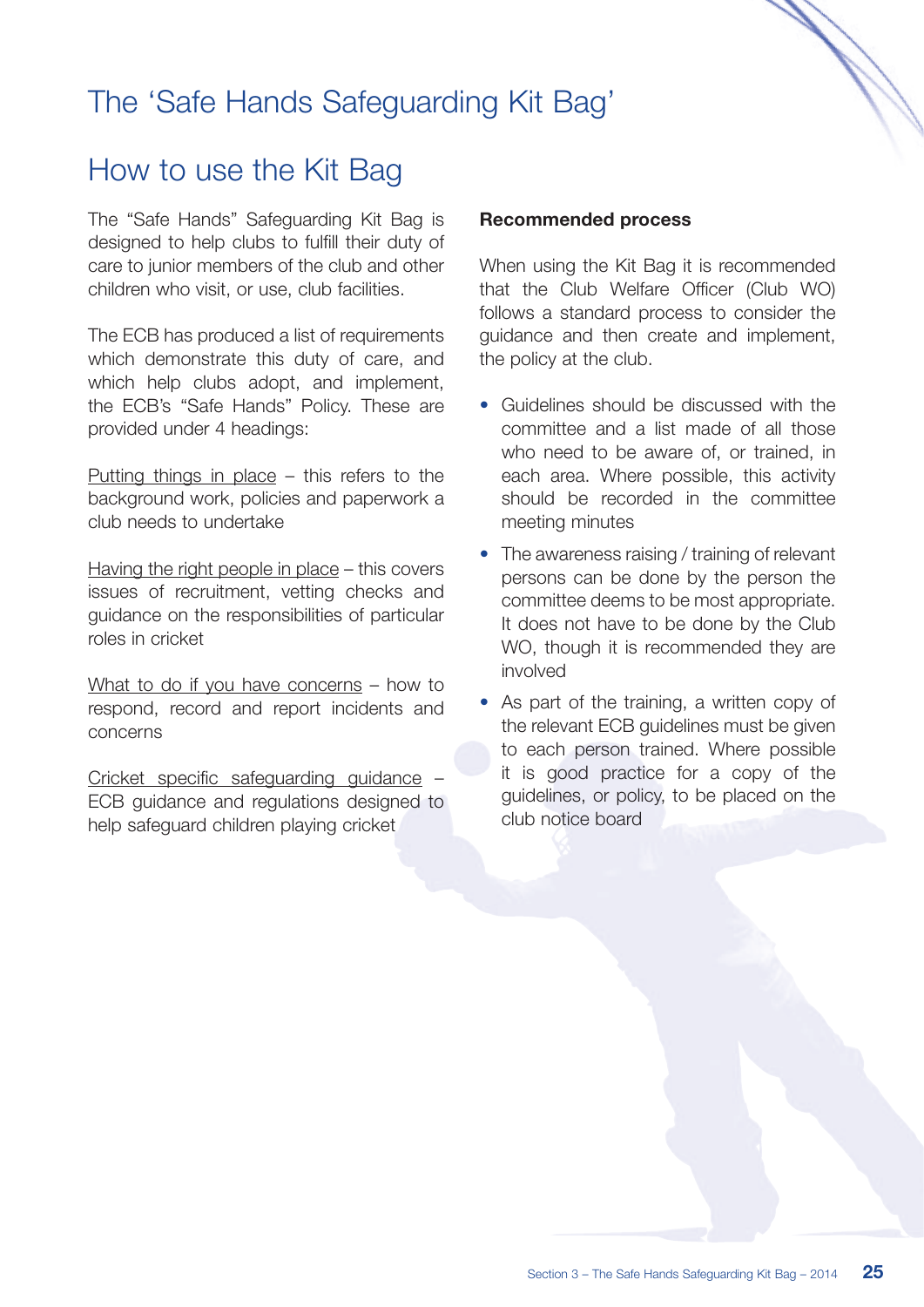# The 'Safe Hands Safeguarding Kit Bag'

### **Contents**

#### **Putting things in place** – background work, policies and paperwork

- ECB guidance on creating an individual club safeguarding policy statement, including a sample club safeguarding policy statement template
- ECB guidance for Codes of Conducts, including:
- ECB code of conduct for members and guests
- Producing a code of conduct for children
- The ECB whistle blowing policy
- A useful safeguarding contacts list
- Player profile system enabling adults to exercise their duty of care in an emergency situation, including a player profile form template
- ECB guidance on welcoming and safeguarding children with a disability
- Sample 'anti-bullying policy' and procedures for dealing with bullying
- Changing rooms and showering
- Photography, video and the use of images (including press and website guidelines)
- Transport to and from matches
- Managing children away from the club
- Missing children
- ECB Guidance for clubs on Sun Safety
- Working with external partners (for example club personnel undertaking cricket activities in schools/for local authorities or similar, on a voluntary or paid basis)
- Guidance on creating a welcoming environment, and a sample welcome letter for parents
- ECB Guidance for clubs on the use of Social Media, texts and email
- ECB Guidance for clubs and leagues on Disciplinary Procedures involving under-18s
- ECB Guidance on specific concerns arising for children outside of cricket female genital mutilitation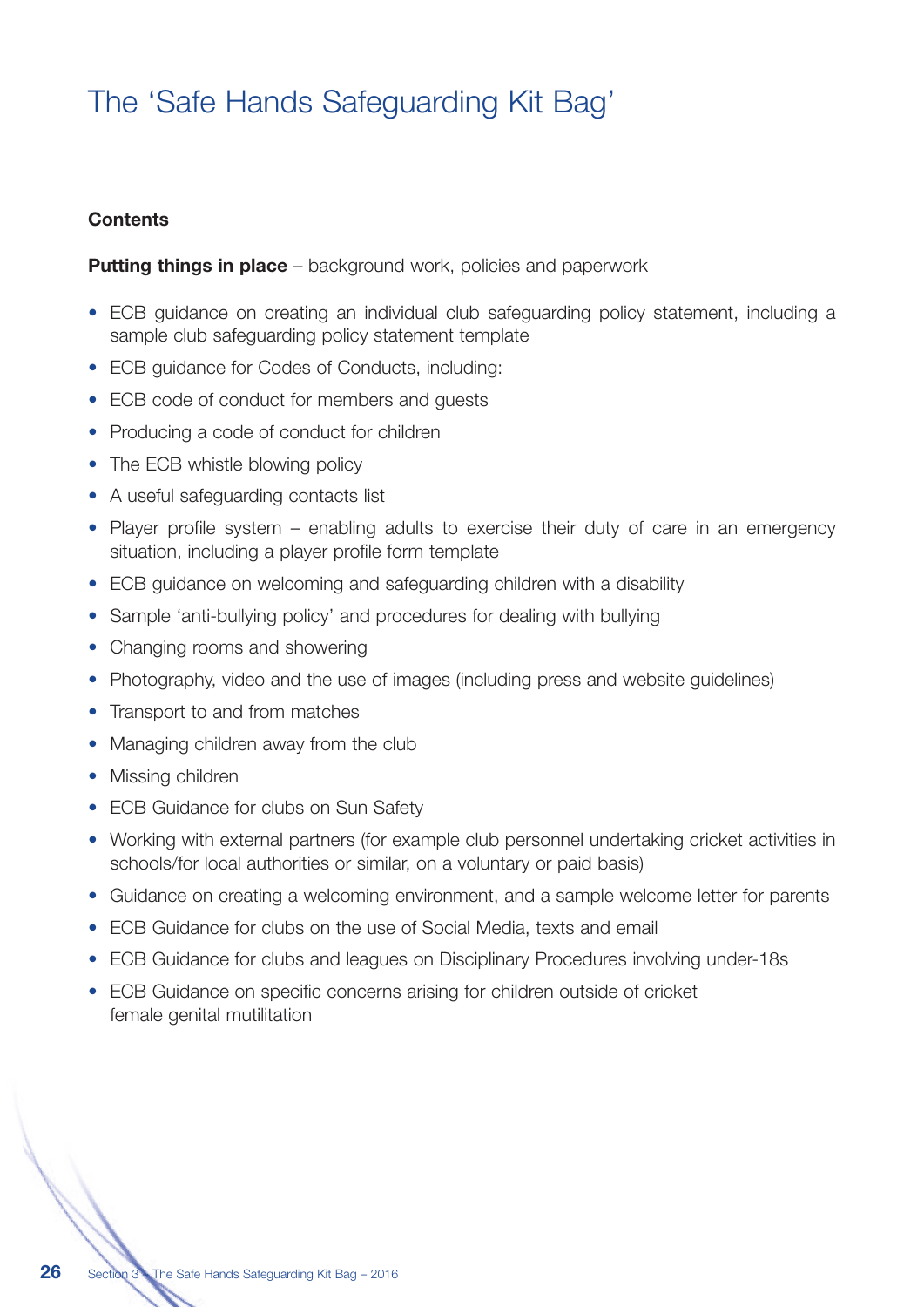# The 'Safe Hands Safeguarding Kit Bag'

# **Having the right people in place** – recruitment and guidance

- ECB quidance on appointing and training a Club Welfare Officer
- ECB Guidance on roles in Cricket that require an ECB Vetting check
- How to determine which roles are regulated activity with children in cricket
- ECB guidance on appointing appropriate volunteers and/or paid staff to work with children
- Recruiting and supporting volunteers
- ECB reference form template
- ECB non UK resident vetting form
- ECB guidance for all staff and volunteers working with children
- ECB guidance for coaches working with Children
- ECB Guidance for Staff and Volunteers working with Children
- ECB Guidance for Coaches working with Children

### **What to do if you have concerns**

- ECB guidance on responding to, recording and reporting concerns which might arise either within or outside the club, including an ECB incident reporting form template
- Guidance on Recording of information
- ECB Incident/Concern Reporting Form

### **Cricket specific safeguarding guidance**

- ECB quidelines on supervising children at cricket sessions
- ECB Guidance on the Wearing of Cricket Helmets ("Head protectors") by Young Players
- ECB fielding regulations
- ECB fast bowling directives
- ECB guidelines for junior players in open age cricket
- ECB guidelines on girls playing in boys age group leagues and competitions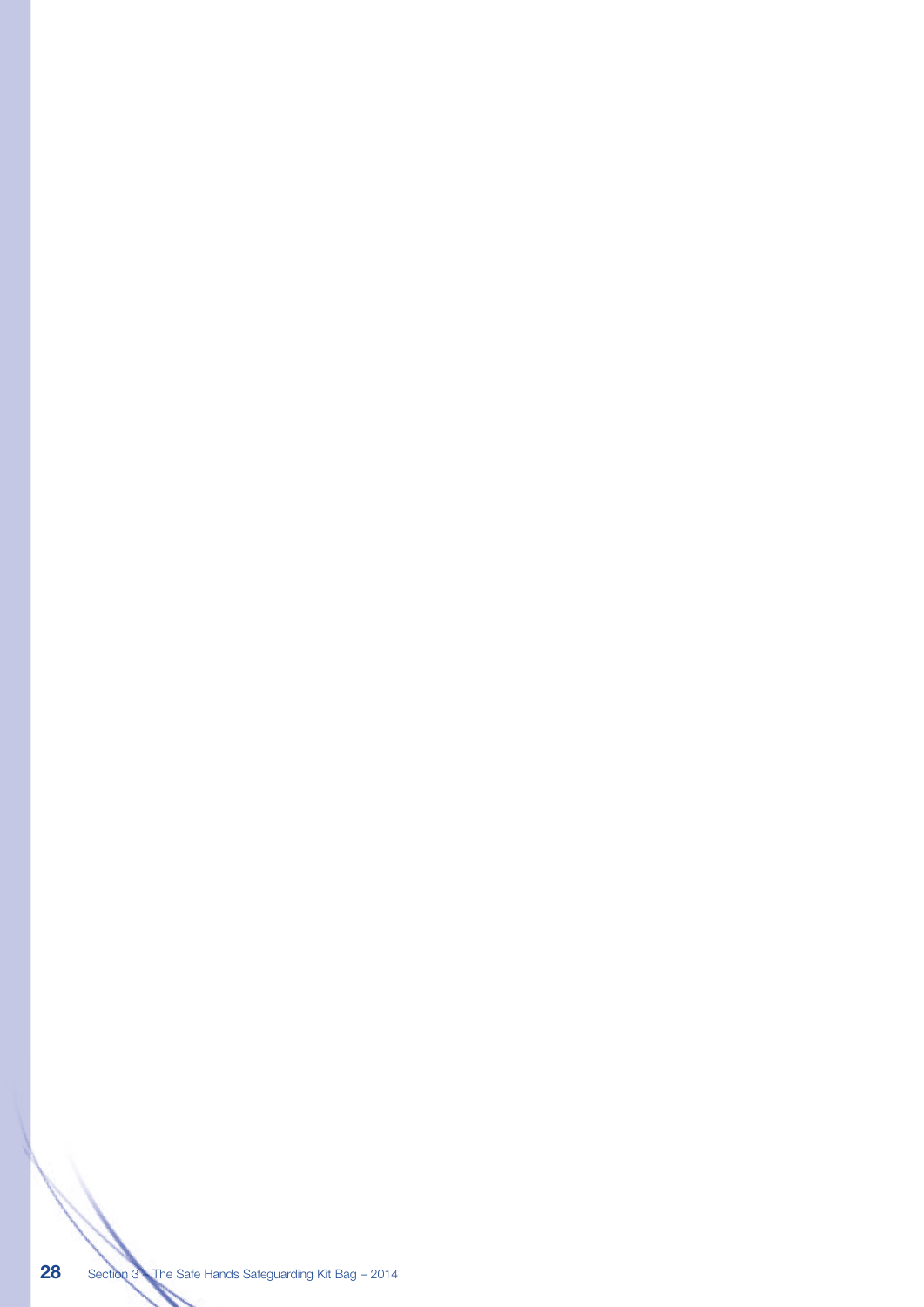# Creating an Individual Club Safeguarding Policy **Statement**

In addition to adopting the ECB's "Safe Hands Policy", all ECB affiliated clubs must create an individual "Club Safeguarding Policy Statement."

We recognise that some cricket clubs will be part of a larger multi-sport club. Even if a cricket club is a 'section' of another club the cricket committee still needs to identify the elements of the "Safe Hands Policy" which are directly applicable to the cricket section and those that will require consultation with the umbrella sports club committee for implementation. It is vital in these circumstances that the cricket club ensures the umbrella committee has addressed all the issues within the "Safe Hands Policy" and recognises its separate responsibilities for safeguarding. Collaboration between all sports sections within such clubs is necessary for effective safeguarding.

Please contact the ECB Safeguarding Team if further assistance is required in this area.

### **Recommended Process/Activities**

- 1. The following template can be discussed and personalised by your Club Committee to meet the specific needs of your location.
- 2. Organise for the personalised "Club Safeguarding Policy Statement" to be formally adopted by your club. A vote is normally needed at the club's AGM to make this formal adoption. (For those clubs who do not have an AGM in the near future, it is considered to be good practice for the committee to make a temporary adoption on behalf of the club as an interim measure).
- 3. Having defined a club safeguarding policy, its content will then help everyone at the club to know how the club will approach safeguarding on an ongoing basis.
- 4. Once adopted, a copy of the club's own safeguarding policy should be displayed on the club notice board.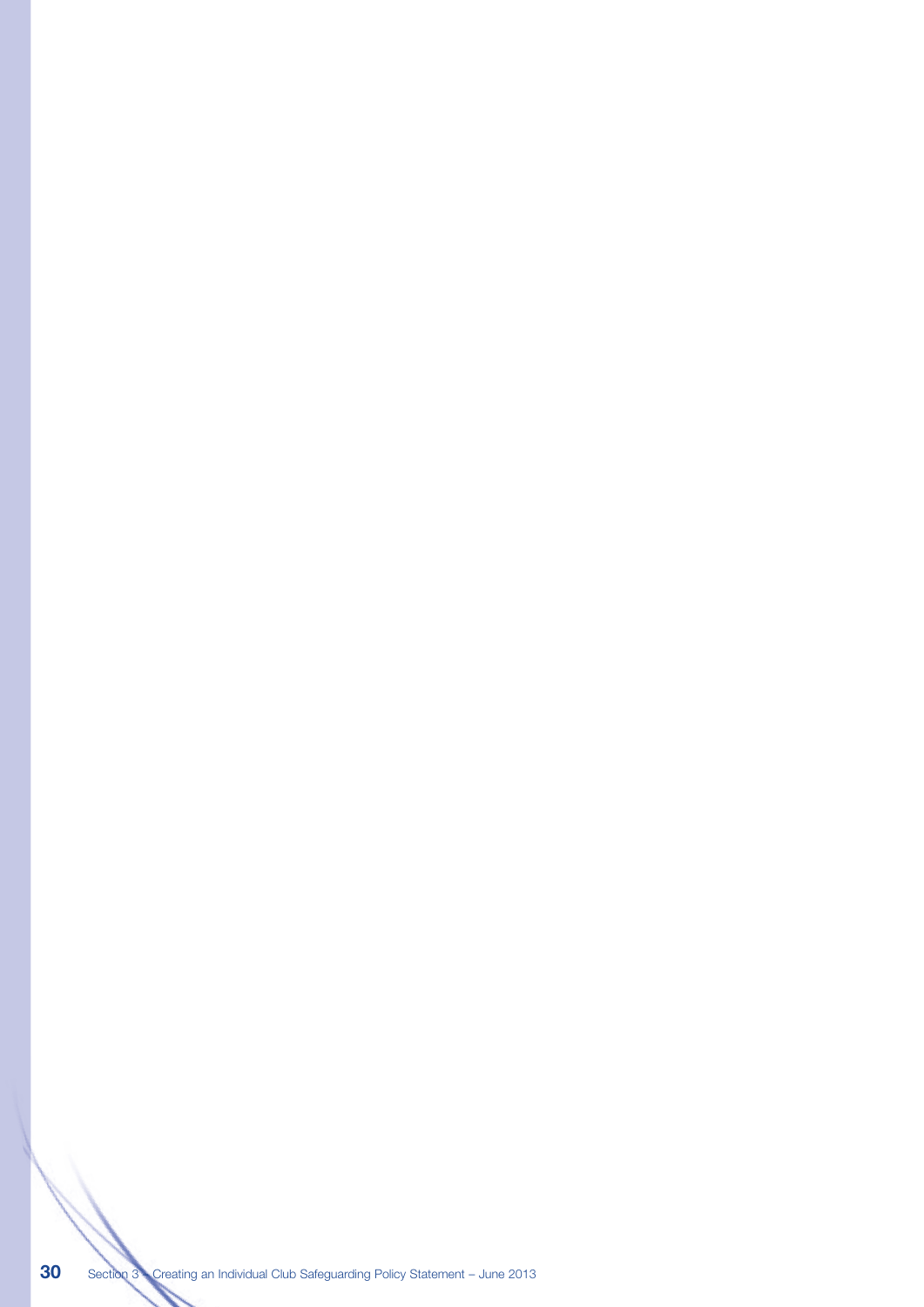# xxxxxx Cricket Club – Safeguarding Policy Statement

xxxxxxxxxx Cricket Club (The Club) is committed to ensuring all Children (i.e all persons under the age of 18 ) participating in cricket have a safe and positive experience.

We will do this by:

- Recognising all children participating in cricket (regardless of age, gender, race, religion, sexual orientation, ability or disability) have the right to have fun and be protected from harm in a safe environment
- Ensuring individuals working within cricket at, or for, our club provide a welcoming, safe, and fun experience for children
- Adopting and implementing the England and Wales Cricket Board (ECB) "Safe Hands – Cricket's Policy for Safeguarding Children" and any future versions of this
- Appointing a Club Welfare Officer and ensuring they attend all current and future training modules required by the ECB,
- Ensuring all people who work in cricket at, or for, our club (such as staff, officials, volunteers, team managers, coaches and so on) have a responsibility for safeguarding children, and understand how the "Safe Hands Policy" applies to them
- Ensuring all individuals working within cricket at, or for, the club are recruited and appointed in accordance with ECB guidelines and relevant legislation
- Ensuring all individuals working within cricket at, or for, the club are provided with support, through education and training, so they are aware of, and can adhere to, good practice and Code of Conduct guidelines defined by the ECB, and the club
- Ensuring the name and contact details of the Club Welfare Officer is available:
- As the first point of contact for parents, children and volunteers/staff within the club
- As a local source of procedural advice for the club, its committee and members
- As the main point of contact within the club for the ECB County Welfare Officer and the ECB Safeguarding Team, and
- As the main point of contact within the club for relevant external agencies in connection with child safeguarding

Ensuring correct and comprehensive reporting procedures exist for raising and managing child safeguarding concerns.

• Providing an environment where the views of children, parents and volunteers are sought and welcomed on a range of issues. This will help us create an environment where people have the opportunity to voice any concerns (about possible suspected child abuse/neglect, and/or about poor practice) to the Club Welfare Officer

\*Details of the County Welfare Officer will be made available, in case the Club Welfare officer is unavailable, or the concern relates to the Club Welfare officer.

- Ensuring all suspicions concerns and allegations are taken seriously and dealt with swiftly and appropriately
- Ensuring access to confidential information relating to child safeguarding matters is restricted to those who need to know in order to safeguard children – including the Club Welfare Officer and the appropriate external authorities, such as the Local Authority Designated Officer (LADO), as specified within ECB child safeguarding procedures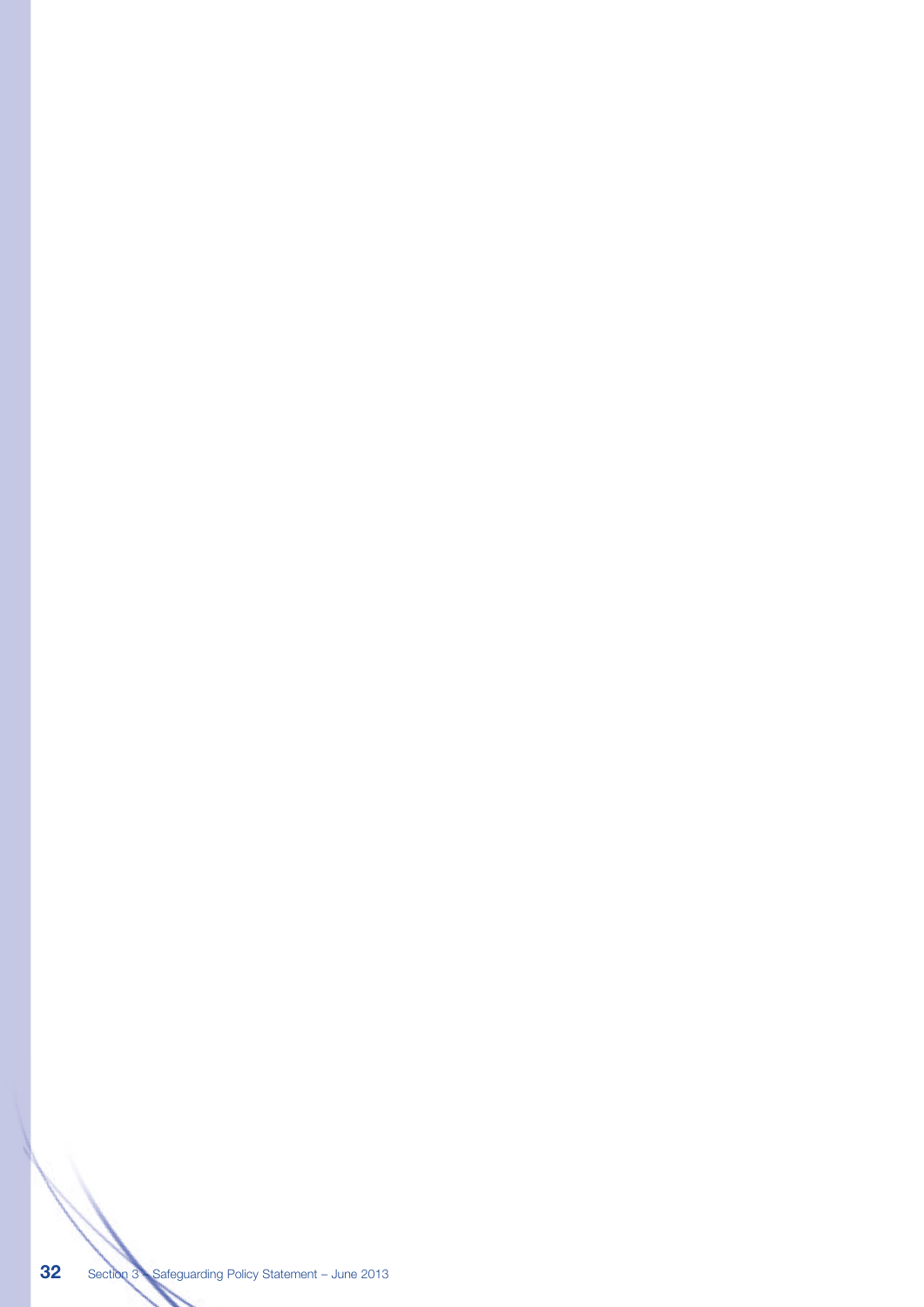# ECB Guidance on Codes of Conduct

The ECB provides codes of conduct for all cricket participants – the Code of Conduct for Members and Guests; and the Code of Conduct for Coaches. These codes of conduct provide participants with details of acceptable and unacceptable behaviour, and the expectations of others in relation to good operational practices. The codes of conduct provide clubs, leagues and other bodies with reference points for managing participants and as such assist in identifying unacceptable practice within the game. Breaches of these codes of conduct can be dealt with at a local, regional or national level as appropriate in each individual circumstance.

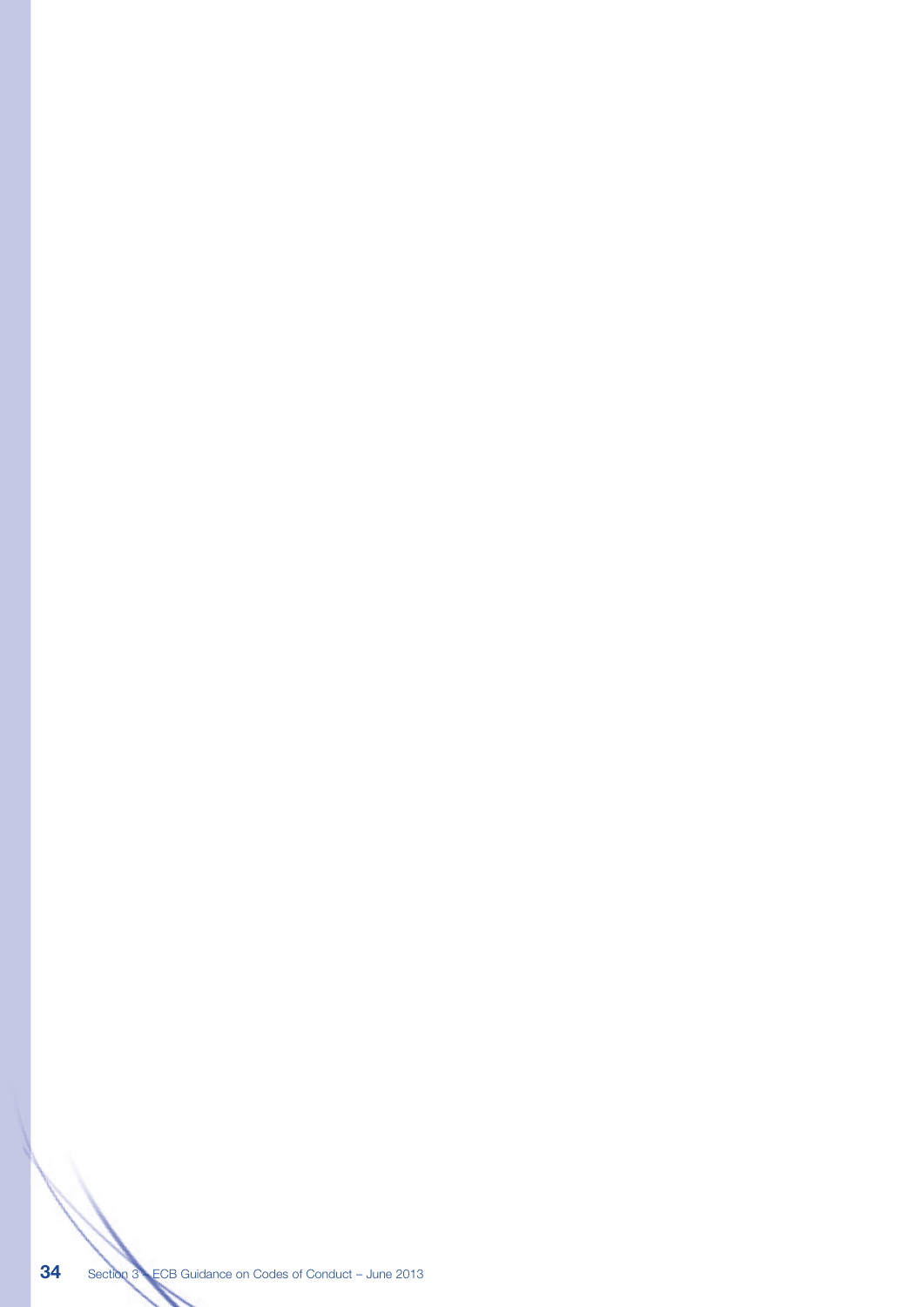# Code of Conduct for Cricket Club Members and Guests\*

### **All Members and Guests of this Cricket Club will:**

- Respect the rights, dignity and worth of every person within the context of cricket
- Treat everyone equally and not discriminate on the grounds of age, gender, disability, race, ethnic origin, nationality, colour, parental or marital status, religious belief, class or social background, sexual preference or political belief
- Not condone, or allow to go unchallenged, any form of discrimination if witnessed
- Display high standards of behaviour
- Promote the positive aspects of cricket. for example fair play
- Encourage all participants to learn the Laws and rules and play within them, always respecting the decisions of match officials
- Actively discourage unfair play, rule violations and arguing with match officials
- Recognise good performance not just match results
- Place the well-being and safety of children above the development of performance
- Ensure activities are appropriate for the age, maturity, experience and ability of the individual
- Respect children's opinions when making decisions about their participation in cricket
- Not smoke, drink or use banned substances while working with children in the club
- Not provide children with alcohol when they are under the care of the club
- Follow ECB quidelines set out in the "Safe" Hands – Cricket's Policy for Safeguarding Children" and any other relevant guidelines issued
- Report any concerns in relation to a child, following reporting procedures laid down by the ECB

\* Members and guests include all members and officers of the cricket club and all guests of those members and officers, as well as all individuals who watch/attend/participate/ officiate in matches hosted by the club in whatever capacity.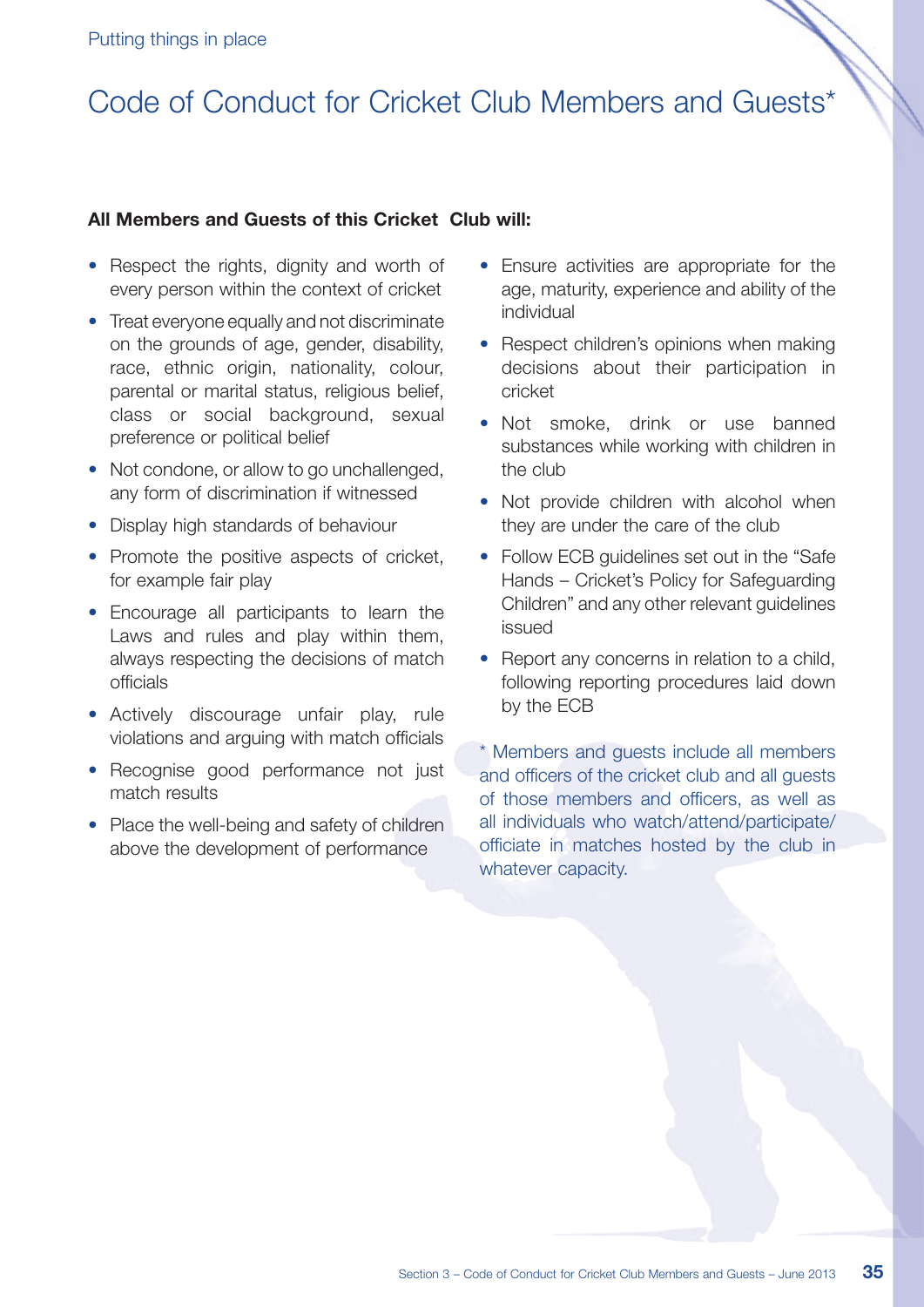#### **In addition to the above, all club officers and appointed volunteers will:**

- Have been appropriately vetted, if required
- Hold relevant qualifications and be covered by appropriate insurance
- Always work in an open environment (i.e. avoid private, or unobserved, situations and encourage an open environment) NB This includes the online world – club officers and volunteers are actively discouraged from online or other electronic communication with children – any such communication should be via parents.
- Inform players and parents of the requirements of cricket
- Know and understand the ECB's "Safe Hands – Cricket's Policy for Safeguarding Children"
- Develop an appropriate working

relationship with young players, based on mutual trust and respect

- Ensure physical contact is appropriate and necessary and is carried out within recommended guidelines with the young player's full consent and approval
- Not engage in any form of sexually related contact with a young player. This is strictly forbidden, as is sexual innuendo, flirting or inappropriate gestures and terms. The ECB adopts the Home Office guidelines. These recommend "people in positions of trust and authority do not have sexual relationships with 16-17 year olds in their care"
- Attend appropriate training to keep up to date with their role, especially with respect to the safeguarding of children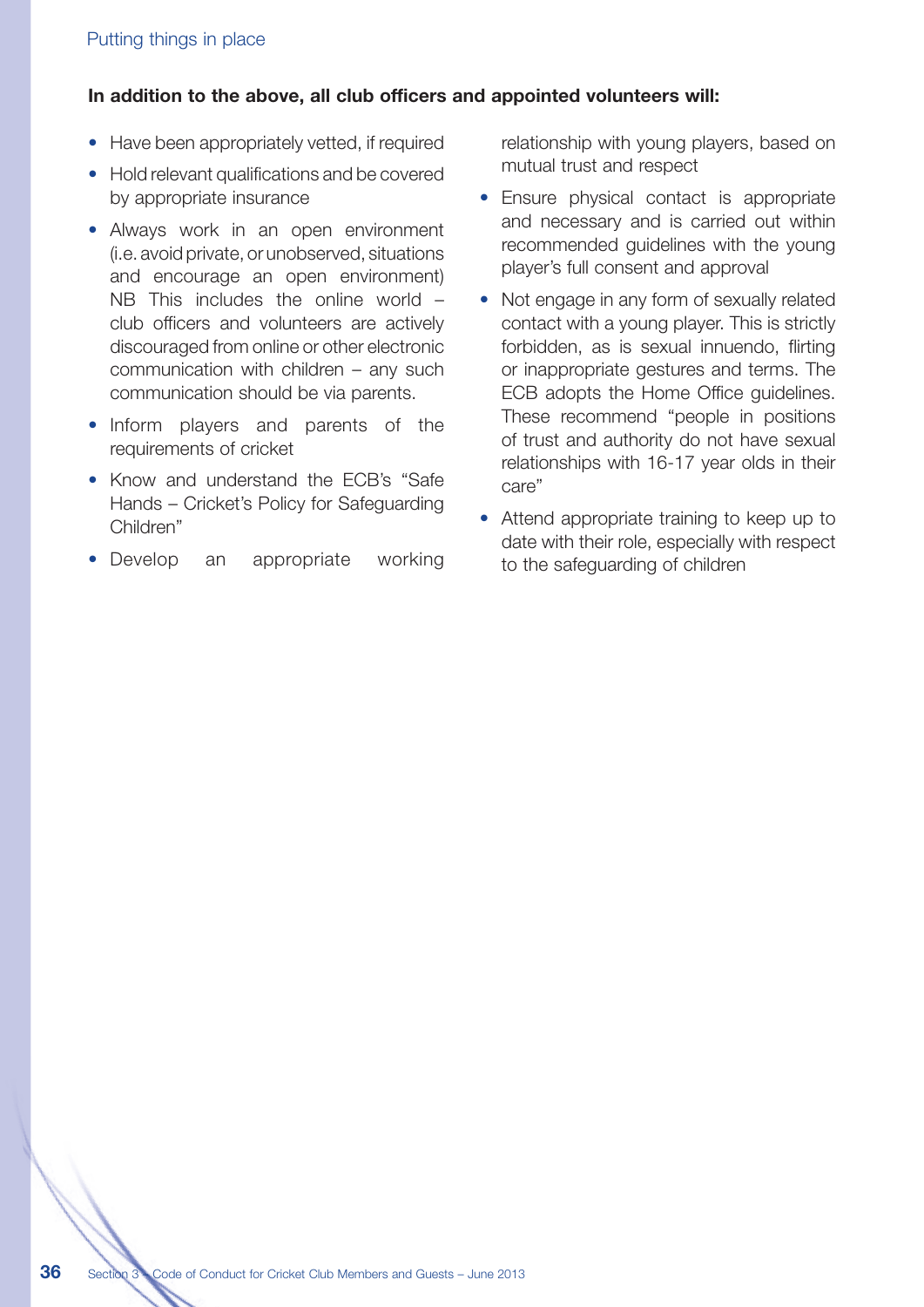# ECB Guidelines for a Code of Conduct for Children

The ECB actively encourages clubs to use the Code of Conduct for Members and Guests as a starting point for producing an additional Children's Code of Conduct. NSPCC research shows when children are empowered to create rules for themselves these rules are usually far more greatly respected, and often stricter, then those that adults responsible for supervising the groups might impose. Children can feel empowered by the ability to voice their own opinion about what they feel is acceptable behaviour. Coaches and the Club Welfare Officer should be the facilitators for this additional code of conduct.

Club Welfare Officers are encouraged to work with coaches, junior team managers, and children (preferably from a wide cross section of age and experience), to design something everyone signs up to.

Possible topics to discuss with children are:

- Why do they come to the club and what do they want to get from attending – for example, to have fun, to learn how to play, to take part in matches, to be with their friends, to keep fit
- How do they want to treat, and be treated, by adults – for example, officials, adult members of the club and spectators
- How do they want to treat, and be treated. by other children at the club
- How do they want to be able to raise any concerns they have
- What rules, or limits, do they think there should be
- How do they think any breaches of the code of conduct should be dealt with

It is important clubs draw attention to their codes of conduct and place them on all relevant notice boards in dressing rooms and club areas.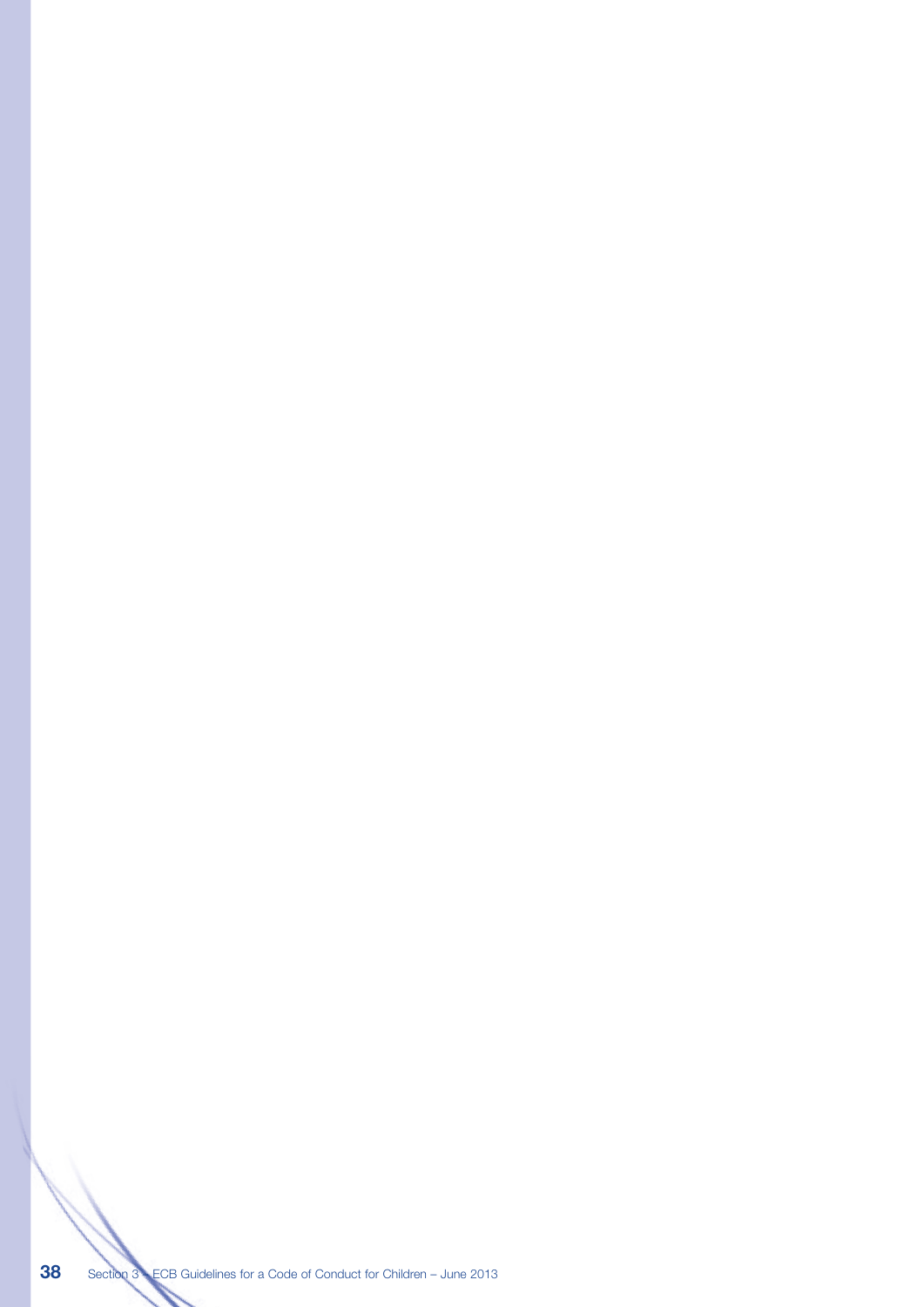# ECB Whistle Blowing Policy

The ECB is committed to maintaining a culture where it is safe, and acceptable, for all those involved in cricket to raise concerns about unacceptable practice and misconduct.

You may be the first to recognise something is wrong but you may not feel able to express your concerns out of a belief that this would be disloyal to colleagues, or you may fear harassment, victimisation or disadvantage.

These feelings, however natural, must never result in a child continuing to be unnecessarily at risk. Remember, it is often the most vulnerable children who are targeted. These children need someone like you to safeguard their welfare. Those involved in the sport must acknowledge their individual responsibilities to bring matters of concern to the attention of the relevant people. and/or agencies. Although this can be difficult, it is particularly important where the welfare of children may be at risk.

The ECB assures all involved in cricket that they will be treated fairly and that all concerns will be properly considered. In cases where the suspicions prove to be unfounded, no action will be taken against those who report their suspicions/allegations, provided they acted in good faith and without malicious intent. The Public Interest Disclosure Act 1998 protects whistle blowers from victimisation, discipline or dismissal where they raise genuine concerns of misconduct or malpractice.

#### **Reasons for whistle blowing**

Each individual has a responsibility for raising concerns about unacceptable practice or behaviour:

- To prevent the problem worsening or widening
- To protect or reduce risk to others
- To prevent becoming implicated yourself

### **What stops people from whistle blowing?**

- Starting a chain of events which spirals
- Disrupting work or training
- Fear of getting it wrong
- Fear of repercussions or damaging careers
- Fear of not being believed

#### **What happens next?**

- You should be given information on the nature and progress of any enquiries
- All concerns will be treated in confidence. During the process of investigating the matter, every effort will be made to keep the identity of those raising the concern unknown, except to the minimum number of individuals practicable
- Your Club Welfare Officer, County Welfare Officer and the ECB have a responsibility to protect you from harassment or victimisation
- No action will be taken against you if the concern proves to be unfounded and was raised in good faith
- Malicious allegations may be considered a disciplinary offence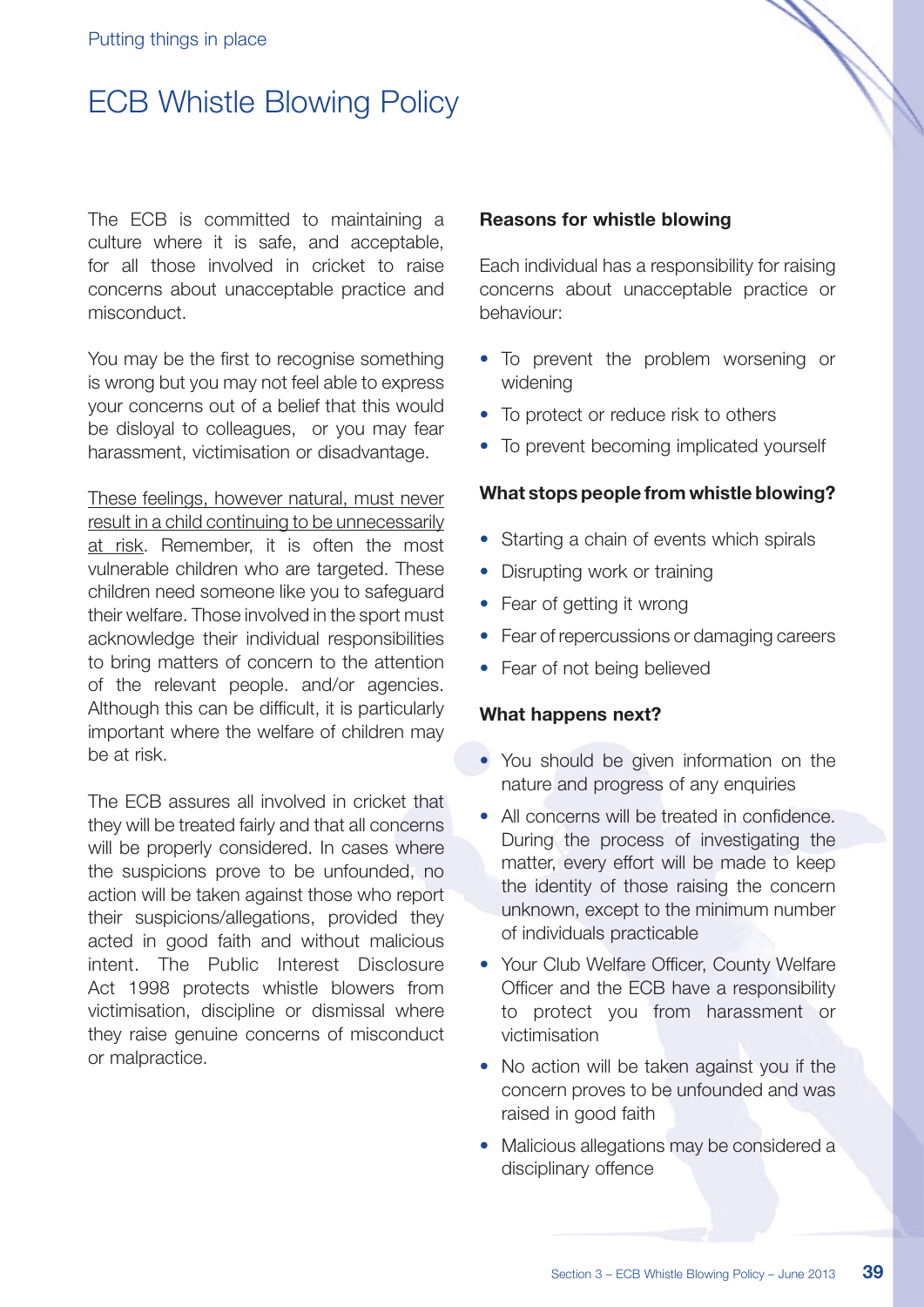# **ECB Safeguarding Whistle Blowing Procedures**

Should suspicions be raised via a "tip off", the person receiving the tip off should attempt to obtain the following information from the informant:

- Name address and telephone number
- Names of individuals involved
- The manner of the alleged incident/s or circumstances
- Whether they will submit any evidence (if applicable)
- How they became aware of the nature of the allegation
- You should not attempt to deal with any allegation or suspicion yourself, rather inform your Club Welfare Officer or your County Welfare Officer or the ECB Safeguarding Team.

### **Specifically do not:**

- Inform the person about whom the concern was raised
- Inform any other members, participants or employees
- Commence your own investigation
- Annotate or remove evidence
- Delay in reporting the suspicion

#### **Also do not assume:**

- "All is well, otherwise it would have been spotted earlier"
- "It doesn't matter" or "no harm will arise"
- "Ignore it as it is not my responsibility"
- "Someone else must have reported it already"

### **Who do I tell?**

The first person you should report your suspicion or allegation to is your Club Welfare Officer. If for any reason you cannot, or do not wish to report the matter to your Club Welfare Officer, you should refer to your County Welfare Officer. If you cannot, or do not wish to, report the information to either of these, then please contact the ECB Safeguarding Team by email on safeguarding@ecb.co.uk or telephone 020 7432 1200.

Alternatively you can also contact Public Concern at Work on 020 7404 6609 or whistle@pcaw.org.uk

### **Feedback**

The amount of feedback relating to the issue will vary depending on the nature and result of the investigations. However, where possible, those who have raised concerns will be kept informed of the progress and conclusion of investigations, although they may not be informed of the detail unless they would need this information in order to safeguard children.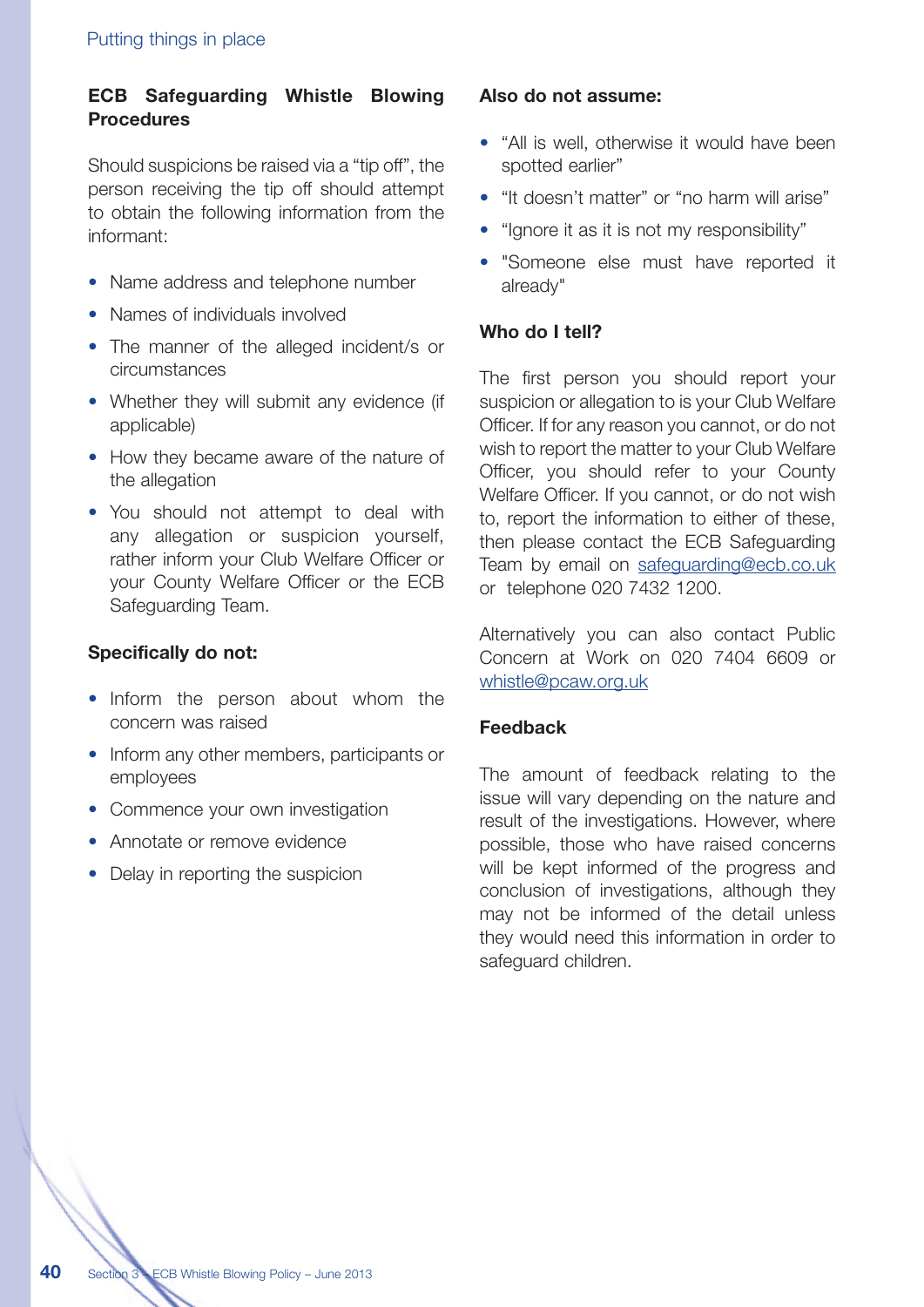Putting things in place

# Useful Safeguarding Contacts

| <b>Cricket Contacts for Safeguarding (please complete local details)</b>                                                                                                                     |                                                       |                                             |  |
|----------------------------------------------------------------------------------------------------------------------------------------------------------------------------------------------|-------------------------------------------------------|---------------------------------------------|--|
| Club Welfare Officer                                                                                                                                                                         |                                                       |                                             |  |
| <b>County Welfare Officer</b>                                                                                                                                                                |                                                       |                                             |  |
| <b>ECB Safeguarding Team</b>                                                                                                                                                                 | <b>ECB</b><br>Lord's Cricket Ground<br>London NW8 8QZ | T 020 7432 1200<br>E safeguarding@ecb.co.uk |  |
| Local Contacts for Safeguarding (please complete local details)                                                                                                                              |                                                       |                                             |  |
| Local Authority Designated Officer<br>(LADO)                                                                                                                                                 |                                                       |                                             |  |
| Local Children's Social Care<br>(including out of office hours<br>contact)<br>Please note: In an emergency,<br>the Samaritans will hold the<br>Social Care Duty Officer's contact<br>number. |                                                       |                                             |  |
| The Samaritans                                                                                                                                                                               |                                                       | T 08457 909090                              |  |
| <b>Local Police Child Protection</b><br>Teams.<br>In an emergency contact via 999.                                                                                                           |                                                       |                                             |  |
| Other useful contact details                                                                                                                                                                 |                                                       |                                             |  |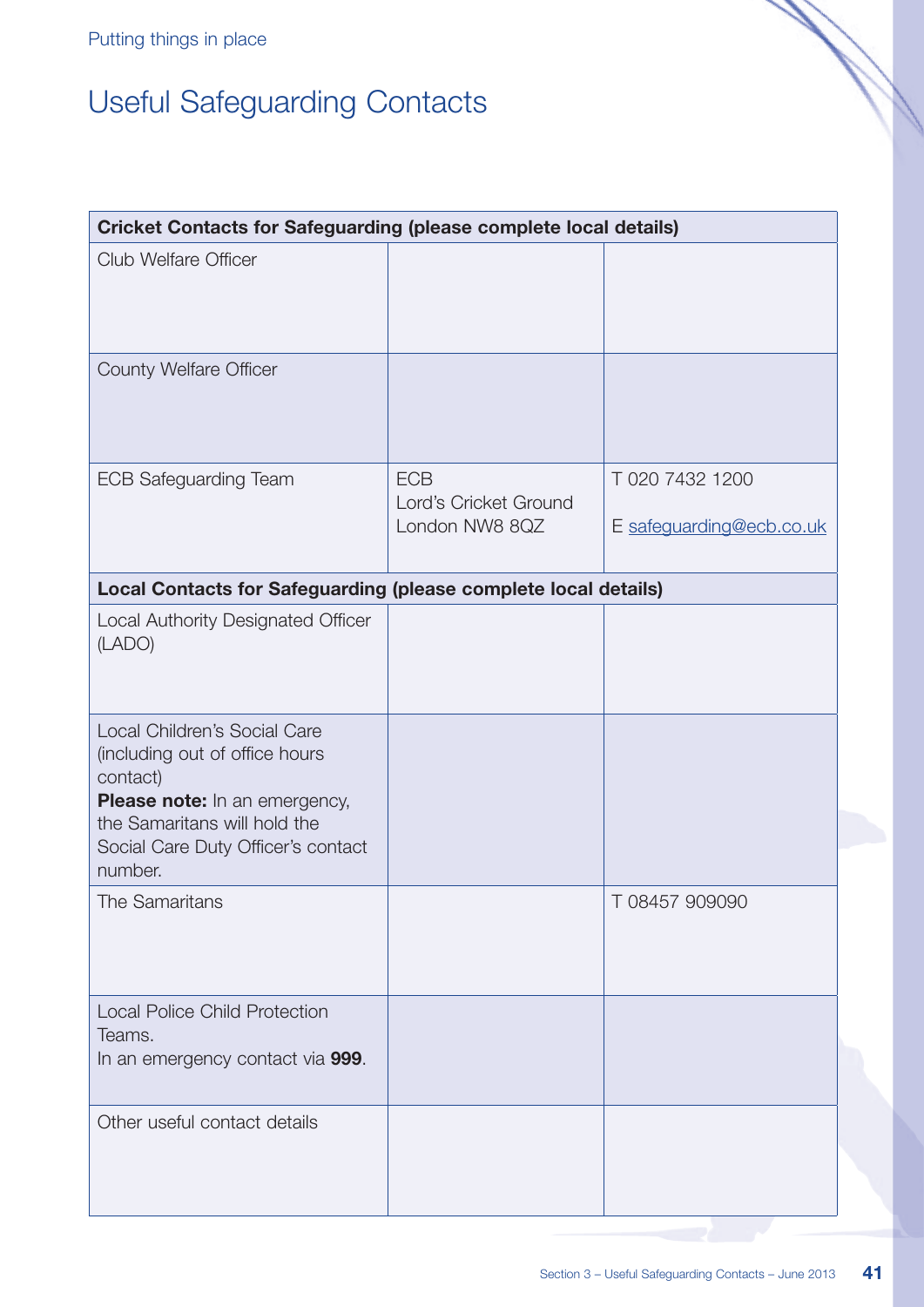Putting things in place

# Useful Safeguarding Contacts

| <b>National Contacts for Safeguarding</b>                    |                                                                                                         |                                     |
|--------------------------------------------------------------|---------------------------------------------------------------------------------------------------------|-------------------------------------|
| <b>NSPCC Freephone</b><br>24 hour Helpline                   | <b>National Centre</b><br><b>Weston House</b><br>42 Curtain Road<br>London EC2A 3NH<br>www.nspcc.org.uk | T 0808 800 5000                     |
| <b>NSPCC Asian Child Protection</b><br>Helpline              |                                                                                                         | T08000967719                        |
| <b>NSPCC Cymru/Wales</b><br><b>Child Protection Helpline</b> |                                                                                                         | T 0808 800 5000                     |
| Child Protection in Sport Unit<br>(CPSU)                     | 3 Gilmour Close<br><b>Beaumont Leys</b><br>Leicester L4 1EZ<br>www.thecpsu.org.uk                       | T01162347278<br>E cpsu@nspcc.org.uk |
| Childline UK                                                 | Freepost 1111<br>London N1 OBR<br>www.childline.org.uk                                                  | T0800 1111                          |
| Child Exploitation and<br>Online Protection Centre (CEOP)    | 33 Vauxhall Bridge Road<br>London SW1V 2WG<br>www.ceop.gov.uk                                           | T 0870 000 3344                     |
| Other useful contact details                                 |                                                                                                         |                                     |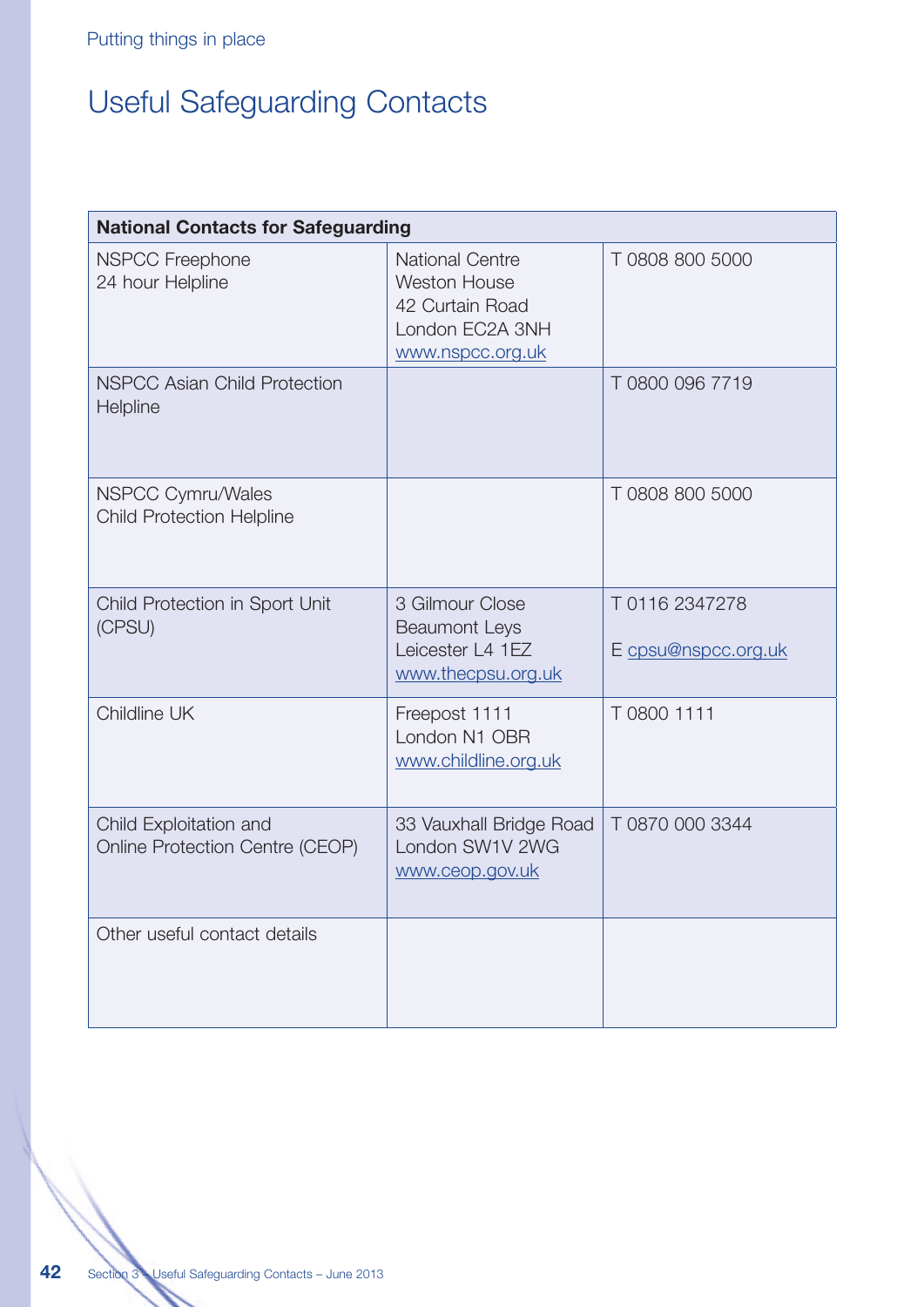#### GUIDANCE NOTES

#### This note is to assist you when amending this membership form for your Club.

The General Data Protection Regulation requires you to only collect data that you need, therefore you should review your form and the data fields and decide if it is absolutely necessary to collect the information. For example: Where you are collecting the contact details of a parent/legal guardian it would not be necessary to include a field which collects their work phone number or work address.

The membership form must be given to the parent/legal guardian of the child intending to sign up to your Club accompanied with the privacy notice. It is important to ensure that the privacy notice is clear and easy to understand. The purpose of the privacy notice is to explain how you will use their personal data. It is therefore important that the privacy notice reflects the data that you collect in the membership form.

Whilst this is specifically for Club members, the same principles will apply to forms and privacy notices required by Leagues, Boards and Associations. If you undertake other activities, you may need to add these additional activities to the privacy notice. Please remember that the privacy notice should be made available at the point of data collection.

If you use the Play-Cricket database as a source to obtain personal data, you will need to include this into your privacy notice. The privacy notice includes some guidance notes to assist you, (please delete once you have understood and edited).

If you wish to use this form template, please delete these guidance notes once you have edited the form in line with your club's needs ready to be used to sign up members to your Club.

#### CLUB JUNIOR MEMBERSHIP APPLICATION FORM 2018

(for players under the age of 18)

This form is designed to be completed by the parent, or legal guardian of any player under the age of 18.

Once completed, the form should be returned to [XXXX] at the club

| SECTION 1: PERSONAL DETAILS OF YOUNG PLAYER |                     |  |
|---------------------------------------------|---------------------|--|
| Name                                        | Age / Date of birth |  |
| Home address                                | Post code           |  |

| SECTION 2: PERSONAL DETAILS FOR PARENT/LEGAL GUARDIANS OF YOUNG PLAYER |                                                         |  |  |
|------------------------------------------------------------------------|---------------------------------------------------------|--|--|
| <b>Name</b>                                                            | Home address (if different)<br>Post code (if different) |  |  |
|                                                                        |                                                         |  |  |
|                                                                        |                                                         |  |  |
| Email address:                                                         |                                                         |  |  |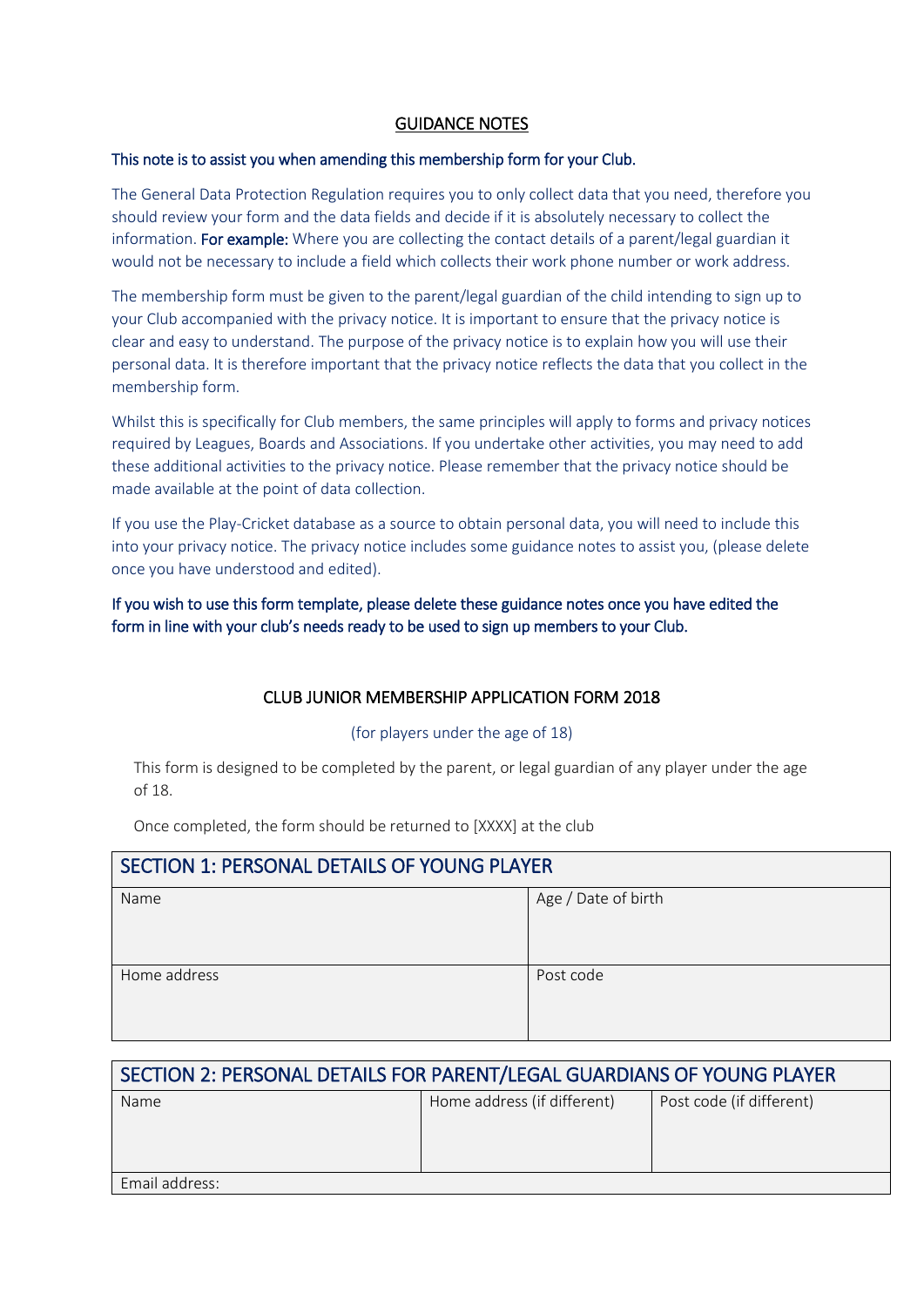Home telephone number for parent/legal guardian:

Mobile telephone number for parent/legal guardian:

### SECTION 3: EMERGENCY CONTACT DETAILS

#### Can we use the above details as a contact in an emergency? If not please provide the contact details of an alternative adult below.

As the person completing this form, you must ensure each person whose information you include in this form knows what will happen to their information and how it may be disclosed.

| Name of an alternative adult who can<br>adult<br>be contacted in an emergency | Phone number for alternative named | Relationship which this<br>person has to the child (for<br>example, aunt, neighbour,<br>family friend and so on) |
|-------------------------------------------------------------------------------|------------------------------------|------------------------------------------------------------------------------------------------------------------|
|                                                                               |                                    |                                                                                                                  |

| <b>SECTION 4: SPORTING EXPERIENCE INFORMATION</b> |                                     |  |
|---------------------------------------------------|-------------------------------------|--|
| Has your child played cricket before: [<br>Yes    | No                                  |  |
| If yes, where has this been played?               |                                     |  |
| Primary school                                    | Club                                |  |
| Secondary school                                  | County                              |  |
| Special educational needs school                  | Local authority coaching session(s) |  |
| Other (please specify):                           |                                     |  |

#### SECTION 5: DISABILITY

We will use this information for statistical purposes as well as to establish if there are any additional needs / support / adjustments that your child may require, please discuss this with us. The Equality Act 2010 defines a disabled person as anyone with 'a physical or mental impairment, which has a substantial and long-term adverse effect on his or her ability to carry out normal day-to-day activities'. Do you have any physical or mental health conditions or illnesses that have lasted or are expected to last 12 months or more?  $\vert \vert$  Yes  $\vert \vert$  No Does this disability or illness affect you in any of the following areas?  $\Box$  Vision impairment  $\Box$  Hearing impairment  $\Box$  Mobility impairment  $\Box$  Dexterity impairment  $\Box$  Learning impairment  $\Box$  Memory impairment  $\Box$  Mental Health impairment  $\Box$  Stamina, Breathing or Fatigue impairment  $\Box$  Developmental impairment Has other type of impairment, please provide more details: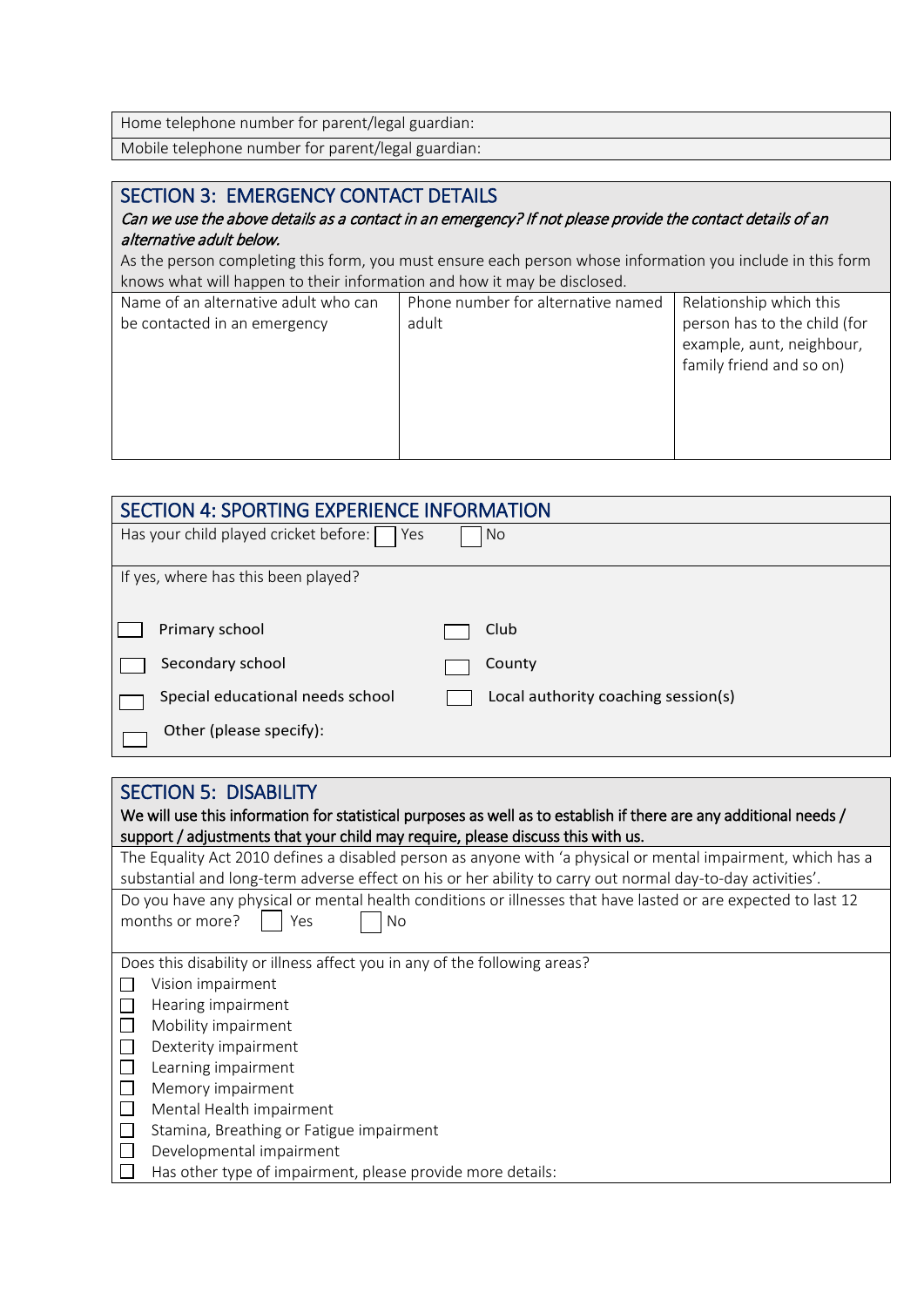# SECTION 6: MEDICAL INFORMATION

Please detail below any important medical information that our coaches/junior co-ordinator need to know and which would be affected by your child's participation in cricket activities. Such as: allergies; medical conditions (for example - epilepsy, asthma, and so on); current medication; special dietary requirements, any additional needs, and/or any injuries. Please indicate if you would like to discuss this privately with us.

Name of doctor/surgery name

Doctor's telephone number

Medical consent:

I consent to my medical details to be shared with coaches/leaders for the purposes of the delivery of my safe participation in the cricket club activity.

Not providing consent will not affect your child's membership to the Club, however giving us consent to share this information will help club volunteers to know how to respond effectively in the case of any medical emergency.

| SECTION 7: PARENT/LEGAL GUARDIAN PARTICIPATION AGREEMENT :                                                                                                                                                                     |  |  |
|--------------------------------------------------------------------------------------------------------------------------------------------------------------------------------------------------------------------------------|--|--|
| agree to the child named above taking part in the activities of the club.                                                                                                                                                      |  |  |
| confirm I have read, or have been made aware of, the clubs policies concerning:                                                                                                                                                |  |  |
| Changing / showering<br>Missing children<br>Transporting children<br>Playing in open age (senior) matches<br>Photography / video<br>Anti bullying and the code of conduct<br>Managing children<br>Social media, text and email |  |  |
| I understand and agree to the responsibilities which I and my child have regarding these policies                                                                                                                              |  |  |
| I also confirm I have been given comprehensive details of the home and away fixtures in which my child<br>may participate                                                                                                      |  |  |

# SECTION 8: CLUB PHOTOGRAPHY/VIDEO CONSENT

 I consent to the club photographing or videoing (name of child) involvement in cricket in line with the club photography/video policy.

If you do not wish to give consent for this please contact us to discuss how we can manage any potential photography. Not giving consent will not affect your child's membership of the club.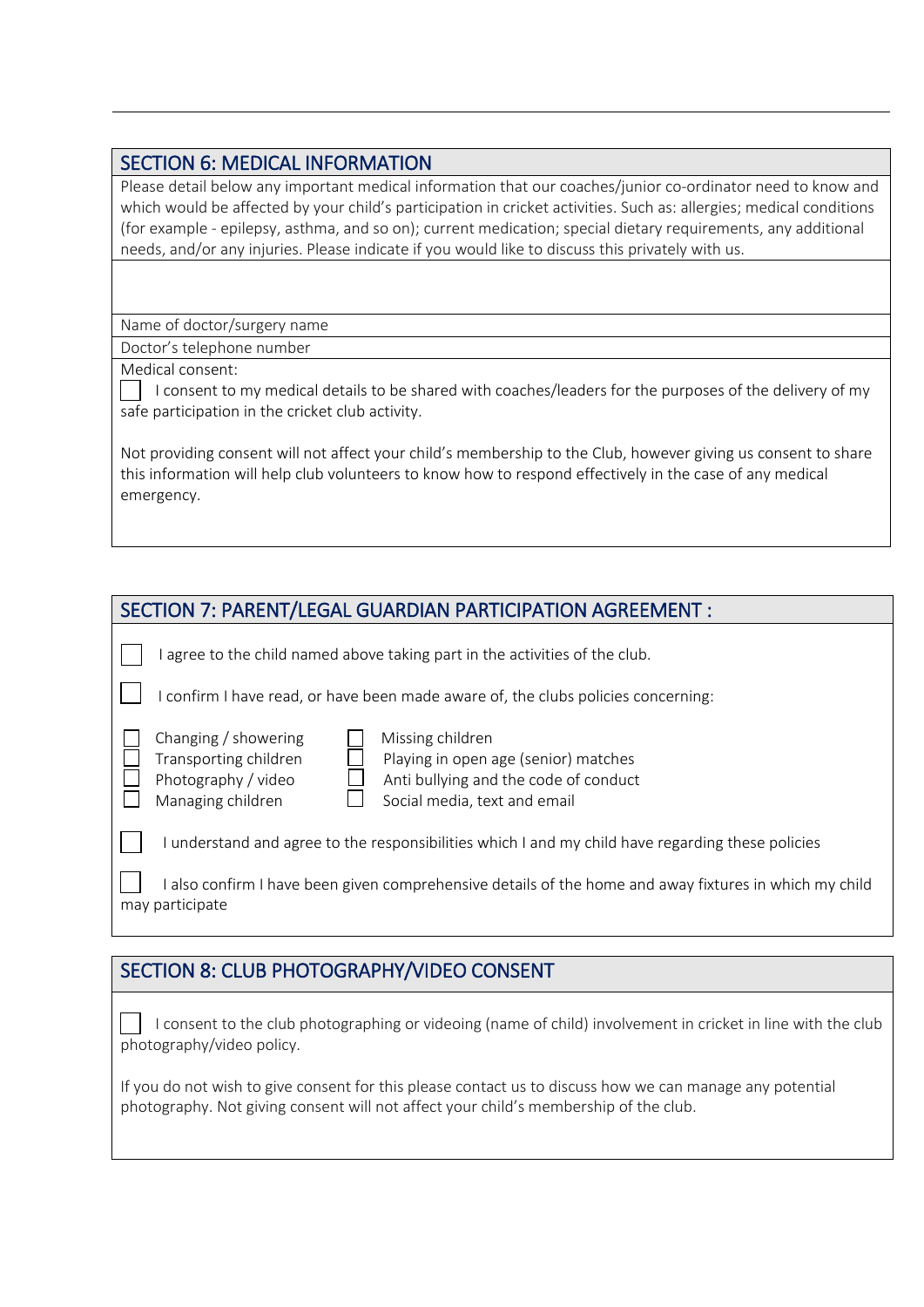# SECTION 9: PRIVACY STATEMENT

[CLUB] take the protection of the data that we hold about you as a member seriously and will ensure that the data you provide is processed in accordance with data protection legislation.

Please read the full privacy notice below carefully to see how the Club will treat the personal information that you provide to us.

# PARENT/GUARDIAN AGREEMENT

 By returning this completed form, I confirm that I have legal responsibility of (name of child) and that I have read and understood the permission statements on this membership form and the privacy notice below.

Date : Signature:

#### **Club** Membership Form **(Junior)** 2018

#### **Privacy Notice**

\_\_\_\_\_\_\_\_\_\_\_\_\_\_\_\_\_\_\_\_\_\_\_\_\_\_\_\_\_\_\_\_\_\_\_\_\_\_\_\_\_\_\_\_\_\_\_\_\_\_\_\_\_\_\_\_\_\_\_\_\_\_\_\_

Under new laws coming into effect in May 2018, we need to provide you with certain details concerning how your personal data will be used and protected.

[CLUB] take the protection of the data we hold about you as a member seriously and are committed to respecting your privacy. This notice is to explain how we may use personal information we collect and how we comply with the law on data protection, what your rights are.

| <b>Names of data controller</b><br>[Change this to the name<br>of your organisation]                                                       | <b>CLUB name</b>                                                                                                                                                                                                                                                                                                         |
|--------------------------------------------------------------------------------------------------------------------------------------------|--------------------------------------------------------------------------------------------------------------------------------------------------------------------------------------------------------------------------------------------------------------------------------------------------------------------------|
| <b>Categories of personal</b><br>data we collect<br>[Amend the following to<br>reflect what you will<br>collect in the membership<br>form] | Name and date of birth<br>Contact details<br>Medical/specific requirements information<br>$\bullet$<br>Disability information<br>$\bullet$<br>Emergency contact details<br>$\bullet$<br>Sporting experience information<br>$\bullet$<br>Video/Photography agreement<br>$\bullet$<br>Participation agreement<br>$\bullet$ |
| <b>Our sources of the</b><br>personal data<br>[Club to amend to add<br>anybody else you may<br>obtain personal data<br>from]               | We obtain personal data from:<br>The parent/legal guardian registering a child to join the club<br>$\bullet$<br>Club coaches and junior co-ordinator<br>$\bullet$<br><b>Medical practitioners</b><br>Play cricket database<br>$\bullet$                                                                                  |
| <b>Automated decisions we</b><br>may take                                                                                                  | <b>None</b>                                                                                                                                                                                                                                                                                                              |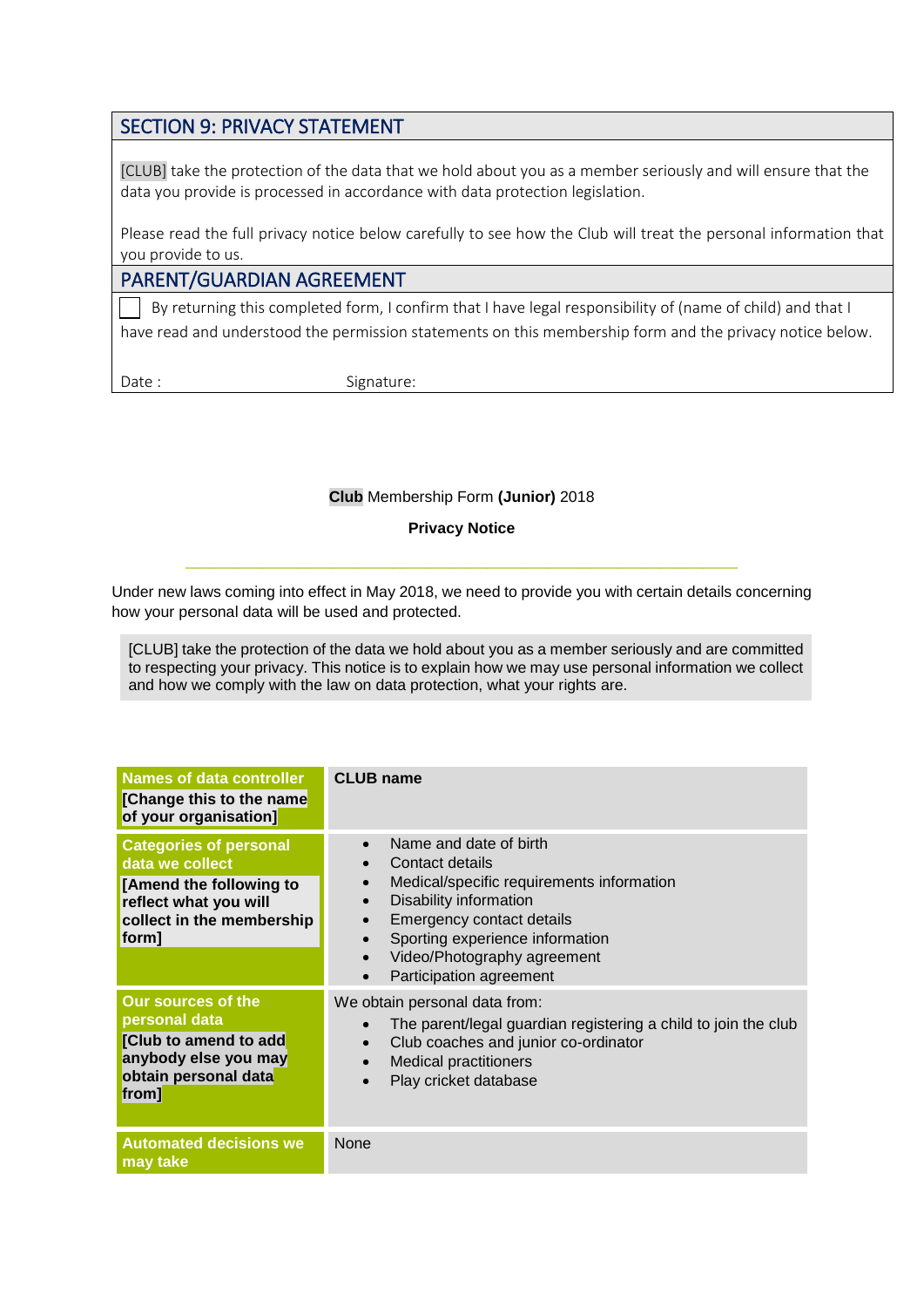| <b>Purposes for which we</b><br>process personal data<br>[Club to amend to add any<br>additional purposes'. If<br>you use data for direct<br>marketing, you need to<br>state this and ask for<br>additional consent] | The club will process the personal data for:<br>Administering bookings and attendance at sessions<br>$\bullet$<br>Dealing with medical needs/specific requirements<br>$\bullet$<br>Supporting the delivery of cricket sessions<br>$\bullet$<br>For training and competition entry Reporting of participation<br>$\bullet$<br>and any incidents and of figures and trends (including<br>equality and inclusion information)<br>For quality and improvement monitoring<br>$\bullet$                                                                                                                                                                                   |  |
|----------------------------------------------------------------------------------------------------------------------------------------------------------------------------------------------------------------------|---------------------------------------------------------------------------------------------------------------------------------------------------------------------------------------------------------------------------------------------------------------------------------------------------------------------------------------------------------------------------------------------------------------------------------------------------------------------------------------------------------------------------------------------------------------------------------------------------------------------------------------------------------------------|--|
| Who we will disclose your<br>personal data to<br>[Club to amend to add any<br>additional discloses]                                                                                                                  | Leagues<br>$\bullet$<br>The ECB<br>$\bullet$<br>Coaches and junior co-ordinators for administrating training<br>$\bullet$<br>sessions<br>Volunteers who work at cricket clubs/venues to support the<br>$\bullet$<br>delivery of sessions.<br>The County Cricket Board that supports the local Cricket<br>$\bullet$<br>Club whose programmes you have registered for                                                                                                                                                                                                                                                                                                 |  |
| <b>Legal basis for</b><br>processing your personal<br>data                                                                                                                                                           | The legal basis for the collection and processing of your personal<br>data is:<br>for administration and programme delivery: that it is<br>necessary to fulfil the contract that you are going to enter into or<br>have entered into with us<br>for dealing with medical needs: that you have given your<br>$\bullet$<br>explicit consent or in the child's vital interests.<br>in all other cases: that it is necessary for our legitimate interests<br>$\bullet$<br>which are to build a programme to encourage participation in<br>cricket and does not prejudice or harm rights and freedoms of<br>parents / guardians or the children that join the programme. |  |
| Your right to withdraw<br>consent                                                                                                                                                                                    | Where you have given your consent to any processing of personal<br>data, you have the right to withdraw that consent at any time. If you<br>do, it will not affect the lawfulness of any processing for which we had<br>consent prior to your withdrawing it.                                                                                                                                                                                                                                                                                                                                                                                                       |  |
| <b>Location of your personal</b><br>data                                                                                                                                                                             | The Club will keep your personal data within the European Economic<br>Area.                                                                                                                                                                                                                                                                                                                                                                                                                                                                                                                                                                                         |  |
| How long we will keep<br>your personal data for                                                                                                                                                                      | We will not retain your personal data for longer than is reasonable<br>and necessary for the purposes for which it was collected. We shall<br>retain your personal data for such time as you are registered with<br>XXX as a member.<br>X years after you cease to be a member of XXX or play an active part<br>in XXX, we shall delete your data.                                                                                                                                                                                                                                                                                                                  |  |
| Your rights in respect of<br>your personal data                                                                                                                                                                      | You have the right of access to your personal data and, in some<br>cases, to require us to restrict, erase or rectify it or to object to our<br>processing it, and the right of data portability.                                                                                                                                                                                                                                                                                                                                                                                                                                                                   |  |
| Our contact details<br>[Insert the contact details<br>of your organisation or<br>preferably someone who                                                                                                              | mail.<br><b>XXXXX</b><br>email.<br>xxxx@club.co.uk                                                                                                                                                                                                                                                                                                                                                                                                                                                                                                                                                                                                                  |  |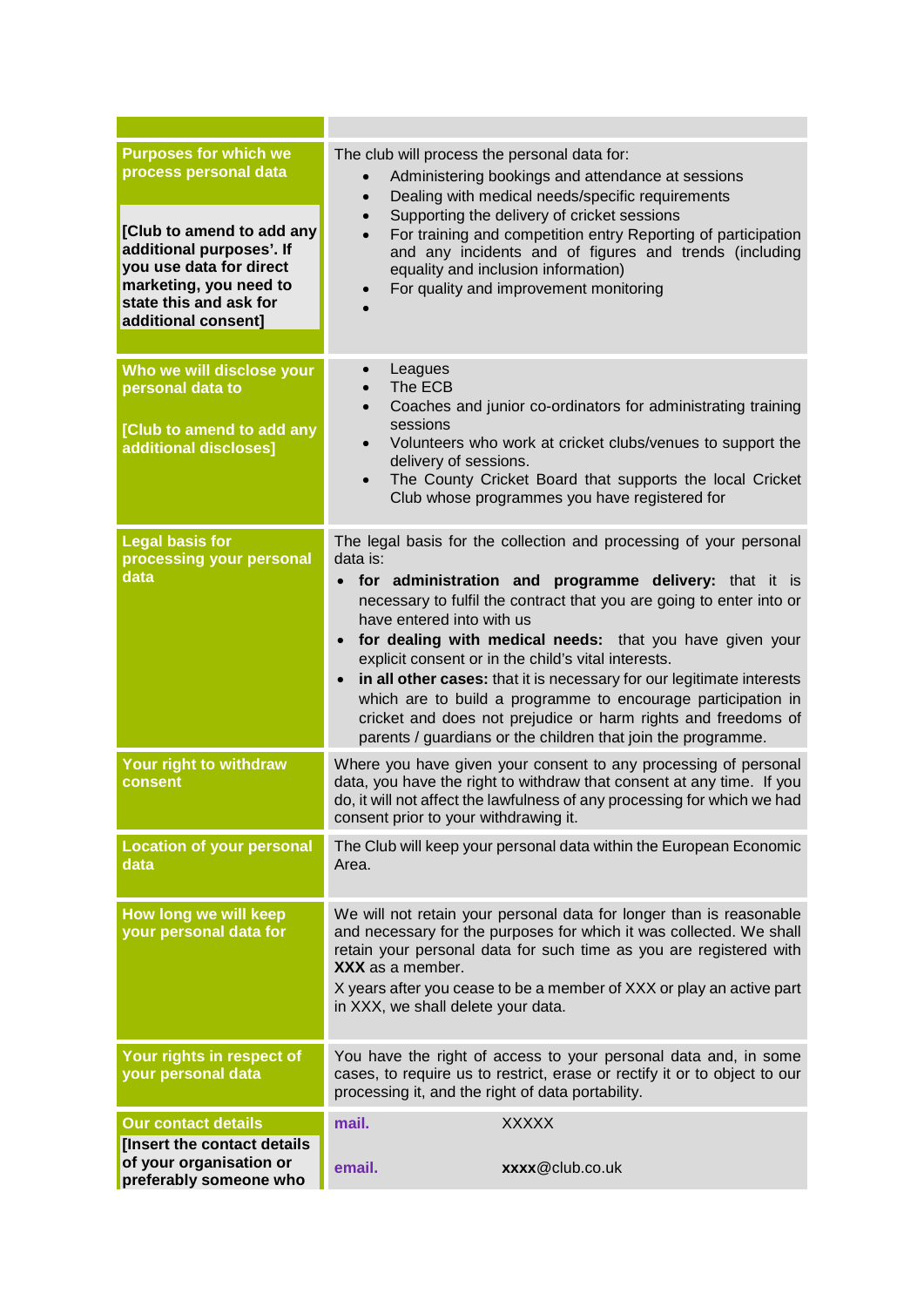| is responsible for data<br>protection in your<br>organisation] | phone.<br>website.     | XXXXXXXXXXXXX<br>XXXXXXXXXXXXX                                                                                                                                                                  |
|----------------------------------------------------------------|------------------------|-------------------------------------------------------------------------------------------------------------------------------------------------------------------------------------------------|
| <b>Complaints</b>                                              | Commissioner's Office. | If you have any concerns or complaints about how we are handling<br>your data please do not hesitate to get in touch with the named<br>person at the club. You can also contact the Information |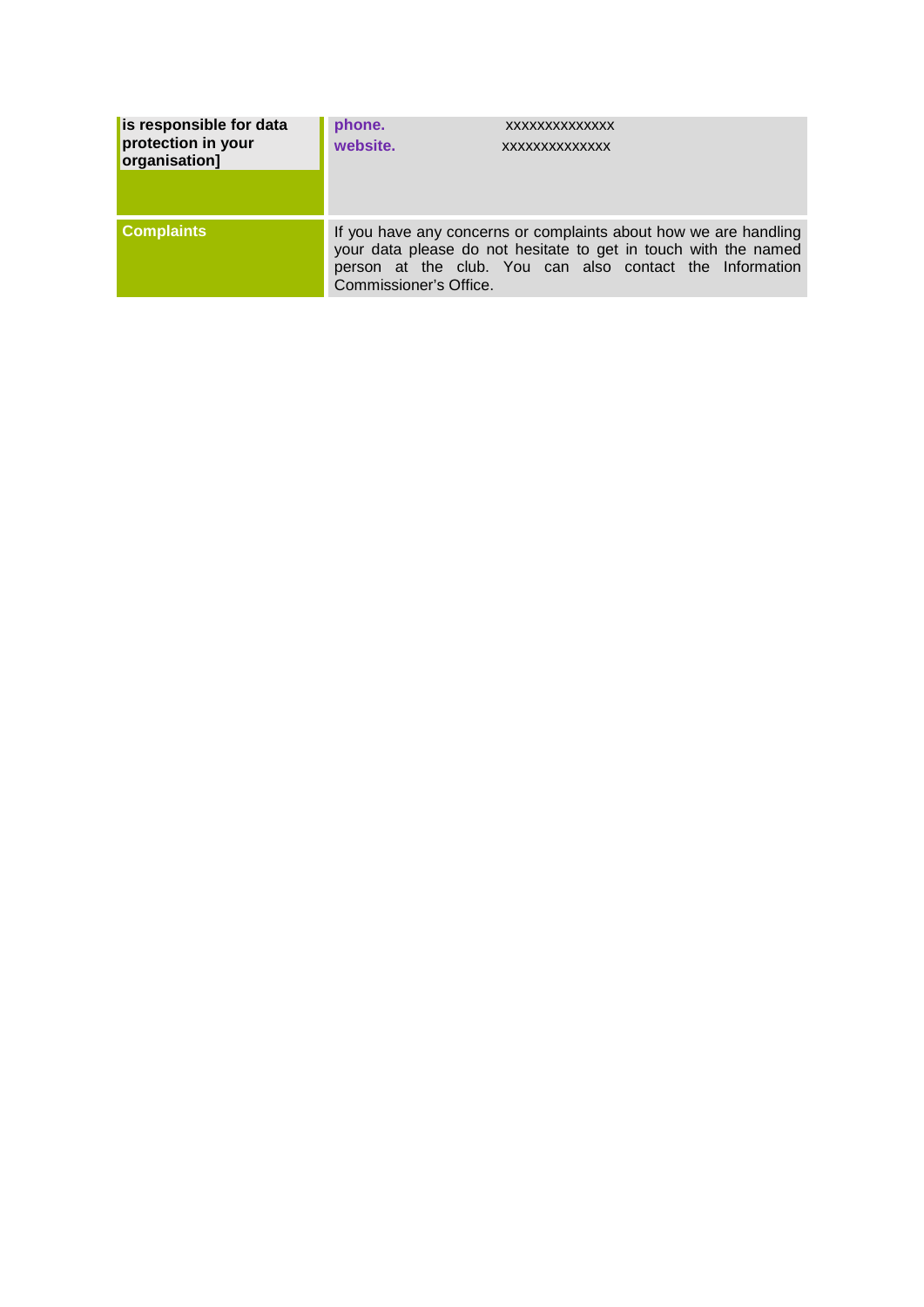# ECB Guidance on Welcoming and Safeguarding children with a disability

The ECB is responsible for all cricket in England and Wales and has set out a clear vision to become, and remain, the world's leading Governing Body in providing access to cricket for disabled people.

We are committed to ensuring cricket is open, and accessible, to all members of the community and they are supported to achieve their potential in any capacity whether as a player, employee, volunteer, coach or official. This principle applies regardless of, age, race, disability, ability, gender, religion or belief, sexual orientation or background.

To support this commitment we launched the One Game initiative. 'One Game' aims to widen the appeal of the sport and to ensure cricket welcomes as many people as possible into the game - regardless of background - and ensures opportunities within the game are open and accessible to all. Many children with disabilities or special needs can be welcomed into the game with a sensible approach that involves talking with the child and his or her parents about what their abilities are and what they may need some assistance or different arrangement with

Children with disabilities are children first, and need to enjoy opportunities and experiences open to all children in a safe environment. The ECB is committed to supporting disabled children to be fully involved in cricket through the provision of a range of activities, training and supportive good practice guidance. To help achieve this in cricket we are committed to supporting cricket club personnel including coaches, officials and other volunteers to ensure they are inclusive of, and safeguard, children with disabilities.

The ECB is aware the most valuable resource within clubs are the staff and volunteers who appreciate the value of cricket for disabled children and are supported to develop the confidence, will, and desire, to ensure they can become fully integrated members of the cricket family.

In the first instance, the club should discuss the child's needs and abilities with the child and his or her parents/carers. For many children with a disability, parents and carers will be able to offer practical advice on adaptations or arrangements that can be made to enable their child to participate.

It is good practice to agree a support plan with the parents and the child, and to review this regularly. The club welfare officer should be involved in this process. It may be necessary or useful to involve the child and the parent / carer in the plan itself, if this will help meet the child's needs and allow them to participate.

Remember, many children may have hidden disabilities (or special needs) – such as an autistic spectrum disorder, or deafness, or another condition that is not obvious. It is important during the registration process and/ or welcome meeting to offer the opportunity for parents to meet someone in private to discuss their child, if they would like to do so. This forms part of our 'Welcoming' approach for all children, including those with disabilities.

Children with disabilities have particular vulnerability to abuse and neglect – club personnel should be aware of these, see

www.thecpsu.org.uk/resource-library/2013/ safeguarding-deaf-and-disabled-childrenand-young-people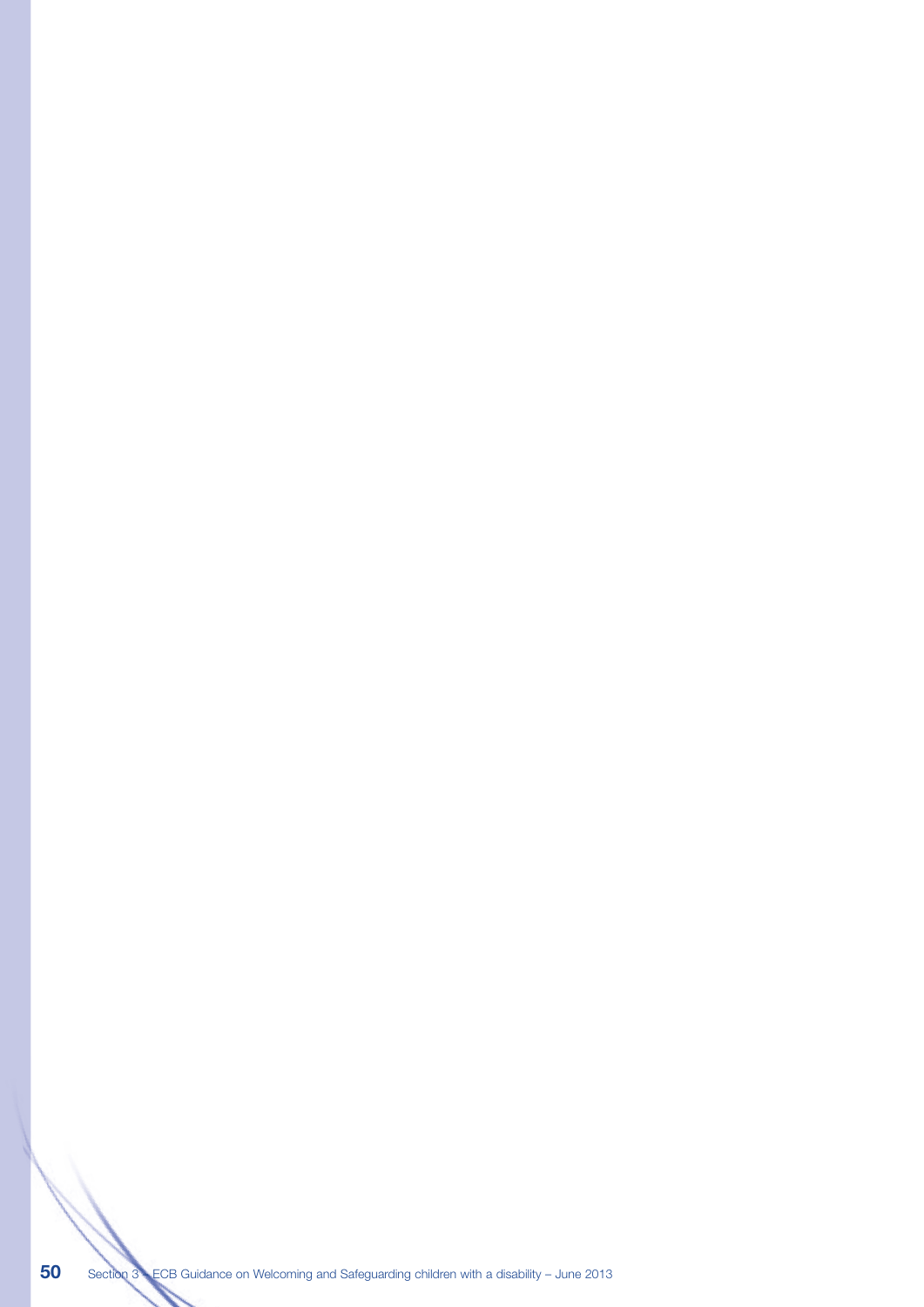# Sample Anti-Bullying Policy for cricket\*

### **Statement of intent**

We are committed to providing a caring, friendly and safe environment for all of our children so they can train, and play, in a relaxed and secure atmosphere. Bullying of any kind is unacceptable at our club. If bullying does occur, all children should be able to tell, and know, incidents will be dealt with promptly and effectively. We are a TELLING club. This means anyone who knows bullying is happening is expected to tell someone who can do something about it.

### **What is bullying?**

Bullying is the use of aggression with the intention of hurting another person. Bullying results in pain and distress to the victim.

Bullying can take many forms :

- Emotional: being unfriendly, excluding, tormenting (for example: hiding kit, or making threatening gestures)
- Physical: pushing, kicking, hitting, punching or any use of violence
- Racist: racial taunts, graffiti and/or gestures
- Sexual: unwanted physical contact or sexually abusive comments
- Homophobic: because of, or focusing on, the issue of sexuality
- Verbal: name-calling, sarcasm, spreading rumours and teasing
- Cyber: bullying behaviour online or via electronic communication (email and text, social media etc) Misuse of associated technology, such as camera and video facilities

### **Why is it important to respond to bullying?**

Bullying hurts. No one should be a victim of bullying. Everyone has the right to be treated with respect. Children who are bullying also need to learn different ways of behaving.

Cricket clubs have a responsibility to respond promptly, and effectively, to issues of bullying.

#### **Objectives of this policy**

- All adults and children at the club should have an understanding of what bullying is
- All officials, coaching and non-coaching staff should know what the club policy is on bullying, and follow it when bullying is reported
- All children and parents should know what the club policy is on bullying, and what they should do if bullying arises
- As a club, we take bullying seriously. Children and parents should be assured they will be supported when bullying is reported
- Bullying will not be tolerated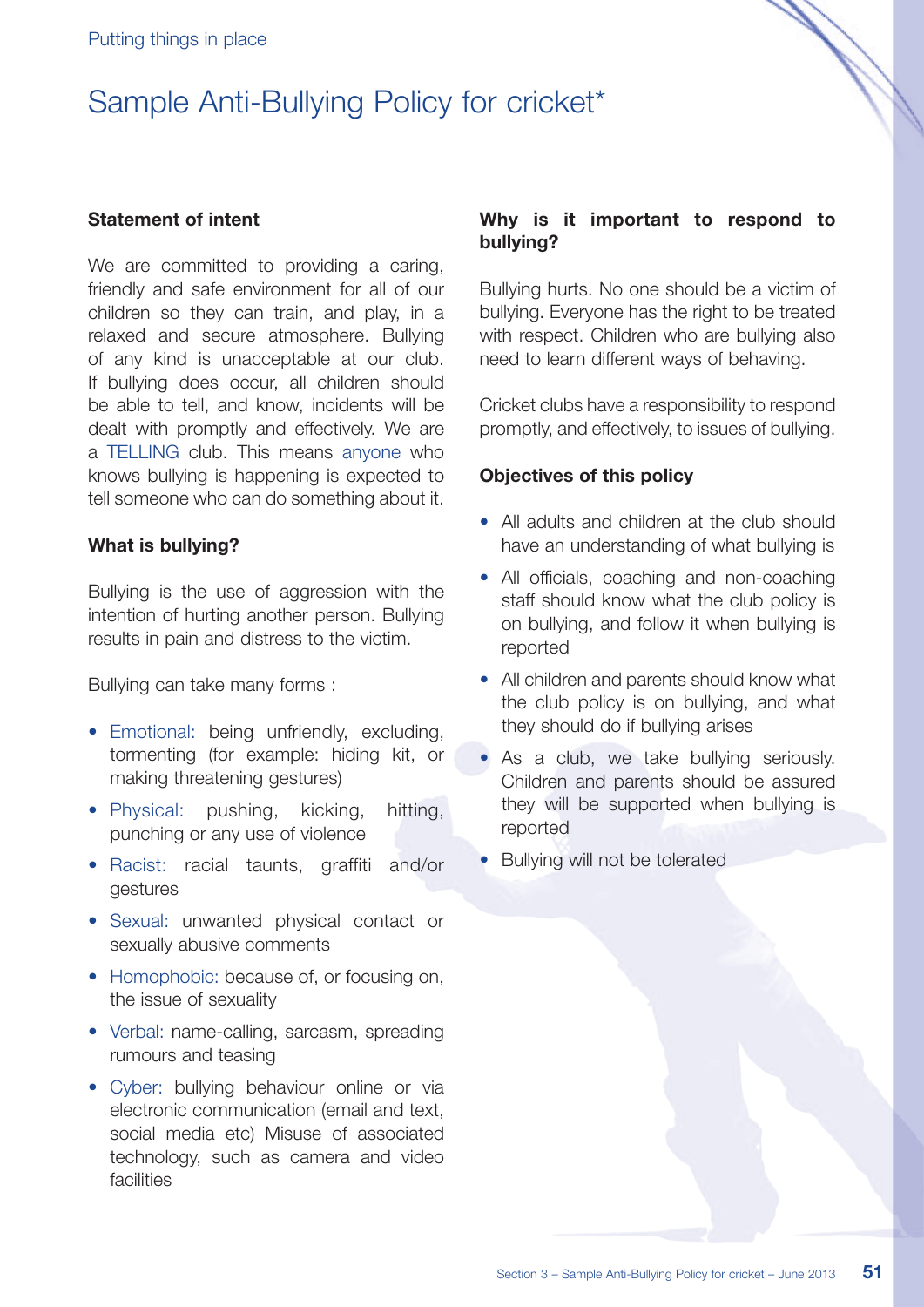### **Signs and symptoms**

A child may indicate, by signs or behaviour, that he or she is being bullied. Adults should be aware of signs and investigate if a child:

- Says they are being bullied
- Changes their usual routine
- Is unwilling to go to the club
- Becomes withdrawn anxious, or lacking in confidence
- Comes home with clothes torn or belongings damaged
- Has possessions which are damaged or go missing
- Asks for money or starts stealing money (to pay the bully)
- Has unexplained cuts or bruises
- Is frightened to say what's wrong
- Gives improbable excuses for any of the above

In more extreme cases, the child:

- Starts stammering
- Cries themselves to sleep at night or has nightmares
- Becomes aggressive, disruptive or unreasonable
- Is bullying other children or siblings
- Stops eating
- Attempts or threatens suicide or runs away

These signs and behaviours could indicate other problems, but bullying is a possibility and should be investigated.

#### **Procedures**

- Report bullying incidents to the Club Welfare Officer
- In cases of serious bullying, the incidents will be reported to the ECB Safeguarding Team for advice via the County Welfare **Officer**
- Parents should be informed and invited to a meeting to discuss the problem
- If necessary, and appropriate, police will be consulted
- The bullying behaviour or threats of bullying must be investigated and the bullying stopped quickly
- An attempt will be made to help the bully (bullies) change their behaviour

In cases of adults reported to be bullying cricketers under 18, the ECB must always be informed and will advise on action to be taken.

#### **Prevention**

We will use 'Kidscape' recommended methods to help children prevent bullying. These may include:

- Developing a children's code of conduct (see guidance in 'Safe hands'
- Agreeing behaviour contracts
- Having discussions about bullying and why it matters

\*with thanks to Kidscape for their expert advice and templates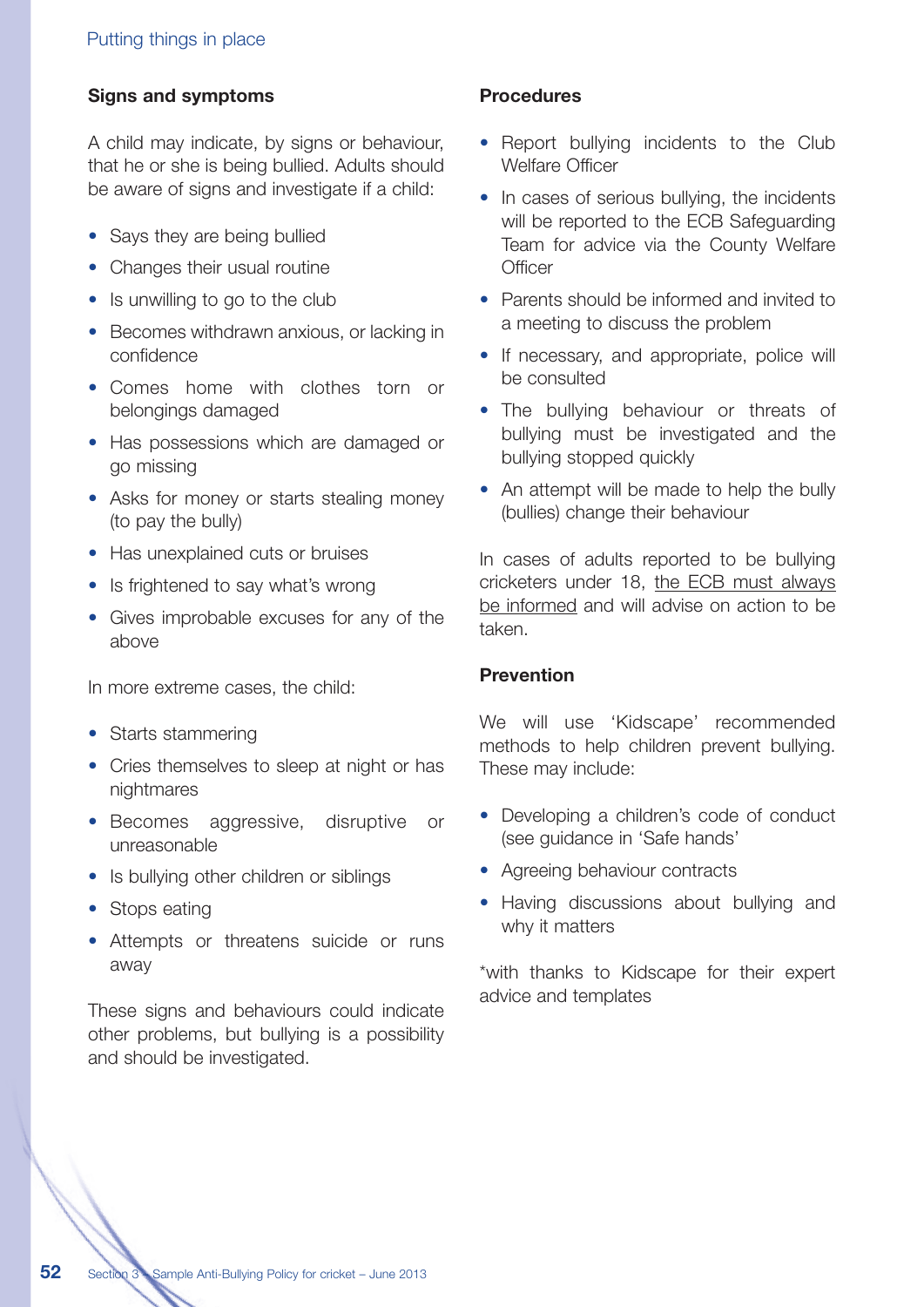# ECB Guidelines on Changing Rooms and Showering Facilities

All ECB affiliated cricket clubs must have a Changing Policy. This will depend upon facilities available, access to those facilities and the number of children involved. The following provides a framework of best practice and guidance for a Changing Policy to be developed within the club. These guidelines apply to adults, and children, sharing changing facilities. Clubs should identify, and develop, the framework that best suits their changing arrangements, taking into account the number of children involved.

Best practice principles to be adopted by clubs, wherever possible, are as follows:

- Adults must not change, or shower, at the same time using the same facility as children
- Adults should try to change at separate times to children during matches, for example when children are padding up
- If adults and children need to share a changing facility, the club must have consent from parents that their child(ren) can share a changing room with adults in the club
- If children play for Open Age teams, they, and their parents, must be informed of the club's policy on changing arrangements
- Mixed gender teams must have access to separate male and female changing rooms
- Mobile phones must not be used in changing rooms

If children are uncomfortable changing or showering at the club, no pressure should be placed on them to do so. Suggest instead that they may change and shower at home.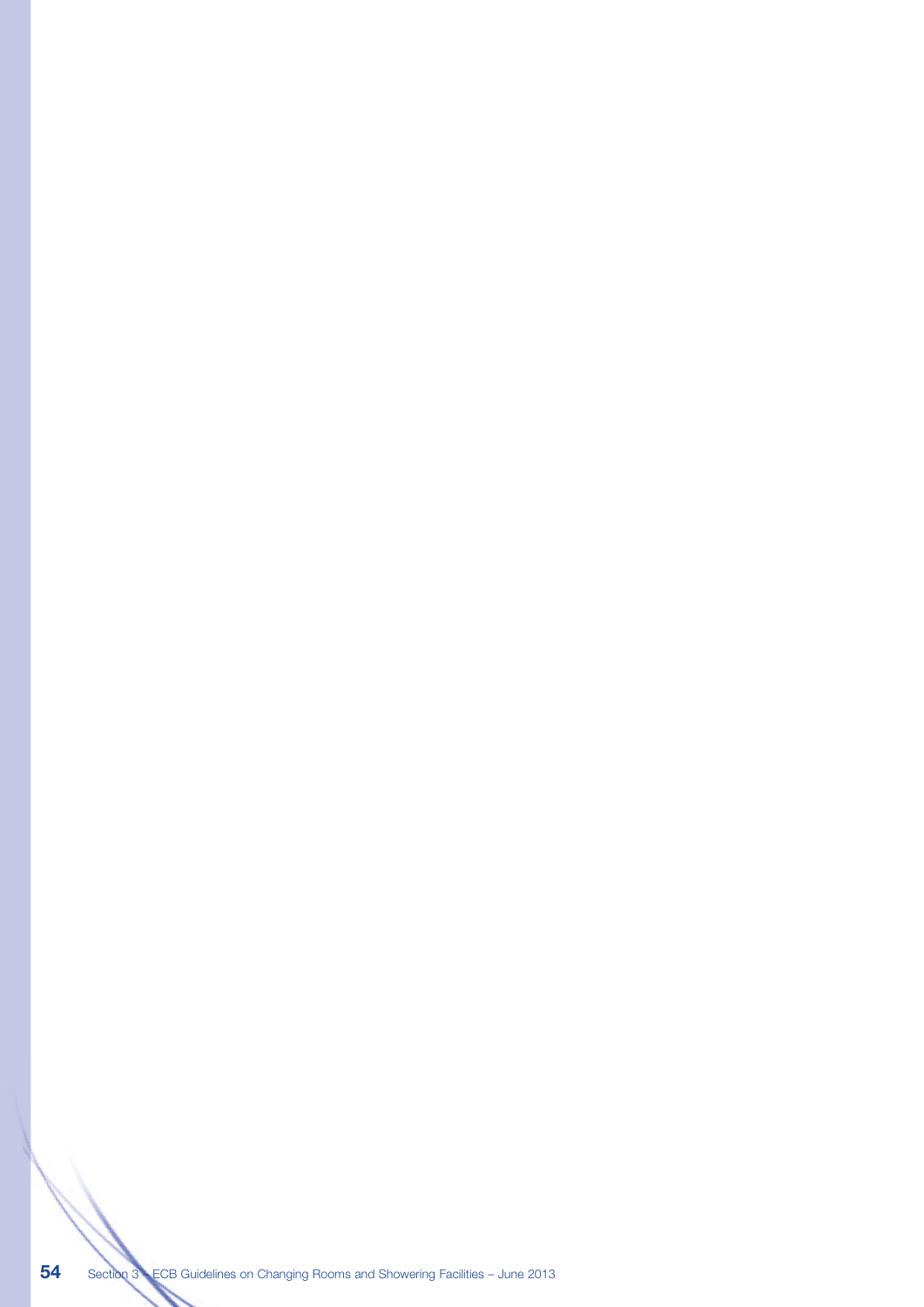# ECB Photography and Video Camera Guidelines

# **The ECB wishes to ensure photography and video footage taken within cricket is done so appropriately.**

Parents and carers should not be prevented from taking pictures of, or filming, their children. These are normal family practices and help mark milestones in a child's life. The introduction of proportionate controls on the use of photographic equipment (cameras, and videos, including mobile phones) is part of general safeguarding good practice in a club.

Every club will have different facility access which is why each club must create their own policy. A photocopy of this page is not a club policy nor is a blanket ban a proportionate response.

All clubs, and leagues, must read the guidelines below and create a policy from this guidance that is manageable within their own environments.

The ECB is keen to promote positive images of children playing cricket and is not preventing the use of photographic or videoing equipment.

Please remember that photographs are considered 'personal data' in terms of the Data Protection Act. Depending on the circumstance, consent from either the child, adult, or both should be sought before capturing, sharing or publishing images where a child can be identified, including posting on the club's website etc. In addition, as with all personal data you process, it should be processed in accordance with the principles laid out in the Data Protection Act, and other relevant legislation and guidance.

Be aware that some people may use sporting events as an opportunity to take inappropriate photographs or film footage of children. All clubs should be vigilant about this. These individuals could attend the local cricket club allowing people to presume they are related to a child involved. Any concerns during an event should be reported to a club official or event organiser.

It is also possible that if a picture and name was placed in the local paper, the club website etc., the information could be used inappropriately. For this reason the ECB guidance is that a child's picture and name should not appear together.

There may be other reasons why individuals may not wish their child's photograph to be taken by someone they do not know personally, for example estranged parents looking to gain access to a child, or families that have fled abusive situations. Parents / carers must be offered the opportunity to withhold consent for photographs / filming of their child.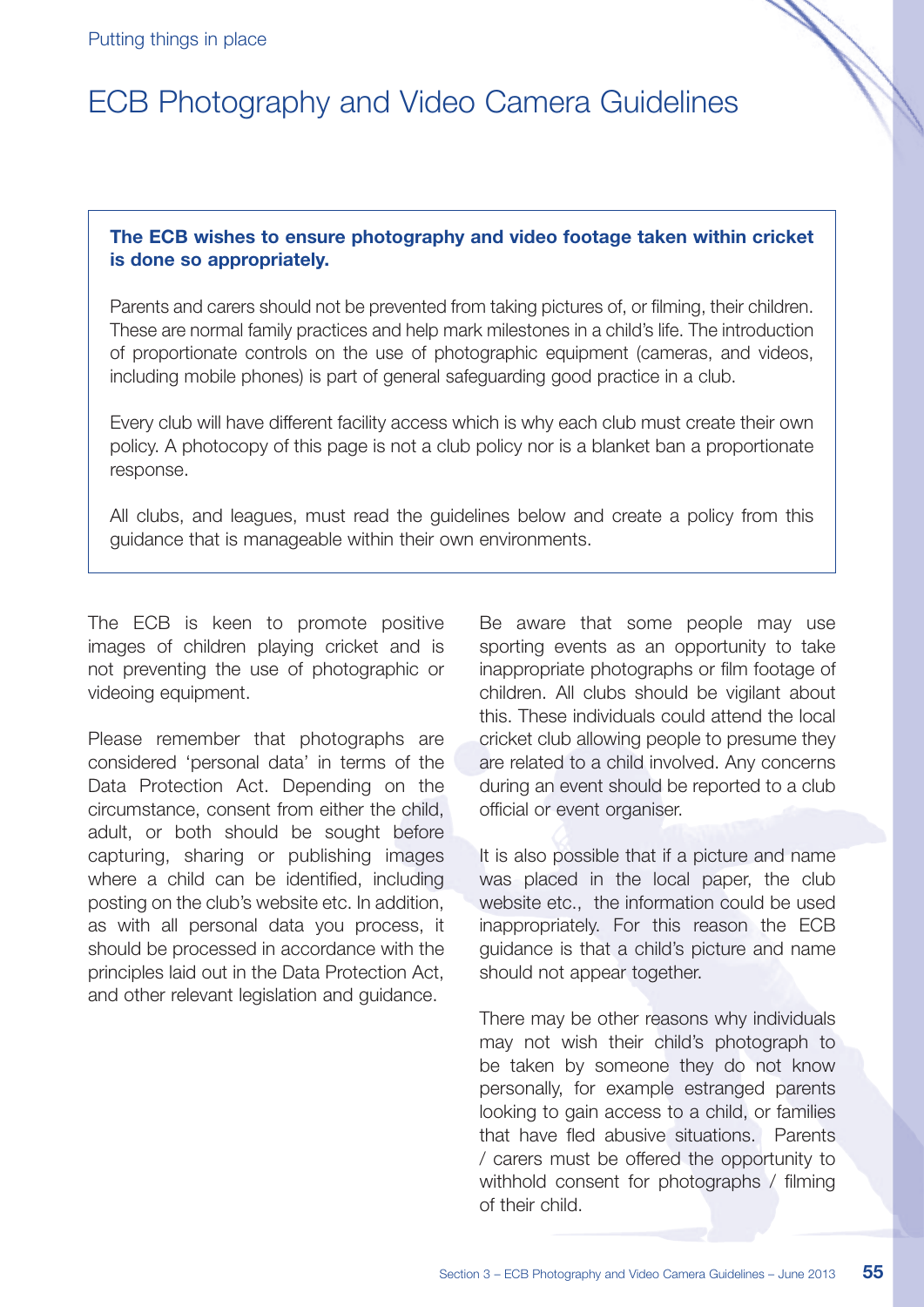#### Putting things in place

Clubs must create a policy relating to the use of cameras during matches, training sessions and on other club occasions. The guiding principles are:

- Photographs/images are not to be taken at matches or training without the prior permission of the parents/carers of the child. This permission can be given by proxy by the coach of each team only after parental consent for this has been granted. The coach must arrange this prior to attending matches
- If no consent has been given for a child on the player profile form, then it is to be made known to the relevant person of the other team (e.g. coach/team manager) so the appropriate person/s taking photographs for the other team is/are aware and can avoid taking photographs of that particular child
- The children should be informed a person will be taking photographs
- The children should be informed that if they have concerns they can report these to the coach or team manager
- Concerns regarding inappropriate, or intrusive, photography should be reported to the Club Welfare Officer and recorded in the same manner as any other child protection or safeguarding concern
- It is recommended that cricket tournaments/festivals/events/competitions set up a camera registration book for parents to complete

It is recommended that all cricket clubs as well as tournament/festival/event organisers adhere to the appropriate guidelines relating to publishing of images as detailed below.

Use of images of children (for example on the web, in the media or in league handbooks):

- Ask for parental permission to use the child's image and, wherever possible, show the image to the parents and child in advance. This ensures that they are aware of the way the image will be used to represent cricket and the club
- Ask for the child's permission to use their image. This ensures they are aware of the way the image is to be used to represent cricket and the club
- If the cricketer is named, avoid using their photograph
- If a photograph is used, avoid naming the child
- Only use images of children in appropriate kit (training or competition), to reduce the risk of inappropriate use, and to provide positive images of the children
- Encourage the reporting of inappropriate use of images of children. If you are concerned, report your concerns to the County or Club Welfare Officer

Using video as a coaching aid:

There is no intention on the part of the ECB to prevent club coaches using video equipment as a legitimate coaching aid. However, players and parents/carers should be aware that this is part of the coaching programme, and material taken in connection with coaching, must be stored securely and deleted or destroyed when a parent requests this, or when the material is no longer needed.

The parents/carers and children must provide written consent for the use of photography and video analysis. (Please see the player profile form in the Kit Bag).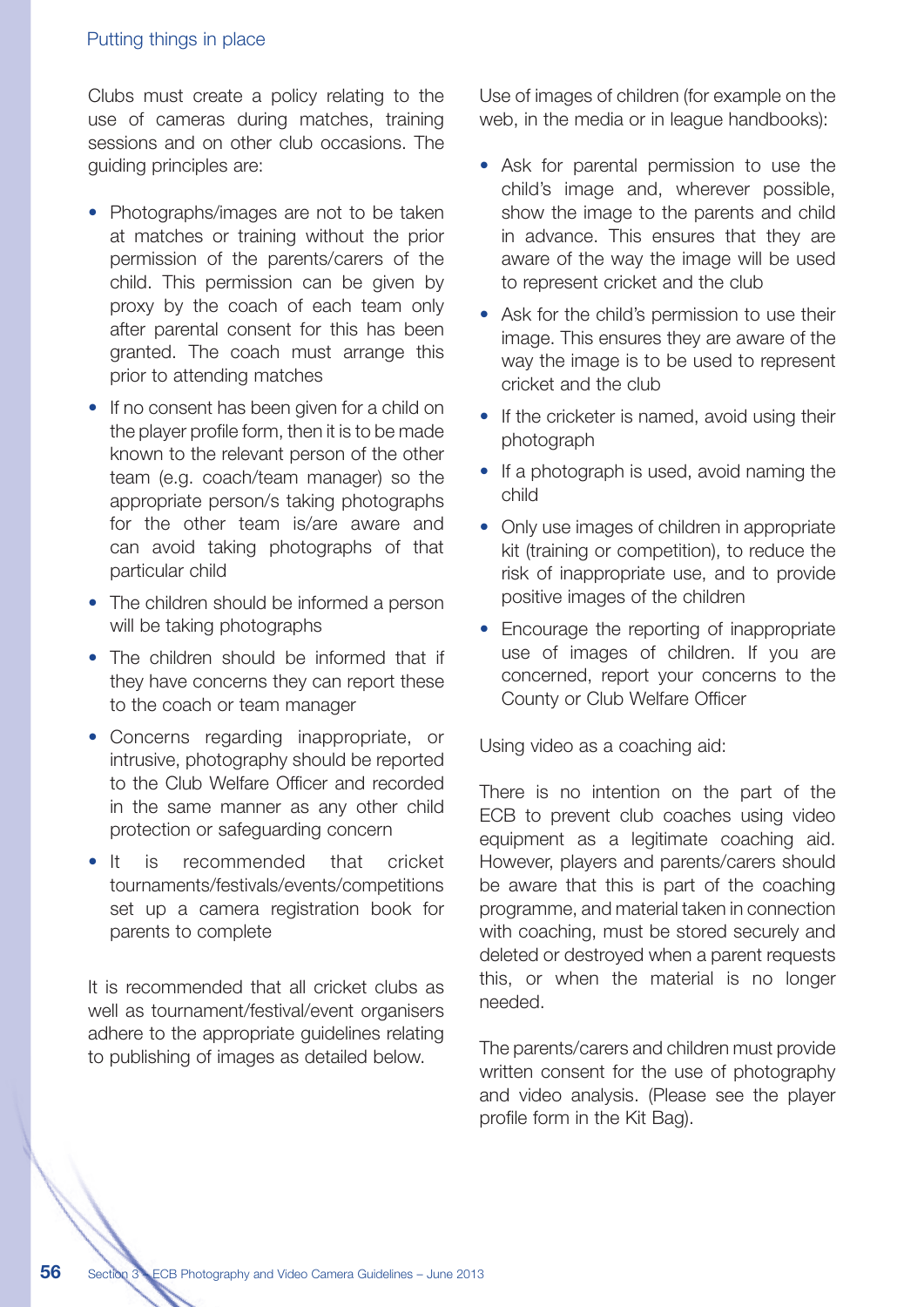# ECB Guidelines on Transport To and From Matches and Training

The club must have a policy on transporting children to and from matches and training. All clubs must ensure they have notified parents/ carers that parents/carers are responsible for the safe delivery and collection of their child for matches or training.

It is advisable that at the annual start of year or season meeting, information is distributed which relates to all planned away fixtures or competitions to provide parents/carers with an opportunity to make appropriate arrangements. See Sample welcome letter for parents / carers)

Coaches and club staff will be responsible for children in their care when on the club premises or on arrival at opponents' cricket grounds.

It is not the responsibility of the coach or team manager to transport, or arrange to transport, the children to and from the club or match.

The club must receive permission from parents/carers for children to participate in all competitions and away fixtures/events (see the Kit Bag player profile form).

It is advisable for clubs to also establish with parents/carers a "pick up and drop off" policy, which specifically addresses matters such as late collection of children. Developing this policy at the start of season meeting will provide an opportunity to establish both club and parental expectations and will provide club officials with guidance should an incident arise during the season.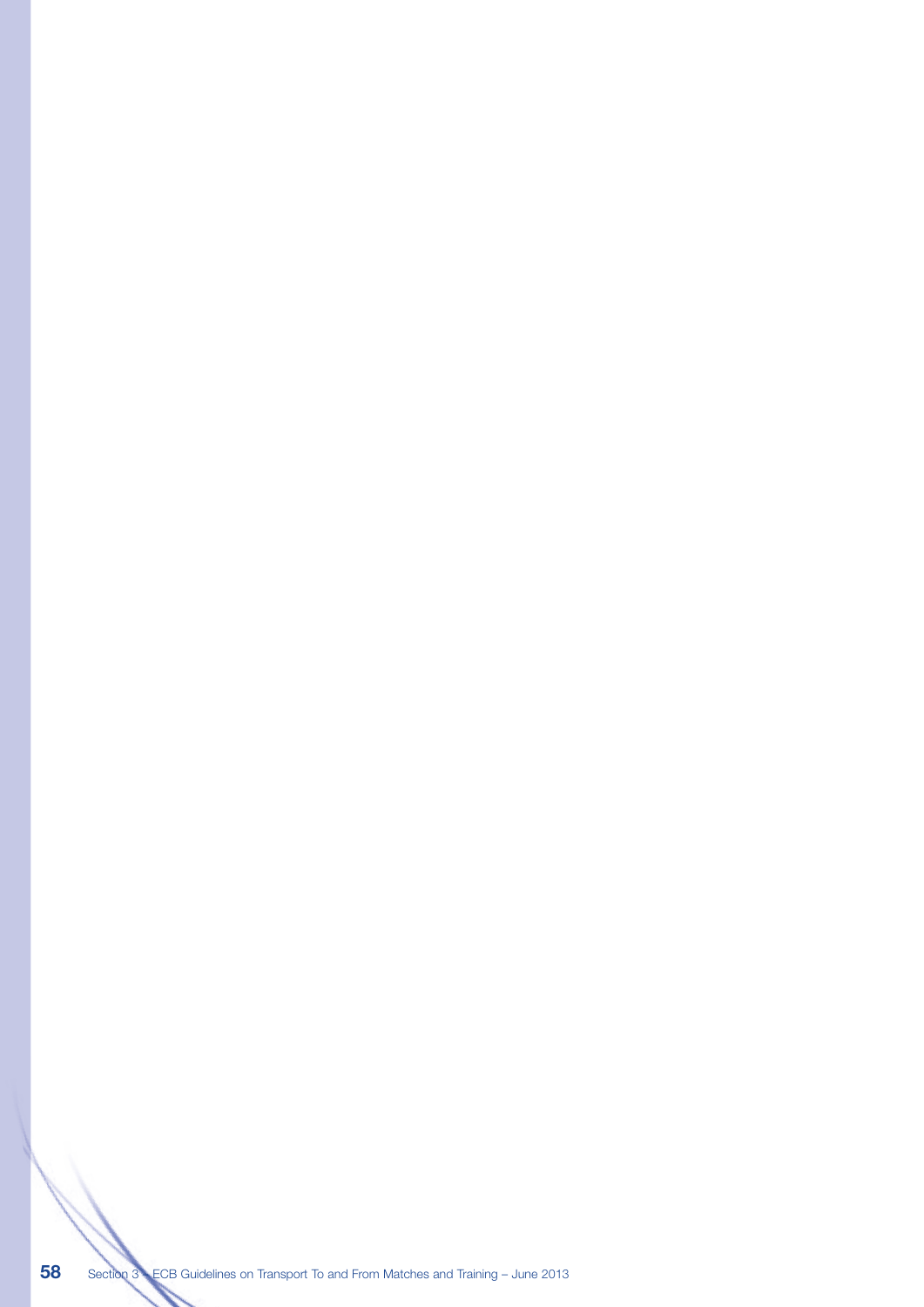# ECB Guidelines on Managing Children Away from the Club

In any given season, as many as 50 per cent of matches can be played away from the club and that's without tours and festivals or similar events. For a club to be able to demonstrate its duty of care to the children in its team/s a robust generic protocol needs to be able to fit all occasions.

This section covers children being taken away from the club's normal base location and/or home ground, and provides guidance to help clubs define their own policies in connection with the effective management of children while in the club's care.

The first part covers guidance on managing children away from the club including all trips involving an overnight stay.

The second part covers additional guidance particular to trips that include an overnight stay.

These guidelines also apply to open age group teams where one or more players are under the age of 18.

In addition to the details in this section clubs are reminded that other parts of the safeguarding Kit Bag identify the need for clubs to:

- Follow ECB recruitment guidelines for staff and volunteer appointments
- Undertake risk assessments of venues and facilities
- Follow ECB supervision guidance for cricket activities involving children
- Have an agreed transport policy in place at the club
- Ensure the team has agreed to act within the appropriate ECB and/or Club Code of **Conducts**

These sections of the Kit Bag apply whenever children are taken away from their base location/home club.

# **Guidance for managing children away from the club including trips involving an overnight stay**

A Team Manager should be appointed with clear roles and responsibilities including:

# • **Establish and communicate the following information to parent(s):**

- Why the trip is planned and what is its reason or purpose
- When the trip will take place date, time of departure and estimated time of return
- Where the trip is to, including the destination and venue
- Where the meeting points will be, at home and at the away venue
- Staffing arrangements, including the name and contact details of the Team Manager responsible for the trip
- Kit and equipment requirements
- Details of cost implications, including the competition fee, any spending or pocket money needed and the transport costs
- Name and contact number of the person acting as the 'Club Home Contact'
- Arrangements for food and drink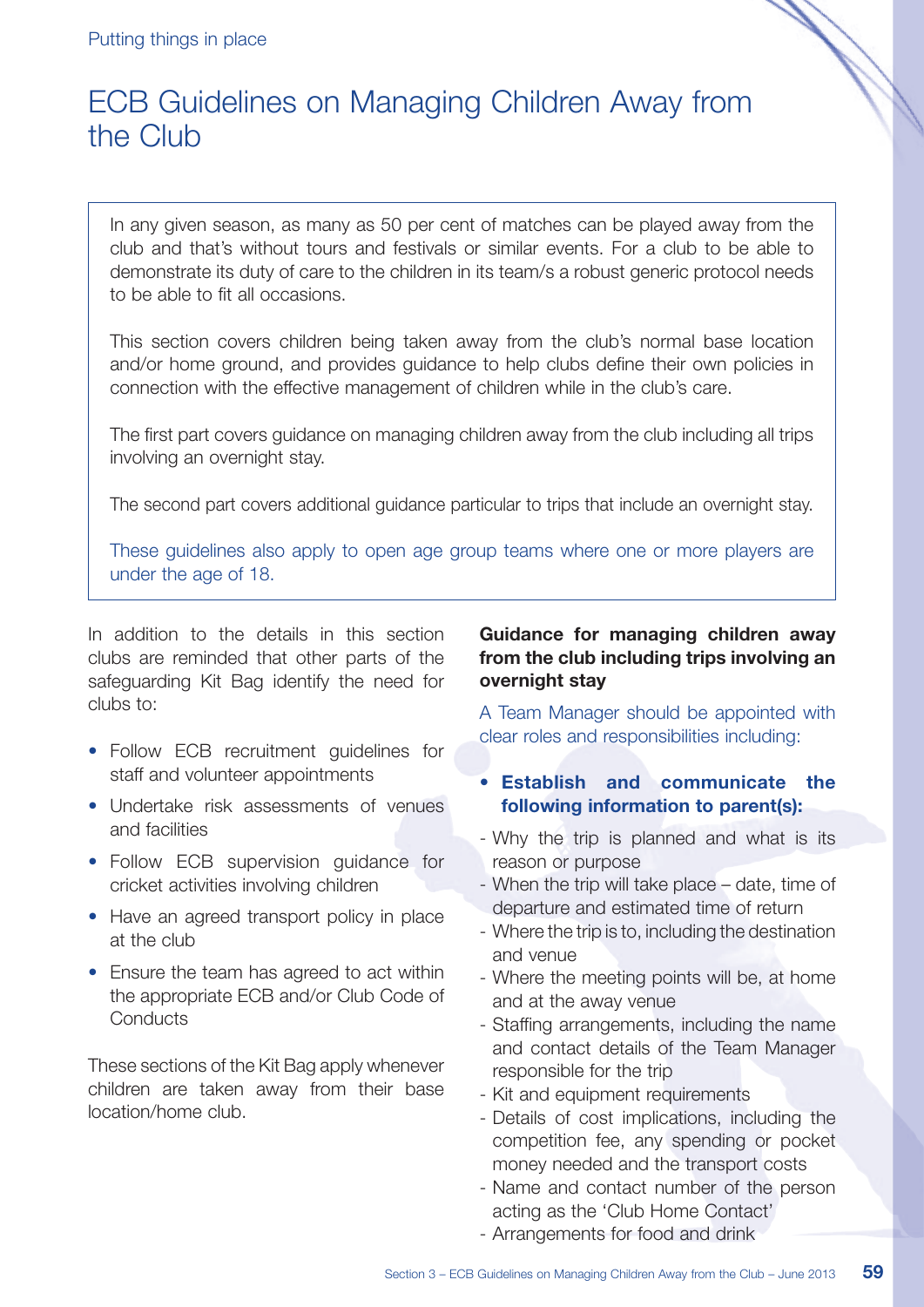#### Putting things in place

• **Be in possession of a written copy of relevant emergency contact details and any medical information for all children taking part**

Determine appropriate staffing and staff training arrangements

- Wherever possible, a club should appoint a Head Coach and Team (tour) Manager, with the Head Coach and coaches taking responsibility for training and competition management of the team and the Tour Manager (and any other staff) taking responsibility for any other necessary support roles, such as chaperones
- All members of staff need to have a clear knowledge of their role and responsibility for the team
- All staff must go through an induction programme ensuring they understand the ECB "Safe Hands Policy"
- **Ensure there is a 'Club Home Contact' – a member of the club who is not travelling away, who will act as a contact point in an emergency. Ensure the Club Home Contact is provided with the following information to enable them to fulfil their role should they need to:**
- Names of players and staff on the trip
- Emergency contact names and phone numbers for each of the above
- Details of any medical or physical needs these persons may have
- Contact numbers for staff which can be used while the staff are on the trip
- Telephone numbers for the local police to the home club

The Club Home Contact should be a member of the club who has been appropriately vetted.

### **Additional guidance for trips including an overnight stay**

Listed below is additional information the appointed Team Manager needs to act upon.

### **Detailed trip planning takes place including the need to:**

- Identify suitable venues and facilities for both the cricket and accommodation
- If possible, ensure a visit to the tour facilities and venues is made before the trip, to enable an effective risk assessment to take place. (If this is not possible, a risk assessment should be sought from the tour operator or facilities management in advance of the trip)
- Conduct a risk assessment
- Sufficient planning is key to incident prevention. Conducting a risk assessment is an essential part of planning any trip
- Children must not be placed in situations which expose them to an unacceptable level of risk
- Analyse insurance cover required
- Clubs are advised to check their insurance policies for clarification of cover for matches away from their home club especially in relation to the supervision of children

When planning a trip it is important to allow sufficient time for all requirements to be completed.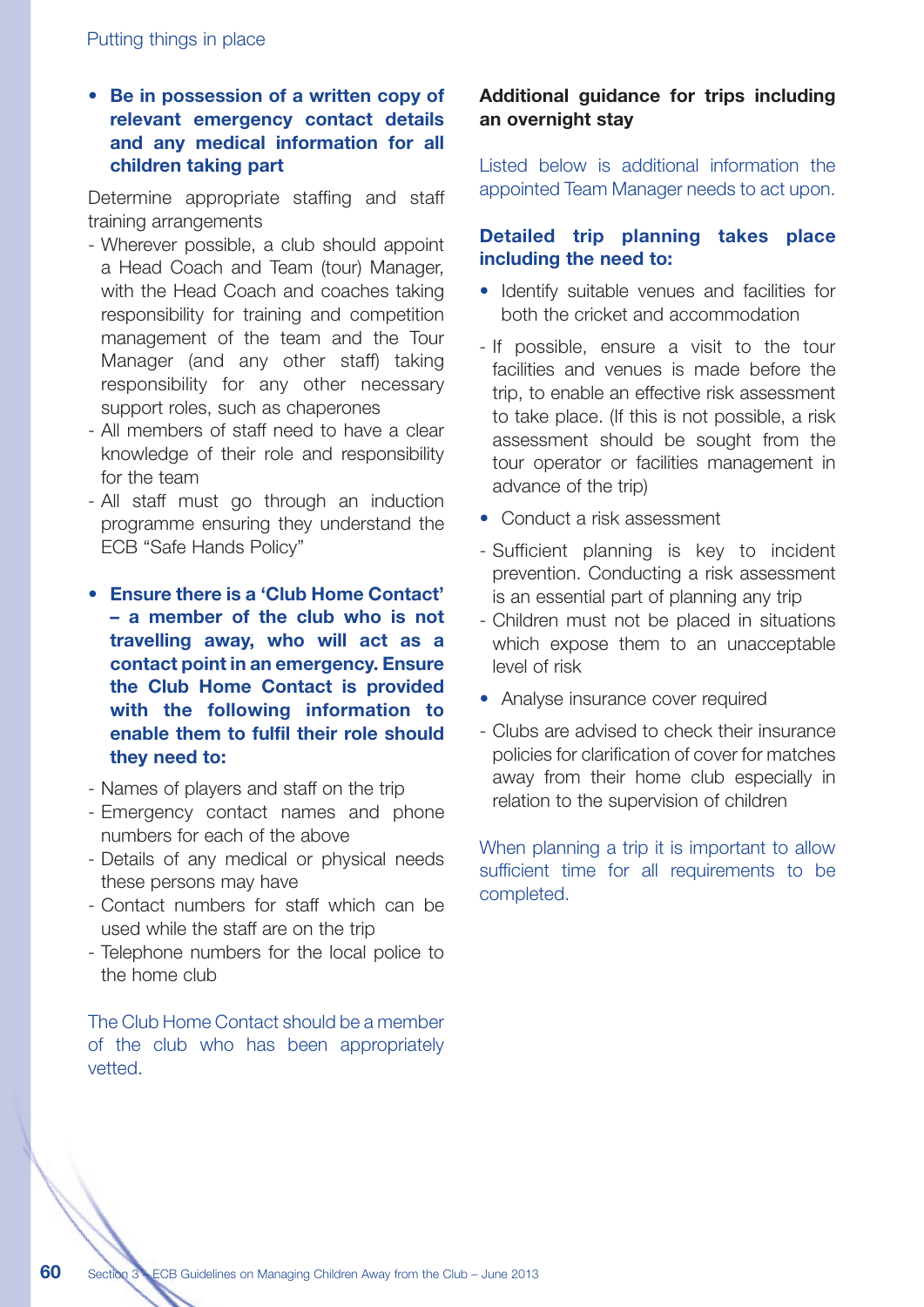# **Staff at the chosen accommodation must be contacted in advance to:**

- Ensure all accommodation is clean and has access to sufficient toilet and bathing facilities
- Confirm that:
- Players will not share a bed
- Male and female players will not share a room
- Staff do not share a room with players
- Players of vastly differing ages do not share a room
- Establish if rooms are equipped with satellite TV, and whether inappropriate programmes may be available. (It may be possible to arrange for these programmes to be disconnected)
- Check the accommodation policy for extras on bills, breakages and lost keys
- Ensure the needs of players with disabilities are met. For wheelchair users, it is important to check access to the buildings, bedrooms and bathroom facilities
- Check where the staff accommodation will be and ensure players know which rooms staff are in and how to contact them if necessary
- Where possible, ensure rooms are not scattered around the hotel on different floors but grouped together
- Discuss the club's code of conduct and discipline policy
- Ensure all dietary requirements are catered for

**A meeting is arranged with the parents and players to provide details of the trip. The following additional information must be communicated to parents in writing:**

- An itinerary giving as much detail as possible
- The duration of the trip
- Details of accommodation with address and contact number
- Names of all cricket staff
- Codes of conduct for staff and players
- Emergency procedures and telephone contacts
- Child safequarding procedures
- Details of insurance
- Date for paying deposit
- Details of transport

# **The following written and signed information from parents/guardians/ carers must be obtained**

- Signed consent form accepting the code of conduct and detailing:
- Any specific medical information such as allergies and current medication
- Special dietary requirements
- Consent for emergency medical treatment
- Agreement to pay the fee
- Confirmation that contact details have not changed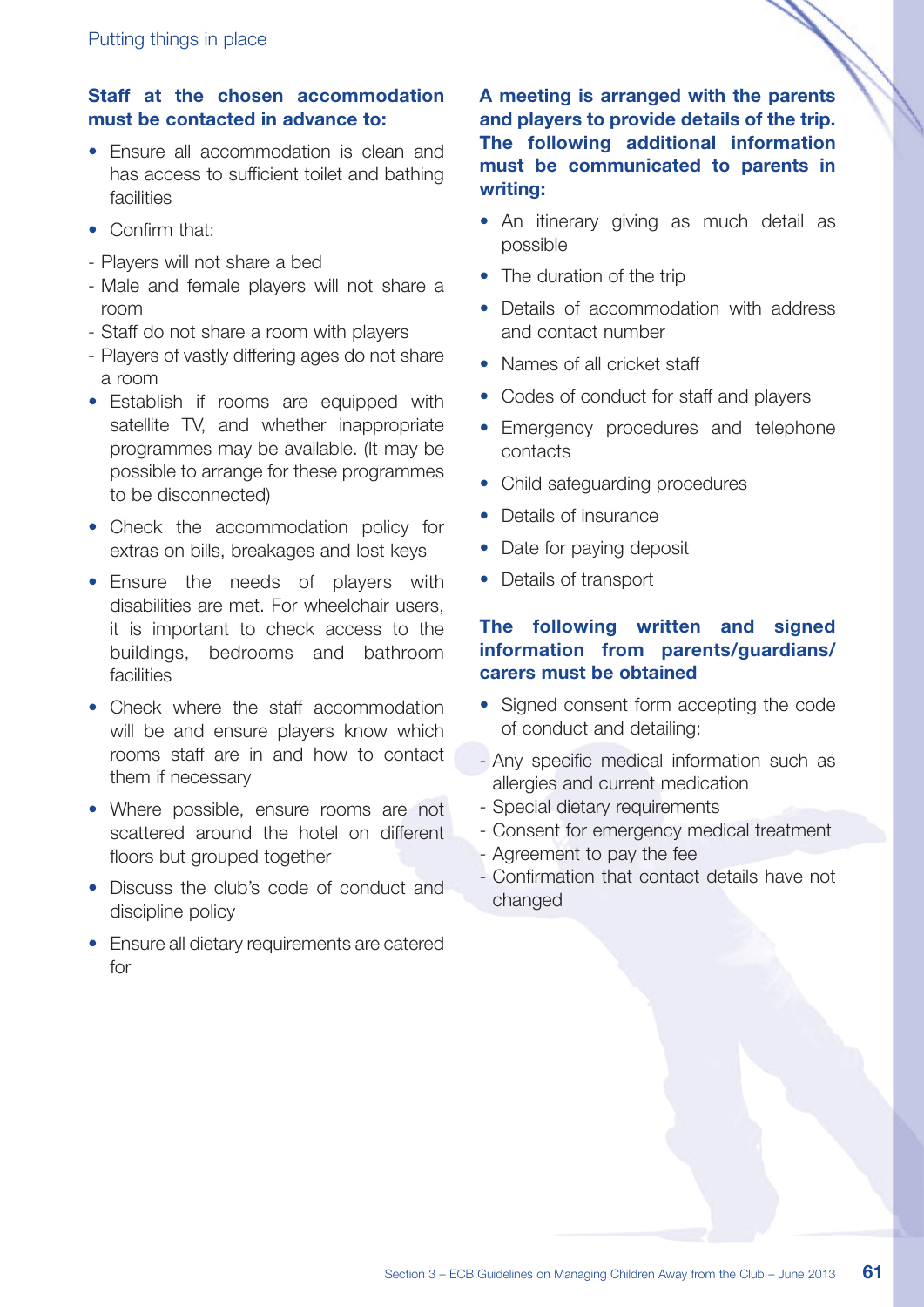# **Players are prepared for touring**

- The Tour Manager and coaches should meet with players prior to the trip to agree:
- Expectation of the players
- Clothing list
- Codes of conduct/behaviour this should be signed by all young players with their parents' permission
- Their responsibility for their own property
- Staff roles and responsibilities
- Emergency procedures
- Support if they become homesick, are unhappy, or need to speak to someone in confidence

## **The Club Home Contact must be provided with the following additional information:**

- Contact numbers for the accommodation
- Telephone numbers for the nearest police to the accommodation

### **The following guidance and protocols are followed as needed during the tour:**

Concerning the general safeguarding of players:

- The Team Manager must ensure players are safe throughout the tour
- Players must know the whereabouts of staff at all times, including which rooms staff are in and how to contact them if required
- Staff must know they have a common law duty of care to act as a prudent parent would
- Concerning the medical welfare of players:
- Medical details and relevant information must be carried by a member of staff
- Staff must be aware of any specific medical conditions that may occur i.e. epilepsy, asthma, diabetes
- Staff should have access to calling the emergency services and the minimum first aid provision
- A first aid kit should be carried
- Staff must act in an emergency and take life saving action in extreme situations

### **If an emergency occurs, the Team Manager must:**

- Establish the nature of the emergency and names of any casualties
- Ensure the rest of the team are safe and supervised
- Ensure all members of the party are aware of the situation and follow emergency procedures
- Ensure a member of staff accompanies any casualties to hospital
- Notify the police if necessary
- Complete an ECB incident reporting form
- Ensure no one in the group speaks to the media. All media enquiries should be managed through the ECB Marketing and Communications Department at Lord's
- Contact the Club Home Contact, who will:
- Contact parents and keep them informed
- Liaise with club staff, and if necessary, the ECB
- Liaise with the media contact if applicable
- Report the incident to insurers

**62** Section 3 – ECB Guidelines on Managing Children Away from the Club – June 2013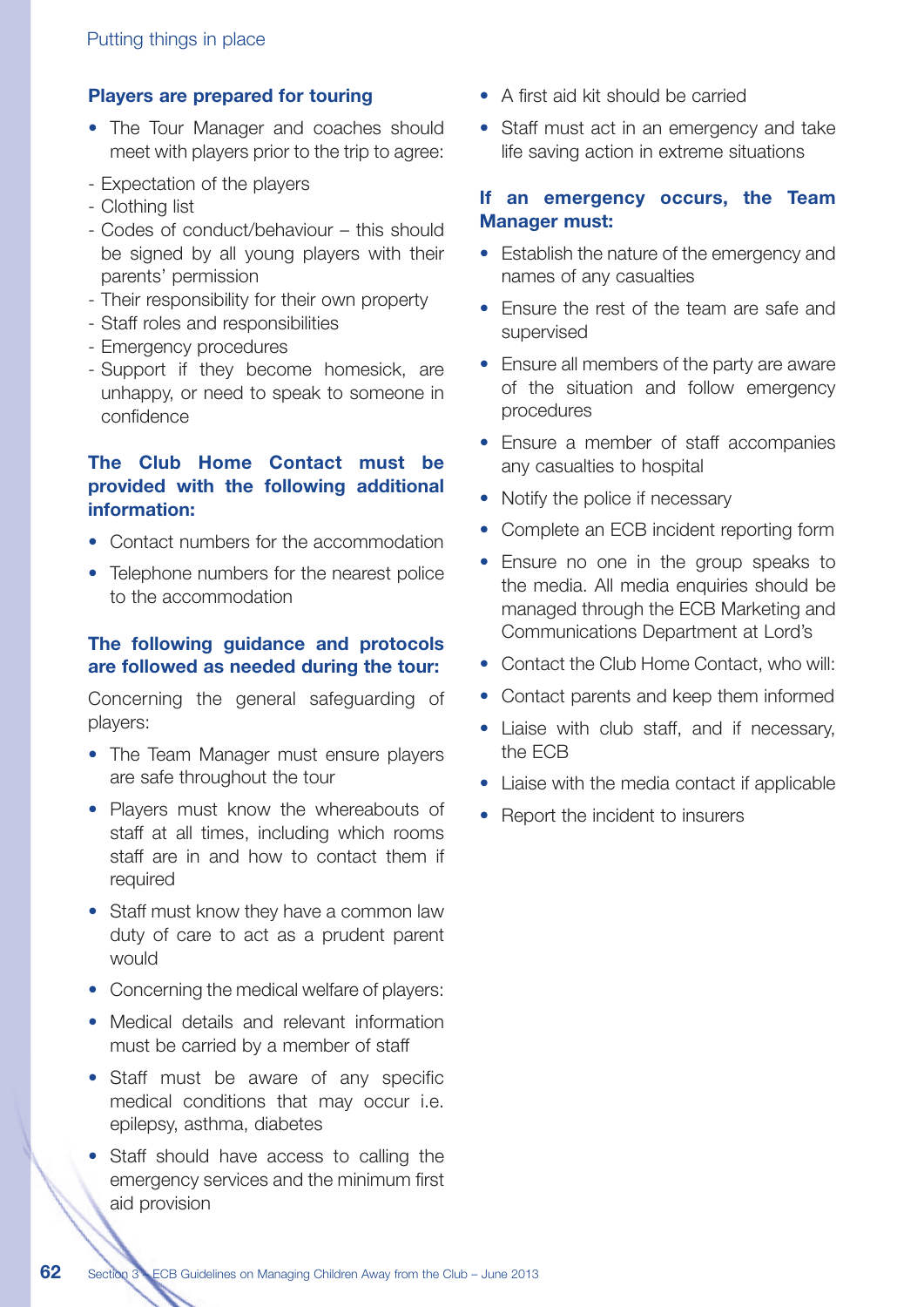# ECB Missing Child Guidelines

A child going missing can be extremely traumatic – for adults and children. However, if everyone is aware of some simple pre-defined guidelines, panic levels can be minimised, and more critically, the missing child can, hopefully, be found in an organised and efficient way. Hopefully no child will ever go missing from your team/event. If they do, please remember most children are found within a few minutes of their disappearance.

## **ECB Missing Children Guidelines**

If a child, for whom your club has responsibility, goes missing, the following guidelines have been devised to clarify the actions to take:

- Ensure other children in your care are looked after appropriately while you organise a search for the child concerned
- Inform the child's parents, if they are present at the event, or nominate an appropriate person to telephone them and advise of the concern. Reassure them you are doing all you can to locate their child. Remember the child may contact the parents directly so this action is very important
- Organise all available responsible adults by areas to be searched. It is best to take a short time to organise the search properly so that all places are searched fully
- Send searchers immediately to any exits to the venue to ensure the child has not left, and to any obvious potential danger spots such as nearby lakes or rivers.
- Search the area in which the child has gone missing including changing rooms, toilets, public and private areas and the club's grounds
- Request all those searching to report back to a nominated adult at a specific point
- This nominated person should remain at this reference point and make a note of events, including a detailed physical description of the child. This should include approximate height, build, hair and eye colour as well as the clothing the child was wearing and where and when they were last seen. All this will be required by the police. If the search is unsuccessful you should then contact the police
- A report should go to the police no later than 20 minutes after the child's disappearance is noted, even if the search is not complete
- If the police recommend further action before they get involved, follow their guidance
- If the police act upon the concern, always be guided by them in any further actions to take.
- At any stage when the child is located, ensure you inform all adults involved including the parents, searchers and the police if, by then, they are involved
- All missing child incidents MUST BE notified at the very earliest opportunity to the Club Welfare Officer, who must immediately notify the County Welfare Officer, and they must then notify the ECB Safeguarding Team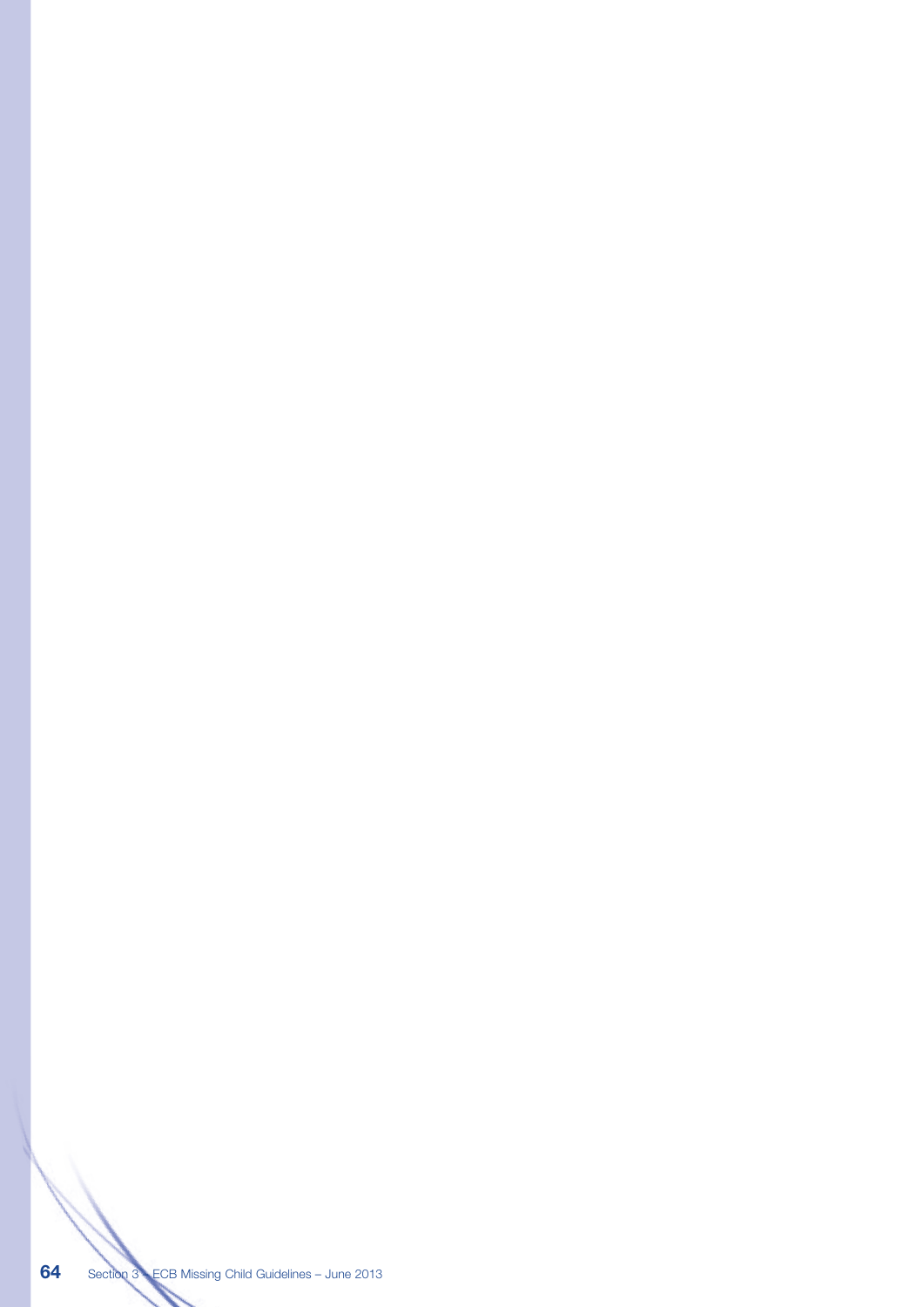# ECB Guidance for clubs on Sun Safety

Taking part, or watching, outdoor summer sports can mean that young skin is subjected to 'prolonged sun exposure' which can result in sunburn, **even on a cloudy day**.

Figures from Cancer Research UK show that the incidence of melanoma in the UK is now five times higher than it was in the 1970s; more than 13,000 people develop melanoma each year, compared with around 1,800 in the mid-1970s.

The Skin Cancer Foundation estimates that 80% of lifetime sun exposure occurs during childhood and that **just one blistering sunburn can double the risk of getting melanoma later in life**.

# **The ECB Supports the Outdoor Kids Sun Safety Code**

Devised and funded by the Myfanwy Townsend Melanoma Research Fund, and launched in May 2014, the Outdoor Kids Sun Safety Code is a FREE online resource bank, developed by a leading skin cancer specialist alongside experts in physical education and safeguarding.

The 'OK Sun Safety Code' offers an official Accreditation Mark, verifying that specific measures have been met and that you actively sun protect kids in you care. The downloadable toolkit provides promotional materials, designed to keep guidelines 'front of mind' and ensure that good practice by clubs, coaches and teachers is supported by parents.

The ECB recommends that clubs, individual coaches, parents, and others, consider using the resources available through the 'OK Sun Safety Code', which provides information, advice, resources and accreditation on Sun Safety for children.

Clubs may choose to link the website from the club website.

The guidance includes making sure that coaches and others set an example and are seen to take steps to protect themselves, and that they encourage children to:

Wear a hat

Put on sun cream (factor 30 or above)

Cover up

The resource is available at: www.oksunsafetycode.com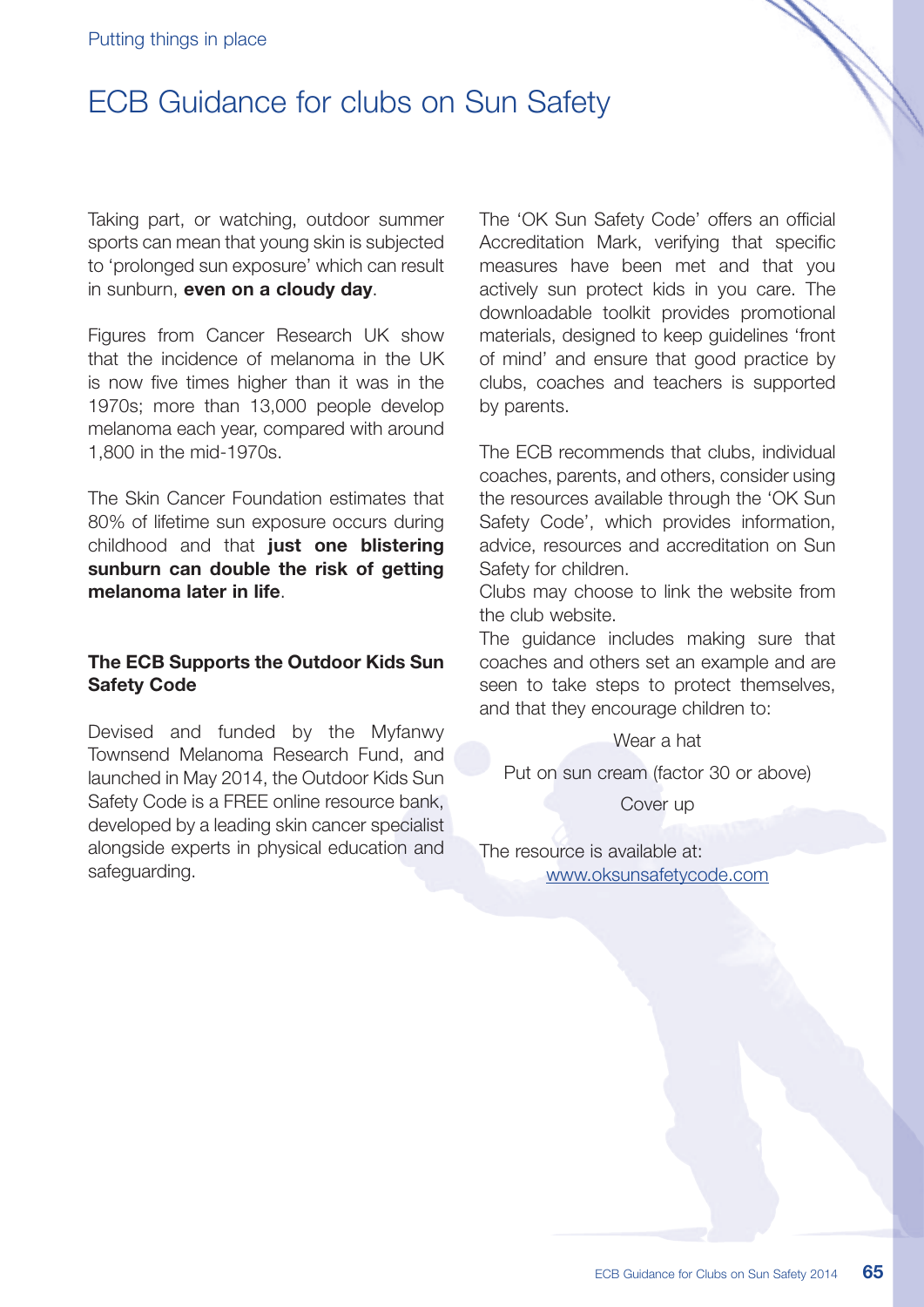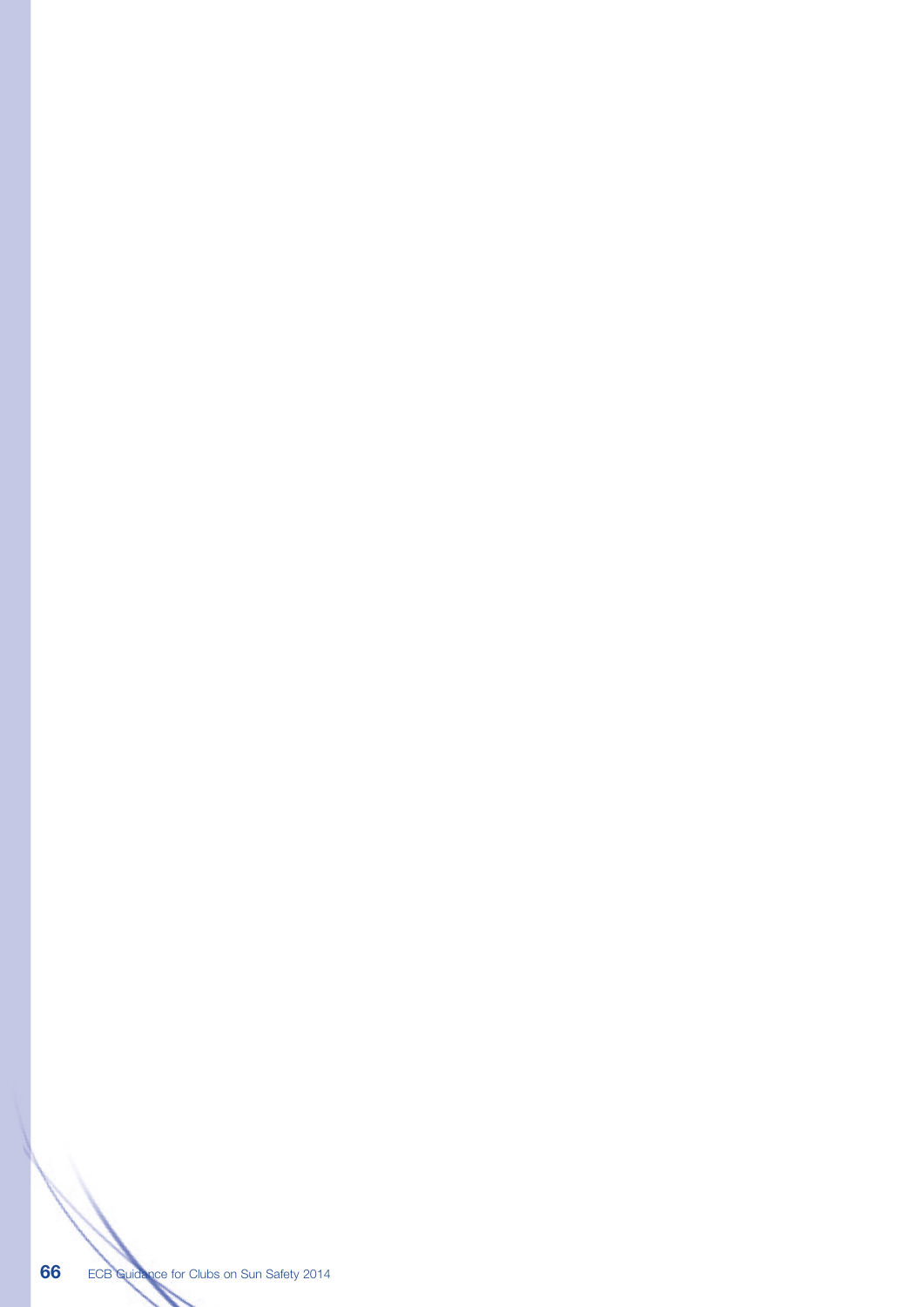# ECB Guidelines on Working With External Partners

Some cricket clubs work with local schools, community colleges, local authority sports development teams or other organisations to provide cricket coaching, or facilities, to the wider community. Some programmes of this kind are organised on a formal basis through the ECB, whereas others can be organised by clubs, or even by individual coaches.

If clubs are looking to work, or are currently working with external partners in this way, it is important that clubs identify the responsibilities, and expectations, of each organisation in relation to safeguarding and supervision of children, including the need to ensure appropriate insurance cover exists.

In order for the club to be able to demonstrate its duty of care, the Club Welfare Officer must ensure the Club Committee has considered all its obligations and duties before undertaking any partnership working of this kind.

More guidance on this subject and important factors for clubs to consider, are contained in this section of the Kit Bag.

# **For ECB organised programmes**

Programmes such as 'Chance to Shine' have already published protocols and specific guidance on working with children within the programme's guidance notes.

Additionally, school sport has its own reporting structure for concerns. This structure supersedes the ECB standard reporting structure for incidents connected to school sport.

The Club Welfare Officer must ensure the Club Committee has considered all its obligations and duties before undertaking the partnership or entering the programme.

**For other programmes** (i.e. those organised directly by clubs which are not part of an ECB programme)

Many clubs and coaches have informal arrangements with local schools whereby they go into schools on an ad-hoc basis, for the benefit of the school and the club.

When planning and undertaking this kind of activity, it is strongly recommended that coaches and their clubs consider:

- Qualifications
- Insurance
- Risk assessments including first aid procedures
- Avoidance of adults being alone with children
- Supervision of children undertaken by appropriately vetted adults and with correct supervisory ratios
- Changing
- Transport to any games or facilities
- Photographs/press coverage

The ECB Community Coach Education department has produced further guidance on working in schools.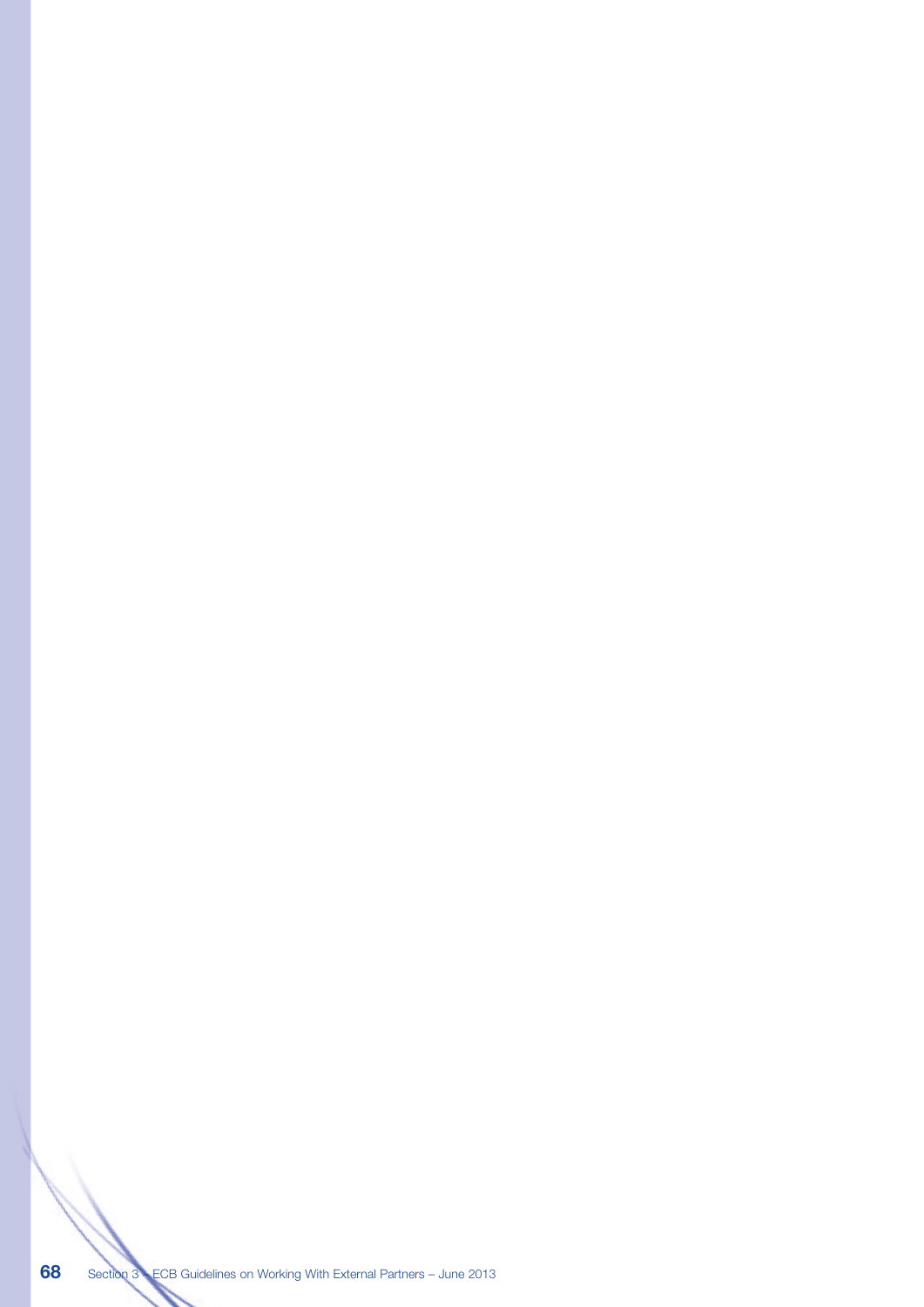# Creating and maintaining a safe, welcoming, and inclusive environment at your club

Good practice and safe arrangements flourish in an environment where there is clear and open communication and where children, parents and everyone involved in the game feels free to ask questions, make suggestions and raise concerns.

This environment is created by the club adopting a welcoming and approachable attitude for all comers.

#### Welcome meeting

It is good practice to have welcome/open meetings at suitable points in the calendar, where parents/carers can be provided with relevant information and get to know key people in the club – Chair, Coaches, Welfare Officer, Volunteer Coordinator etc.

Some parents/carers will want to meet a member of the club in private – for example, to share confidential information or information about a child's particular needs. This should be offered as part of the welcome meeting, and the club's publicity should make it clear that this option is available.

#### **Communications**

Not everyone who comes to the club will understand the laws and rules of the game, let alone the 'unwritten rules' of a cricket club. The club should agree a strategy for communicating with potential, new and current members, as well as the community at large. The club should tell parents/carers how they plan to communicate with them – by email, phone, text, newsletters, social media etc. Plain language is preferable, and thought should be given to overcoming barriers where possible (for example in the use of large print, other languages, or audio messages.)

#### Written information

As a minimum, children and their parents/ carers should be provided with written information by the club, informing them of training session times, what equipment ( if any) is required), whether the parent/carer is required to stay etc. The information must include the name and contact details of the Club Welfare Officer and make reference to 'Safe Hands'.

### Text and email communication

If arrangements for sessions/matches etc. are made or confirmed by text or email, this should be explained to parents as part of the communication strategy. An alternative to text and email must be offered as not everyone has access to the internet or mobile phones.

It is strongly advised that texts (especially) and emails are sent directly to parents and not to children and young people themselves. Arrangements should be made with the children and young people's parents/ carers – this helps to keep communications transparent and to maintain clear boundaries between coaches/club officials and children and young people. (see 'Guidance on the use of Social media, texts and emails')

### Seeking feedback

When children are in an environment where their views are sought and acted upon, they will not only enjoy the game more, they will feel and be safer. It is good practice to seek children's feedback regularly. This can be done at the end of coaching sessions, asking for a show of hands on what they have enjoyed / not enjoyed the most, or asking them in pairs to decide on something they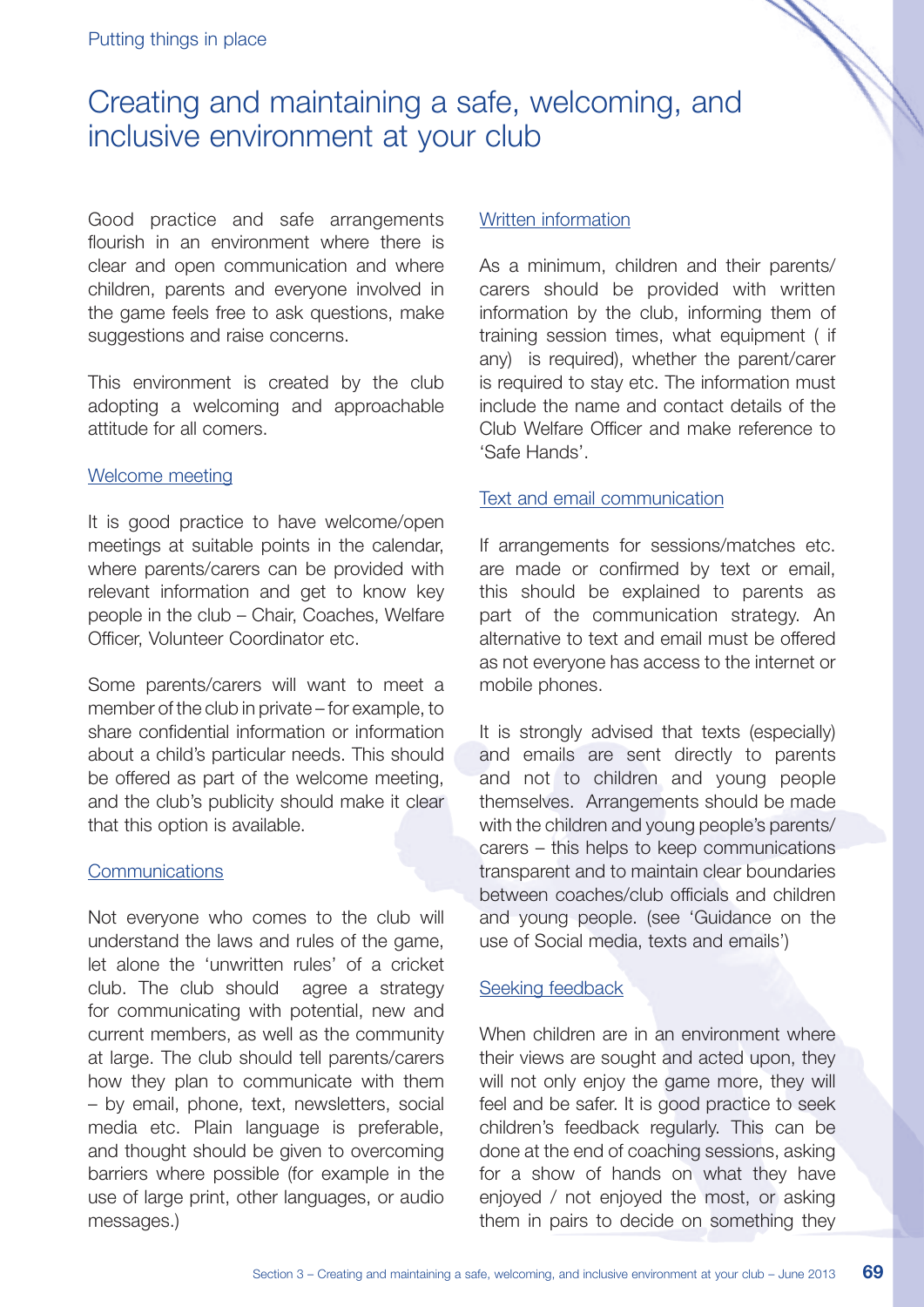### Putting things in place

want to say about a session, a match, a trip. Single sheet written evaluations give valuable feedback to coaches and others, and help clubs review what they are providing to best meet children and young players' needs. The important point is to build in the seeking of feedback and children's views, so they come to feel confident to speak up if anything is concerning them. Results may be slow in coming, but the more children and young people are encouraged to give their views, the more confident they will become in doing so. This will have long-term benefits for the well-being and growth of the club.

Obviously, the same approach with parents and carers has similar benefits.

This approach helps to build an open environment where good practice flourishes.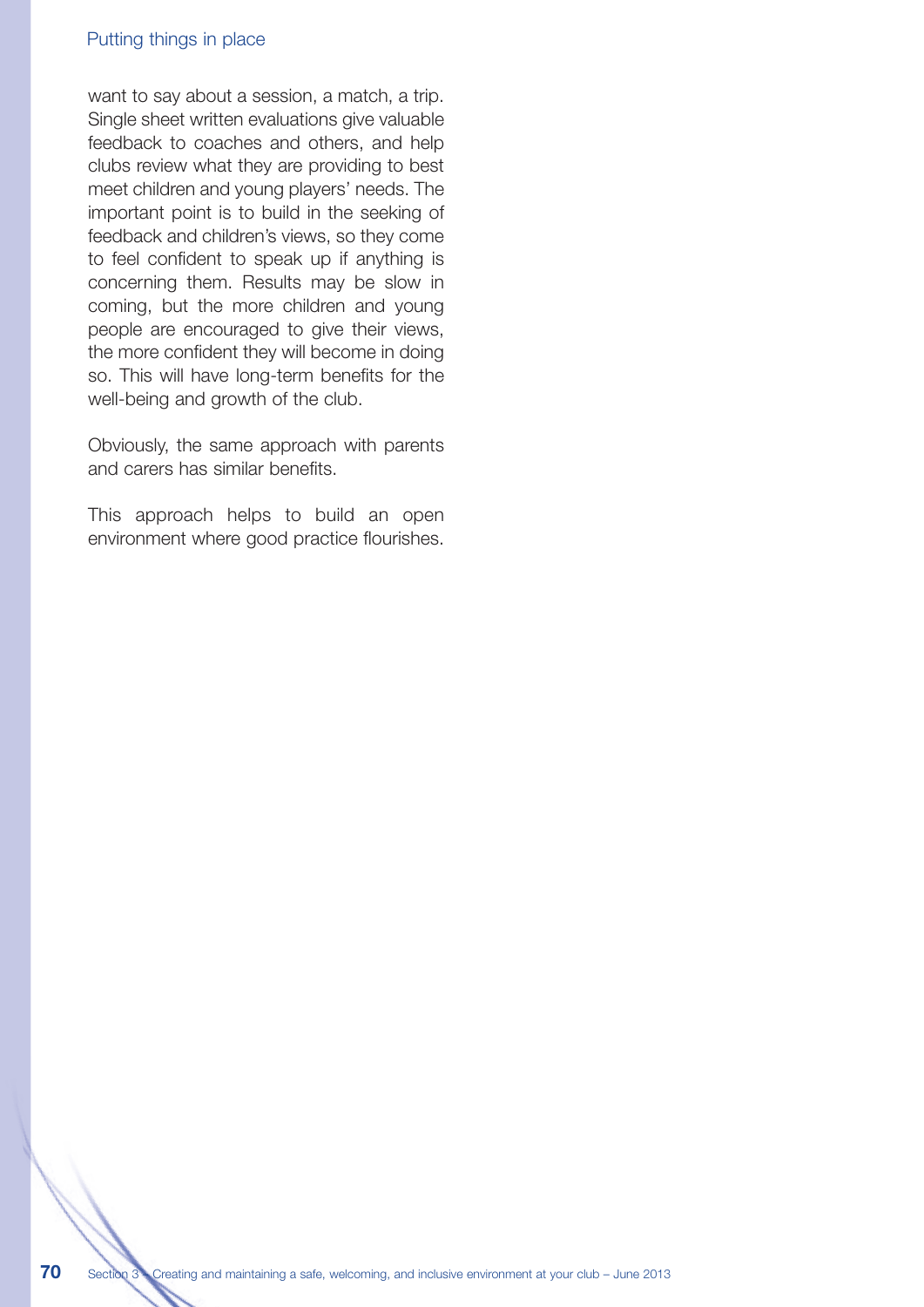# Template Welcome letter for parent/carer

This template may be used at it is or adopted for your purposes. Our thanks to the ASA for sharing their template with us.

Dear Parent / Carer

XX Cricket Club welcomes you and your children to the club. We hope that your child(ren) will enjoy being a club member and will enjoy the cricket coaching, training, and matches, as well as the social interactions available at the club. The aim of this letter is to provide information that may be helpful to you as new members. Please do ask me – the Club Welfare Officer – or any committee member or coach if you have other questions not answered in this letter.

The club is run by a number of volunteers. Our only paid member of staff is XX the Groundsman / XXX Our Bar Manager etc. We welcome offers of help from all members, and hope that as you feel part of the club you will feel able to get involved.

A full list of officers, committee members, coaches and officials can be found on the notice board.

| Club chairman         | details |
|-----------------------|---------|
| <b>Club Secretary</b> | details |
| Club Welfare Officer  | details |
| Juniors/Colts Manager | details |
| Others                | details |

We are a Clubmark club / working towards becoming a Clubmark Club and we adhere to the 'Safe Hands' Policy for Safeguarding Children in Cricket. All of the adults at the club who work with children and meet the necessary criteria are Vetted by the ECB. This includes the enhanced DBS and 'Barred List' check (formerly known as CRB checks).

Whilst we hope your child will be happy and content at the club, we understand that sometimes questions, concerns or difficulties may arise. Please feel able to raise these as soon as possible, so we can rectify things at the earliest opportunity. If you have a question regarding coaching, please approach the coach in the first instance. However, please do not interrupt coaching sessions, especially nets practice, as this may distract the coach when he or she needs to be supervising the children. Our coaches will be happy to speak to you before or after training or at another convenient time.

If you have questions about kit requirements, training times, pick up arrangements etc please speak to ….DETAILS

If you have any concern about your child or another child, or about the behaviour of any adult at the club, please speak to me, the Club Welfare officer – you can contact me …DETAILS (If your concern is about me, you may contact the County Welfare Officer XX on tel. XXX or email XXX)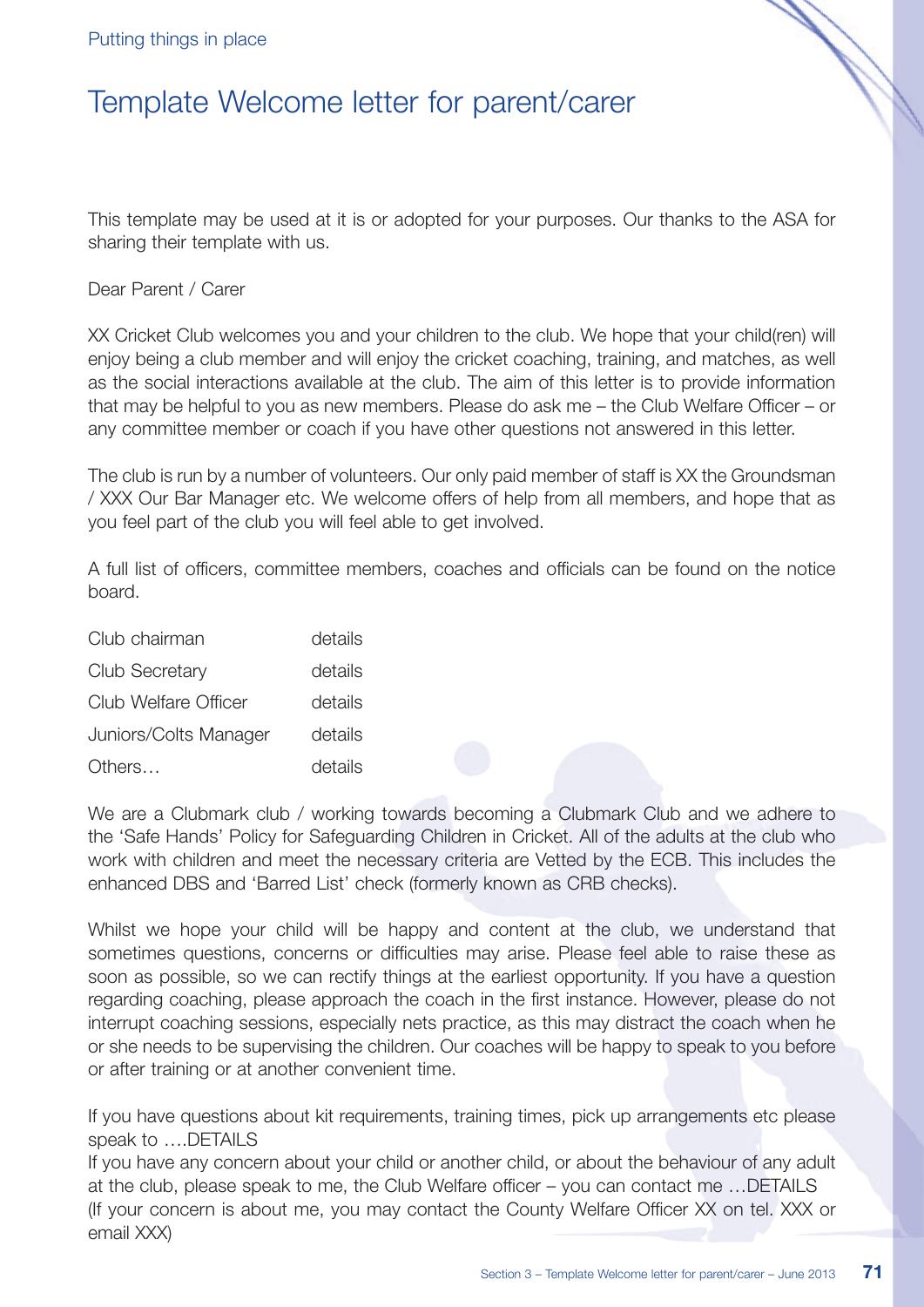### Putting things in place

'Safe hands', ECB's Policy for safeguarding Children in cricket, is available to view online at www.ecb/safehands, or a copy is available at the club.

Training times:

Match days and dates if known\*:

Selection / notification procedure;

Drop off / Collection Arrangements:

Special Events etc:

\*Please note the club cannot accept responsibility for getting your child to away matches.

The Club is always looking for parental help – please do consider helping out if you can (DETAILS of volunteer coordinator or ways parents can help)

Finally, all members are reminded of the club's code of conduct for members and guests, available at DETAILS and posted on the club notice board.

We do hope that you and your child (ren) enjoy being a member of the XX Cricket Club, and if you have any concerns, do please let me know.

Yours etc

Club Welfare Officer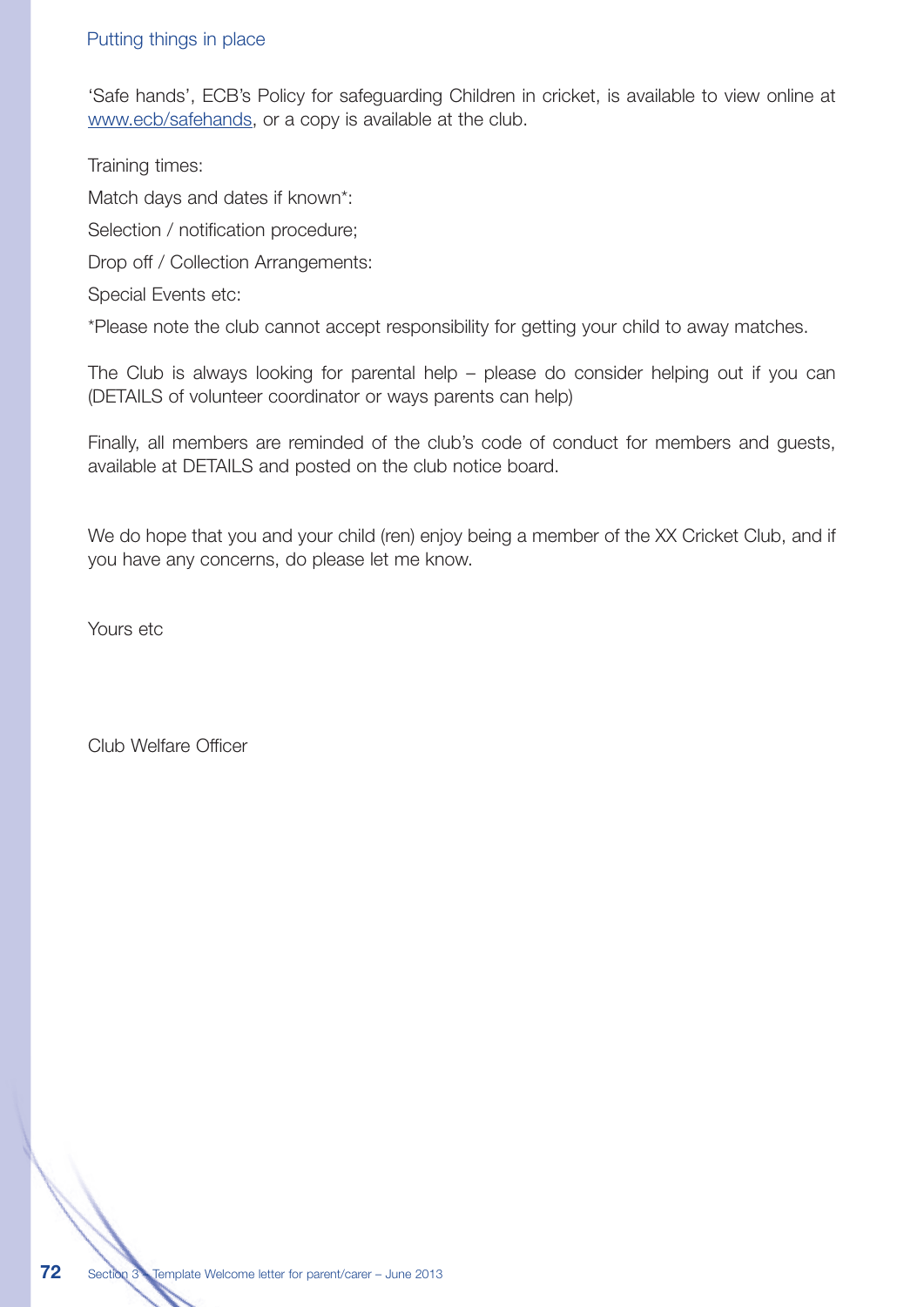# ECB Guidance for clubs on the use of Social Media, texts and email

**Everyone in cricket is reminded that the Relevant Codes of Conduct apply online and in text and email communications, just as they do in the 'real world.' Many cricket clubs have formally adopted this expectation into their constitution and / or disciplinary processes.**

This guidance is adapted from that provided by the Lawn Tennis Association. We are grateful for their kindness in sharing this.

### **Social Media**

Social Media, when used properly, is exciting and opens up a lot of opportunities, but at times it can seem strange and even intimidating for people who did not 'grow up' with it. Facebook, Twitter, texting, Blackberry messenger, online gaming and personal emails are everywhere. By following some simple guidelines potential pitfalls can be avoided, and Social Media can be safely used as a promotional tool and a means of communication for the club.

### **Club Officials / Coaches / Managers**

Facebook and Twitter accounts are great for promoting your club and cricket in general, as well as being a fun way to unwind and stay in touch with friends: it is essential to keep these two worlds separate. You should have separate cricket-club related and personal pages; all contact with players should be through the former, and strictly in relation to training, coaching, matches and cricket related activity. You should also adjust the privacy settings for your personal account so that content is only visible to accepted 'friends'. This will keep younger players safe from material that may be unsuitable for them, and will reduce the risk of your online interactions from being viewed with suspicion.

Although younger players may see you as a friend, and may request to be your 'friend' on a social media site, you should direct them to the cricket- club related page and keep all contact professional. What they might consider innocent, friendly contact may not be seen as such by their parents, people at the club and others.

It is also important to be mindful of any content you post online via the cricket-club related page; remember:

### You are representing the club

Your communications should conform to 'Safe Hands' policy and guidance. Ensure that nothing you post could cause personal distress or be seen as inappropriate for children.

If you wouldn't put it on the club notice board, it doesn't belong on the club's social media pages

You should have consent before posting any personal information online – this includes photographs where an individual can be identified. Remember the picture/no name guidance for under 18s

If you are in charge of a social media page for your club, league, panel etc., further guidance has been provided by the Child Protection in Sport Unit (CPSU): http://www.nspcc.org. uk/Inform/cpsu/resources/briefings/social networking\_services\_wdf69029.pdf.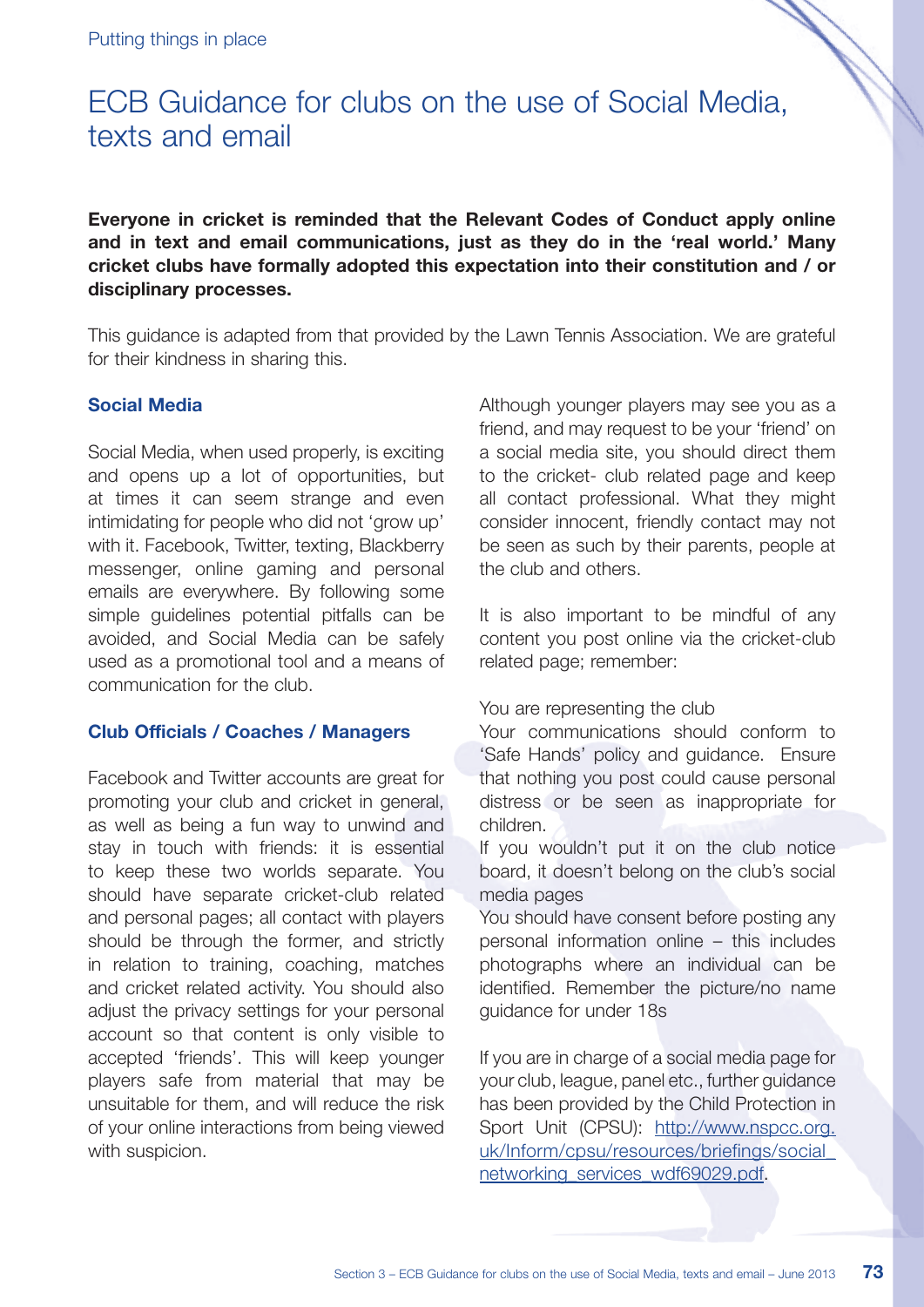# **Texts and emails: contacting Under 18 players**

The Children Act defines a person under 18 years as a child

You should make arrangements for under 18s via their parents or carers; this includes text and email messages.

It is understood that in the case of over 16's this may not be ideal for yourself or the parents. An acceptable exception to this rule is to text or email the parent and to copy in the 16 or 17 year old, with the parent's prior consent. This means the parent is able to monitor communications, but the 16 or 17 year old receives the information directly. If you receive any responses from that appear inappropriate they should be brought to the attention of the parent or carer.

You should not engage in individual text or email conversations with a 16 or 17 year old without their parent receiving the same messages from you.

All contact with children should be in relation to coaching, matches and cricket-related activity.

# **Social Media: Do's and Don'ts Coaches / Managers / Clubs DO**

Have separate social media accounts for cricket-club related and personal use.

Keep your photos and personal information private.

Apply the Codes of Conduct and appropriate professionalism to your behaviour online, by text and email.

Obtain consent before posting any personal information online – this includes photographs where an individual can be identified.

Remember the picture/no name guidance for under 18s

### **Coaches / Managers / Clubs DO NOT**

Send text messages to juniors – make arrangements via their parents.

Send private messages to children and young people via social media.

Invite or accept children and young people to become "friends".

Send inappropriate text messages or post messages on social media that are offensive, nasty or derogatory in any way.

### **Adult players in Open Age teams**

Please be mindful of who may have access to material you share via social media, including Facebook, twitter and other platforms.

### **If you have concerns regarding social media, texts and emails**

If you suspect that someone is using social media in an unsafe or inappropriate manner, you should report their behaviour to your Club Welfare Officer, the County Welfare Officer, or the ECB Safeguarding team – email safeguarding@ecb.co.uk

If you believe that an offence has been committed, or that someone's use of social media is placing a child is at risk of harm, inform the police immediately.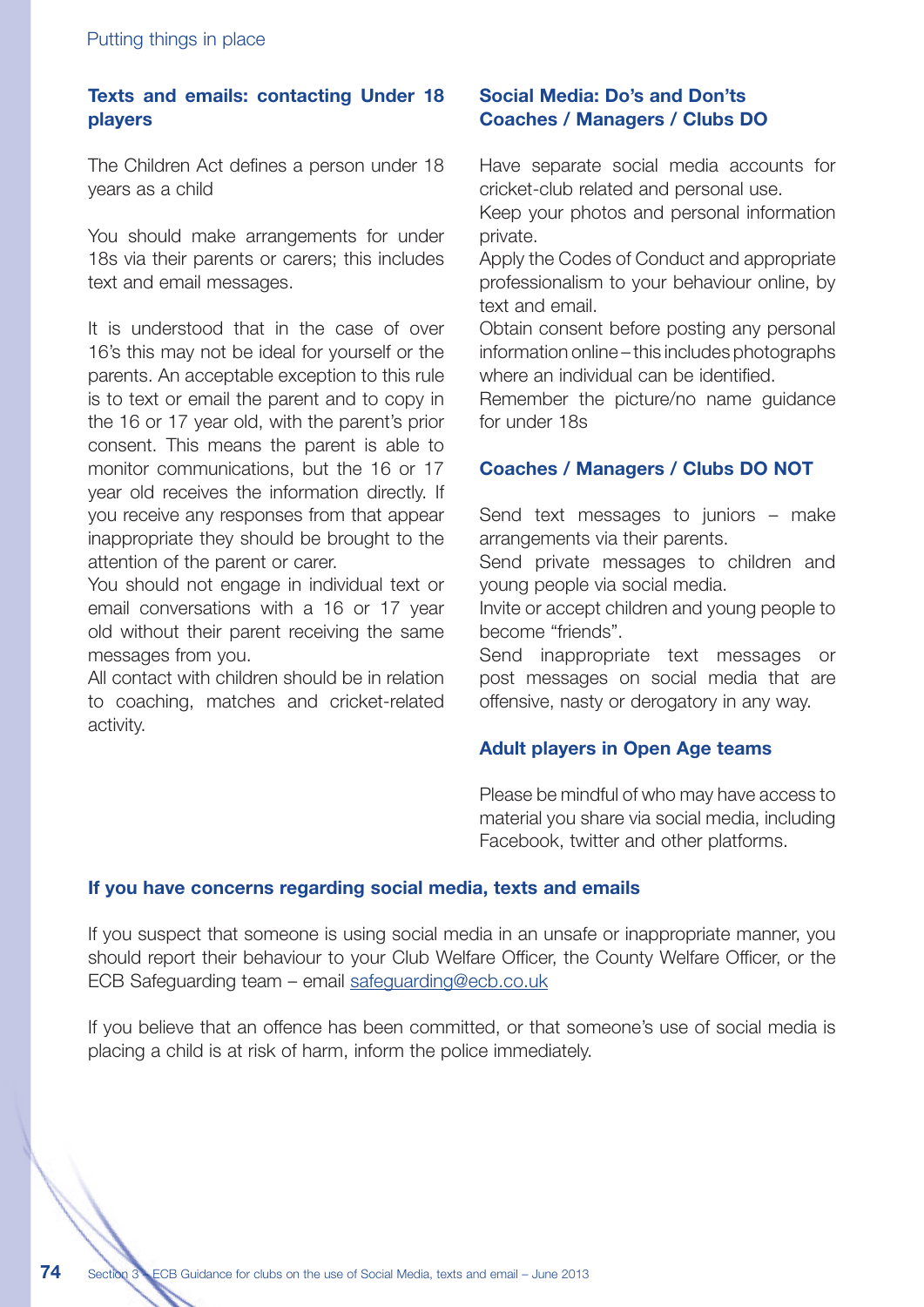# **ECB Guidance for Parents / Carers and children / young people on the use of Social Media, texts and email**

This guidance is adapted from that provided by the Lawn Tennis Association. We are grateful for their kindness in sharing this with us.

# **Parents/Carers**

This generation is growing up with the internet as part of their everyday lives, and that's a good thing. It's a great place for them to learn, to have fun and to chat with their friends. Of course, it's important to make sure that they're safe while they do it.

Remember: it is against Facebook's rules for your child to have an account if they're under thirteen years old. This is to prevent them from being exposed to potentially inappropriate content. You will find all you need to know about keeping young teens safe on Facebook on their official safety page for parents: http://www.facebook.com/safety/groups/parents/.

There are some key tips which can significantly help to reduce the risks involved with social media and the internet. Make sure that your family computer is in a main living area, and the screen is positioned so that you can see what's going on. Google have some more advice on their family safety pages: http://www.google.co.uk/familysafety/advice.html

Most importantly of all, it's important that your child feels they can talk to someone if they are being bullied online, or if they've been exposed to something that makes them upset or uncomfortable.

You may also want to have a look at the Child Exploitation and Online Protection Centre's guide to the internet for parents and carers: https://www.thinkuknow.co.uk/Parentsold

Provide the club with your email and/or telephone number to receive texts and emails regarding your child's matches and training, if the club requests this.

# **Parents / Carers DO**

- Make sure you are aware of who your child has contact with online and via text
- Be aware of The ECB and the club's expectations for coaches and social media
- Talk to your children about using social media.
- Provide your mobile number / email address if requested, so the club can contact you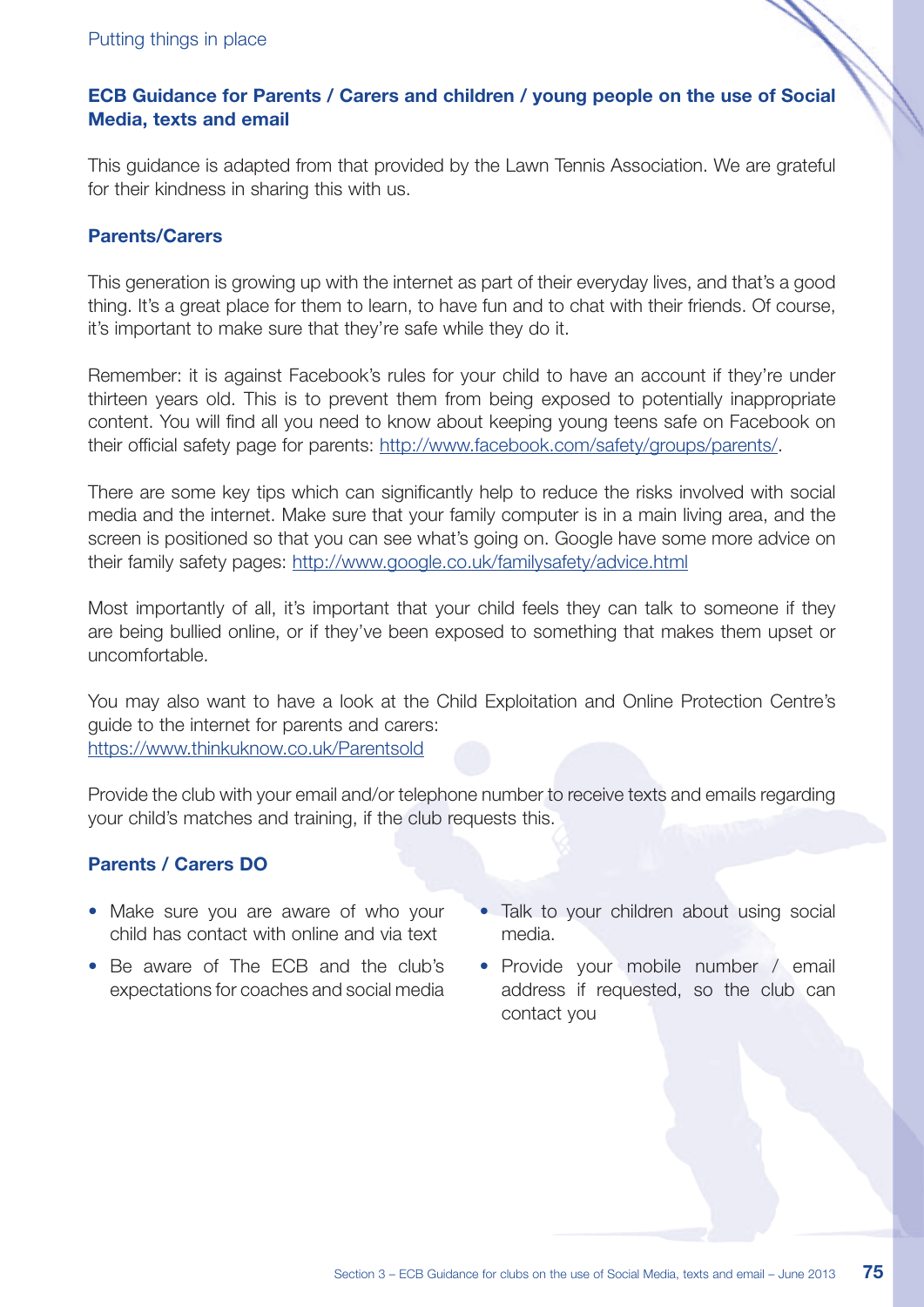### Putting things in place

### **Children and Young People**

The internet is a great place to learn and to have fun with your friends, and the best way to have fun is to make sure that you stay safe. You should think about the points below whenever you use the internet, or speak to people online or by text:

If someone isn't your friend in real life, they aren't your friend on the internet. Be careful when accepting friend requests.

Sometimes people on the internet aren't who they say they are. If you're not 100% sure, don't risk it.

Remember to change your privacy settings so that only your friends can see information about you, your wall posts and your photos.

If someone is sending you messages or texts that you are worried about, you should tell your parents, an adult you trust, your teacher or your club's welfare officer.

- Remember that your coach is a professional, just like your teachers. They should not be your friend on Facebook, and should not be texting or messaging you.
- **You can expect them to make arrangements for coaching and matches via your parents.**
- Bullying can happen online too, and it's known as cyber-bullying. If you, or someone you know, has had this happen to them you should tell an adult that you can trust.
- Don't be afraid to tell someone if you have concerns.
- Have a look at the Think You Know page on the internet for more information about staying safe online: http://www.thinkuknow.co.uk/

### **Young people DO**

- Keep your photos and personal information private
- Conduct yourself in a respectful and courteous manner on social media as you would at home, in school or at cricket.
- Tell a professional or an adult that you trust if you are worried or concerned about online behaviour or unwanted contact/ communication.

#### **Young people DO NOT**

- Send inappropriate text messages or post messages on social media that are offensive, nasty or derogatory in any way
- Accept any friend requests from people you don't know or you feel uncomfortable accepting.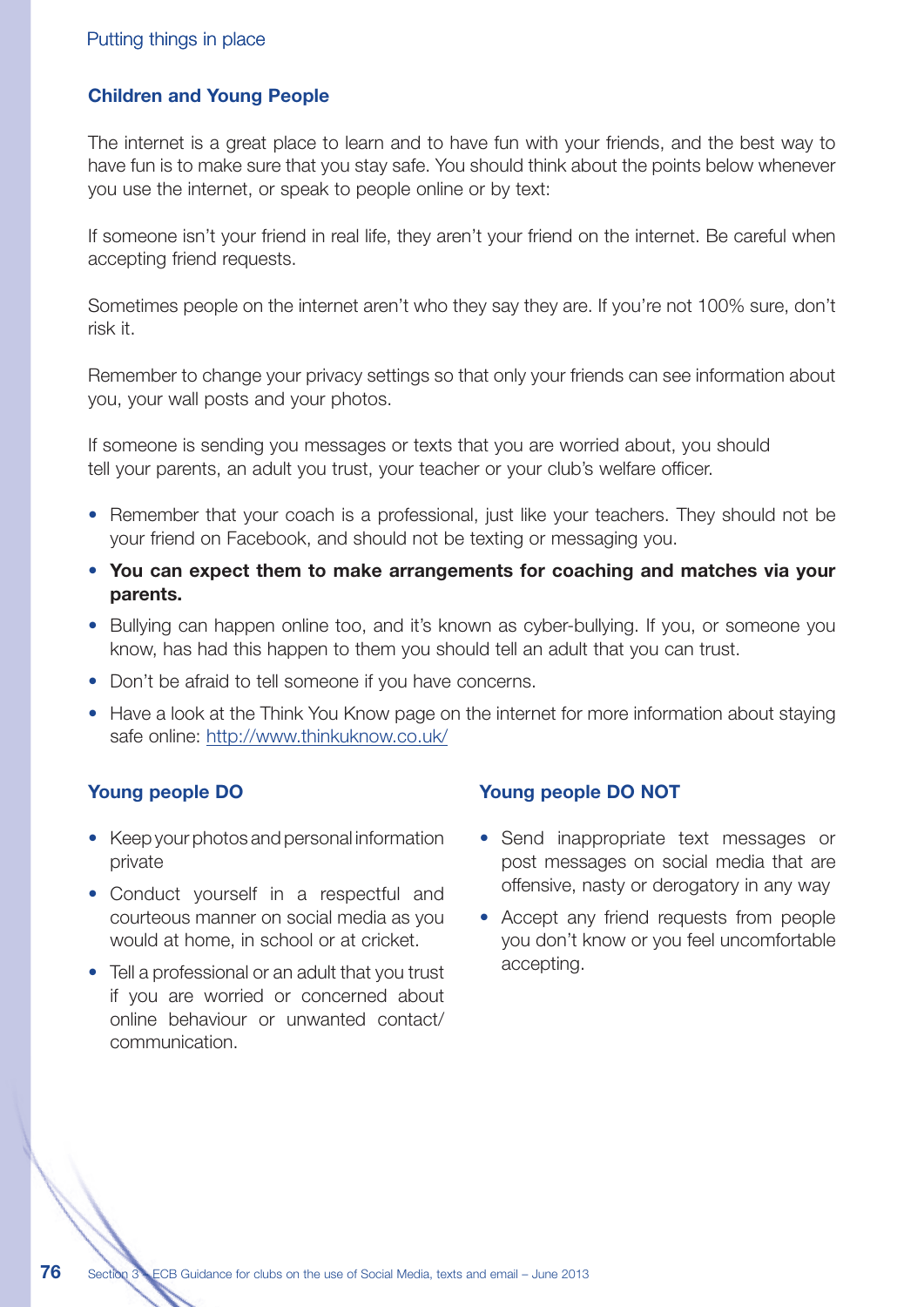# ECB guidance on disciplinary proceedings that involve under-18s

# **Proceedings where an under-18 is a witness, alleged victim or alleged offender.**

This guidance applies to all settings where an under-18 is involved in disciplinary matters as a witness, alleged victim, alleged offender or any other way.

The processes that are followed must pay due consideration to safeguarding and welfare issues.

No part of the processes should be oppressive or intimidating for the young person.

As soon as it becomes apparent that the process involves an under-18, the County Welfare Officer must be informed.

Any Panel should consider whether they need the child to attend in person, and may discuss this with the County Welfare Officer. When making this decision consideration should be given to:

- the age of the child;
- the seriousness of the offence:
- the evidence likely to be given;
- the possible effect on a child.

Parents should be included in any invitation.

The County Welfare Officer will ensure that the child is properly supported, and will either act as, or appoint, a suitable 'Welfare Chaperone' for the investigative/disciplinary process, in consultation with the child's parent(s).

The Welfare Chaperone is likely to be the child's Club Welfare Officer (Club WO), unless there is potential conflict of interest (e.g. the Club WO is the parent, or the Club WO is also involved in the incident.) If this is the case then a Club WO from another club may be asked to assist, or a League WO, or the County Welfare Officer will undertake the role.

The Welfare Chaperone should have no other role in the proceedings - their involvement is purely in regard to the welfare of the child. The Welfare Chaperone should liaise with the child and his/her family throughout, making sure the child is kept fully informed. He or she can act for more than one child at the same hearing if this is thought appropriate.

If a child does not wish to attend they cannot be compelled to do so.

The Welfare Chaperone will discuss the process with the child and his/her family to ensure they fully understand the procedure.

If the child chooses to give a statement to the panel then ordinarily that statement should be prepared in advance in written format. This can be written by the child or any other person. It is important that this statement is the child's views and words.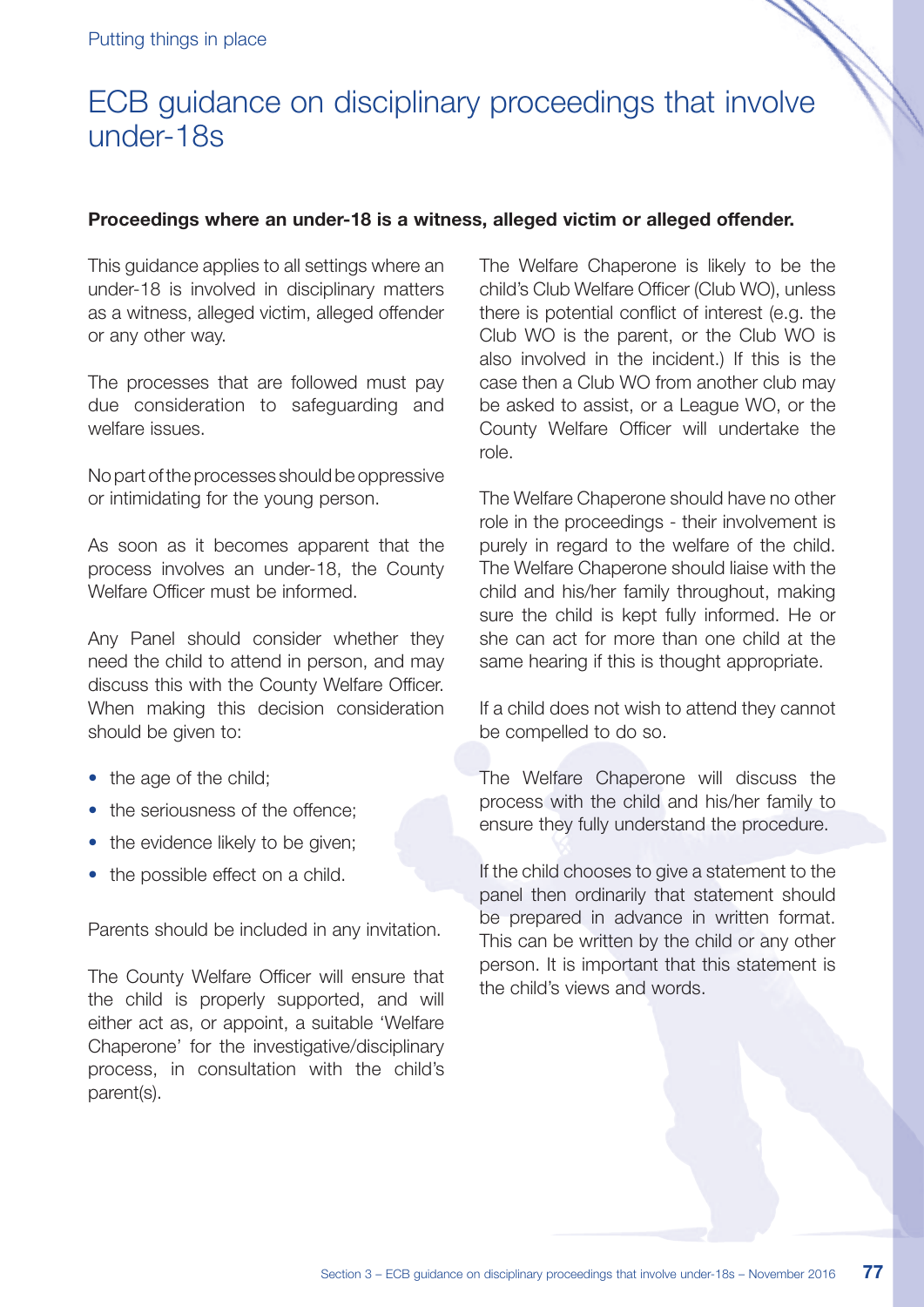### Putting things in place

If, when attending the Panel, the child is to be questioned regarding their behaviour or what they have witnessed, all involved should bear in mind the age and potential vulnerability of the child in such a setting. Questioning should be conducted in a considerate manner, and must not be oppressive, persistent, lengthy or demeaning. The Welfare Chaperone should ask the Chair of the panel to suspend proceedings immediately if they have any concerns about the manner or duration of questioning.

Where a child is found to have committed a disciplinary offence requiring potential sanction, consideration should be given to the child's age and understanding, as well as their experience of life and of cricket, before any sanctions are issued.

Where it is necessary for a report to be circulated (either within the relevant cricket league or even to the press), any individual under 18 years of age must not have their details published.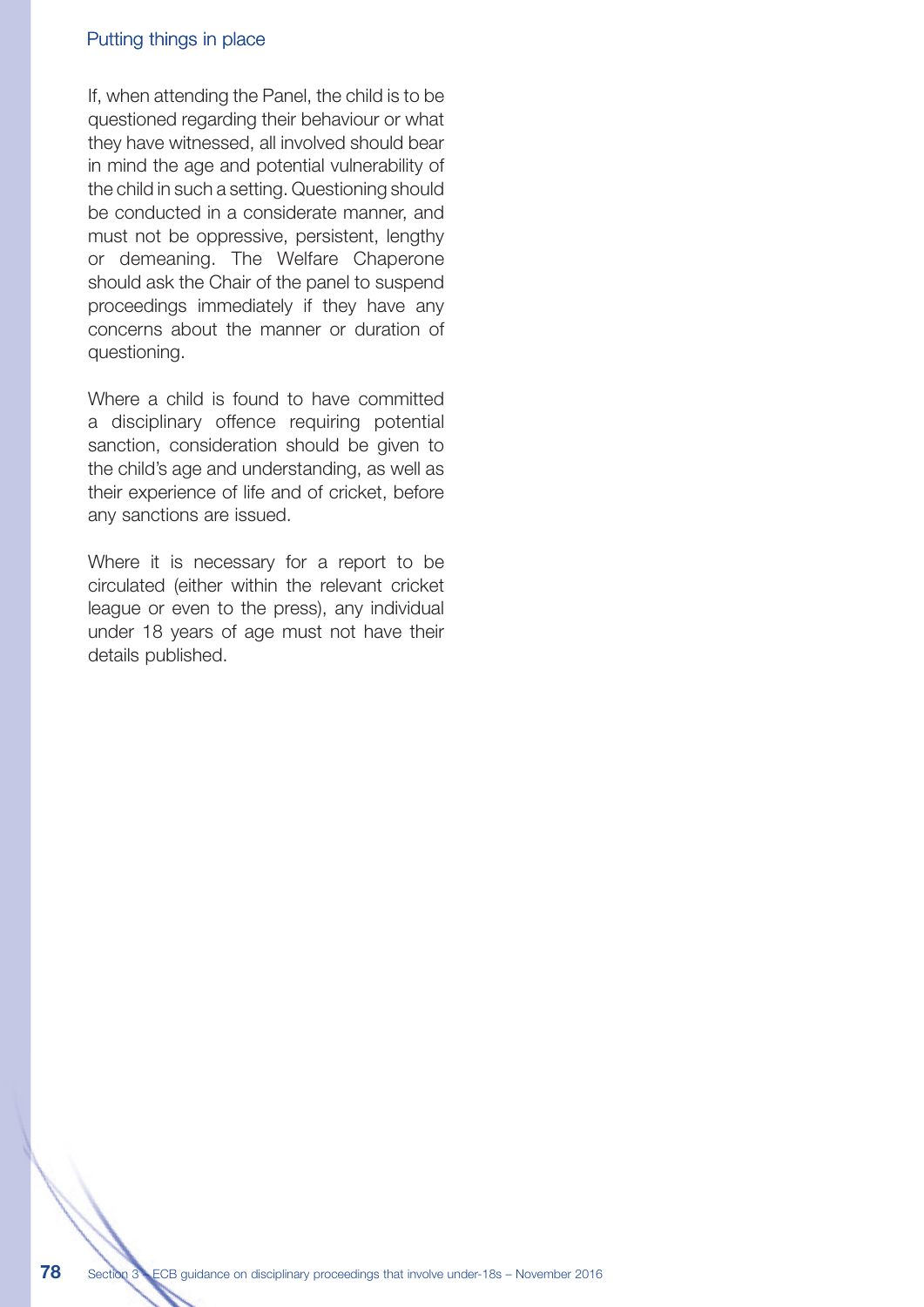# ECB Guidance on specific concerns arising for children outside of cricket

# **FEMALE GENITAL MUTILITATION.**

There are a number of potential risks to children and young people in society. Through a child's involvement in cricket we may become aware of potential risks for particular children.

Section 2 of the ECB's "Safe Hands Policy and Procedures" includes the document 'Definitions of Abuse, Cricket examples of possible Abuse, and Common Indicators of Possible Abuse'. The indicators that something may be amiss for a child include unexplained or suspicious injuries, unexplained changes in mood or behaviour and things a child may say. A number of other possible indicators are also provided.

The purpose of this guidance sheet is to offer direction around specific risks to some children, things to be aware of or look out for, and what to do if you have concerns.

### **Female Genital Mutilation**

The NSPCC describes Female genital mutilation (FGM) as "the partial or total removal of external female genitalia for non-medical reasons" and points out that whilst "religious, social or cultural reasons" are sometimes provided for FGM, it is, nonetheless child abuse. It is dangerous and causes long-term harm to the girls involved. It sometimes referred to as 'female cutting' or 'female circumcision'.

It is illegal in the United Kingdom to carry out FGM, to assist a girl to 'mutilate her own genitalia', to assist a 'non-UK person to mutilate overseas a girl's genitalia' or to 'fail to protect a girl from risk of FGM'.

Approximately 60,000 girls under 15 are at risk of FGM in the UK (www.forward.org.uk)

Anyone involved in cricket may become aware of a potential risk to a girl they know.

The Government guidance "Working Together to Safeguard Children, 2015" places a duty on Local Safeguarding Children Boards to commission and deliver services for children who have undergone or may undergo female genital mutilation, and to have a clear referral process for concerns.

## **Is FGM associated with religion?**

FGM is not associated with any particular religion nor is it supported by any religious texts. Many religious leaders condemn the practice. However, some people still think the two are linked and claim religious teachings support FGM.

# **NSPCC Guidance**

The NSPCC guidance, at http://www.nspcc. org.uk/preventing-abuse/child-abuse-andneglect/female-genital-mutilation-fgm/ provides helpful advice on what to look at for and what to do if you have concerns. Our thanks to the NSPCC for the following:

# *Who is affected?*

*Most girls are aged 5 to 8, but FGM can happen at any age before getting married or having a baby. Some girls are babies when FGM is carried out.*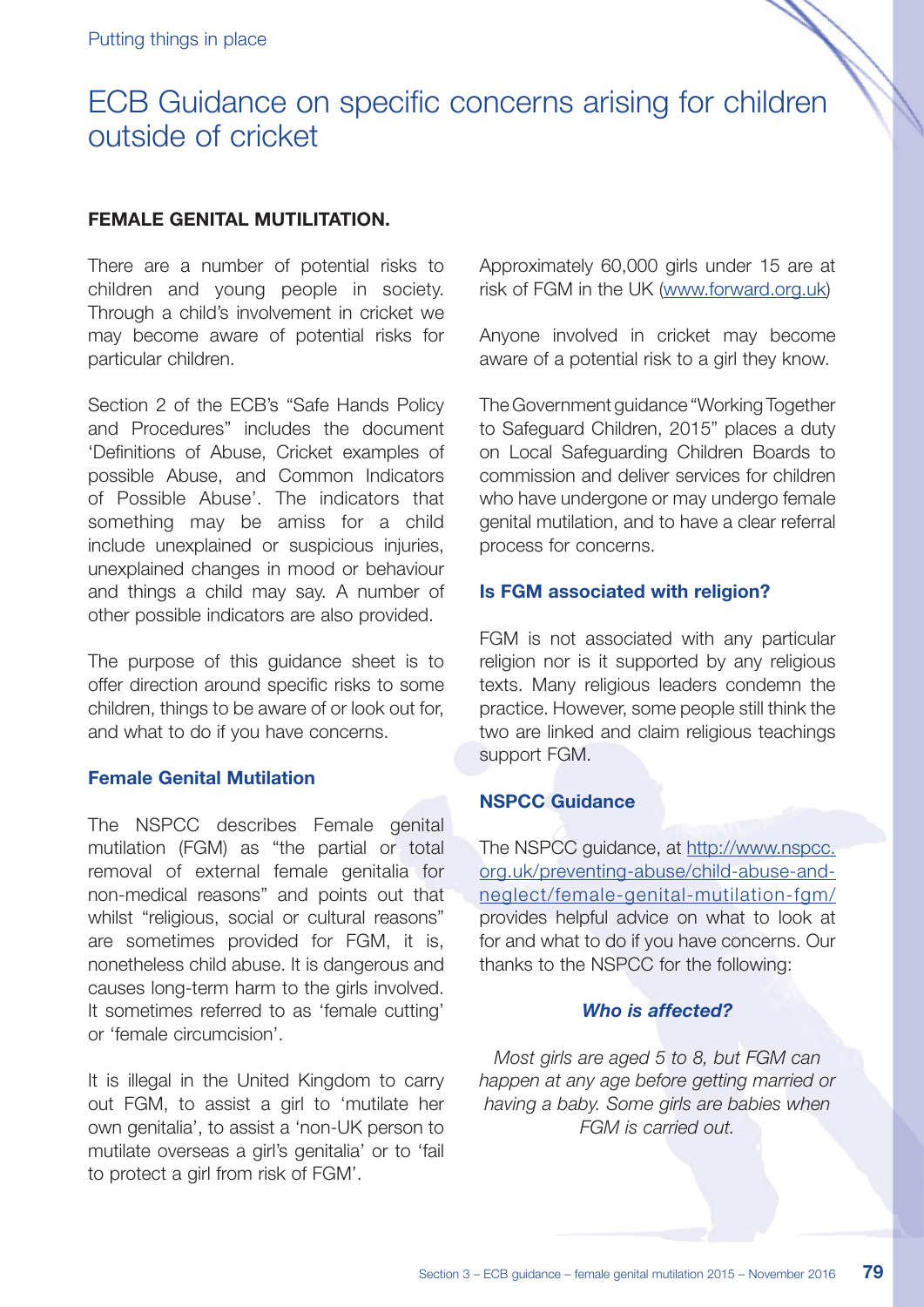#### Putting things in place

*Girls living in communities that practice FGM are most at risk. In the UK , the Home Office has identified girls from the Somali, Kenyan, Sudanese, Sierra Leonean, Egyptian, Nigerian, Eritrean, Yemeni, Kurdish and Indonesian communities as most risk of FGM (however, FGM is also practiced in other countries in the Middle East and in Asia)*

> *(House of Commons International Development Committee, 2013)*

### *What to look out for*

*A girl at immediate risk of FGM may not know what's going to happen. But she might talk about:*

- *Being taken 'home' to visit family*
- *A special occasion to 'become a woman'*
- *An older female relative visiting the UK*
- *She may ask a teacher or another adult for help if she suspects FGM is going to happen or she may run away from home or miss school*

If you have any concerns that a child may have experienced FGM, or that it may be planned, please share your concerns with the Club or County Welfare officer, the ECB Safeguarding Team, local Children's Services / Police, or the

### **NSPCC FGM helpline on 0800 028 3550**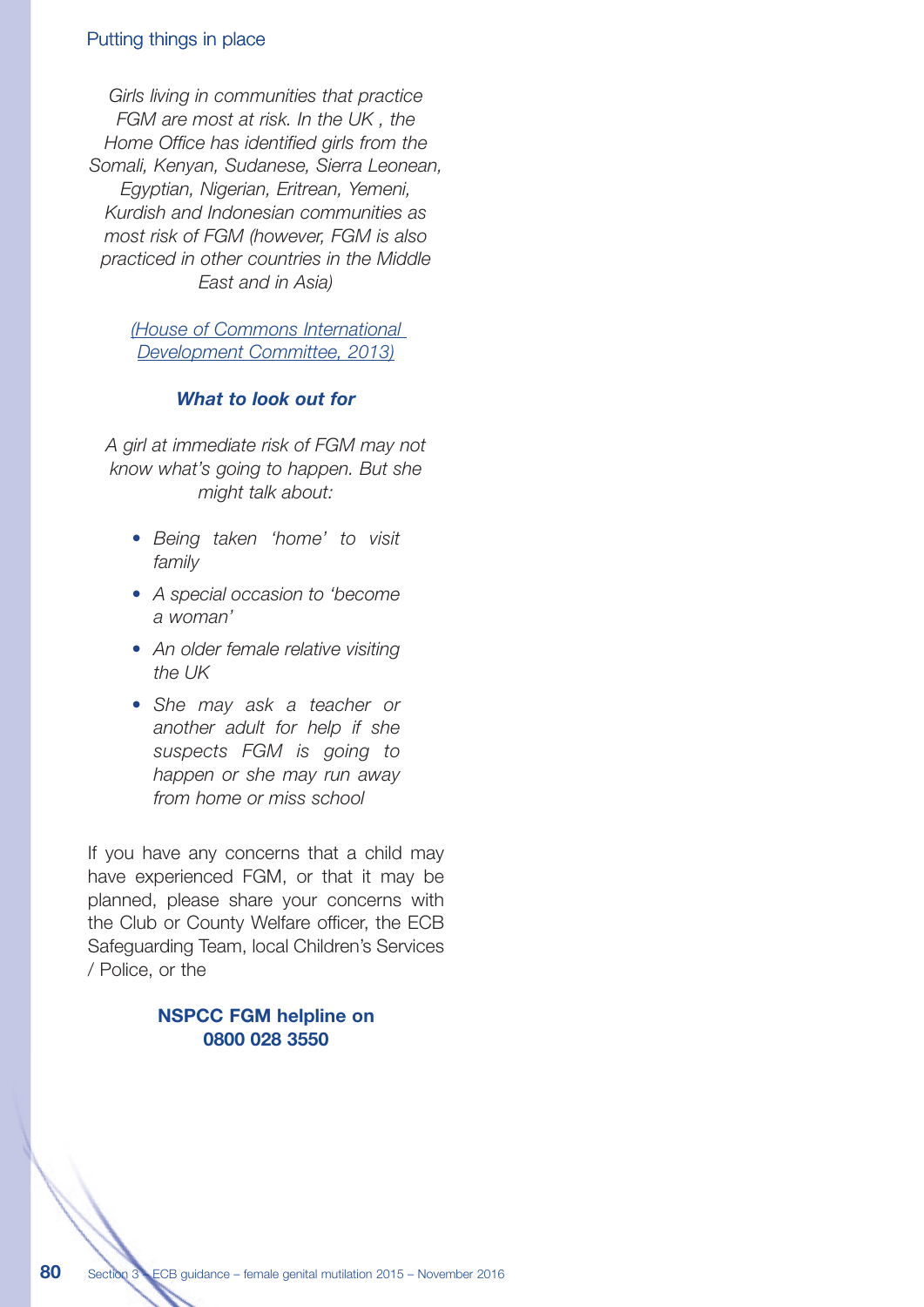# ECB Guidance on Appointing and Training a Club Welfare Officer

# **It is a mandatory requirement that every ECB affiliated club recruit, identify, appoint and train a Club Welfare Officer.**

This is essential firstly, to provide a "first point of contact" for everyone within the club and the ECB for child safeguarding matters, and secondly, to ensure the club is adopting, and implementing, the various safeguarding activities necessary for it to demonstrate its duty of care for children.

When appointing a new Club Welfare Officer, clubs must remember to refer to the ECB policy on appropriate recruitment for individuals who work with children, as well as the guidance notes on the recruitment and appointment of volunteers/staff found elsewhere in this Kit Bag.

The role of Club Welfare Officer is regarded as Regulated Activity, for the purposes of the Protection of Freedoms Act 2012. This means that the club MUST ensure the individual is properly vetted and that he or she is not barred from working with children. See 'ECB guidance on Roles in Cricket that Require a Vetting Check' and 'How to Determine which Roles in Cricket are Regulated Activity'

### **Recommended process**

- The Club Chairman must personally ensure the Club Welfare Officer has been through the ECB's vetting process
- Written references on the prospective Club Welfare Officer (which are required in accordance with the ECB appointment and recruitment guidelines) need to be taken up by the Club Chairman, and any concerns raised by those providing the reference should be referred by the Chairman directly to the County Welfare Officer
- The name and contact details for the appointed Club Welfare Officer must be communicated to your County Welfare Officer, and County Cricket Board Office
- Once the Club Welfare Officer has been appointed, they must attend training in accordance with the details shown later in this guidance under the heading of "Training". Once trained, where possible, the club should display the Club Welfare Officer's training certificates on the club notice board
- The Club Welfare Officer's name and contact details must be made known to club members, and other persons associated with the club, and these should also be displayed on the club notice board
- The Club Welfare Officer should be present at welcome events / registrations sessions and should inform people of his or her role at these events. It is best practice for the Club Welfare Officer to have a presence during Junior sessions and matches.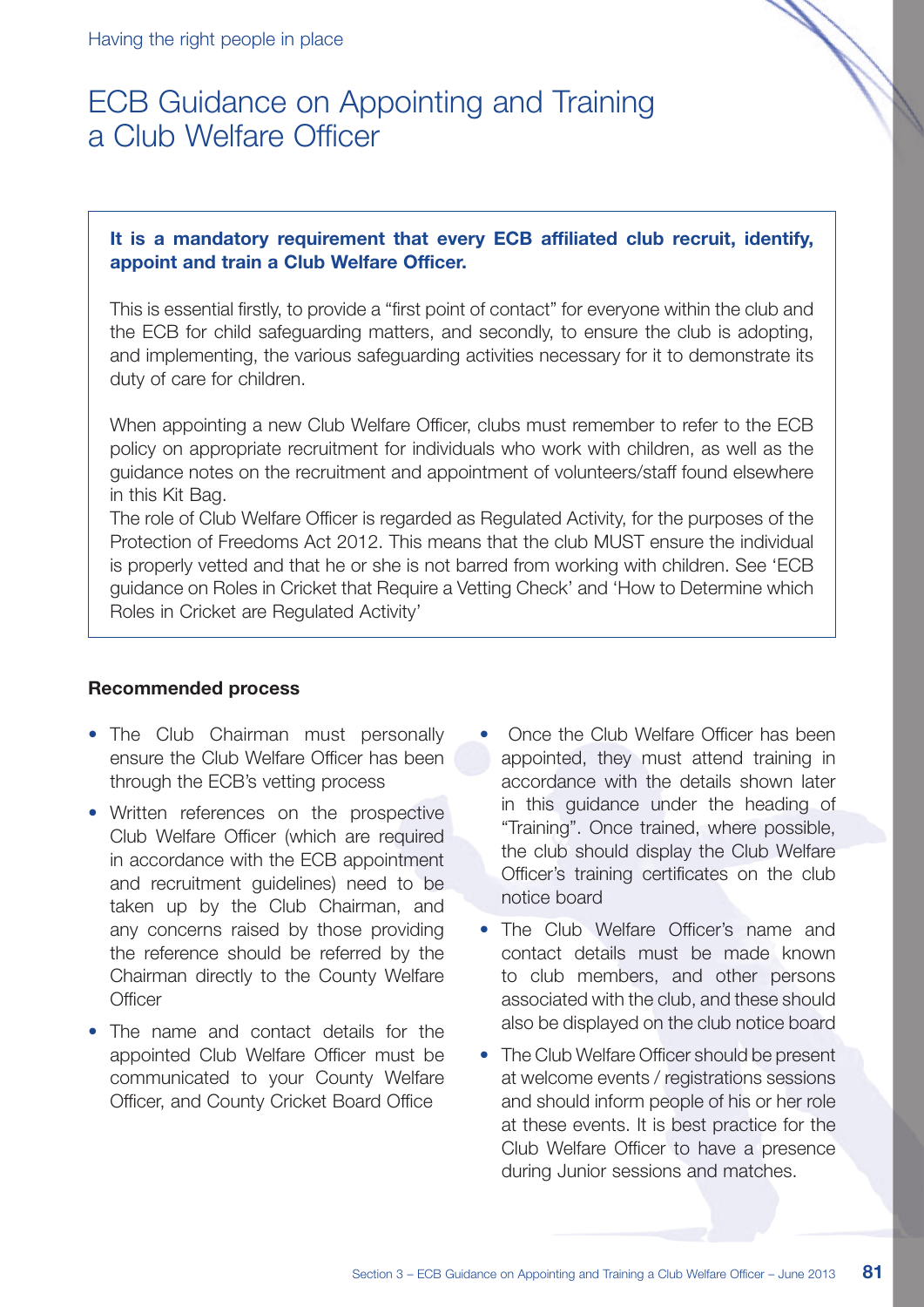# **Who should be a Club Welfare Officer?**

The person selected for the role of Club Welfare Officer must be able to:

- Satisfy the requirements of the core skills and knowledge areas
- Be prepared to complete the core tasks
- Be prepared to undergo the training required

Where possible, the person selected for the role of Club Welfare Officer should not be someone who already has a high profile role within the club.

NB Many clubs have as members (or members' partners/parents or associates), people who, in their professional lives, have experience of child safeguarding policies and procedures.

The ECB understands the problems clubs may face in securing volunteers to perform such a role. However the importance of selecting the right person cannot be over-stated. The person selected may well be privy to some of the most private aspects of club members lives and must show they are able, and experienced enough, to handle confidential matters.

### **Role Description – Club Welfare Officer**

### **Core tasks**

- Promote good practice in safeguarding and protecting children in their club, working with the coaching teams, club committee and club members to create a welcoming and child centred environment with a proactive safeguarding culture.
- To encourage and promote an environment where children and parents' views are actively sought and acted upon.
- To help safeguard and protect children by assisting in the promotion and implementation of the Safeguarding Children Policy at the club
- To be the first point of contact for all club child safeguarding issues
- To act as a source of advice on current best practice and provide support to the Club Management Committee and the members of the club on safeguarding issues and procedures
- To attend Club Management Committee meetings as a member of that Committee by right of the role. To ensure safeguarding is a mandatory standing item on the committee agenda and that safeguarding is considered the primary driver in junior cricket decisions
- To advise the Management Committee in establishing which roles within the club require the post holder to undertake the ECB vetting process, and ensure such vetting applications are completed
- To work closely with the Volunteer Co-ordinator, where one is in place, ensuring vetting checks and training are completed as required
- To maintain accurate records and keep all documentation in a secure fashion
- To ensure matters of a possible child safeguarding nature are reported/referred appropriately to the ECB and/or Statutory Agencies in a timely fashion, and in accordance with ECB procedures

#### **Core areas of knowledge**

- To be aware of the ECB process for reporting incidents to the ECB and the Statutory Agencies
- To have a basic knowledge of the different forms of abuse that can occur within, and outside of sport, which are harmful to children
- To have a basic understanding of the Statutory Agencies and their role in child safeguarding
- To be aware of ECB safeguarding policies and procedures as set out in "Safe Hands"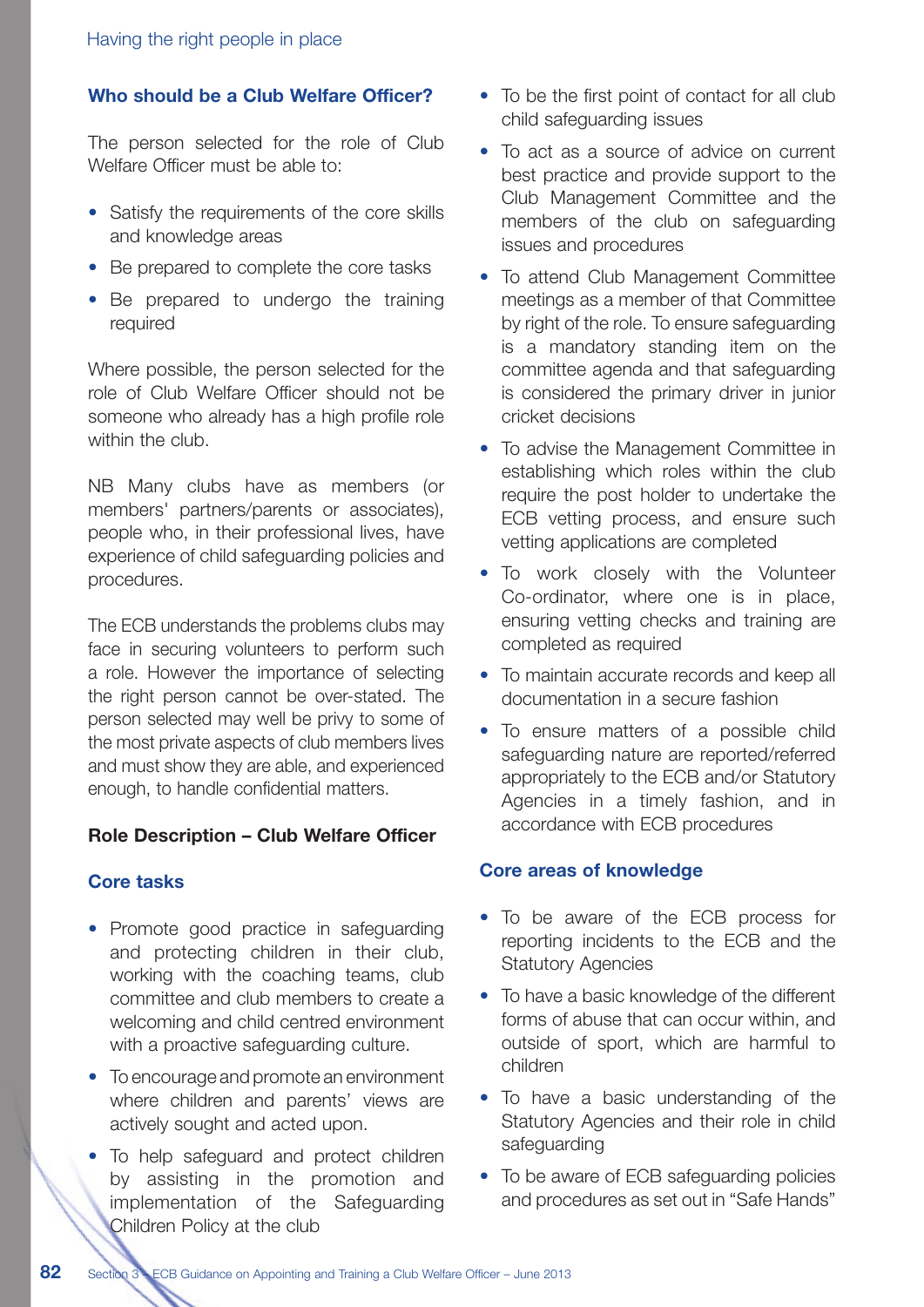# **Core skills**

- Experience of child safeguarding either at work or in other volunteering, for example as a teacher, social worker, police officer, charity organiser
- Empathy with children
- Excellent communication skills, including the ability to advocate the benefits of safeguarding
- Able to collate and administer paperwork and information received in a confidential and secure manner

## **Training the Club Welfare Officer**

The ECB requires all Club Welfare Officers to attend the following training to support and equip them for the role:

- A "Safeguarding and Protecting Children" (SPC) workshop. This is a basic awareness course and is required before attending the detailed training for Club Welfare Officers. A vocational basic awareness course (such as LSCB courses for social care workers, health professionals and designated child protection officers in education) can replace the SPC workshop, if evidenced by a certificate of attendance and as agreed by the County Welfare Officer.
- The 'Safe Hands Workshop' and the 'Safe Hands Refresher' courses every 3 years. These relate directly to the cricket Club Welfare Officer role and are delivered by ECB trained educators and County Welfare Officers.

Before attending the Safe Hands workshop, trainee Club Welfare Officer must have been vetted and attended a basic awareness safeguarding course such as SPC or equivalent as agreed by the County Welfare Officer.

All Club Welfare officers MUST attend the Safe Hands workshop, and a refresher every 3 years.

The training enables the Club Welfare Officer to:

- Explain the role and responsibility of the Club Welfare Officer and how this relates to other key roles in cricket
- Review club processes regarding good safeguarding practice and duty of care
- Identify legislation and government guidance relevant to the Club Welfare Officer role, including the Club Welfare Officer's need to have a working knowledge of children's social care, the police, LADO (Local Authority Designated Officer ) and so on
- Apply the "Safe Hands" safeguarding policy when managing concerns
- Create an ongoing action plan to support the implementation of "Safe Hands" in the club
- Understand what support is available and how to access this.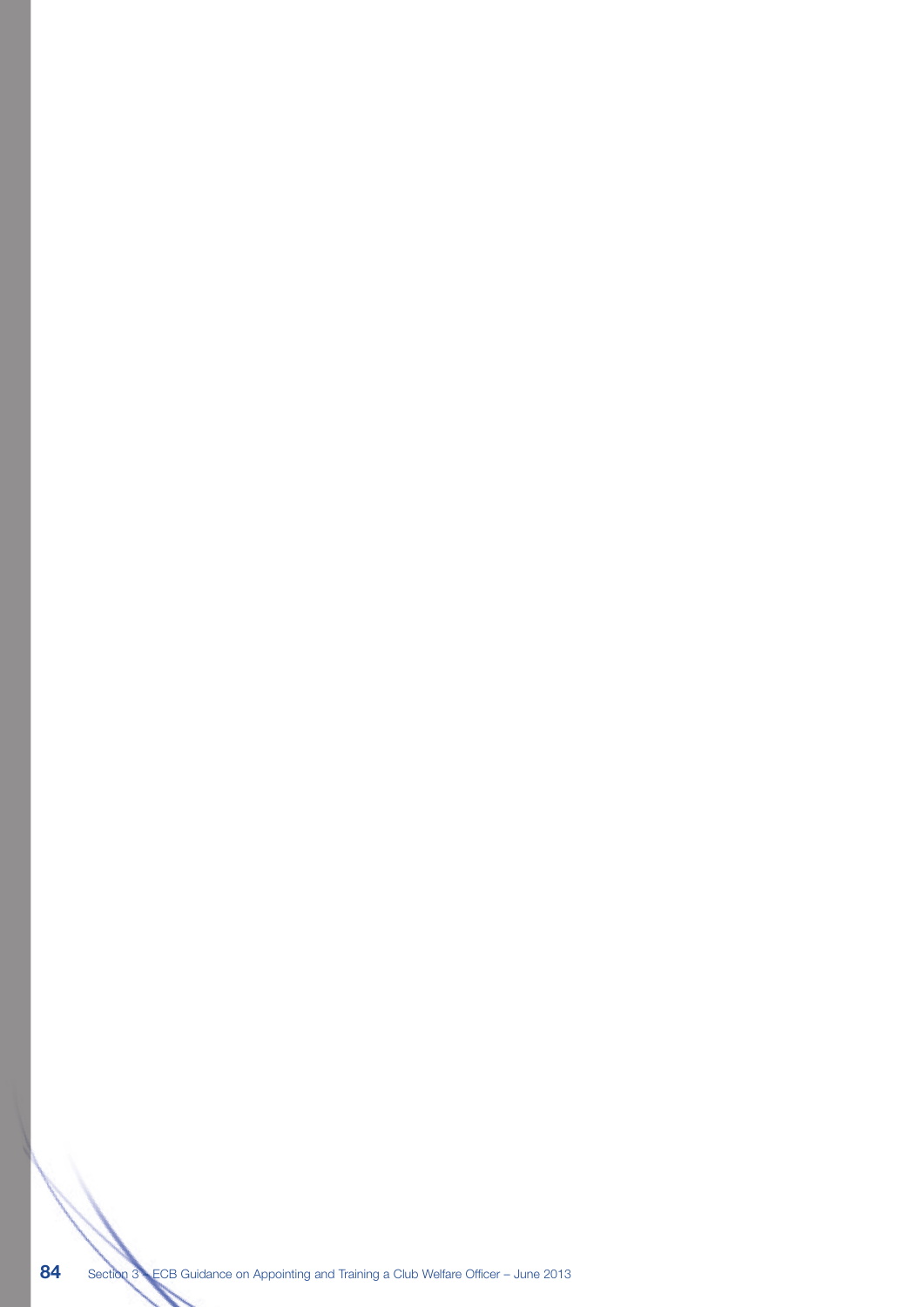# ECB Guidance on Roles in Cricket that Require a Vetting Check

This document replaces Kit Bag item "List of Posts which require Vetting Checks" In order for cricket to remain safe and welcoming for children, appropriate checks must be made for all roles which involve significant contact with children (see 'also 'How to Determine which Roles in Cricket are Regulated Activity')

# **The ECB Vetting check is a 2-stage process**

Firstly, the applicant must obtain the correct level of check from the 'Disclosure and Barring Service' *(on the 1st December 2012, the Criminal Records Bureau, who provided 'CRB' disclosures, merged with the Independent Safeguarding Authority to become the Disclosure and Barring Service -the 'DBS' – providing 'DBS certificates.')* Details on the correct level of check is given later in this guidance.

Secondly, any information present on the certificate is reviewed by the ECB Safeguarding Team for relevancy regarding child safeguarding and the individual's suitability to work (or volunteer) with children. The existence of previous conviction(s) or caution(s) or other information will not necessarily prevent an individual from taking on the role for which they have applied. The ECB has a policy statement on the recruitment of ex-offenders (See 'ECB Policy Statement on Recruitment of Ex-offenders'). How we deal with information on the DBS certificate is explained in the 'ECB Guidelines on Appointing Staff and Volunteers to Work with Children'.

# **The individual cannot take on the role connected to a Vetting check unless and until their Vetting check is confirmed by ECB as 'Completed'.**

The recruiters of staff and volunteers for roles with children are also expected to take up references. ('ECB Guidelines on Appointing Staff and Volunteers to Work with Children')

# **Obtaining the correct level of DBS Check.**

There are 2 levels of possible check: Enhanced DBS Check and an Enhanced DBS + Barred List Check.

The level of check required for all roles that previously were required by ECB to have a CRB check is an Enhanced DBS check + Barred List check.

This is because these roles all constitute 'Regulated Activity'. (See 'How to determine which roles in Cricket are Regulated Activity'). These are obtained by completing the DBS Application form and requesting the Barred List check.

# **The following roles require an ECB Vetting check:**

- Welfare Officer (all Club, League and County posts)
- Volunteer Co-ordinator
- Coach (whether volunteer or paid, assisting or leading)
- Umpire
- Scorer
- Colts/Juniors managers
- Age Group Managers
- Open Age Team Captains
- Junior Supervisors
- First Aiders / Physiotherapists / Medical **Support**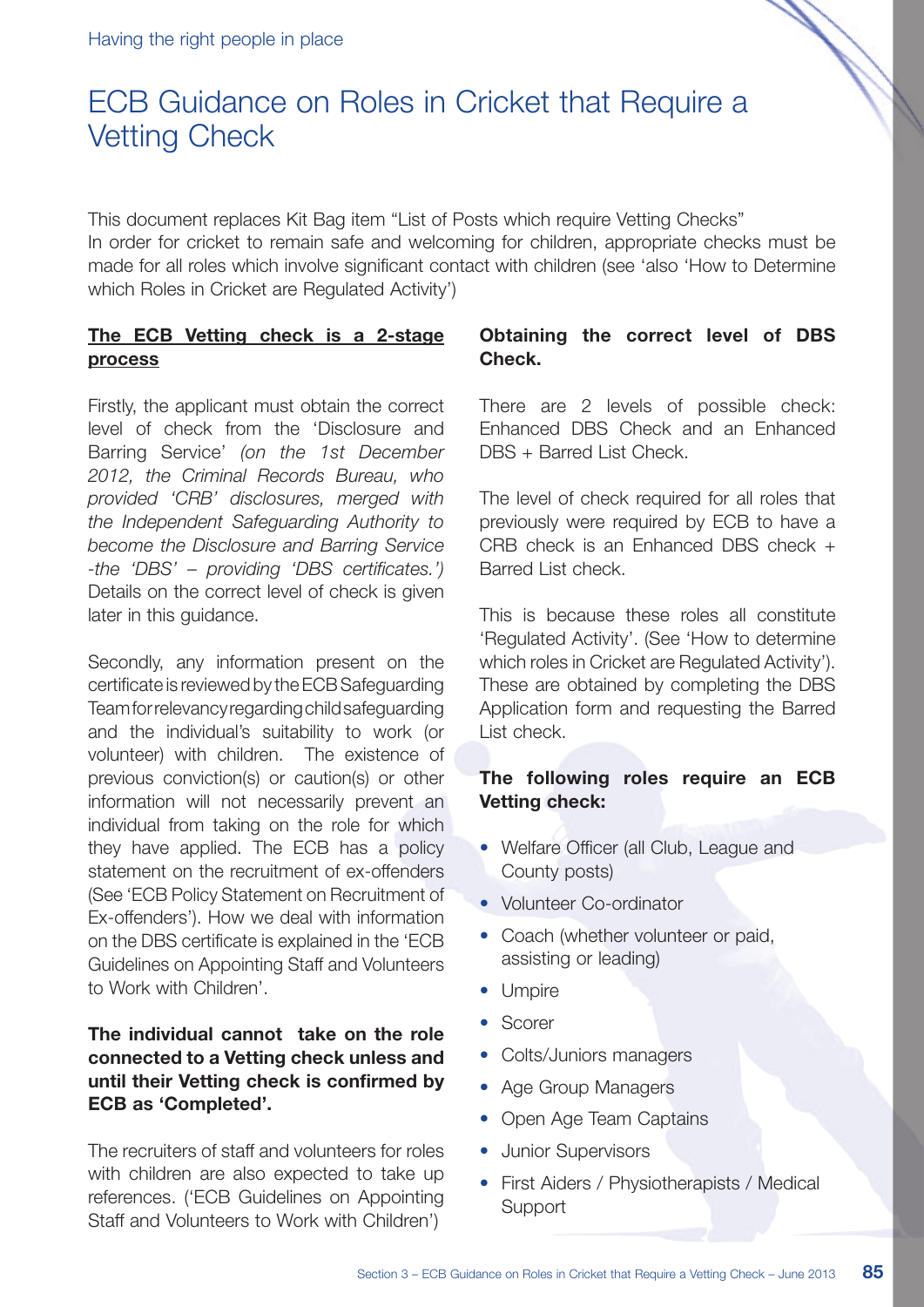#### Having the right people in place

For other roles, the document 'How to determine which roles in Cricket are Regulated Activity' will assist clubs in making decisions regarding regulated activity.

### **Roles which are NOT eligible for Vetting checks**

Roles that do not involve significant contact with children are not eligible for DBS checks. This is because they do not meet the eligibility criteria.

- Chairman
- Treasurer
- Secretary (Membership or Fixtures including Junior Membership secretary)
- Bar manager
- Ground staff
- Administrator

The exceptions to this rule are where people with these roles also, in reality, perform other roles with significant contact with children.

Club Committee roles such as the Chairman, Club and Membership Secretary will only be eligible for a check if that individual has additional roles which meet the eligibility requirements. For example, if the committee member, in addition to their committee role, acts as a nominated chaperone in the home club setting or on away trips, they need vetting for the eligible role of chaperone rather than their committee role.

A junior cricket parent helper who is just at the pitch to hand out equipment and set up training equipment will not fall within the definition of eligibility despite being pitchside and in contact with children. However, if they are acting in a training or supervisory capacity assisting the qualified coaching team, they will be eligible for a check as a junior supervisor.

A photographer taking photographs of children at a club event does not fall within the definition of eligibility.

Similarly, the club officer in charge of administrating and managing the club website will not be eligible for a DBS check for that role.

If in doubt about whether an individual should be vetted for their role, contact safeguarding@ecb.co.uk

### **The DBS Online Update Service**

New applicants to DBS can register with the DBS' Online Update service. Applicants can register, online, from the time of submitting their DBS application up until 2 weeks from receipt of the DBS certificate. The ECB strongly encourages applicants to do so.

The ECB will use the online service in the future to renew Checks where individuals have registered for this service. The rationale behind the Update Service is twofold: firstly, it will allow individuals to only apply for the DBS certificate once, so that when their renewal is due, the organisation can simply check online if there have been any changes ( offences, cautions etc) since the certificate was issued.

The ECB plans to renew Vetting checks in this way for individuals who have not changed role (although they may have changed club or County); the details of how this will be enacted will be issued in due course.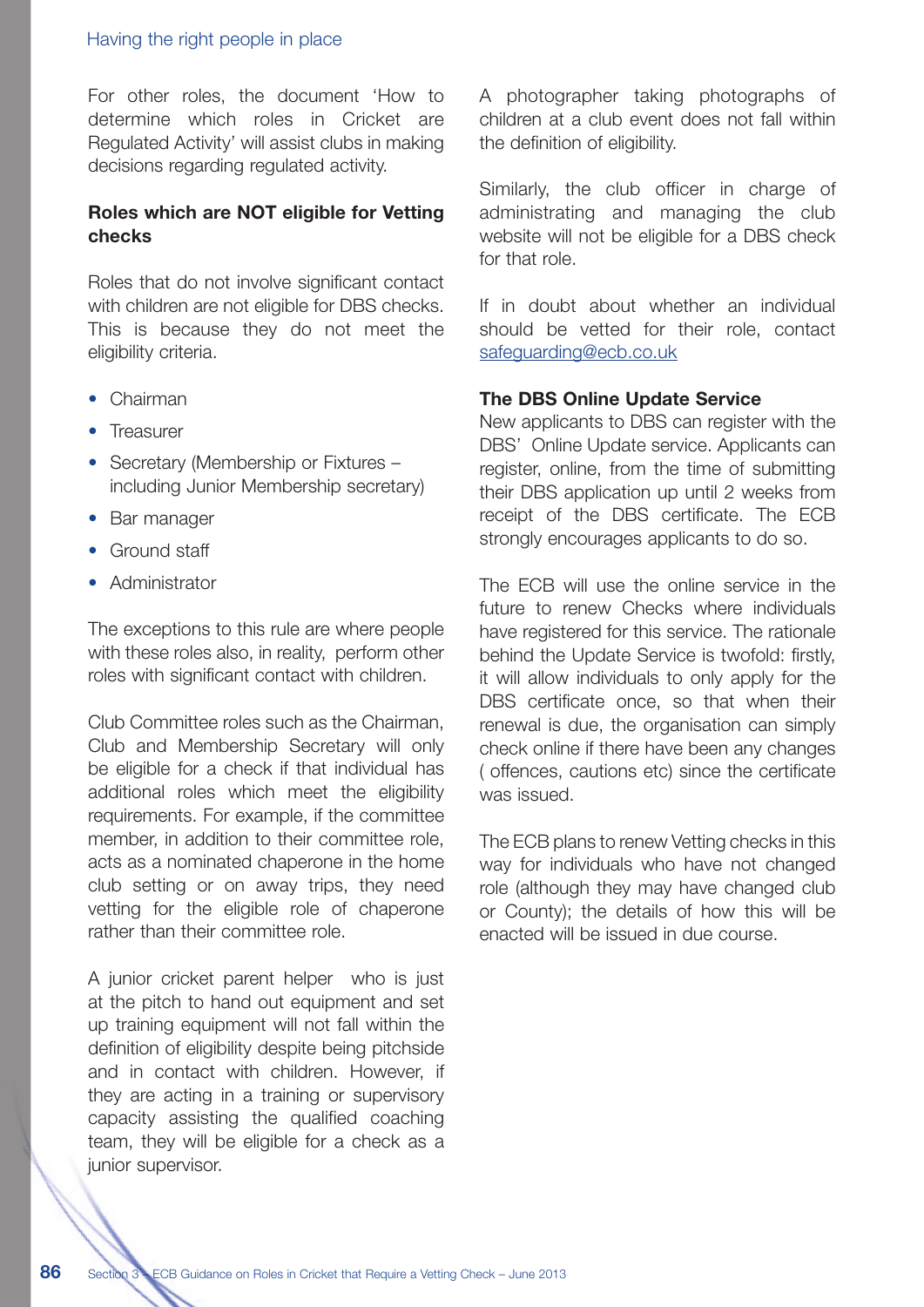# How to Determine Which Roles are 'Regulated Activity' with Children in Cricket

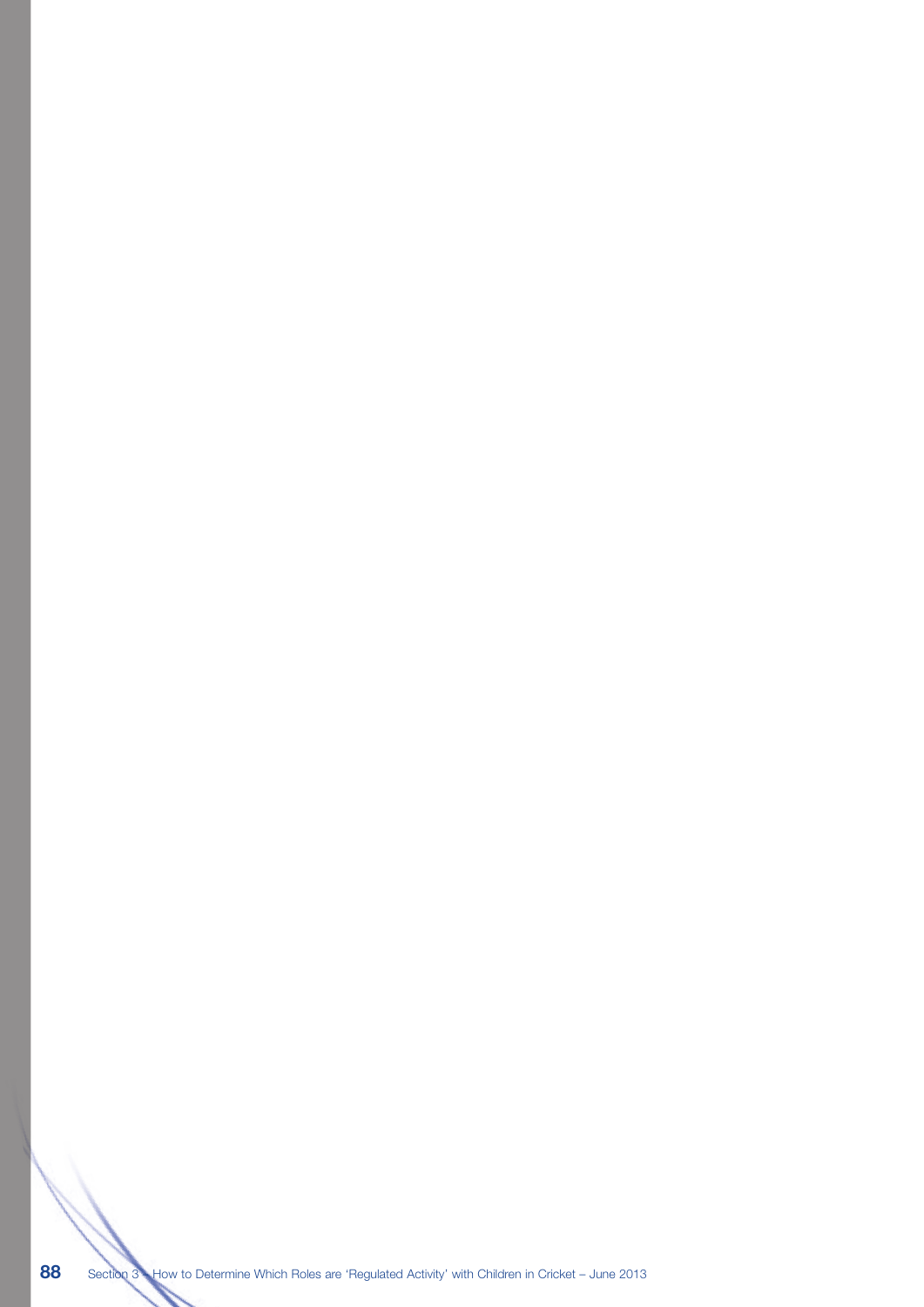# ECB Guidelines on Appointing Appropriate Staff and Volunteers to Work with Children

It is ECB Policy that all staff and volunteers in cricket must go through an appropriate vetting process prior to appointment to establish their suitability to work with children.

### **Appointing a Volunteer Coordinator**

It is extremely useful and helpful for clubs to have a Volunteer Coordinator, whose main role is to act as a focal point for volunteers and volunteering within the club.

The Volunteer Coordinators will ensure that the club's volunteers are well managed and supported in all their different roles.

This may include:-

- Recruiting new volunteers into the club from existing membership and from the local community.
- Inducting and welcoming new volunteers.
- Organising relevant training/workshops for volunteers.
- Providing support to new and existing volunteers.
- Ensuring Reward and recognition of volunteers

To find out more about the role of the Volunteer Coordinator and how to access training please get in touch with the Cricket Development Officer or Volunteer Coordinator at your local CCB.

Staff and volunteers working with children in sport may be defined as working in "Regulated Activity". For further information see the documents 'ECB Guidance on Vetting Checks' and 'How to determine which roles in Cricket are Regulated Activity' located elsewhere in this section of this Kit Bag.

Clubs who appoint individuals, whether paid or unpaid, into Regulated Activity are subject to legal obligations: specifically, the 'Regulated Activity Provider' (the Club) has a legal duty to ensure that a person it engages to undertake regulated activity is not barred from doing so. This is achieved by following the 'ECB Guidance on Roles in Cricket that require a Vetting Check'.

### **The Club Welfare Officer**

Every club **must identify, and appoint**, a Club Welfare Officer responsible for advising the club on current best practice as well as leading the implementation and maintenance of the various elements of "Safe Hands".

The Club Welfare Officer position exists to help clubs create a welcoming and childcentred environment at the club.

The Club Welfare Officer is required to attend two separate training modules, to support and equip them for their role.

The Club Welfare Officer must advise clubs on which roles within the club require the post holder to undertake the ECB vetting process as part of the recruitment and appointment process. The 'ECB Guidance on Vetting Checks' contains details of posts which require vetting checks.

Ideally the Club Welfare Officer should have a significant role within the process for recruiting volunteers and staff to a club, working closely with the Volunteer Coordinator where one is in place.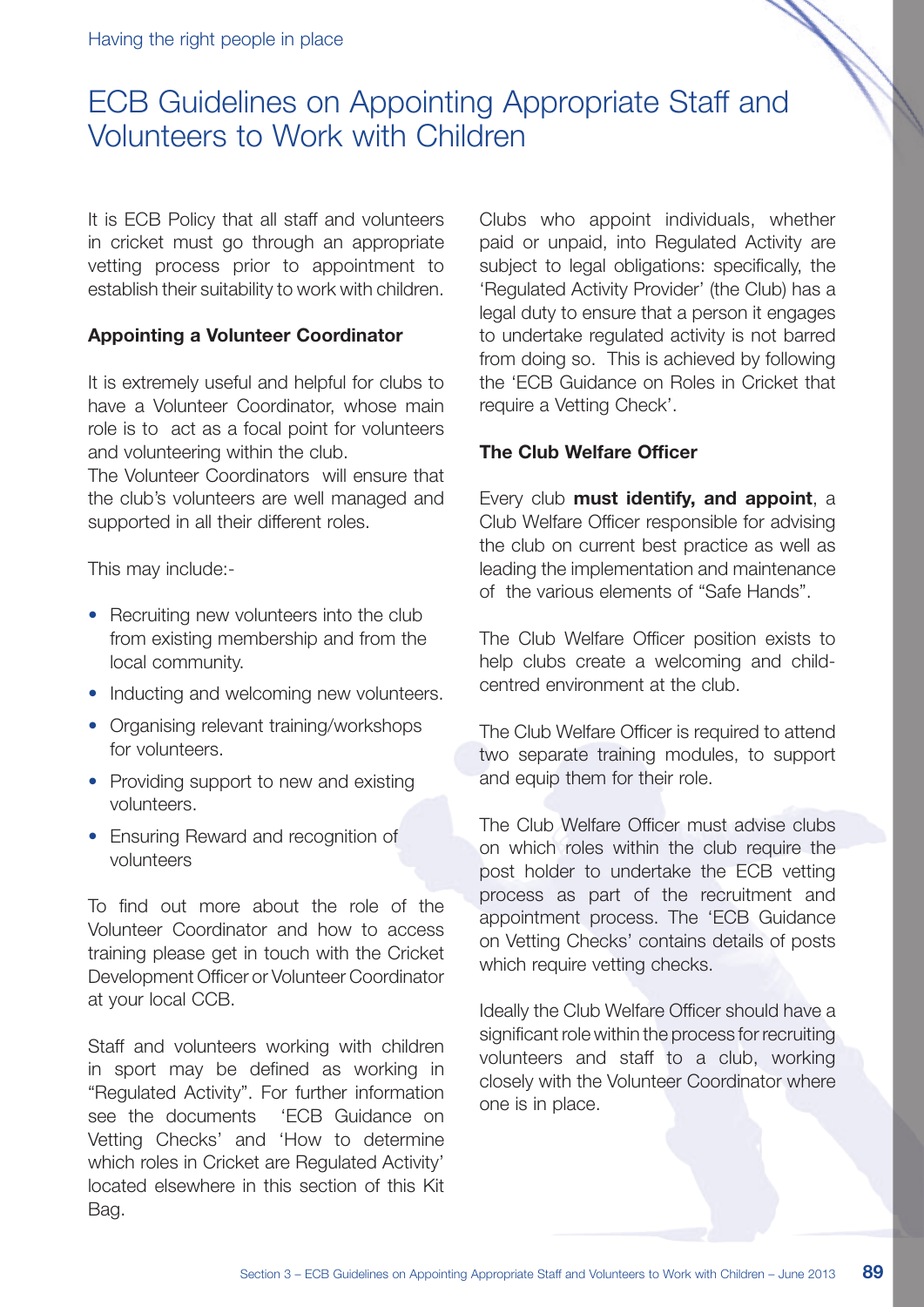# **Guidelines on recruitment and selection of volunteers working with children.**

These best practice guidelines were originally developed by the Football Association and have been amended by the ECB to provide clubs, and leagues, with relevant advice and guidance.

The safety of children should be paramount in all activities and these guidelines are designed to help you in this.

The ECB is committed to providing a welcoming, child-friendly and safe environment for children. By adopting the points outlined here you will be putting in place the current best practice to safeguard children whenever a volunteer is sought to work with them.

Most of those working with children in cricket only have the best possible intentions. However, the ECB recognises it has a responsibility to safeguard children and understands that sound recruitment and selection procedures can help deter or screen out those who are not suitable.

When clubs, or leagues, recruit new volunteers, or paid staff, all reasonable steps must be taken to ensure unsuitable people are prevented from working with children. In addition, the volunteer selection processes used by a club, or league, must be consistent and fair at all times.

### **Planning**

The first stage of any recruitment process involves planning. Club or league officials should draw up a profile, which highlights the main areas of an identified role. They should decide on the skills and experience needed to fulfil the requirements of the role and draw up a 'person specification'. Sample job descriptions can be found on the ECB website.

A recruitment process should be developed in such a way as to ensure every applicant is treated in a fair and consistent manner.

### **Application forms**

Clubs, and leagues, should use application forms to collect information on each applicant. These should be stored and retained in a consistent way.

More than one person should look at the application forms to ensure a fair and equitable scrutiny is completed.

Clubs or leagues should ask to see identification documents to confirm the identity of the applicant (e.g. passport or driving licence).

### **Meeting/interview**

It is highly recommended club, or league, officials meet with all applicants prior to any recruitment decisions being made and that more than one official is present. The meeting/interview will enable the club, or league, to explore information provided in the application form in further detail. Questions to ask the applicant should be prepared in advance and ensure the applicant has an opportunity to recount previous experiences and give examples of how they have handled, or would handle, situations.

Although it is important to gain information about an applicant's relevant technical capabilities, it is also necessary to explore attitudes and commitment to child safeguarding. Listed below are sample questions which could help discover this information:

- Tell us about your previous experiences of working with children
- Give the applicant a child-related scenario, such as: 'It is a winter evening, the training session has finished and a parent has not arrived to pick up their child'. Then ask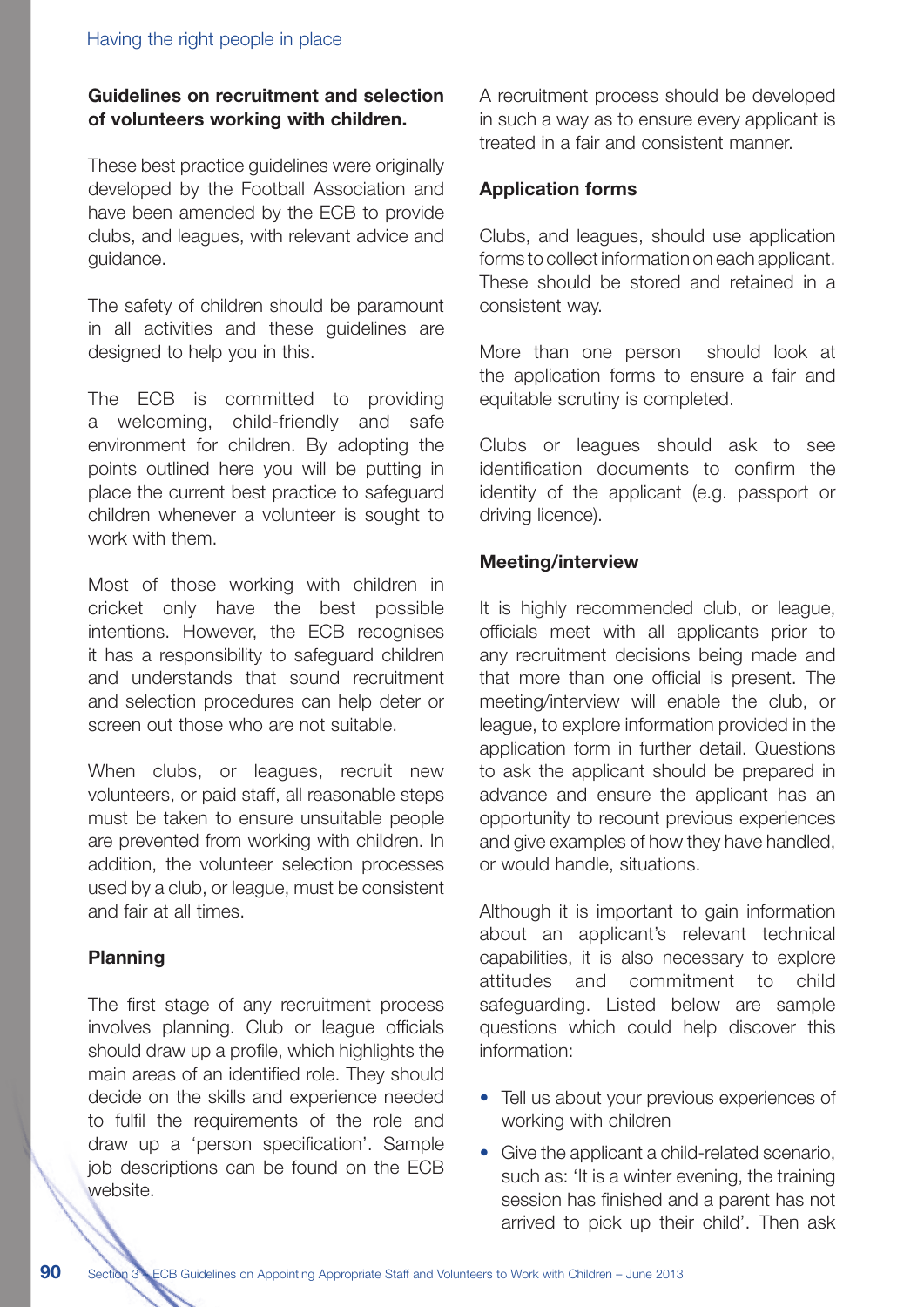the applicant what they would do in that situation

• Is there anything we should know that could affect your suitability to work with children? Have you ever been refused work with children?

### **References**

Good practice in safe recruitment for positions involving work with children is to seek at least two references from individuals not related to the applicant. One reference should be associated with the applicant's place of work and, if possible, one that demonstrates the individual's previous involvement in sport, particularly children's cricket. Both references should contain a statement relating to the referee's awareness of the responsibilities the post applied for requires. References should be followed up prior to any offer of appointment being made. If the references raise concerns, you are advised to contact the ECB Safeguarding Team for advice and guidance (see the Kit Bag Sample Reference Form).

## **Vetting Procedures including DBS checks**

The vetting process is very important in determining if someone is suitable to work with children. Clubs and leagues must follow the 'ECB Guidance on Roles in Cricket that require a Vetting Check'.

If an applicant is from outside the UK, or has lived outside the UK within the last five years, then alternative vetting procedures will be required as detailed later in this section.

Volunteers and others in cricket need be assured the ECB will take into account the Rehabilitation of Offenders Act 1974 and only consider offences relevant to the care, supervision and training of children.

The ECB is not allowed to tell the club or County Board about the actual offending

history (unless it needs to share information to safeguard children), so applicants are assured of confidentiality. The ECB will, however, tell the club and County Board whether or not the person is considered suitable to work with children.

Applications for vetting should be co-ordinated by the Club Welfare Officer.

Clubs must recognise that asking an individual to complete a DBS application form is the first stage of the ECB vetting process.

 The outcome of the application must be sought from the County Cricket Development Manager, County Welfare Officer or the ECB Safeguarding Team. It is possible for the vetting process to take several weeks. Please ask the individual to complete a DBS application form as soon as possible and advise them that they should not start the post/job until an outcome of the application is confirmed by the County Cricket Board or the ECB Safeguarding Team.

If an applicant claims to be ECB Vetted, the club should seek confirmation of this from the County Cricket Board Development Manager, the County Welfare Officer or the ECB SafeguardingTeam.

### **Recruitment decisions**

Clubs should consider all the information they receive via the application form, confirmation of identity, the references and the outcome of the ECB Vetting process. This information should be considered alongside the outcome of the meeting/interview before making a decision as to whether or not to accept the applicant into the role.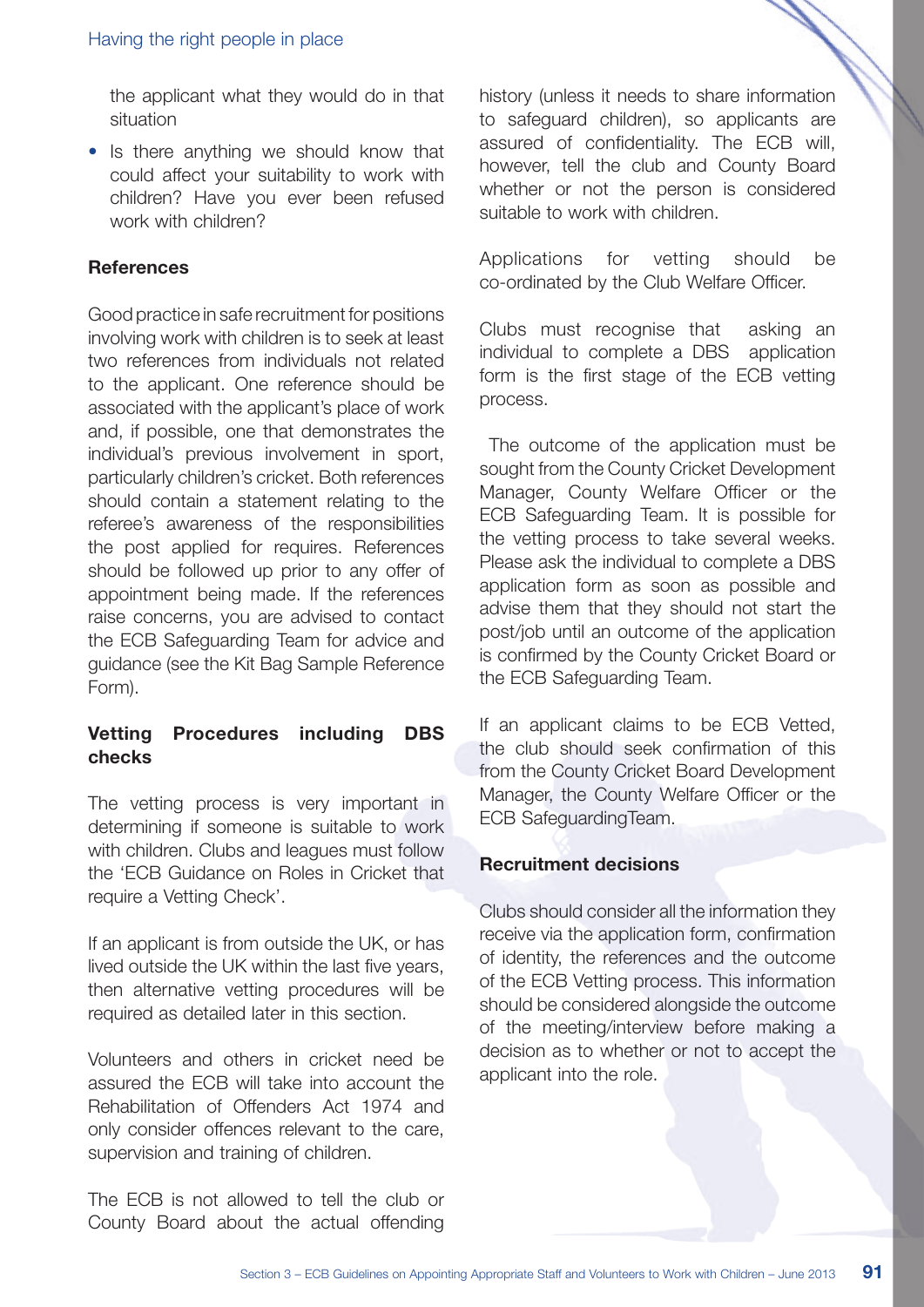# **Post recruitment**

It is important that once a new volunteer has been recruited follow up action is taken, for example:

- Any qualifications should be substantiated, for example, obtain photocopies of coaching certificates
- New volunteers are made aware of, and sign up to, the club's child safeguarding policy and procedures, best practice guidelines and codes of conduct
- Any training needs are established and action taken to put these into place
- A statement of the roles and responsibilities of the new volunteer is prepared
- Initially, a period of supervision/observation or mentoring could be introduced to support the new volunteer

For further information on recruiting, supporting and retaining volunteers see 'Recruiting and Supporting Volunteers' in this section, or visit

www.ecb.co.uk/development/volunteering

### **Umpires and scorers**

Umpires and scorers are usually organised through a regional or league appointment panel. However, where a club is appointing an umpire and/or scorer for games involving children, it is the responsibility of the club to check the umpire/scorer:

- Is covered by relevant current insurance
- Is a member of the ECB Association of Cricket Officials (ACO)
- Has been through the vetting process with the ECB to check his/her suitability to work with children in cricket
- Agrees to abide by the ECB Code of Conduct for Members and Guests at all times, especially when umpiring/scoring

### **Non-UK vetting**

The legal situation regarding Regulated Activity is no different if the individual is not from the UK. Vetting checks need to be undertaken on post holders regardless of nationality. Different countries operate varying methods for providing background checks and not all countries are able to provide this service.

Individuals will need to provide a police certificate or similar Certificate of Good conduct which covers their time in the overseas country, to the ECB Safeguarding Team. Contact the ECB safeguarding team on safeguarding@ecb.co.uk for advice and assistance on overseas checking.

The ECB Safeguarding Team is also able to provide some guidance on other countries. Non-UK vetting must also be undertaken on British passport holders who have lived abroad in the past five years. The Kit Bag has an ECB non-UK vetting form which must accompany any non-UK vetting check submitted to the ECB. It is easier if Non-UK vetting checks are organised before the individual arrives in the UK, as they are able to visit the police station etc. in person.

Background checks are undertaken on any individual who works, either in a paid or volunteer capacity, with children. It is important to note non-UK vetting checks are only done for the role being undertaken by the individual.

# **All visitors to the UK coming through the Tier 5 cricket route of immigration must be vetted as part of the process.**

If a visitor to the UK has come through an alternative immigration route but intend to offer coaching services (if allowed by their visa or Home Office rules), they must also complete the vetting process.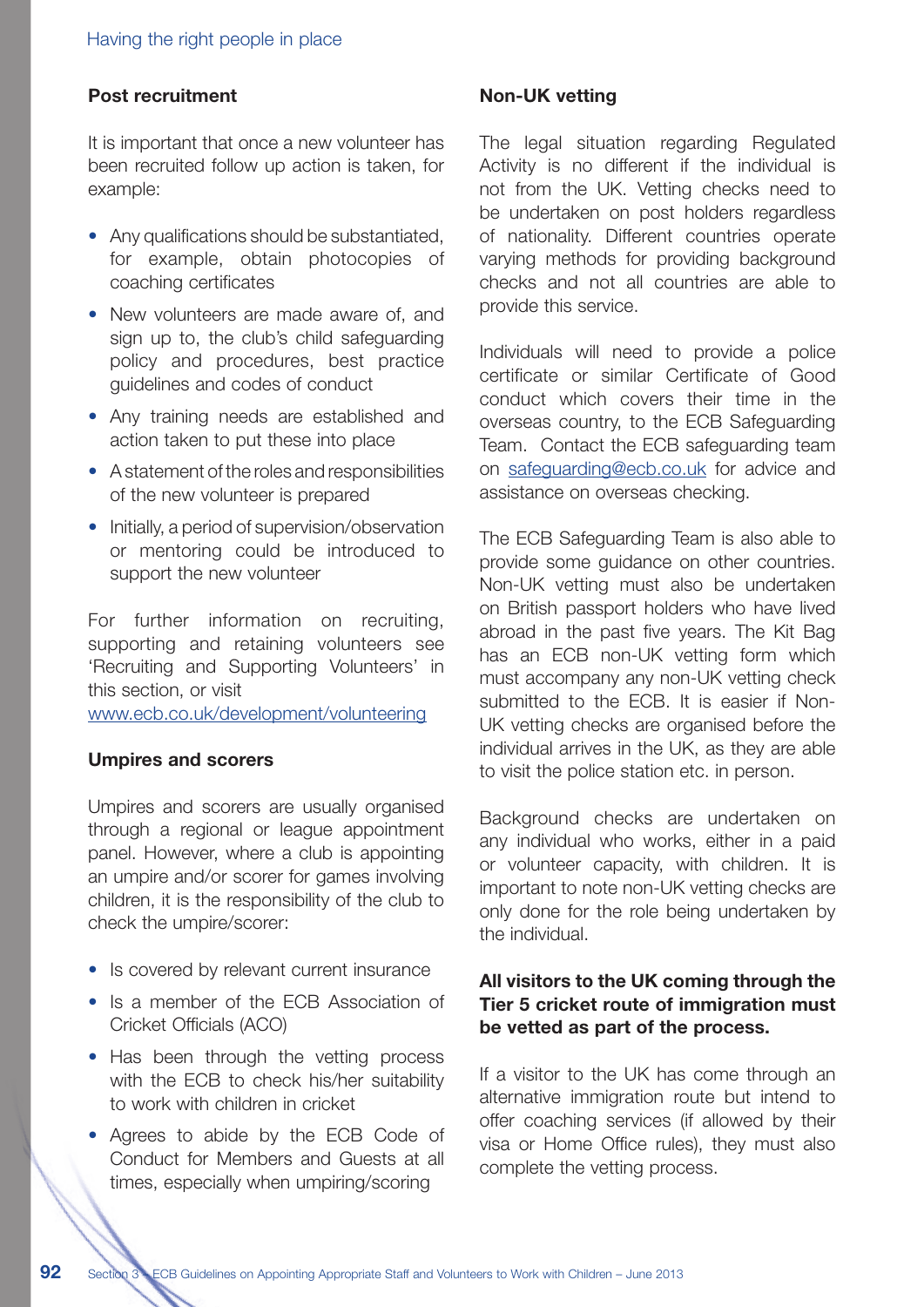# Having the right people in place

# **Clubs should be aware the laws relating to Regulated Activity apply even if the individual is not from the UK. \***

Non-UK vetting must also be undertaken on British passport holders who have lived abroad in the past five years.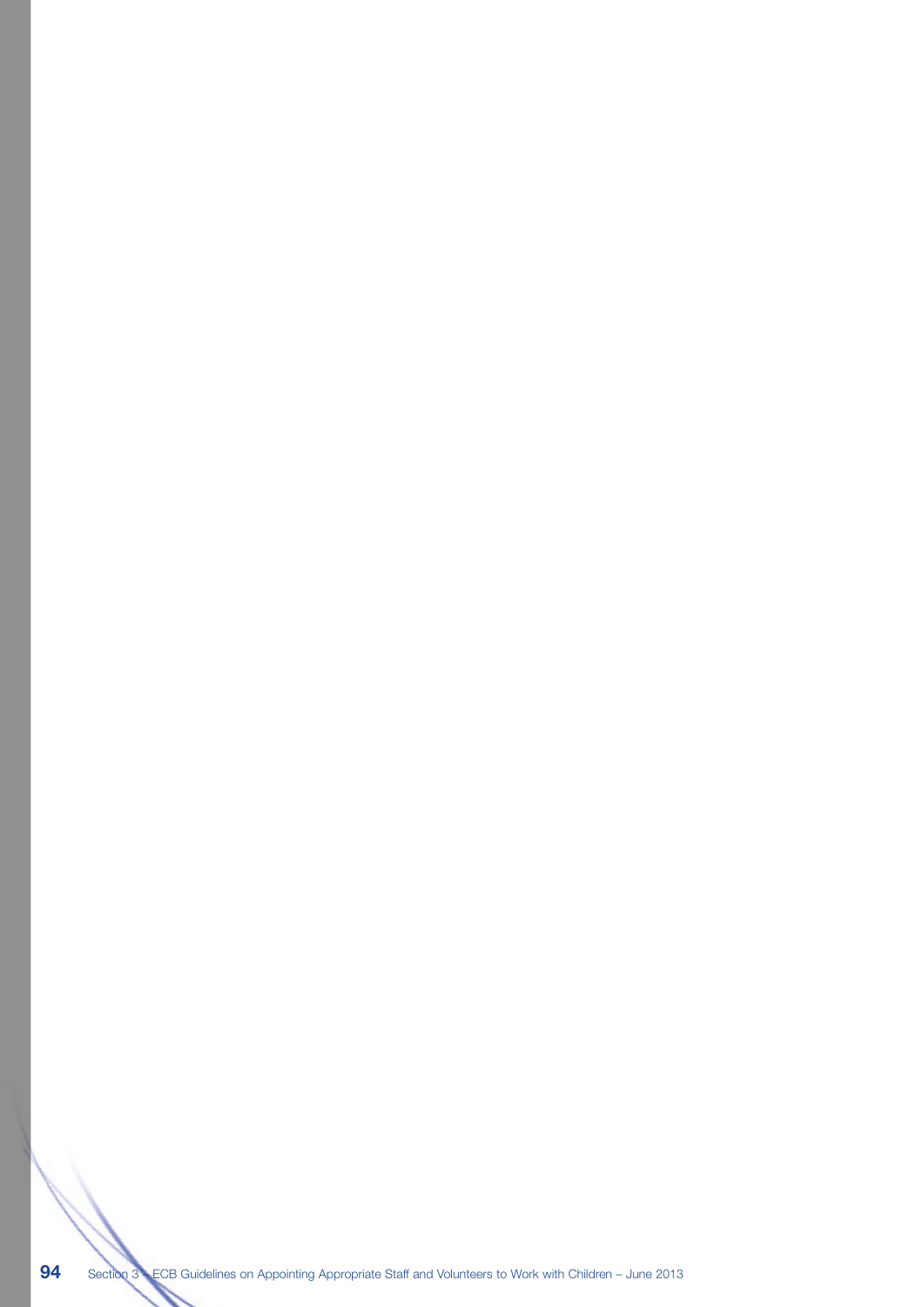# Recruiting and Supporting Volunteers

Without volunteers grassroots cricket could not function effectively and efficiently. A well run club is more likely to be a welcoming and safe club, and volunteers are crucial to this. The ECB Volunteer Team provide cricket clubs with help and support to recruit and manage their volunteers. For more information on all the programmes and resources highlighted in this document please visit the ECB website at: http://www.ecb.co.uk/development/ volunteering/

### **Finding Volunteers – The 'Be Involved' Programme**

Be Involved has been designed to target current members from the club who may not currently be volunteers. These are often the easiest people to persuade to take on volunteer roles as they are interested in seeing the club grow; they are often just waiting to be asked.

Be Involved focuses on 4 key groups: **Young People, Captains and Players, Parents and Senior or Retired Members**. Each of the groups has its own resources which will help you market opportunities and recruit more volunteers. Think about what roles your club needs and which of these groups would be best to target for each specific role.

### **Advertising Roles**

Whether you are looking internally or externally to recruit volunteers before you begin there are a number of questions which you will need to consider in order to run an effective recruitment campaign.

### **What will they do?**

Do be clear about the role or project which you want the potential volunteer to carry out and the contribution they will make to your club. Also outline the time they will need to commit each week and if you will pay any expenses.

### **Who will manage and supervise them?**

It is important that any prospective volunteer is clear about who will help manage and supervise them during their role, and who they can turn to if they have any particular questions, or concerns. This will be particularly important for you to consider if you are looking to recruit volunteers from outside your club.

### **Will they need Vetting?**

Follow the 'ECB Guidance on Roles in Cricket that require a Vetting check' and ensure the individual is aware of this.

### **Selection Process**

It is easy to ignore how important the selection of volunteers is. Often we will simply offer the role to the first person who shows any interest regardless of their suitability to the role. You may want to consider (depending on the role) whether you would like prospective volunteers to formally apply and be interviewed for roles. have set questions which you would like to ask, or maybe take a less formal process – but try and ensure that no matter what selection process you choose, the volunteer has the skills and experience they need.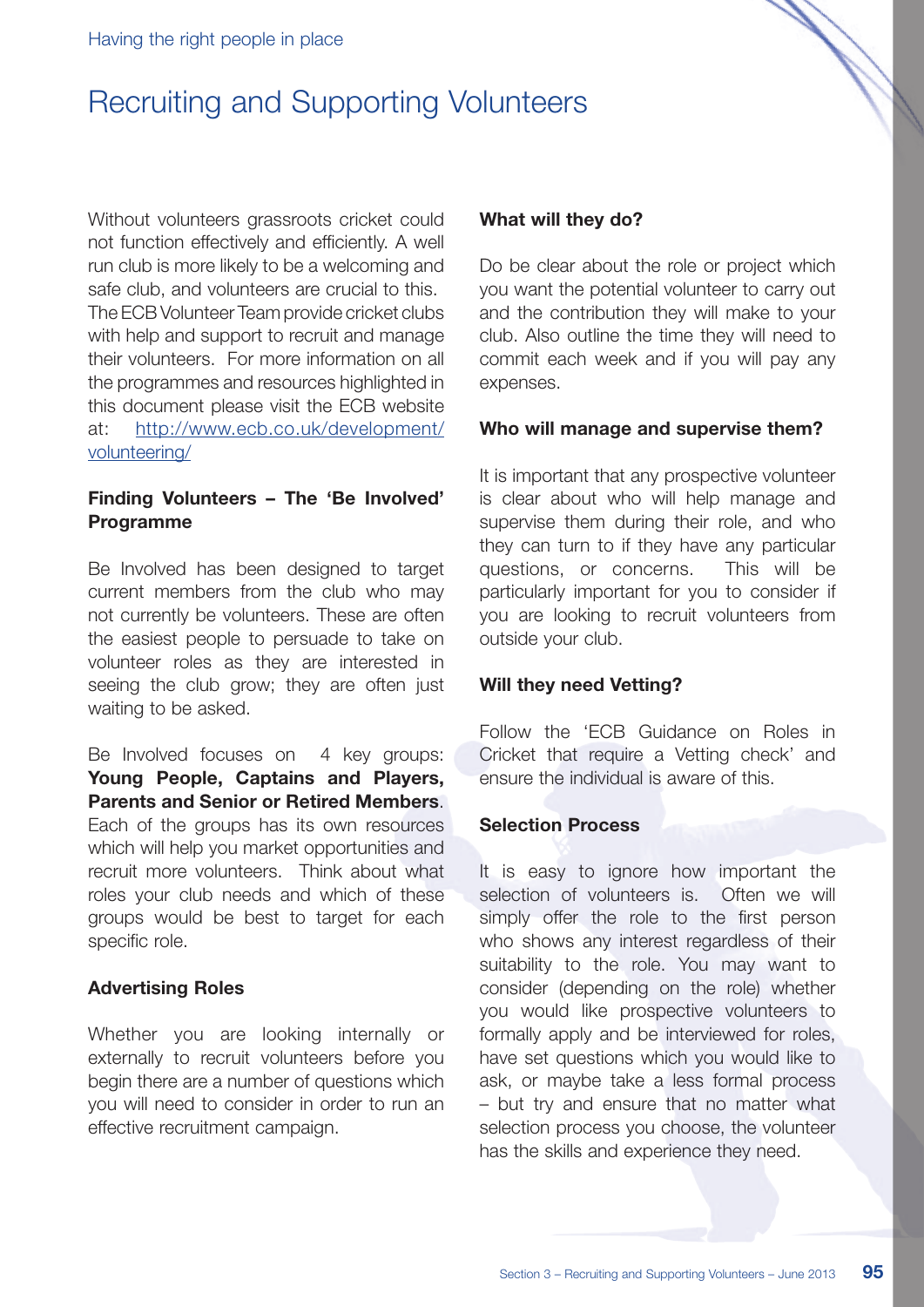# **Keeping Your Volunteers Happy communication is the key!**

Nothing frustrates a volunteer more than not being kept up to date or 'in the loop' – and it is very important that your volunteers feel they are a valued and essential part of the club. Keeping them up to date with everything that is happening during the season as well as plans for the next season is crucial. To help improve how you communicate and manage your volunteers some of the things you should consider are:

- **Holding volunteer briefings at the beginning and end of the season.** Be open and honest with your volunteers and ask how they feel and what they would like to see improved or changed. Make sure they meet the Club Welfare officer so they know who to go to if they have any concerns of a safeguarding nature.
- **Making sure volunteers have a list of key contacts –** so that it is easy for people to keep in touch and pass on messages
- **Highlight the commitment of volunteers at your club –** through your club newsletter, facebook or twitter page highlight and outline the fantastic work that is carried out by volunteers at your club. Especially to the players!
- **Celebrate success** we shout when our players do well we should do the same for volunteers! So whether it is quietly saying thank you to a volunteer or nominating somebody for an award it is important for the motivation of volunteers that they feel club members genuinely appreciate their contribution.
- **Review -** All volunteers, however dedicated to your club, will need help with their motivation. Motivation will be gained in a number of ways and you need to consider why each individual is volunteering in order to cater for their needs and interests. At the end of the season it is worth sitting down with each of your volunteers and asking some simple questions such as:-
- 1. Do they enjoy their role?
- 2. Are they happy to continue to do this role next season?
- 3. Would they like to do a different role at the club in the future?
- 4. Is there any training which they think they need?
- 5. Are there any issues or problems which they would like to discuss?

**County Cricket Boards - Each County** Cricket Board has people in place to support volunteers. They have a great knowledge of key local programmes and support which will be available to help you recruit and manage volunteers. If you have any questions or need any help with recruiting volunteers please get in touch with your relevant County Cricket Board Officer.

Section 3 – Recruiting and Supporting Volunteers – June 2013

**96**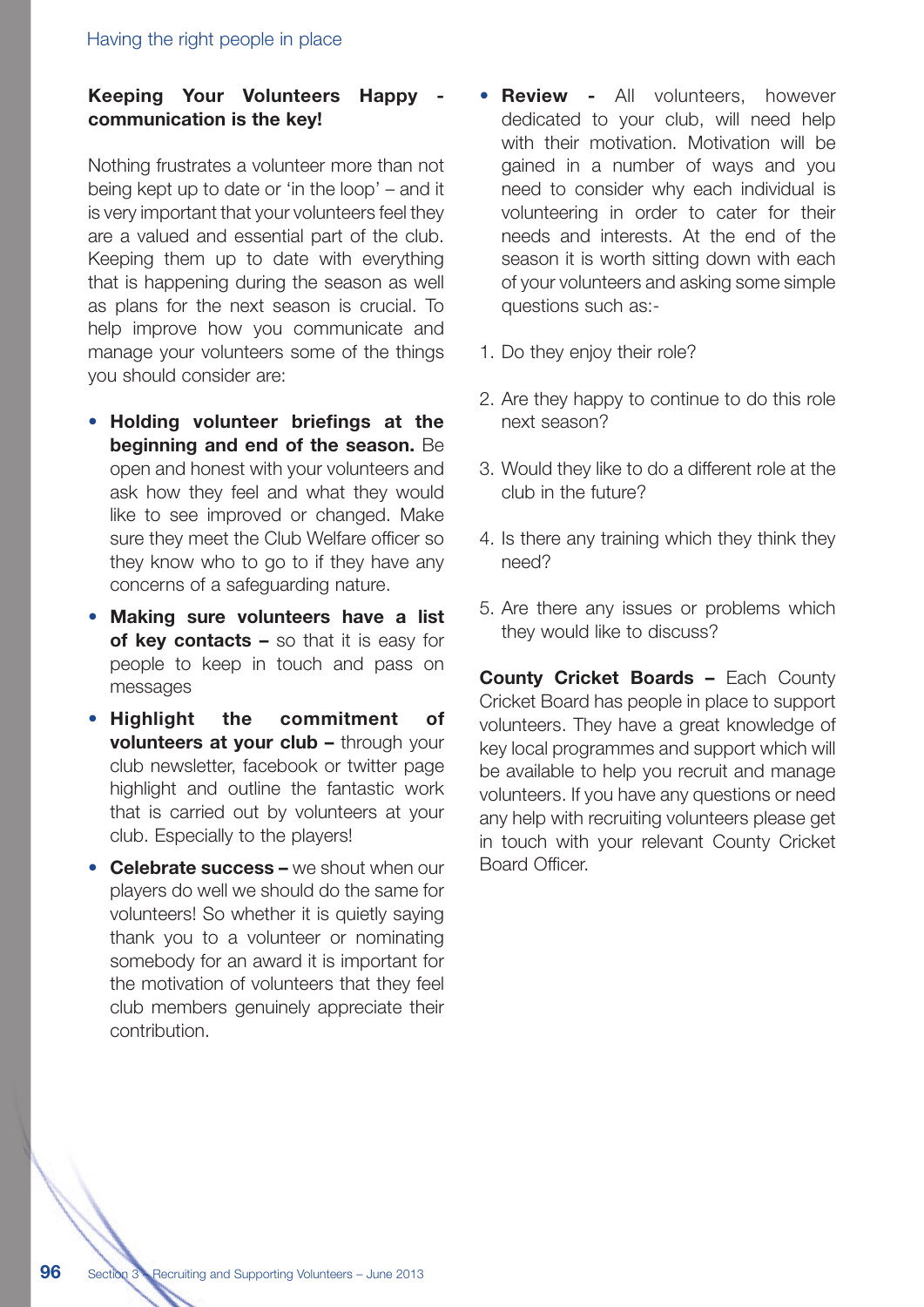# ECB Sample Reference Form

| (please insert name)                                                                                                                                                                                                                                   |              |      |           |  |
|--------------------------------------------------------------------------------------------------------------------------------------------------------------------------------------------------------------------------------------------------------|--------------|------|-----------|--|
|                                                                                                                                                                                                                                                        |              |      |           |  |
| is involved in cricket and in keeping with guidelines set out by the ECB, has been asked to provide a reference.                                                                                                                                       |              |      |           |  |
| Their role involves working with and/or supervising children. As an organisation committed to safeguarding<br>children, we are keen to gather references and to know whether you have any concerns about the applicant's<br>involvement with children. |              |      |           |  |
| If you are willing to complete the rest of this reference, any information you share will be treated in confidence<br>in accordance with relevant legislation.                                                                                         |              |      |           |  |
| How long have you known this person?                                                                                                                                                                                                                   |              |      |           |  |
| In what capacity do you know them?                                                                                                                                                                                                                     |              |      |           |  |
| Do you think this person is suitable to help in children's cricket?<br>$\Box$ Yes<br><b>No</b><br>$\mathsf{L}$                                                                                                                                         |              |      |           |  |
| If yes, could you comment on their skills, ability and relationships with children?                                                                                                                                                                    |              |      |           |  |
|                                                                                                                                                                                                                                                        |              |      |           |  |
|                                                                                                                                                                                                                                                        |              |      |           |  |
| If no, can you say why?                                                                                                                                                                                                                                |              |      |           |  |
|                                                                                                                                                                                                                                                        |              |      |           |  |
|                                                                                                                                                                                                                                                        |              |      |           |  |
| Please tick the relevant boxes:                                                                                                                                                                                                                        |              |      |           |  |
|                                                                                                                                                                                                                                                        | Poor         | Good | Excellent |  |
| Able to stay calm with children                                                                                                                                                                                                                        | $\mathbf{I}$ |      |           |  |
| Able to motivate children                                                                                                                                                                                                                              |              |      |           |  |
| Particular skills (e.g. coaching)                                                                                                                                                                                                                      |              |      |           |  |
| Administrative ability                                                                                                                                                                                                                                 |              |      |           |  |
| Trustworthiness                                                                                                                                                                                                                                        |              |      |           |  |
| Reliability                                                                                                                                                                                                                                            |              |      |           |  |
| Honesty                                                                                                                                                                                                                                                |              |      |           |  |
| Relationship with club members                                                                                                                                                                                                                         |              |      |           |  |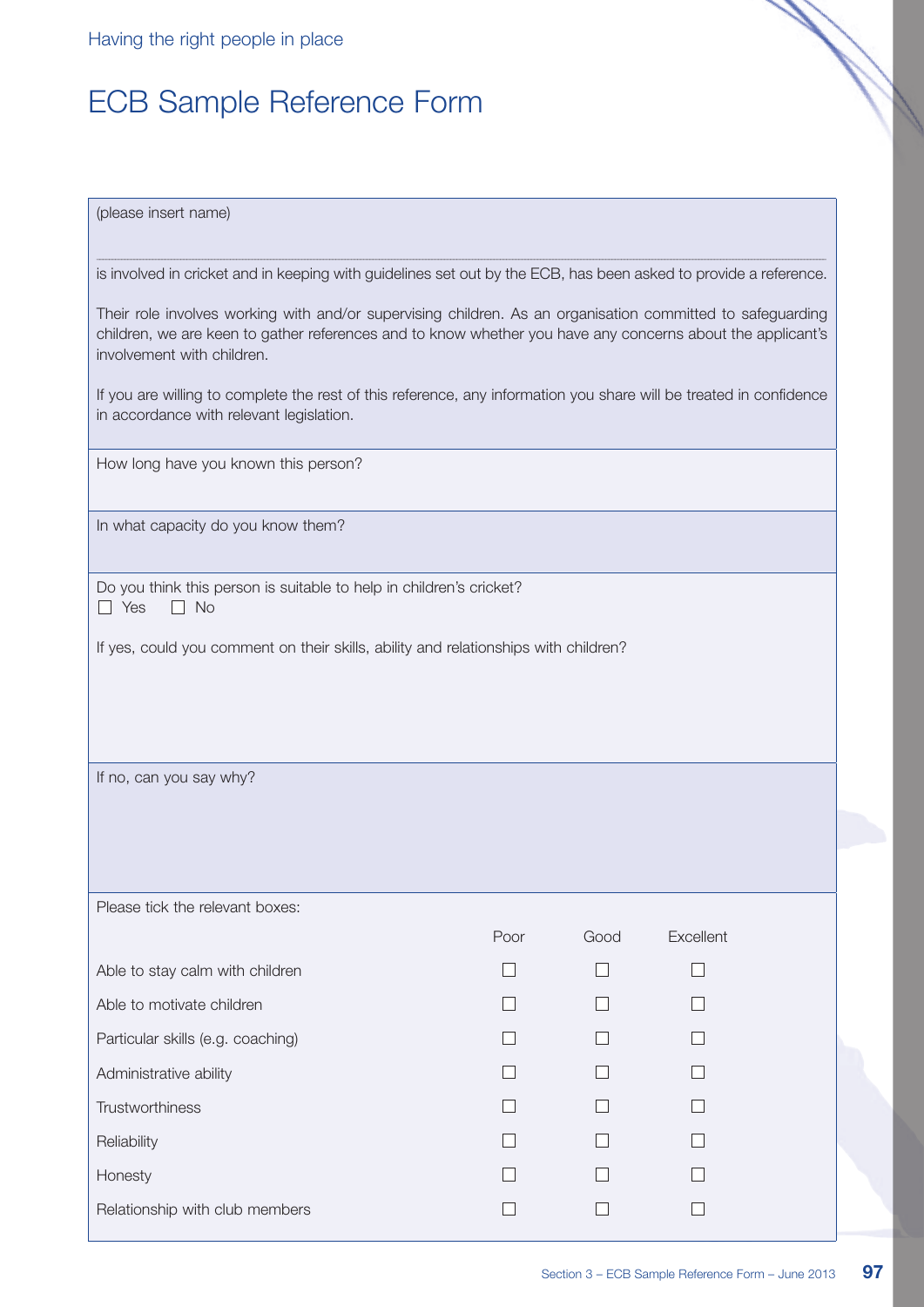## Having the right people in place

| <b>About you:</b>                                                                  |       |
|------------------------------------------------------------------------------------|-------|
| Do you have a role in junior cricket? If yes, please briefly describe what you do. |       |
| Your name:                                                                         |       |
| Your address:                                                                      |       |
| Your email address:                                                                |       |
| Signed:                                                                            | Date: |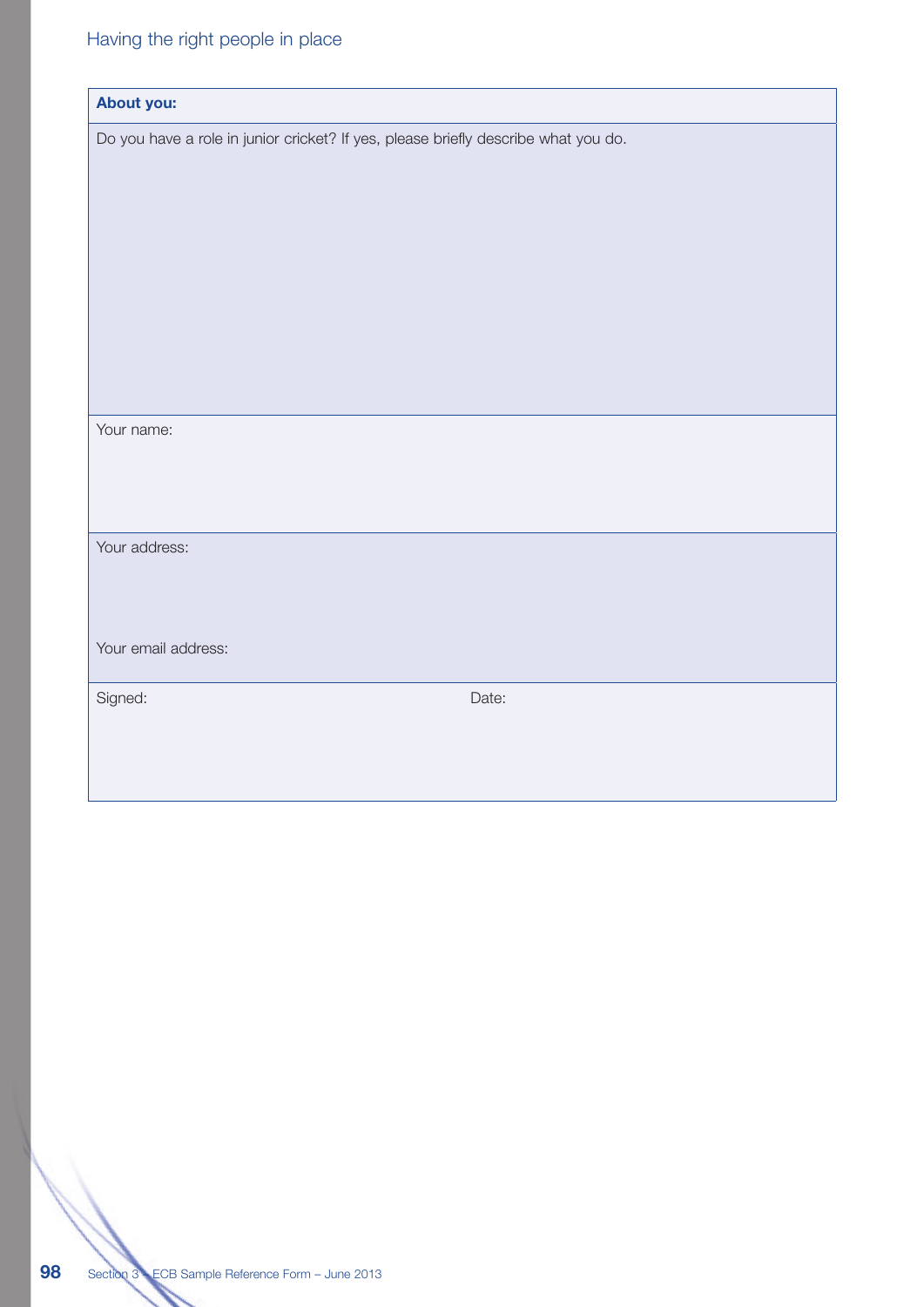# ECB Non UK Resident Vetting Form

## **Reason for Applying: Please tick one box**

| Attending Coaching Course as allowed<br>by Visa / Home Office rules | Overseas Coach (Non Tier 2/5)       |
|---------------------------------------------------------------------|-------------------------------------|
| Overseas Player/Coach                                               | Other (as allowed as by Visa / Home |

(Tier 2/5 Home Office Points Based System)

| Other (as allowed as by Visa / Home |  |
|-------------------------------------|--|
| Office rules                        |  |
|                                     |  |

| <b>FULL Name</b><br>(as it appears on your      | Last name / Surname: |                                           |                |  |
|-------------------------------------------------|----------------------|-------------------------------------------|----------------|--|
| passport)                                       | Forenames:           |                                           |                |  |
| Surname at birth<br>(if different)              |                      | <b>Also Known As:</b>                     |                |  |
| Sex (please circle)                             | <b>Position</b>      |                                           | Date of Birth: |  |
| Male / Female                                   |                      |                                           |                |  |
| <b>Country of Birth</b>                         |                      | <b>Nationality</b>                        |                |  |
| <b>Passport Number</b>                          |                      | Date of Issue                             |                |  |
| Passport issued by                              |                      |                                           |                |  |
| <b>Email Address</b>                            |                      |                                           |                |  |
| <b>Intended Arrival Date</b><br>in UK           |                      | <b>Intended Departure</b><br>Date from UK |                |  |
| <b>Club name</b>                                |                      |                                           |                |  |
| <b>Club Address</b>                             |                      |                                           |                |  |
| <b>County</b><br><b>Postcode</b>                |                      |                                           |                |  |
| Name of club contact                            |                      |                                           |                |  |
| Tel number and email<br>address of Club contact |                      |                                           |                |  |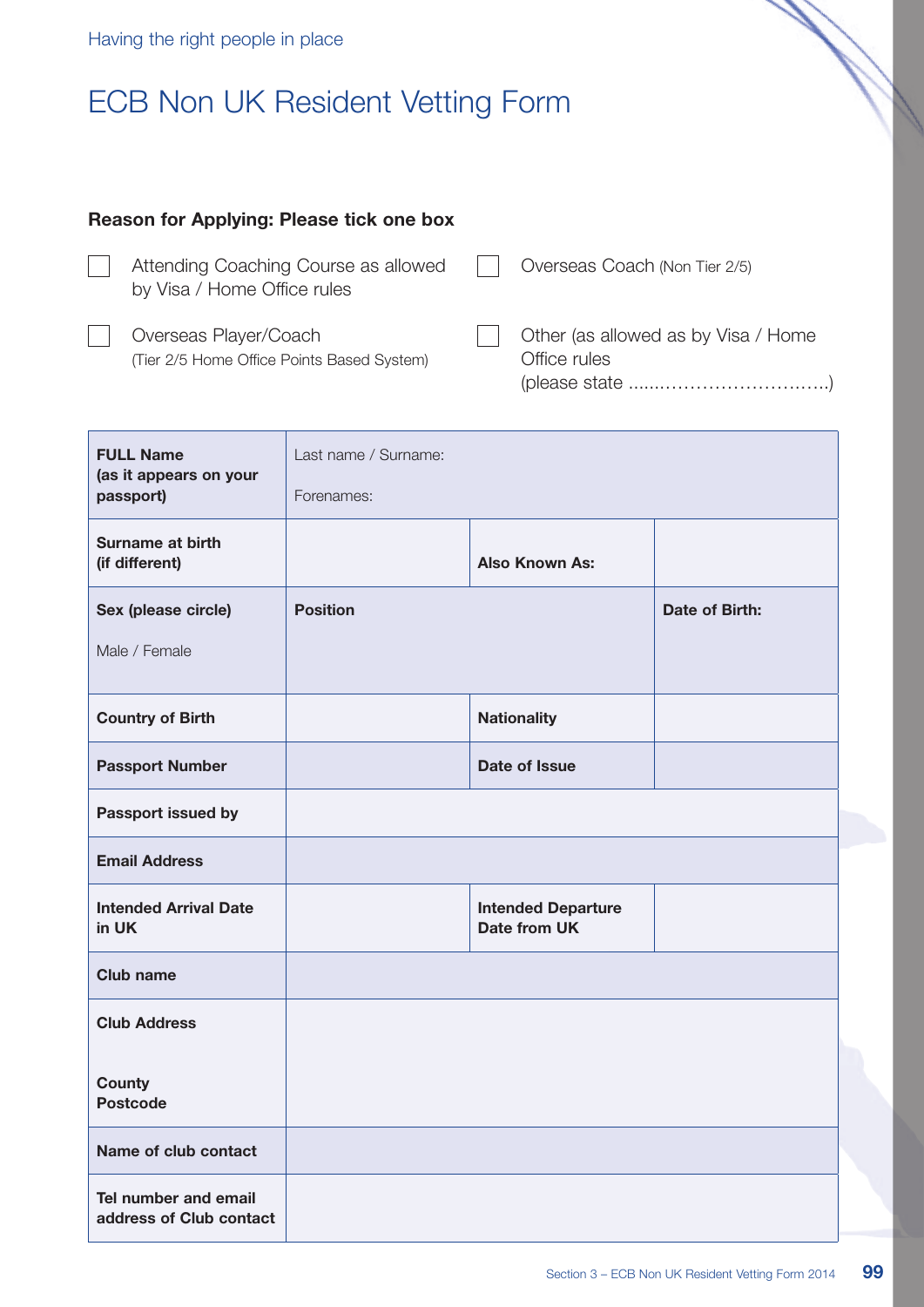| <b>Overseas Address</b><br>(Home Country)                                                                                                                                                                                                                                       |                                                                                                                                                                                                                                                                       |  |  |
|---------------------------------------------------------------------------------------------------------------------------------------------------------------------------------------------------------------------------------------------------------------------------------|-----------------------------------------------------------------------------------------------------------------------------------------------------------------------------------------------------------------------------------------------------------------------|--|--|
| Have you been a resident at the above address for the last 5 years?                                                                                                                                                                                                             |                                                                                                                                                                                                                                                                       |  |  |
| Yes / No                                                                                                                                                                                                                                                                        |                                                                                                                                                                                                                                                                       |  |  |
| If no, you will need to provide us with all previous addresses (UK or other) and dates please<br>during the past 5 years. Please attach to this application                                                                                                                     |                                                                                                                                                                                                                                                                       |  |  |
| <b>Address in the UK</b><br>(if known)                                                                                                                                                                                                                                          |                                                                                                                                                                                                                                                                       |  |  |
| <b>Evidence to be Submitted:</b><br>Certificate of Good Conduct from Police Authority or High Commission<br>***IT IS USUALLY EASIER TO OBTAIN THIS BEFORE YOU LEAVE THE COUNTRY<br>$\Box$ Copy of passport photo page<br>$\Box$ Copy of passport extension page (if applicable) |                                                                                                                                                                                                                                                                       |  |  |
| <b>Applicant Name:</b>                                                                                                                                                                                                                                                          | By signing this form I confirm that the information provided and in each<br>document supplied with it are accurate and complete and that I understand<br>and agree to my information being used in accordance with the Data<br>Protection Statement below.<br>Signed: |  |  |
| Please return to:<br><b>ECB Governing Body Endorsements</b><br><b>England and Wales Cricket Board</b>                                                                                                                                                                           |                                                                                                                                                                                                                                                                       |  |  |

# **Lords Cricket Ground London NW8 8QZ**

- 1. Complete the ECB Overseas Vetting Form (and previous address form if required)
- 2. Attach the appropriate criminal record background certificate from the country of residence, which has been issued within the last 3 months

## **Please note: Incomplete applications will not be accepted**

## **Data Protection Statement**

The England and Wales Cricket Board (ECB) will hold the information you provide in a database and will use it to:

- verify the information you provide and the role you propose to take up at the relevant Club
- administer the request for an ECB endorsement for you including assessing you against the endorsement criteria
- administer the application to the Home Office
- administer any appeal you may make against any decision
- notify decisions to your sponsoring Club

The ECB may provide information to the Disclosure and Barring Service .

In the interests of child safeguarding, the ECB may share information it has about you with law enforcement, child protection and other relevant organisations to protect children from harm.

*You are entitled to a copy of the information held about you for which a fee may be charged. Details of how to do this are available from the ECB Data Protection Officer.*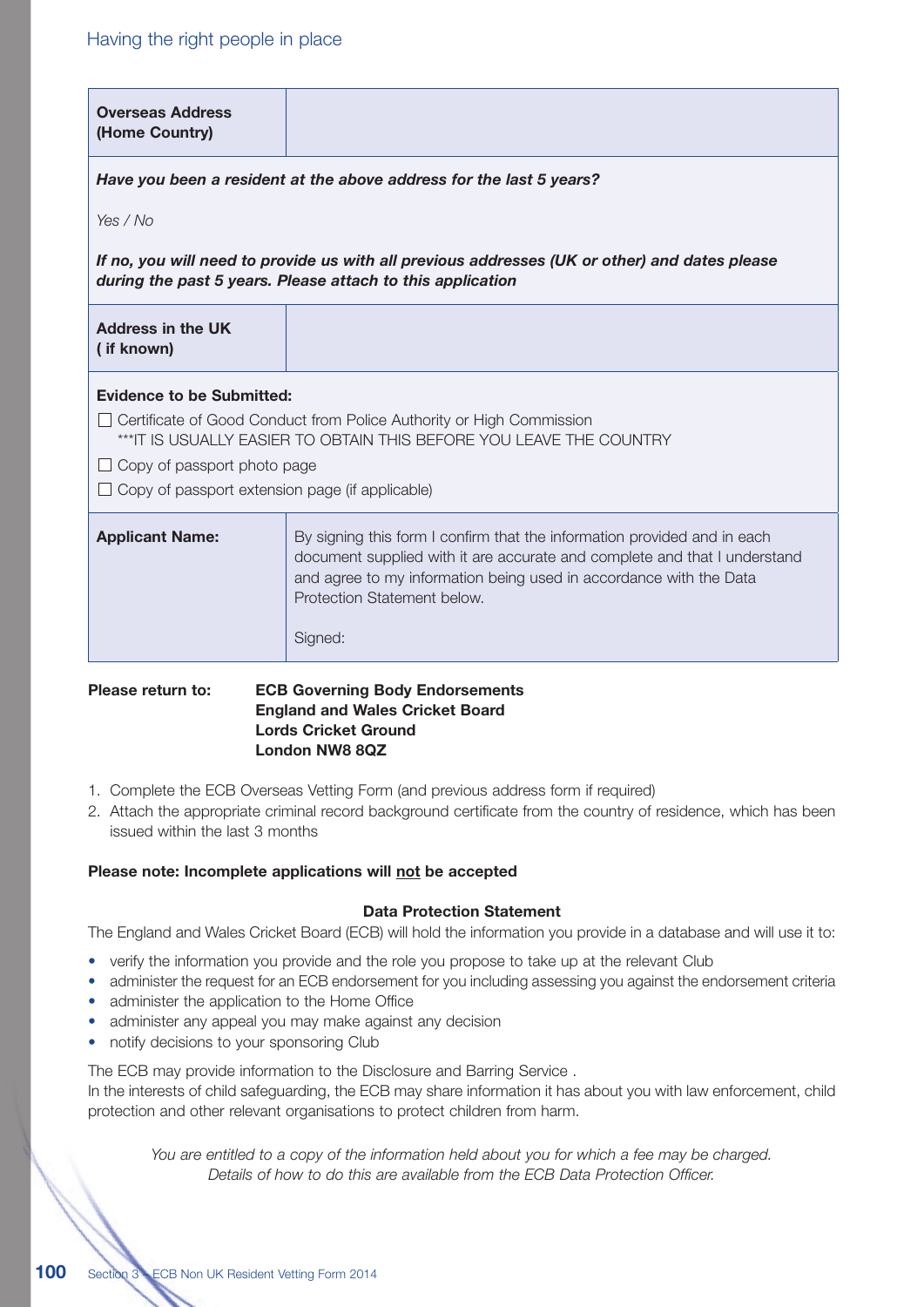# ECB Guidance for Staff and Volunteers Working with Children

Staff and Volunteers working with children must be vetted as per the 'ECB Guidance on Roles in Cricket that require a Vetting Check'. The club is responsible for ensuring that this happens.

The ECB is committed to continuing to provide an environment where children are welcomed, feel safe and have their views and feelings taken into consideration.

This guidance is for all staff and volunteers working with children in cricket.

## **Good practice means:**

- Welcoming all children and parents/carers to the club, and having systems in place to ensure you do so.
- Being a friendly professional
- Ensuring cricket is fun and enjoyable, and that fair play is promoted
- Treating all children equally, with respect and dignity
- Being an excellent role model at all times – this includes not smoking or drinking alcohol during coaching and being mindful of behaviour around the club
- Always putting the welfare of children first, before winning or achieving goals by encouraging a constructive environment where healthy competition, skill development, fun and achievement are promoted in equal measures
- Always working in an open environment (for example, avoiding being alone with a child, and encouraging open communication with no secrets)
- Having excellent interpersonal boundaries, so children know how to behave and what is expected of them
- Building relationships based on trust which enable children to take part in the decision-making process. This will range from asking children if they have enjoyed activities in the training session, or what snacks they would like in the tuck shop,

through to having junior representation on committees.

- Being in line with Home Office guidelines which state, if you are in a position of trust and authority, you must not have sexual relationships with 16-17 year olds in your care
- Not tolerating acts of aggression
- Recognising the needs and abilities of children, avoiding too much training or competition and not pushing them against their will
- Giving positive and constructive feedback rather than negative criticism
- Encouraging children to assess their performance based on their own mastery of skills, knowledge and love of the game, rather than on whether they won or lost. Helping children acknowledge the value that good opposition offers their own development as cricketers.
- Working to the ECB guidance on physical contact, where children are always consulted and their agreement gained before any contact is made
- Keeping up-to-date with technical skills, qualifications and insurance in sport
- Ensuring if mixed sex teams are taken away, they are always accompanied by a male and female member of staff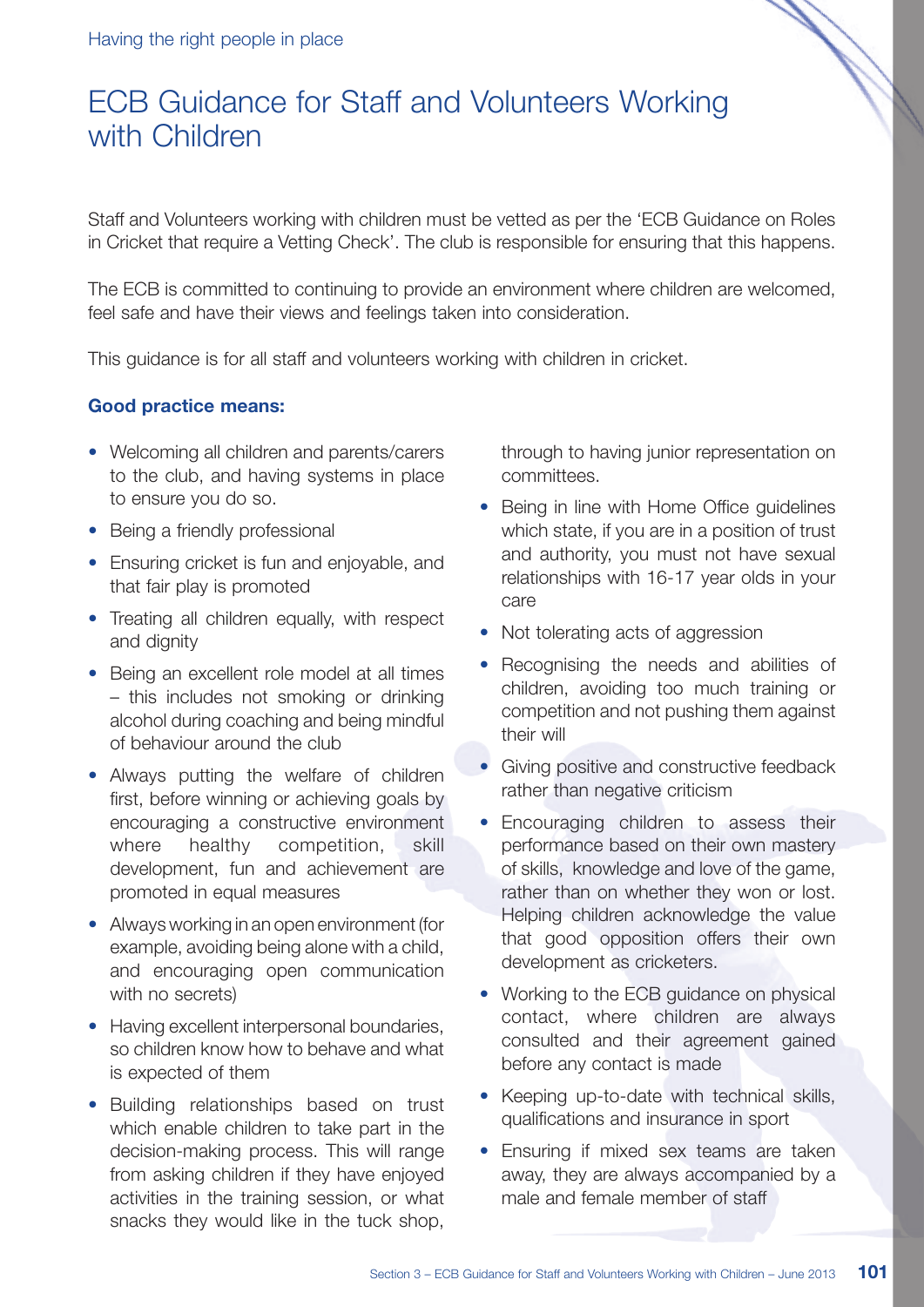### Having the right people in place

- Ensuring while on tour, you do not enter a child's room or invite them into your room – except in an emergency i.e. when very unwell
- Finding out if any children you are coaching have medical conditions that could be aggravated during playing or training
- Keeping a written record any time a child is injured in your care, along with details of any treatment provided
- Promoting good sportsmanship by encouraging children to be considerate of other athletes, officials and club volunteers and by being modest in victory and gracious in defeat
- Helping the ECB to work toward eradicating harassment and abuse of children from cricket

#### *Poor practice means you must never:*

- *Spend excessive amounts of time alone with children away from others*
- *Take or drop off a child at an event*
- *Take children to your home or transport them by car, where they will be alone with you*
- *Engage in rough, physical or sexually provocative games*
- *Share a room with a child*
- *Allow or engage in any form of inappropriate touching or physical abuse*
- *Take part in, or tolerate, behaviour that frightens, embarrasses or demoralises a cricketer or that affects their self esteem*
- *Allow children to use inappropriate language unchallenged*
- *Make sexually suggestive comments to a child, even in fun*
- *Make a child cry as a form of control*
- *Allow allegations made by a child to go unchallenged, unrecorded or ignored*
- *Do things of a personal nature for children or vulnerable adults that they can do for themselves*
- *Shower with a child*
- *Have inappropriate contact with children for example, by text or social media. ECB guidance is that any electronic or online communications should be via parents and carers*

Any of these can make the environment feel less safe for children, and leave you open to allegations.

#### **Practical guidance on physical contact**

The following guidance is about safeguarding children as they learn to play cricket. It will also help to protect adults from unnecessary or malicious allegations when working with children. Always conduct all junior sessions with at least one other adult present. The ECB understands physical contact between a child and an adult may be required to instruct, encourage, protect or comfort.

However, it is important to remember that in cricket today there is a multi-cultural mix of children from different ethnic and religious backgrounds, children with disabilities or special needs, and children who may have previously been or are currently being abused. Not all children are used to or are comfortable with any type of touching, be it friendly or otherwise. In many cultures girls in particular are uncomfortable about any kind of touching by a stranger.

All adults must understand that this touching not only involves touching children when showing them cricket postures, but can also include responsive or pleasant actions, for example, when asking the child to carry out a task, or celebrating a win. If any child is not comfortable with physical contact it should be made clear they can make their feelings known privately to the adult. Any contact should be led by the child and not the adult.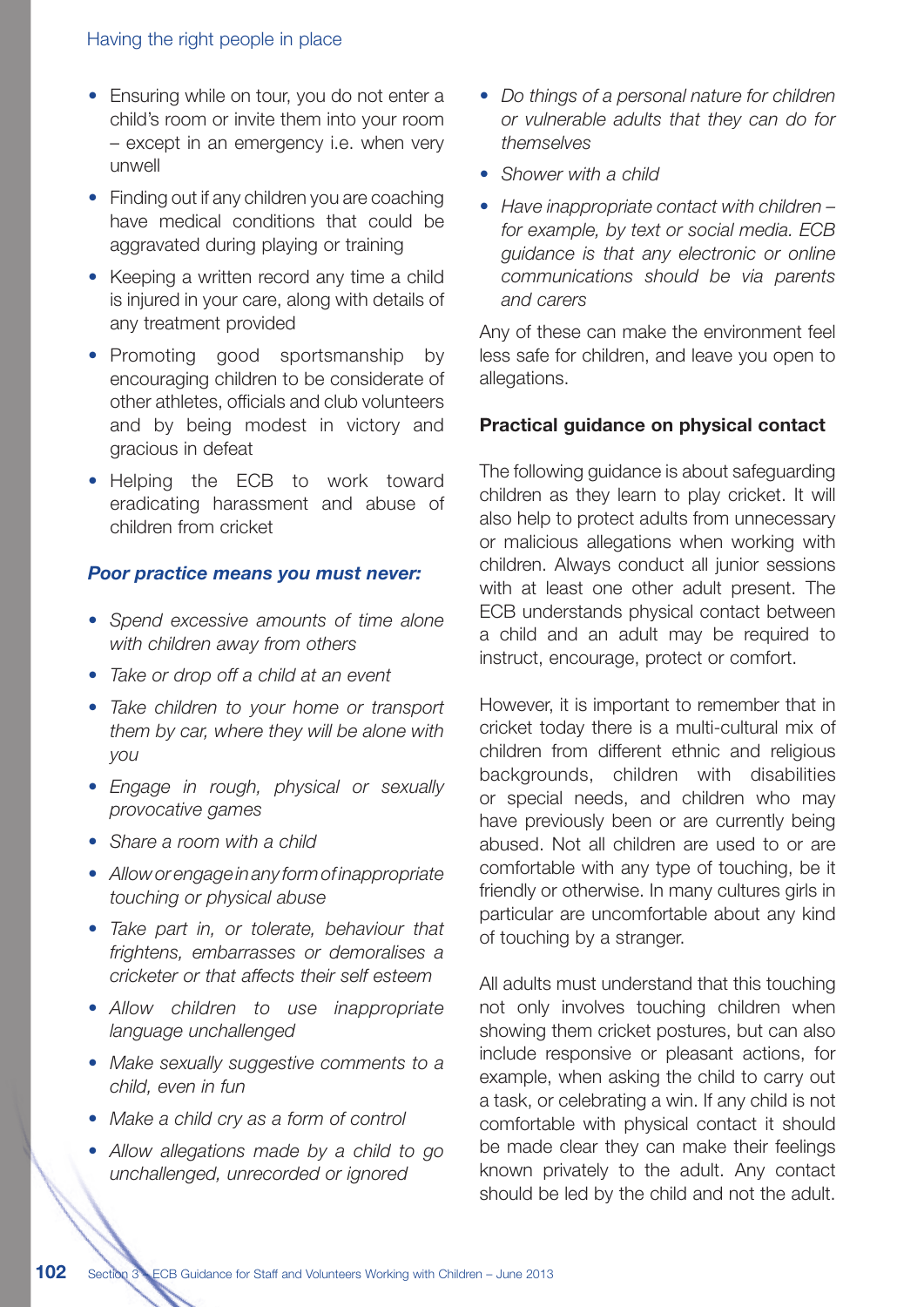### Having the right people in place

Physically or visually impaired children may need to be touched in order to help them understand, acquire or visualise a cricket posture.It must be remembered that the guidance detailed below still applies.

In addition, adults must be appropriately dressed and professional when operating in a cricket environment with children.

Never touch a child inappropriately. As a responsible adult you should only use physical contact if its aim is to:

- Develop sports skills or techniques
- Treat an injury
- Prevent an injury or accident from occurring
- Meet the requirements of the sport

You should seek to explain the reason for the physical contact to the child i.e. reinforcing the teaching or coaching skill. Unless the situation is an emergency, the adult should ask the child for permission. **Physical contact should always be intended to meet the child's needs NOT the adult's.**

- If a child becomes injured during a junior session and the injury requires the child to be carried to a place of treatment, always seek support from another adult before moving the child. Any first aid administered should be in the presence of another adult or in open view of others
- If the child seems uncomfortable in any way with the physical contact, stop immediately
- If the child you are working with is visually impaired, you should tell them who you are and ask their permission before you come into physical contact with them
- Never attempt to adjust the grip of a child when in the normal batting stance position
- Never find yourself in a situation where you are the only adult present around children, e.g. in changing rooms, showers, or on a minibus
- Where physical contact is for motivational or celebratory reasons, agree with the children, teachers or other appropriate adults that to praise good performance a 'High Five' or similar action will be used
- Never help children dress e.g. to put on pads, helmets, or clothing unless they request this and genuinely require assistance
- Never help children to put on an abdominal protector
- Never take on one to one coaching with a child unless another adult or parent is present
- If you need to communicate with a child for the purposes of organising junior cricket or passing on cricket information, use a parent's mobile telephone number.

If any of the following incidents take place or you observe them, you MUST report them to the Club Welfare Officer and make a written note of the event using the ECB Incident Reporting Form and inform parents where appropriate if:

- You accidentally hurt a child
- A child seems distressed in any manner
- A child acts in a sexually inappropriate
- manner
- A child misunderstands or misinterprets something you have done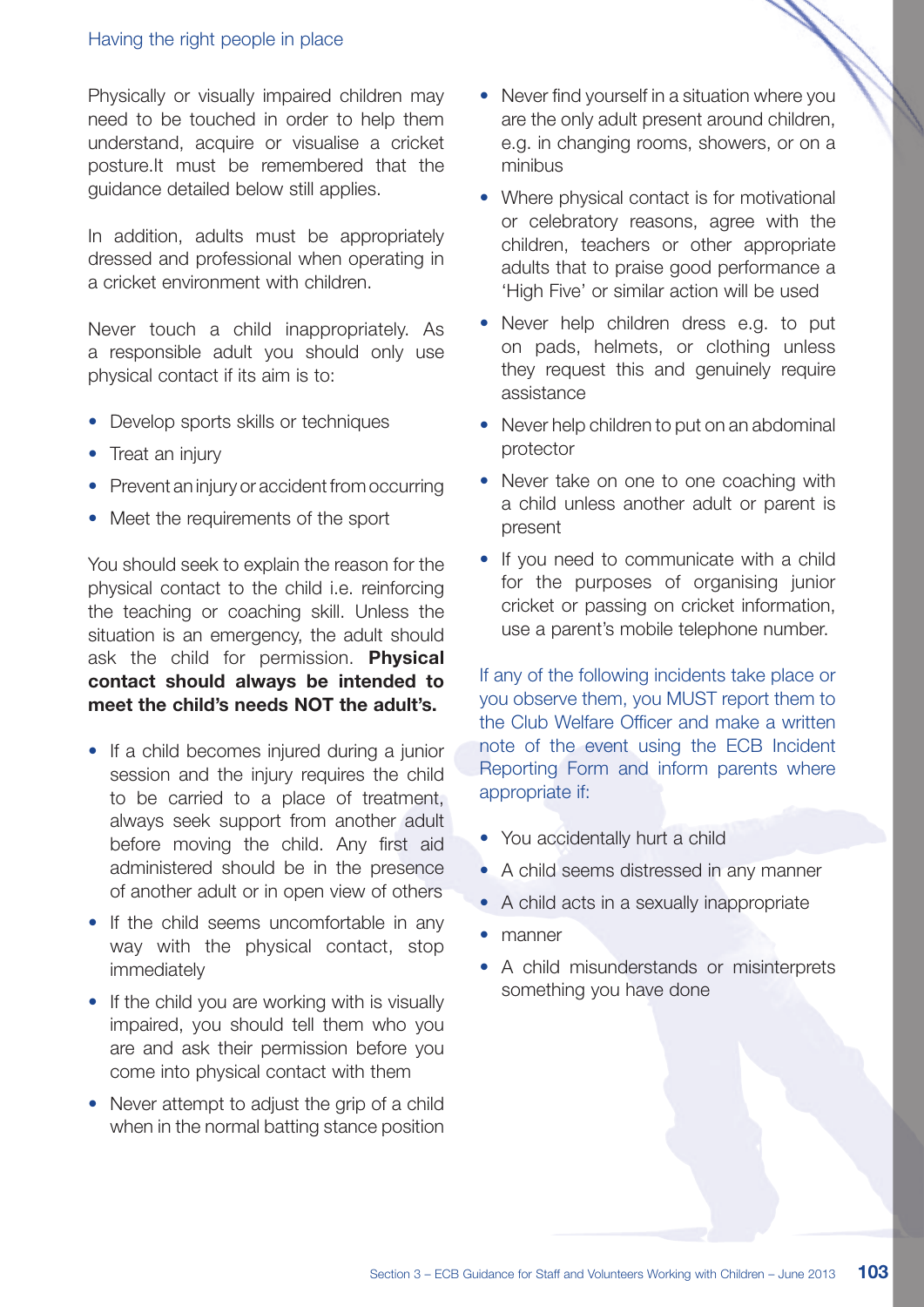## **Responding to disclosures, suspicions and allegations**

There may be a number of reasons where an adult finds it necessary to report a concern including:

- In response to something a child has said
- In response to something they have seen
- In response to signs or suspicions of abuse
- In response to allegations made against a member of staff or volunteer
- In response to allegations made about a parent, carer or someone not working within cricket
- In response to bullying
- In response to a breach of code of conduct/poor practice
- Observation of inappropriate behaviour

## **Responding to a child who tells you about abuse**

### You need to:

- Stay calm; do not show disgust or disbelief
- Keep an open mind
- Do not dismiss the concern, make assumptions or judgements
- Listen carefully to what is said and take the child seriously. Let the child know that if what they tell you makes you at all concerned about them or someone else, you will have to pass the information on to someone who can help them
- Ask questions for clarification only and at all times avoid asking questions that suggest a particular answer
- Reassure the child they have done the right thing by telling you
- Tell them what you will do next and with whom the information will be shared
- Be very careful not to promise that you will

keep the information to yourself.

- Record in writing what was said using the child's own words. Do this as soon as possible, using the ECB incident reporting form
- Avoid approaching any alleged abuser to discuss the concern. \* BE AWARE that the child may use the word 'complaint' rather than allegation.
- Report the incident to the Club Welfare **Officer**

#### **Recording the incident and confidentiality**

Information passed to the ECB, children's social care, LADO and/or the police needs to be as helpful as possible, which is why it is important to make a detailed record at the time of the disclosure/concern. Use the ECB Incident Reporting Form wherever possible.

Information needs to include the following:

- Details of the child, for example, age/date of birth, address and gender
- Details of the facts of the allegation or observations
- A description of any visible bruising or other injuries
- The child's account, if it can be given, regarding what has happened and how
- Witnesses to the incident(s)
- The name, address and date of birth of any alleged offender
- Any times, dates or other relevant information
- A clear distinction between what is fact, opinion or hearsay
- A signature, date and time on the report

SEE 'What to do if you have Concerns'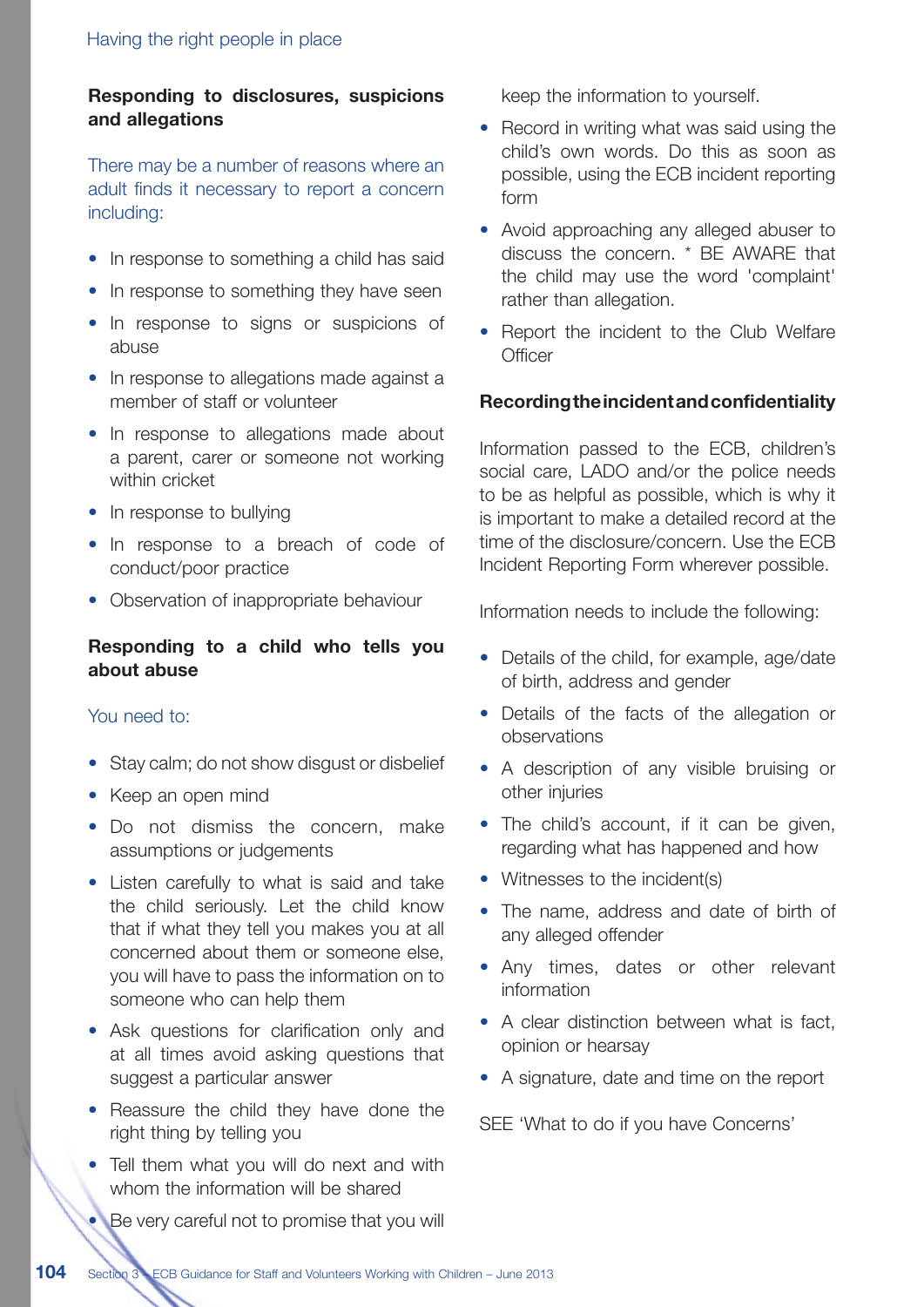# ECB Guidance for Coaches Working with Children

Coaches have a vital role to play in safeguarding children in cricket and, at a club, will often become the focus for children and their activities. The ECB Coaching Philosophy states good coaching is about providing a fun and safe environment in which people, particularly children, can enjoy their first experience of cricket, gain some success and be motivated to want to go on playing. This philosophy ties into the ECB's own core values, in particular, the "Enjoyment" value which the ECB has identified as central to the ethos of the "Safe Hands" Programme.

Coaches who work with children are undertaking Regulated Activity. Clubs have a duty to check they are not barred from doing so – see ECB Guidance on Vetting Checks.

This section of "Safe Hands" provides guidance specifically for those involved in coaching cricket and covers the following areas:

- Promoting good practice
- Poor practice
- Practical coaching quidance
- ECB Coaches Association Code of **Conduct**

The guidance is intended for all those involved in coaching, whether they hold coaching qualifications or not.

Child abuse and harassment can take place in many situations, from the home and school to a sporting environment. As a cricket coach you will have regular contact with children and you should adopt the highest standards of practice and be responsible for identifying those in need of protection.

As a coach they will look up to you and if a child decides to talk to you about abuse, you need to know what to do. You also need to understand your duty of care towards young cricketers, the current guidance on good practice, and the need to act responsibly when you are around children. This will protect the children you coach and reduce the potential for misunderstandings and inappropriate allegations being made. The following guidelines should help you know what to do if you are worried about a child, and demonstrate how you can create a positive culture in cricket.

#### **Good practice means:**

Welcoming all children and parents/carers to the club, and having systems in place to ensure you do so.

- Ensuring cricket is welcoming, fun and enjoyable and that fair play is promoted
- Taking a player-centred (and childcentred) approach to coaching, planning sessions around the needs and abilities of the children who will be attending and adapting accordingly
- Being a friendly professional
- Treating all children equally, with respect and dignity
- Being an excellent role model this includes not smoking or drinking alcohol when coaching and being mindful of behaviour around the club at all times
- Always putting the welfare of children first, before winning or achieving goals by encouraging a constructive environment where healthy competition, skill development, fun and achievement are promoted in equal measures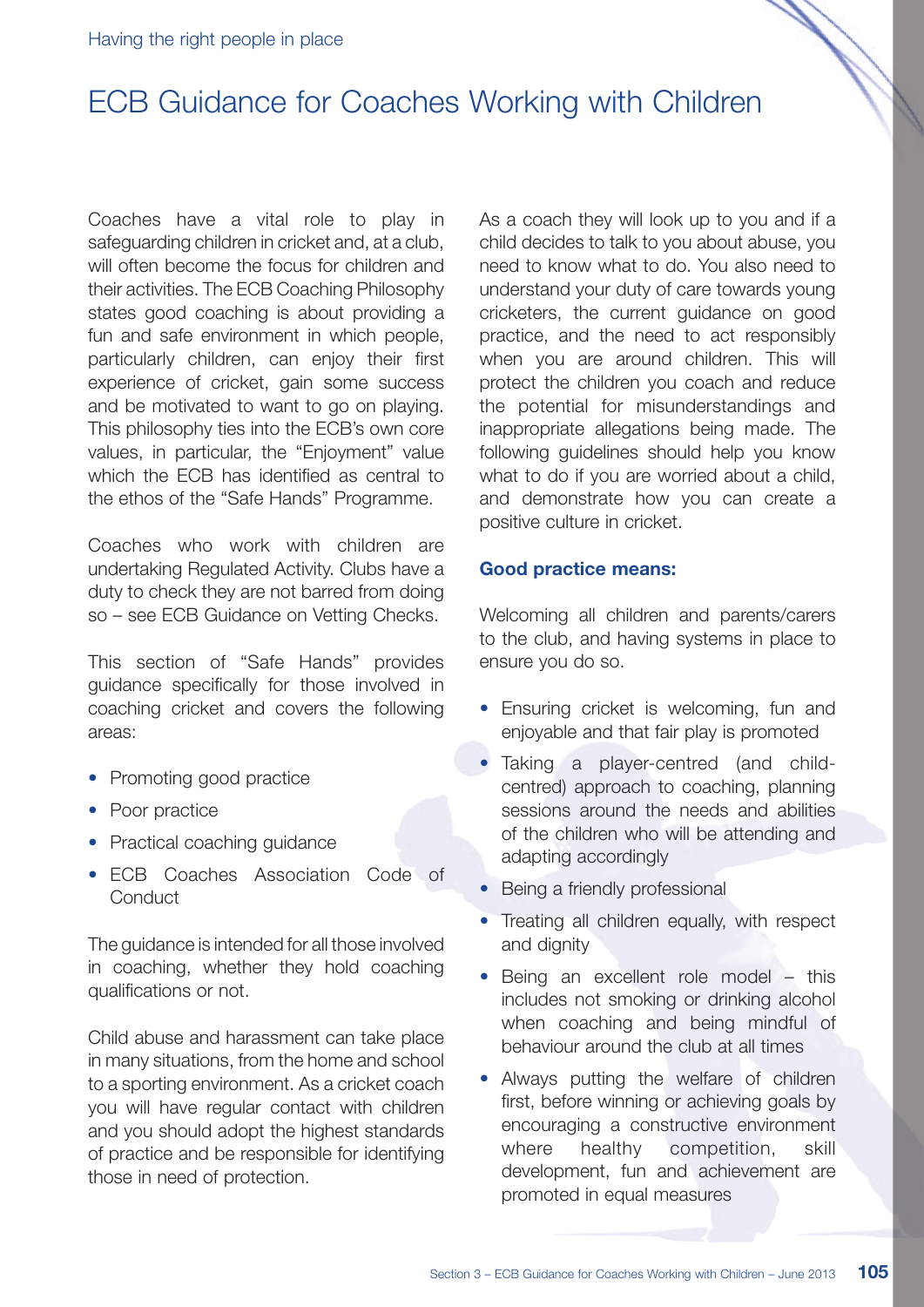### Having the right people in place

- Always working in an open environment (for example, avoiding being alone with a child, and encouraging open communication with no secrets)
- Building balanced relationships based on trust which enable children to take part in the decision-making process. This will include routinely asking children if they have enjoyed activities in the training session and adapting activities to meet their expressed wishes, abilities, needs etc.
- Having excellent 'boundaries', so children know how to behave and what is expected of them
- Being in line with Home Office guidelines, which state, if you are in a position of trust and authority, you must not have sexual relationships with 16-17 year olds in your care
- Not tolerating acts of aggression
- Recognising the needs and abilities of children, avoiding too much training or competition and not pushing them against their will
- Giving positive and constructive feedback rather than negative criticism
- Encouraging children to assess their performance based on their own mastery of skills, knowledge and love of the game, rather than on whether they won or lost. Helping children acknowledge the value that good opposition offers their own development as cricketers
- Working to ECB guidance on physical contact, where children are always consulted and their agreement gained before any contact is made
- Keeping up-to-date with technical skills, qualifications and insurance in sport
- Ensuring if mixed sex teams are taken away, they are always accompanied by a male and female member of staff
- Ensuring while on tour, you do not enter a child's room or invite them into your room – except in an emergency, i.e. when very

unwell

- Finding out if any children you are coaching have medical conditions that could be aggravated during playing or training
- Keeping a written record any time a child is injured in your care, along with details of any treatment provided
- Promoting good sportsmanship by encouraging children to be considerate of other athletes, officials and club volunteers and by being modest in victory and gracious in defeat
- Helping the ECB to work toward eradicating harassment and abuse of children from cricket

### *Poor practice means you must never:*

- *Spend excessive amounts of time alone with children away from others*
- *Take or drop off a child at an event*
- *Take children to your home or transport them by car, where they will be alone with you*
- *Engage in rough, physical or sexually provocative games*
- *Share a room with a child*
- *Allow or engage in any form of inappropriate touching or physical abuse*
- *Take part in, or tolerate, behaviour that frightens, embarrasses or demoralises a cricketer or affects their self esteem*
- *Allow children to use inappropriate language unchallenged*
- *Make sexually suggestive comments to a child, even in fun*
- *Make a child cry as a form of control*
- *Allow allegations made by a child to go unchallenged, unrecorded or ignored*
- *Do things of a personal nature for children or vulnerable adults that they can do for themselves*
- *Shower with a child*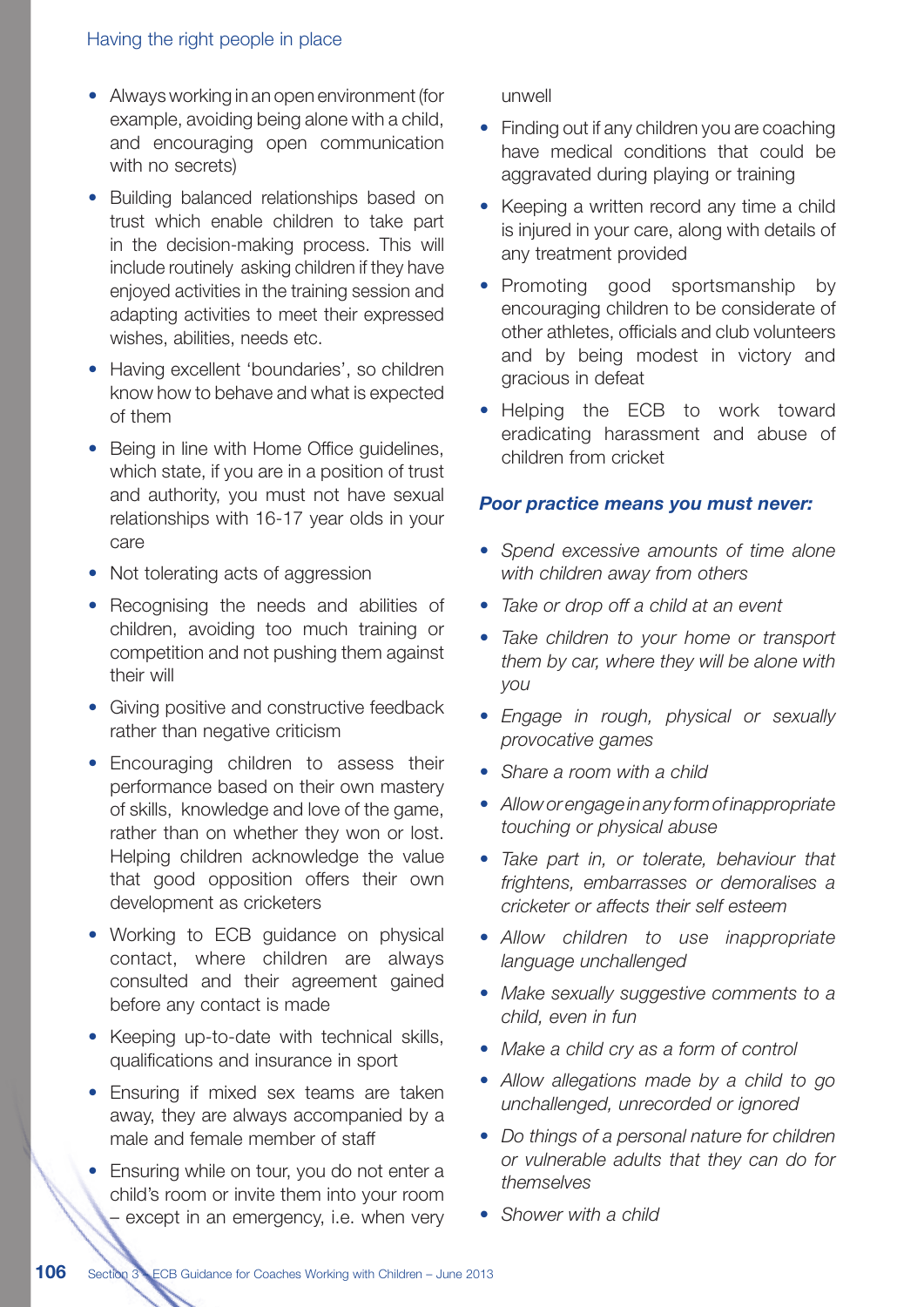### Having the right people in place

• *Have inappropriate contact with children – for example, by text or social media. ECB guidance is that any electronic or online communications should be via parents and carers* 

Any of these can make the environment feel less safe for children, and leave you open to allegations.

## **Practical coaching guidance on physical contact**

The following guidance is about safeguarding children as they learn to play cricket. It will also help to protect coaches from unnecessary or malicious allegations when working with children. All adults must be appropriately dressed and professional when operating in a cricket environment with children.

Always conduct coaching sessions with at least one other adult present. The ECB understands physical contact between a child and an adult may be required to instruct, encourage, protect or comfort.

However, it is important to remember that in cricket today there is a multi-cultural mix of children from different ethnic and religious backgrounds, children with disabilities or special needs, and children who may have previously been or are currently being abused at home. Not all children are used to, or are comfortable, with any type of touching, be it friendly or otherwise. In many cultures girls in particular are uncomfortable about any kind of touching by a stranger.

All adults must understand that this touching not only involves touching children when showing them cricket postures, but can also include responsive or pleasant actions, for example, when asking the child to carry out a task, or celebrating a win. If any child is not comfortable with physical contact it should be made clear they can make their feelings known privately to the adult. Any contact should be lead by the child and not the adult.

Physically or visually impaired children may need to be touched in order to help them understand, acquire or visualise a cricket posture.

However, it must be remembered that the guidance detailed below still applies.

Please remember children can stereotype people by their appearance.

Never touch a child inappropriately. As a responsible adult you should only use physical contact if its aim is to:

- Develop sports skills or techniques
- Treat an injury
- Prevent an injury or accident from occurring
- Meet the requirements of the sport

You should seek to explain the reason for the physical contact to the child i.e. reinforcing the teaching or coaching skill. Unless the situation is an emergency, the adult should ask the child for permission. **Physical contact should always be intended to meet the child's needs NOT the adult's.**

- If a child becomes injured during a coaching session and the injury requires the child to be carried to a place of treatment, always seek support from another adult before moving the child. Any first aid administered should be in the presence of another adult or in open view of others
- If the child seems uncomfortable in any way with the physical contact, stop immediately
- If the child you are working with is visually impaired, you should tell them who you are and ask their permission before you come into physical contact with them
- Never attempt to adjust the grip of a child when in the normal batting stance position
- Never find yourself in a situation where you are the only adult present around children, for example in changing rooms,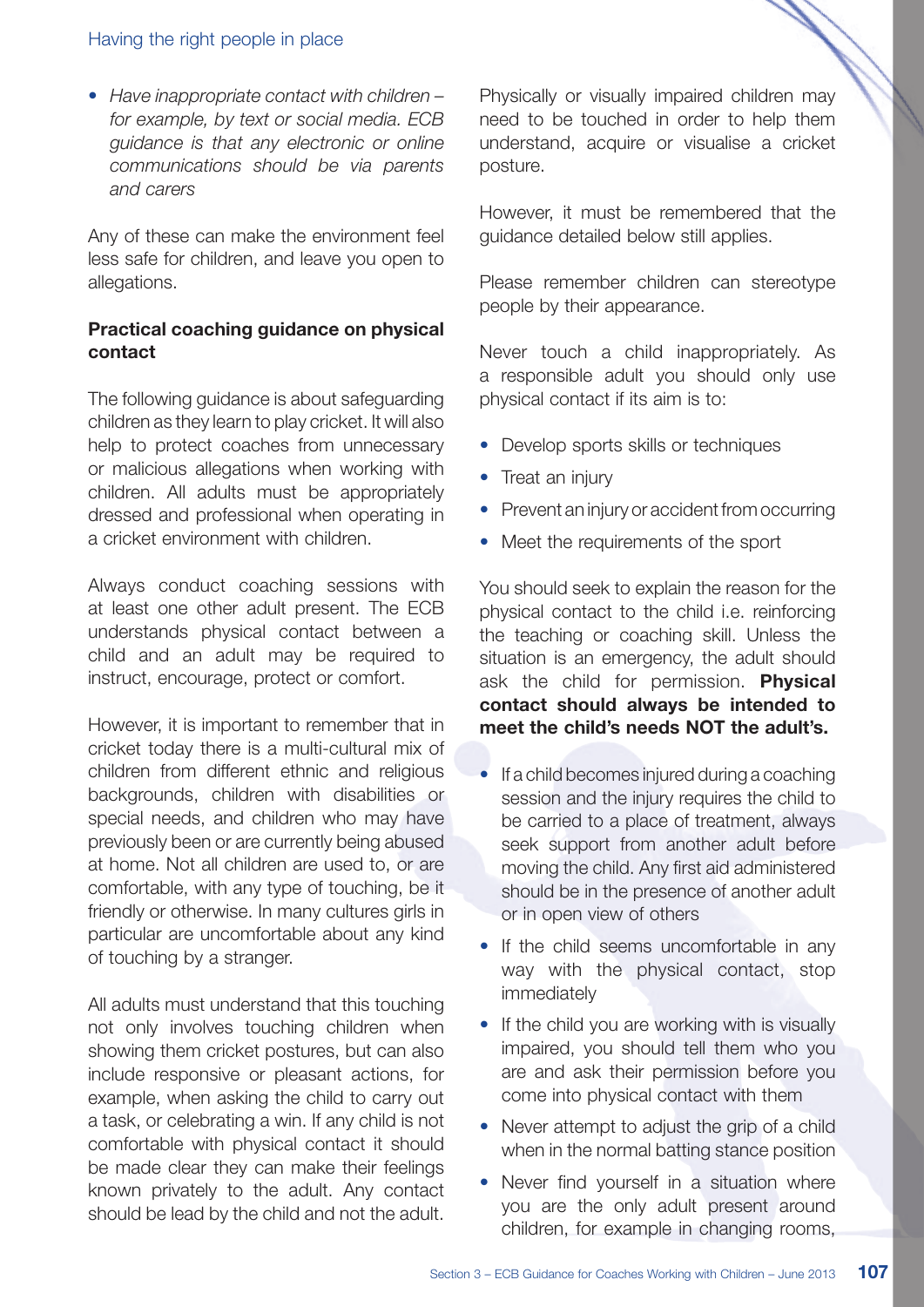showers, or on a minibus

- Where physical contact is for motivational or celebratory reasons, agree with the children, teachers or other appropriate adults that to praise good performance a 'High Five' or similar action will be used
- Never help children dress, for example, to put on pads, helmets, or clothing unless they request this and genuinely require assistance
- Never help children to put on an abdominal protector
- Never take on one to one coaching with a child unless another adult or parent is present
- If you need to communicate with a child for the purposes of coaching or passing on cricket information, use a parent's mobile telephone number. If you have agreed with the parents in advance to use the child's own mobile phone for communicating with them, under no circumstances make the number available for general circulation. Send texts to parents, copying in the child. This will also help parents make sure the child is where they need to be! See the ECB guidance on the use of Social media, texts and emails, in this kit-bag

If any of the following incidents take place or are observed, you MUST report them to the Club Welfare Officer and make a written note of the event using the ECB incident reporting form and inform parents where appropriate if:

- You accidentally hurt a child
- A child seems distressed in any manner
- A child acts in a sexually inappropriate manner
- A child misunderstands or misinterprets something you have done

## **Responding to disclosures, suspicions and allegations**

There may be a number of reasons where a coach finds it necessary to report a concern including:

- In response to something a child has said
- In response to something the coach sees
- In response to signs or suspicions of abuse
- In response to allegations made against a member of staff or volunteerIn response to allegations made about a parent, carer or someone not working within cricket
- In response to bullying
- In response to a breach of code of conduct/poor practice
- Observation of inappropriate behaviour

## **Responding to a child who tells you about abuse**

#### You need to:

- Stay calm; do not show disgust or disbelief
- Keep an open mind
- Do not dismiss the concern, make assumptions or judgements
- Listen carefully to what is said and take the child seriously. Let the child know that if what they tell you makes you at all concerned about them or someone else, you will have to pass the information on to someone who can help them
- Ask questions for clarification only and at all times avoid asking questions that suggest a particular answer
- Reassure the child they have done the right thing by telling you
- Tell them what you will do next and with whom the information will be shared
- Be very careful not to promise that you will keep the information to yourself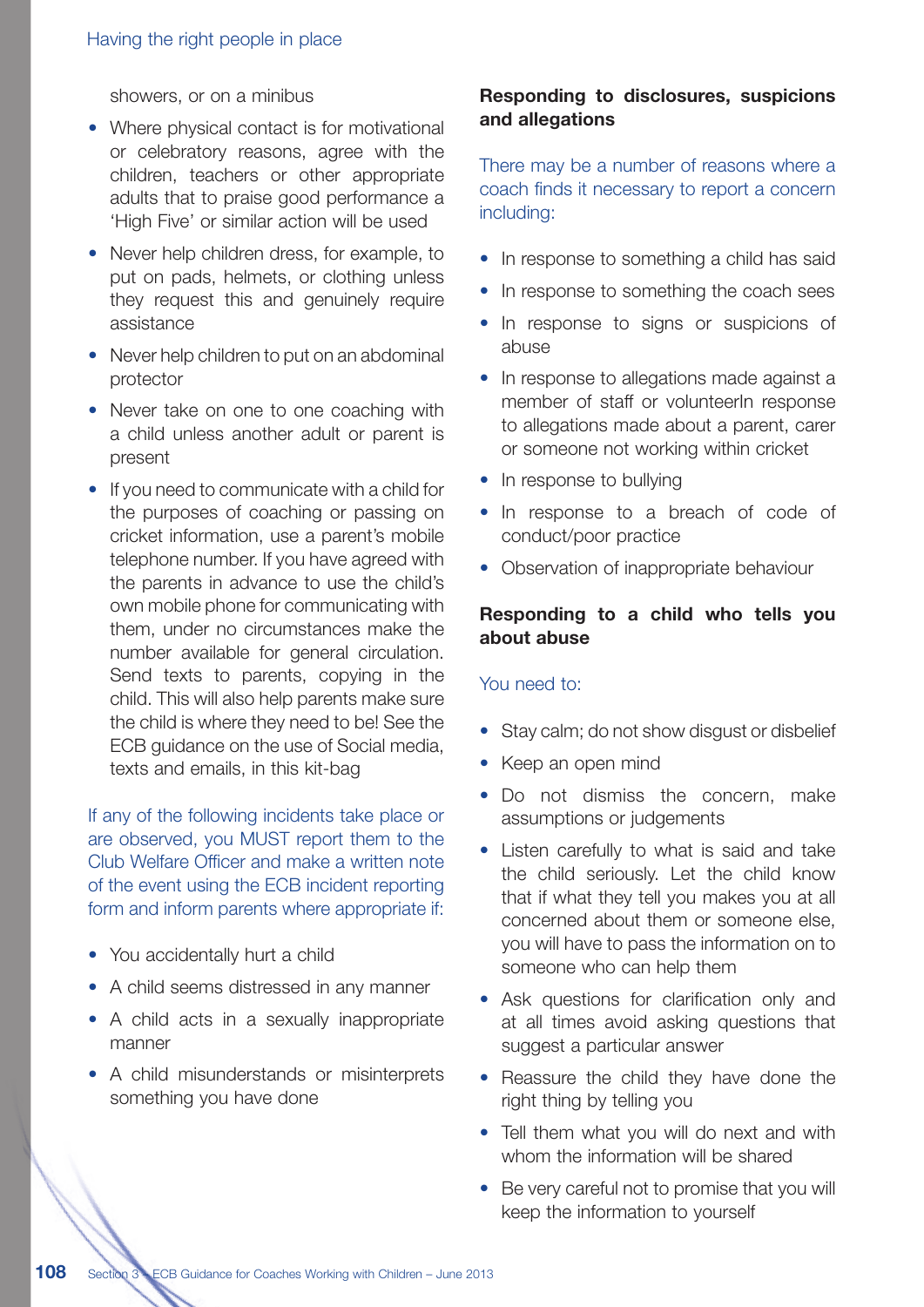## Having the right people in place

- Record in writing what was said using the child's own words. Do this as soon as possible, using the ECB incident reporting form
- Avoid approaching any alleged abuser to discuss the concern. \* BE AWARE that the child may use the word 'complaint' rather than allegation.
- Report the incident to the Club Welfare **Officer**

## **Recording the incident and confidentiality**

Information passed to the ECB, children's social care, LADO and/or the police needs to be as helpful as possible, which is why it is important to make a detailed record at the time of the disclosure/concern. Use the ECB Incident Reporting Form wherever possible.

### Information needs to include the following:

- Details of the child, for example, age/date of birth, address, and gender
- Details of the facts of the allegation or observations
- A description of any visible bruising or other injuriesThe child's account, if it can be given, regarding what has happened and how
- Witnesses to the incident(s)
- The name, address and date of birth of any alleged offender
- Any times, dates or other relevant information
- A clear distinction between what is fact, opinion or hearsay
- A signature, date and time on the report

SEE 'What to do if you have Concerns'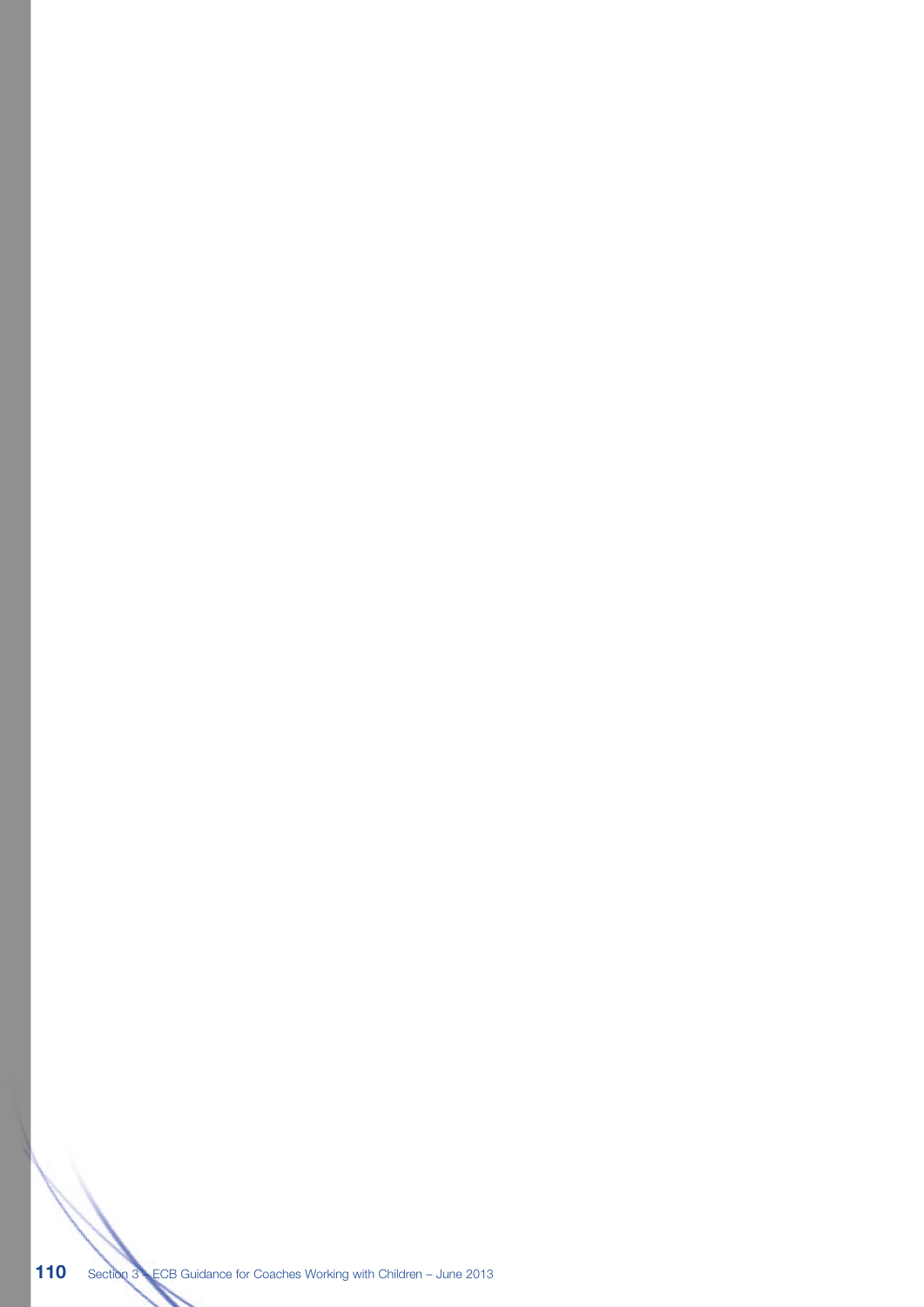## Responding to, Recording and Reporting Concerns Which Might Arise Within or Outside the Club

**Across cricket, at all levels, there is a requirement to have clear and unambiguous procedures in place in respect of child protection, which provide step by step guidance on what action to take if there are concerns about a child's safety or welfare.**

This section of the Kit Bag outlines this step by step guidance. The following structures and procedures are ECB requirements, and **MUST** be followed, as written, by all clubs affiliated to the ECB.

There are legal obligations for organisations known as 'Regulated Activity Providers' (RAPs) who directly employ, or deploy, paid staff or volunteers to work with children. The ECB is a RAP, as are County Boards, leagues and clubs, if they appoint people to roles that undertake Regulated Activity. This means they must comply with the law in this area. These RAPs, as employers, are legally required to refer to the Independent Safeguarding Authority (ISA), anyone they remove from Regulated Activity, where they have harmed or pose a risk of harm to a child, for example, as a result of an allegation being investigated. The ECB will carry out this referral on behalf of member clubs/leagues if the matter is referred to them, so clubs, leagues and Boards must use the ECB reporting mechanisms for all incidents and allegations. Further details on how to determine if a role being undertaken is considered to be a Regulated Activity or not can be found in the 'ECB Guidance on Roles in Cricket that require a Vetting Check', and 'How to determine which roles in Cricket are Regulated Activity', contained in this Kit Bag.

#### **Introduction**

The protection and support of children in cricket is of paramount importance to the ECB. The ECB has therefore developed a system which allows individuals to respond, record and report any concerns or issues they may have, relating to a child at their club or under their care.

To ensure appropriate action is taken when there is suspected abuse, bullying or poor practice, the ECB:

- Has appointed and trained a National Safeguarding Manager and Lead Child Safeguarding Adviser.
- Has developed specific regulations and protocols relating to managing child safeguarding referrals
- Has appointed a group of individuals who will be responsible for the management of any disclosure or referrals received – the Referral Management Group (RMG)
- Requires all County Boards, affiliated clubs and leagues to recruit, appoint and train a Welfare Officer, who will receive training through the ECB education and training strategy
- Requires all clubs to take appropriate action where any suspected abuse, bullying or poor practice comes to light, in accordance with procedures defined and published by the ECB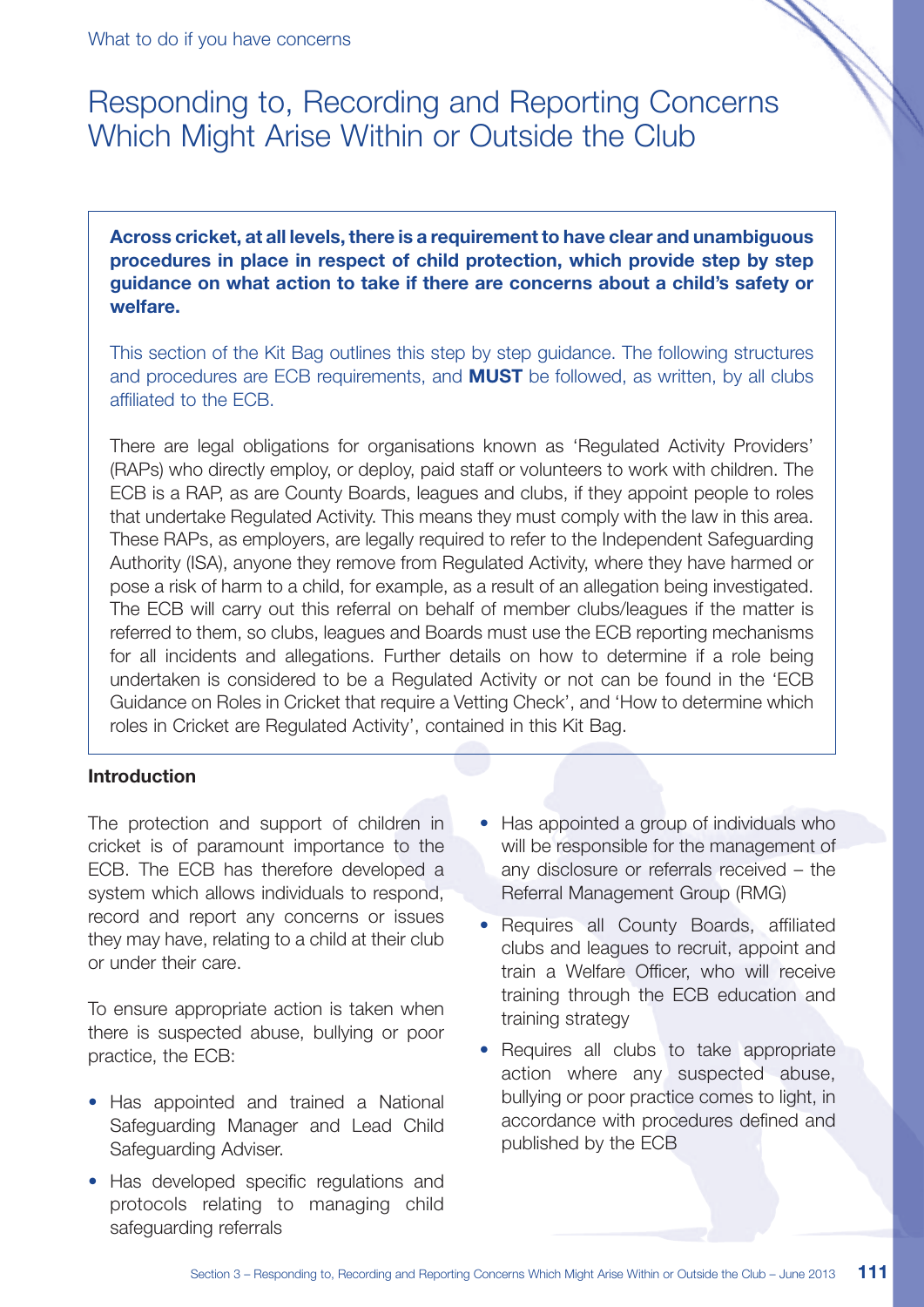#### **Reasons for taking appropriate action to report concerns**

There may be a number of reasons an individual finds it necessary to report a concern. These include:

- In response to something a child has said
- In response to something you or someone else has seen
- In response to signs or suspicions of abuse
- In response to allegations made against a member of staff or volunteer \*BE AWARE - allegations are often made as 'complaints'. If you hear a complaint which raises concerns about a child or children, treat it initially as an allegation.
- In response to allegations made about a parent, carer or someone not working within the sport
- In response to bullying
- In response to a breach of code of conduct/poor practice
- Observation of inappropriate behaviour

This is not a definitive list.

## **There are three steps involved in taking appropriate action. These are known as the three R's. Each is essential.**

- **R**esponding to the disclosure/suspicion and/or allegation
- **R**ecording the relevant information
- **R**eporting the relevant information

Each of these steps is covered in more detail below:

#### **Throughout the entire process confidentiality is critical**

The legal principle that the 'welfare of the child is paramount' means that considerations, which might apply to other situations within the organisation, should not be allowed to over-ride the right of children to be protected from harm.

Every effort must be made to ensure confidentiality is maintained when an allegation has been made and is being investigated.

The procedures require that only those that need to know are told. This means only those individuals stated within the reporting structure and no-one else, unless directed by statutory agencies or the ECB Safeguarding Team.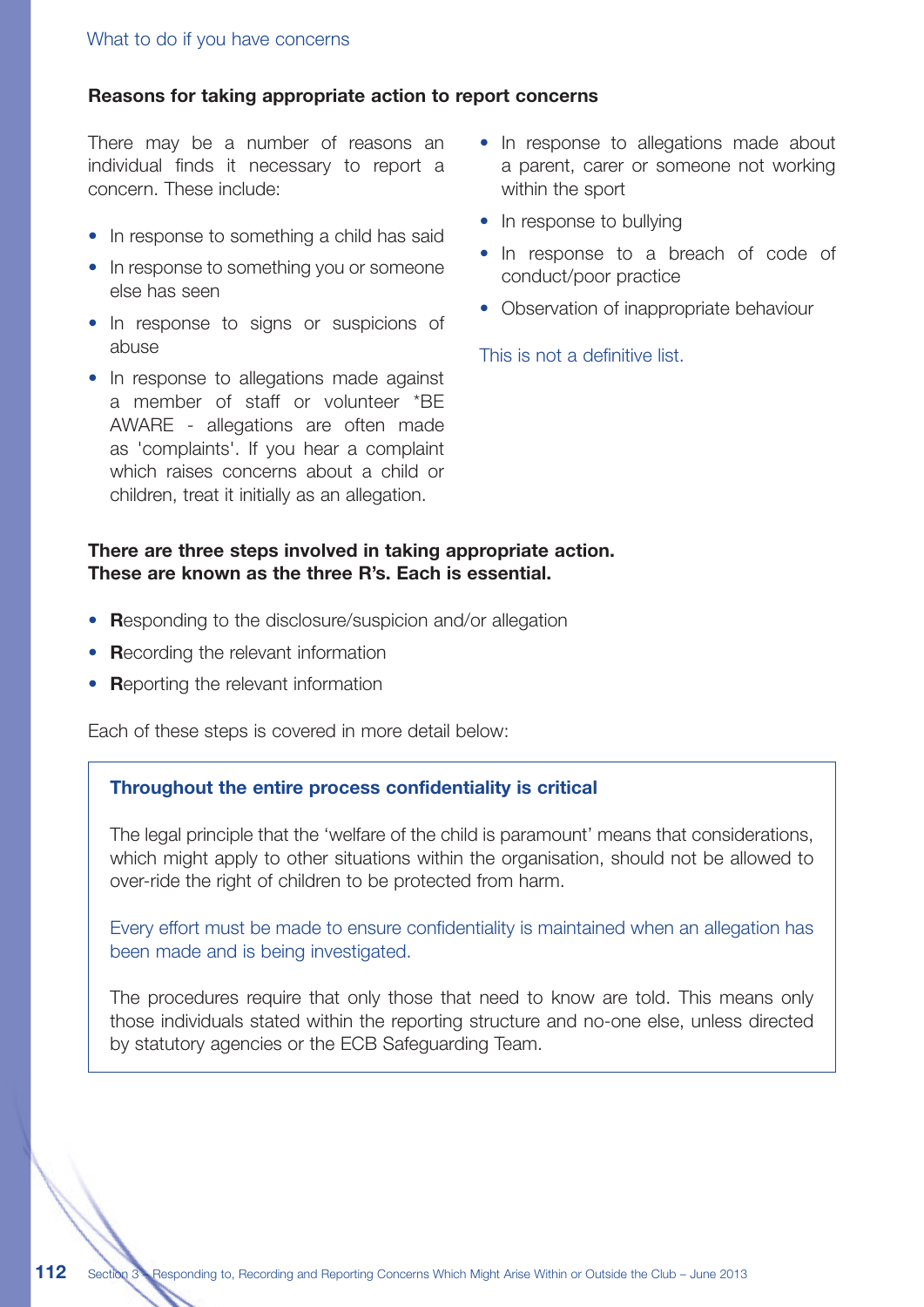## **Step 1 Responding to disclosure, suspicions and/or allegations**

Anyone responding to disclosure, suspicions and/or allegations must always:

- Stay calm; do not show disqust or disbelief
- Ensure the child is safe and feels safe
- Listen carefully to what is said
- Ask questions only where they are really necessary to clarify what you are being told. (Always avoid asking leading questions)
- Keep an open mind do not make assumptions or judgments, show disgust or disbelief
- Take the concern seriously

### *Never:*

- *Approach any alleged abuser to discuss the concern*
- *Rush into actions that may be inappropriate*
- *Make promises you cannot keep*

## **Step 2 Recording the incident**

Information passed to the ECB, children's social care, police and/or the LADO (Local Authority Designated Officer) must be as helpful as possible, which is why it is important to make a detailed record at the time of the disclosure/concern. The ECB Incident Reporting Form (which can be found in this Kit Bag) should be used wherever possible.

Information recorded must include the following:

- Details of the child including full name, age/date of birth, address and gender
- Details of the parent or guardian and whether they have been informed or not
- Reassure the child and stress that they are not to blame
- Be honest and explain you will have to tell someone else to help with the situation. (Do not agree to keep secrets between you and the child)
- Maintain confidentiality only tell others if it will help protect the child

Always consult someone else (the person in charge or the designated officer) so you can begin to protect the child and gain support for yourself

- *Take sole responsibility. Always consult someone else (the person in charge or the designated officer) so you can begin to protect the child and gain support for yourself*
- Details of the facts of the allegation or observations
- Details of the person alleged to have caused the incident/injury including the name, address and date of birth or their approximate age
- A description of any visible bruising or other injuries
- The child's account, if it can be given, of what happened and how
- Witnesses to the incident(s)
- Any times, dates or other relevant information
- A clear distinction between what is (known to be) fact, opinion or hearsay
- A signature, date and time on the report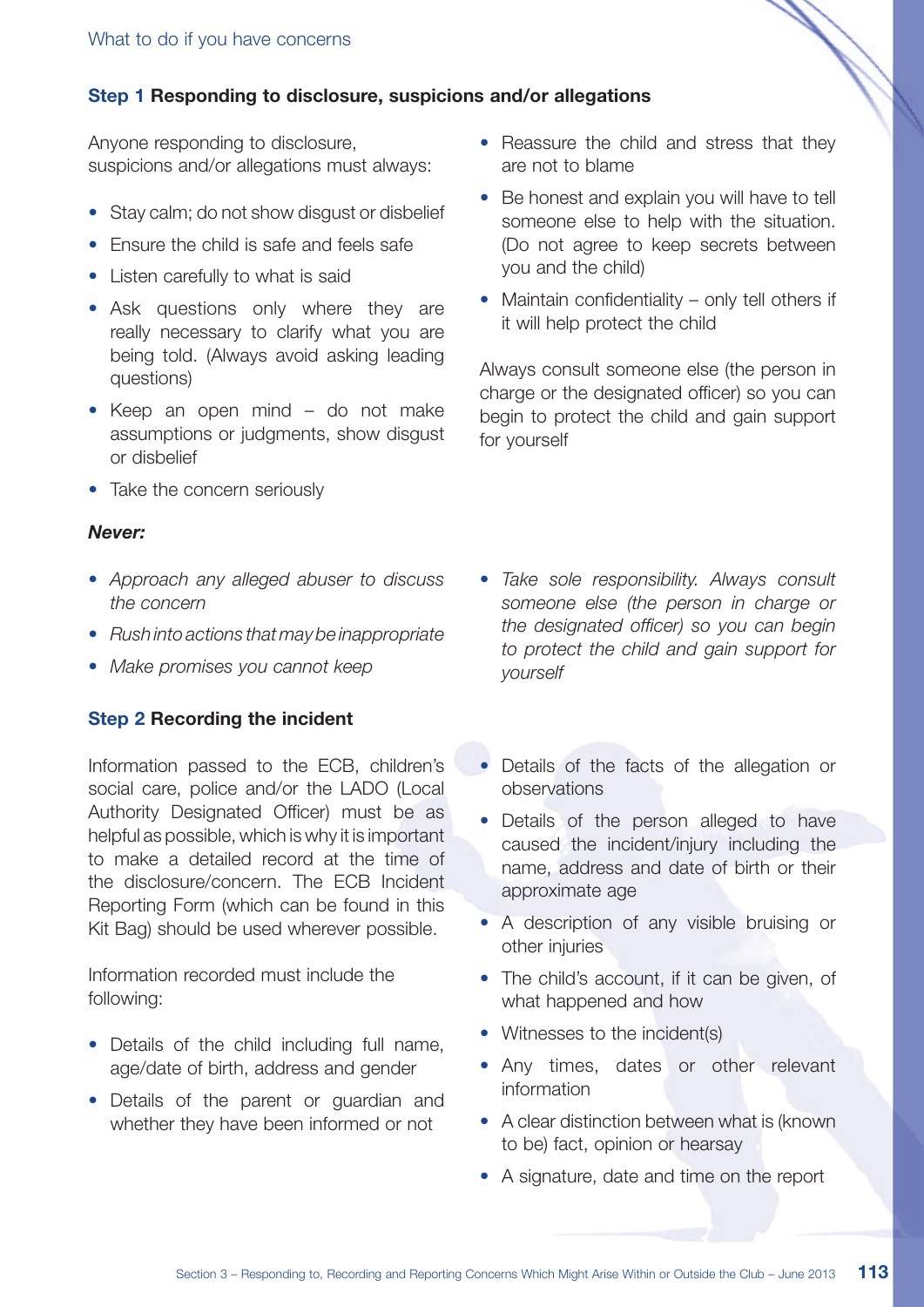## **Step 3 Reporting**

#### **Please remember this key point when reading this section:**

It is everyone's duty to report suspected cases of abuse or concern to protect children. It is for the professionals to decide if abuse or neglect has taken place.

#### **The ECB reporting structure**

The principle strand of the "Safe Hands" safeguarding policy is the provision of an appropriate mechanism to provide correct, and comprehensive, reporting procedures for concerns. The ECB has a reporting framework which operates on three levels.

- The primary level involves a Welfare Officer at local level such as in a club or league.
- The role of the Club Welfare Officer (Club WO) is explained elsewhere in this Kit Bag
- Supporting the Club Welfare Officer is a County Welfare Officer (County WO) who is appointed by, and accountable to, the County Cricket Board. There is a County Welfare Officer for each of the ECB's County Cricket Boards.

### The County Welfare Officer:

- Is responsible for all safeguarding matters within their County
- Is the first point of contact for all safeguarding matters within their County
- Acts as a source of advice and support to Club and League Welfare Officers and all other affiliated members of that County including the County Cricket Board Management Committee
- Is directly responsible to, and is supported by, the ECB Safeguarding Team and often delivers, or directs, programmes on behalf of the ECB

The County Board is responsible for monitoring safeguarding within their cricket community and usually requires the County Welfare Officer to monitor clubs and training provision on their behalf.

• Supporting the County Welfare Officer is the ECB Safeguarding Team, part of the Ethics and Compliance Department. The Safeguarding Team:

- Provides support, guidance and advice directly to County Welfare Officers
- Works closely with the NSPCC Child Protection in Sport Unit (CPSU) to ensure all procedures and policies are up to date and appropriate for safeguarding children in sport
- Is responsible for the ECB Vetting process
- Is responsible for investigating incidents and concerns
- Will ensure all appropriate initial action has been completed if an incident arises and an appropriate investigation is undertaken, if necessary
- Advises on and assists liaison with, or referral to, the statutory agencies, i.e. police, children's social care, LADO or ISA, and so on
- Advises on any support needed for the child
- Is able to deal with clubs who have failed to comply with procedures appropriately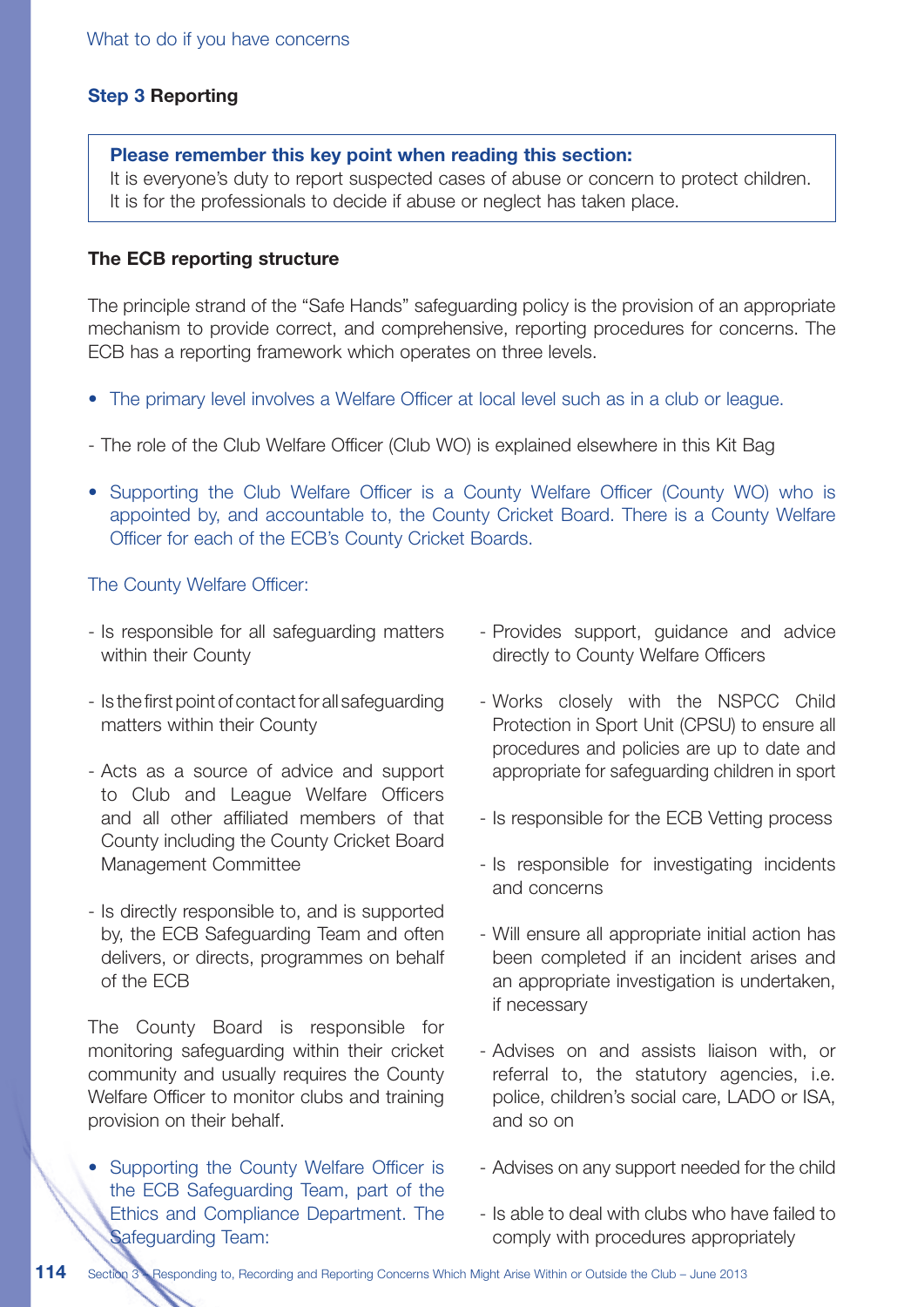

## **ECB reporting procedures**

The matter which needs to be reported may:

- a) be related to an incident within cricket
- b) be related to an incident outside cricket or
- c) be related to an incident which has occurred in connection with a club school link

Each of these has its own reporting process, as outlined below.

Occasionally, in exceptional circumstances, a Club Welfare Officer may need to make a report directly to the police or children's social care department.

## **If at any time you are unsure who you should report concerns to, speak to your Club or County Welfare officer to find out!**

## **Reporting to police or children's social care**

Reporting the matter to the police, children's social care department or LADO should not be delayed by attempts to obtain more information.

A record must be made of the name and job title of the children's social care, police or LADO member of staff to whom the concerns were passed, together with the time and date of the call, in case any follow-up is needed. Wherever possible, referrals telephoned to the children's social care department or LADO, must be confirmed in writing within 24-48 hours.

A copy of this information should be sent to the ECB Safeguarding Team.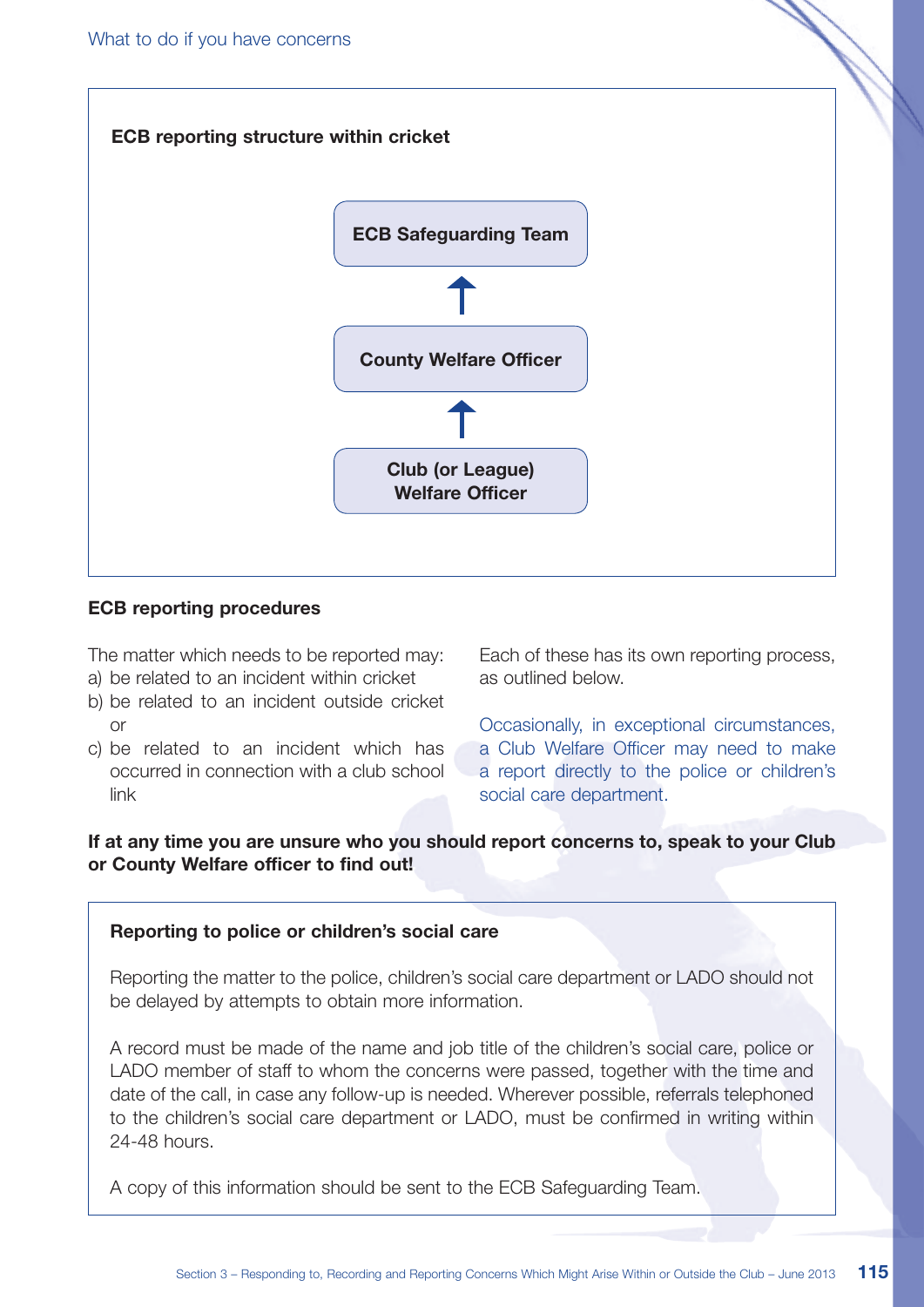### **a) If the referral relates to an incident within cricket:**

The process for such referrals is as follows:

- Any person at, or connected with, a cricket club should report any concerns they have about the welfare of a child within cricket to their Club Welfare Officer (or in an emergency directly to the children's social care department, police or LADO)
- If a Club Welfare Officer has any concerns, or an incident or concern is reported to them, they must inform the County Welfare Officer, who may refer the matter to the ECB Safeguarding Team
- If the County Welfare Officer or ECB Safeguarding Team is not available, the Club Welfare Officer must avoid delay and seek advice from the local children's social care department, the police, the LADO, or the NSPCC. As soon as possible the Club Welfare Officer must then inform the ECB Safeguarding Team and explain the action taken to date
- The ECB Safeguarding Team will, where appropriate, notify the local statutory agencies or LADO, and investigate the incident if appropriate
- The ECB Safeguarding Team will notify the ECB RMG as required
- The RMG will deal with any media enquiries and decide on any action required to suspend the individual involved, if advised to do so by the children's social care, police or LADO
- A full investigation will be conducted under the ECB Complaints and Disciplinary Procedure on advice from children's social care and/or the police and/or LADO, pending the outcome of any social care or police investigation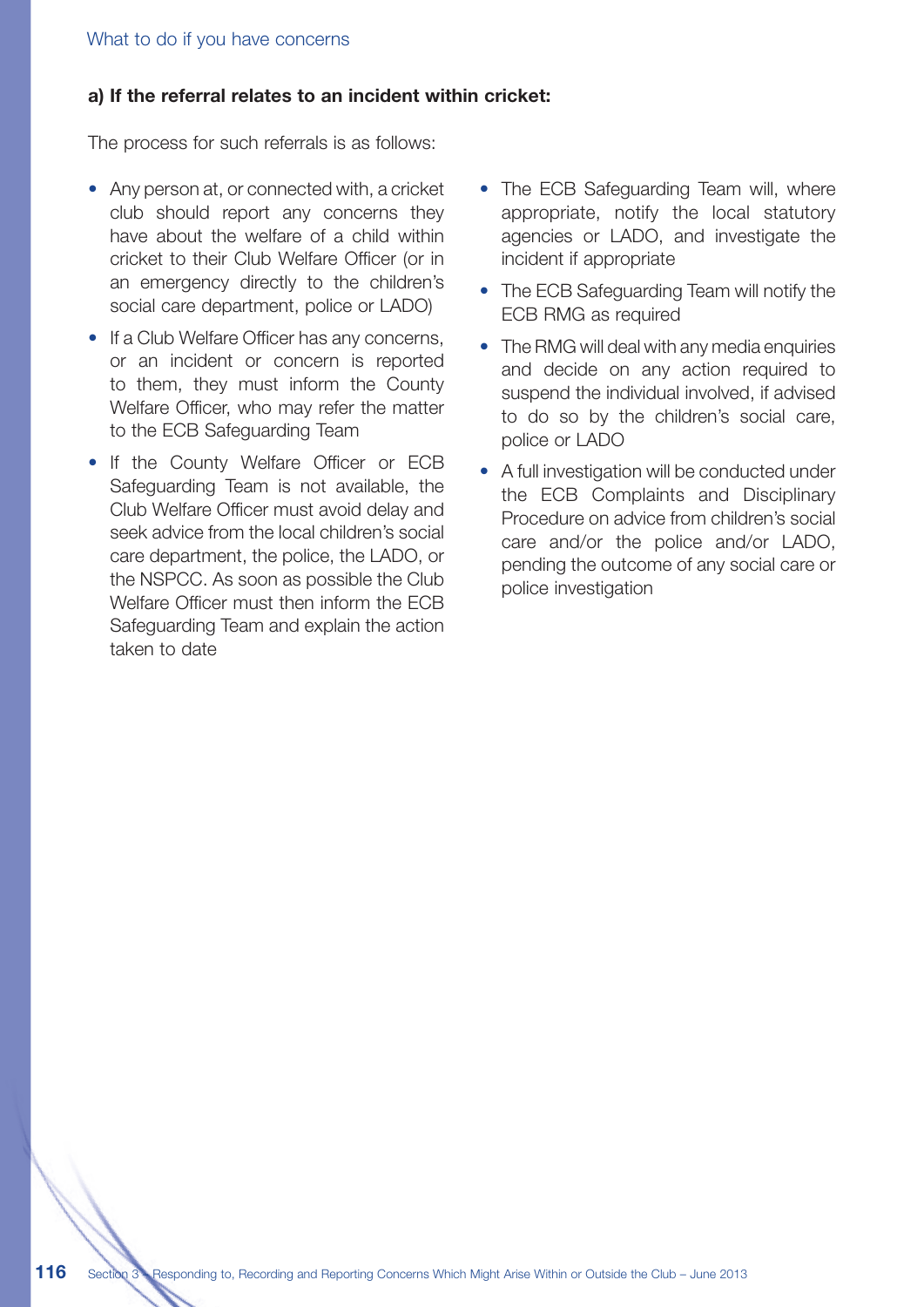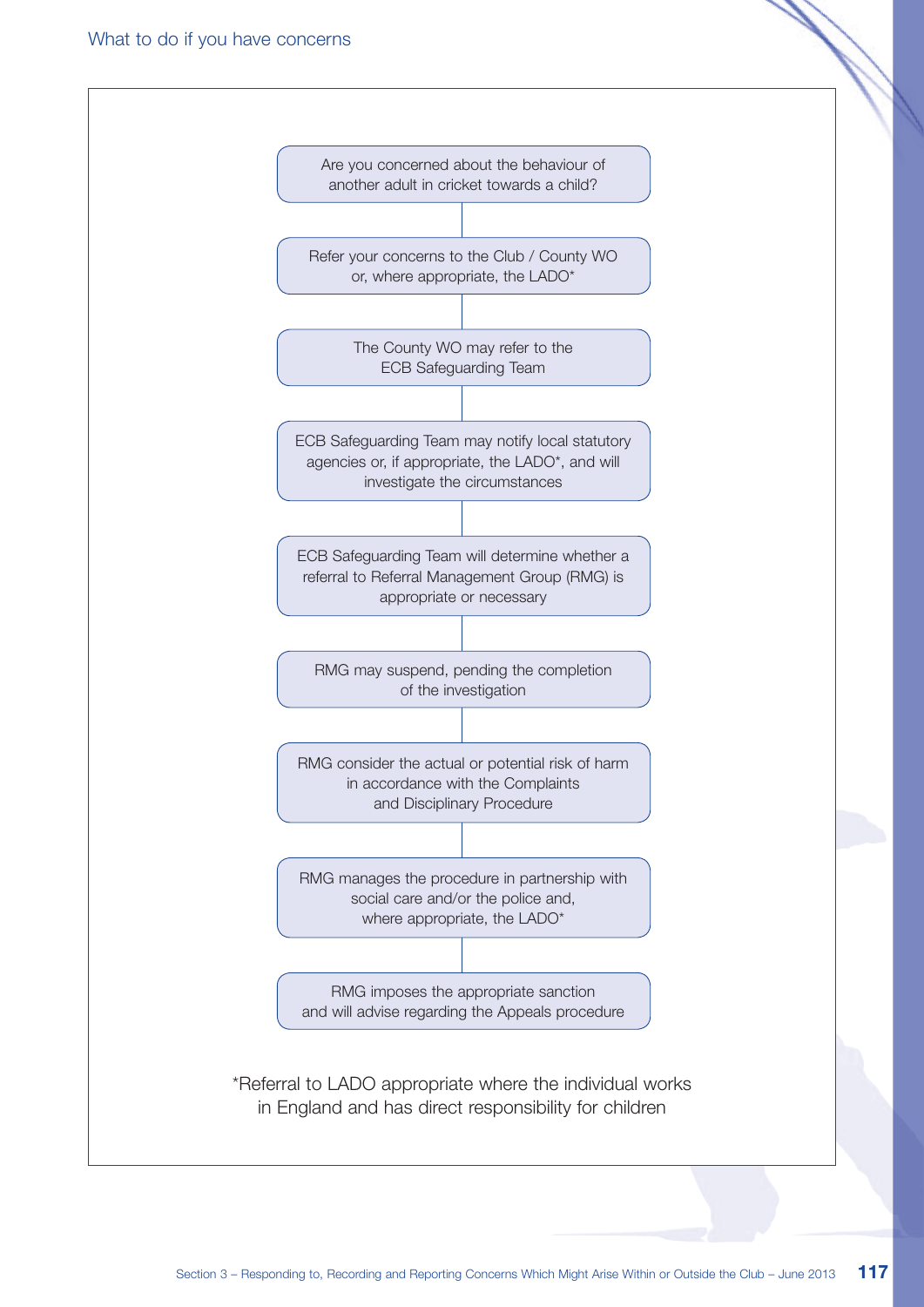#### **b) If the referral relates to an incident outside cricket:**

Any person who has concerns relating to incidents of child abuse or poor parenting skills regarding a parent/carer outside cricket, should advise the Club Welfare Officer. The Club Welfare Officer must then inform the County Welfare Officer, and the County Welfare Officer will then inform the ECB Safeguarding Team.

The ECB Safeguarding Team or the County Welfare Officer will inform the appropriate statutory service i.e. police, children's social care or LADO.

A record will be kept of the referral and the Safeguarding Team will consider the incident/allegation and its impact or potential impact on cricket and if it is necessary for the RMG to take action to safeguard children, for example through suspension.

No further action will be taken under ECB procedures unless agreed with or requested by the statutory agencies or until the statutory agencies have completed their enquiries.



#### **Incidents occurring in connection with a club school link**

If a club is part of a club school link then a specific reporting structure must be followed for any concerns which arise for activities taking place under that programme.

Details of this reporting structure can be found in the diagrams below, and in such situations, these will over-ride the normal ECB reporting flowchart.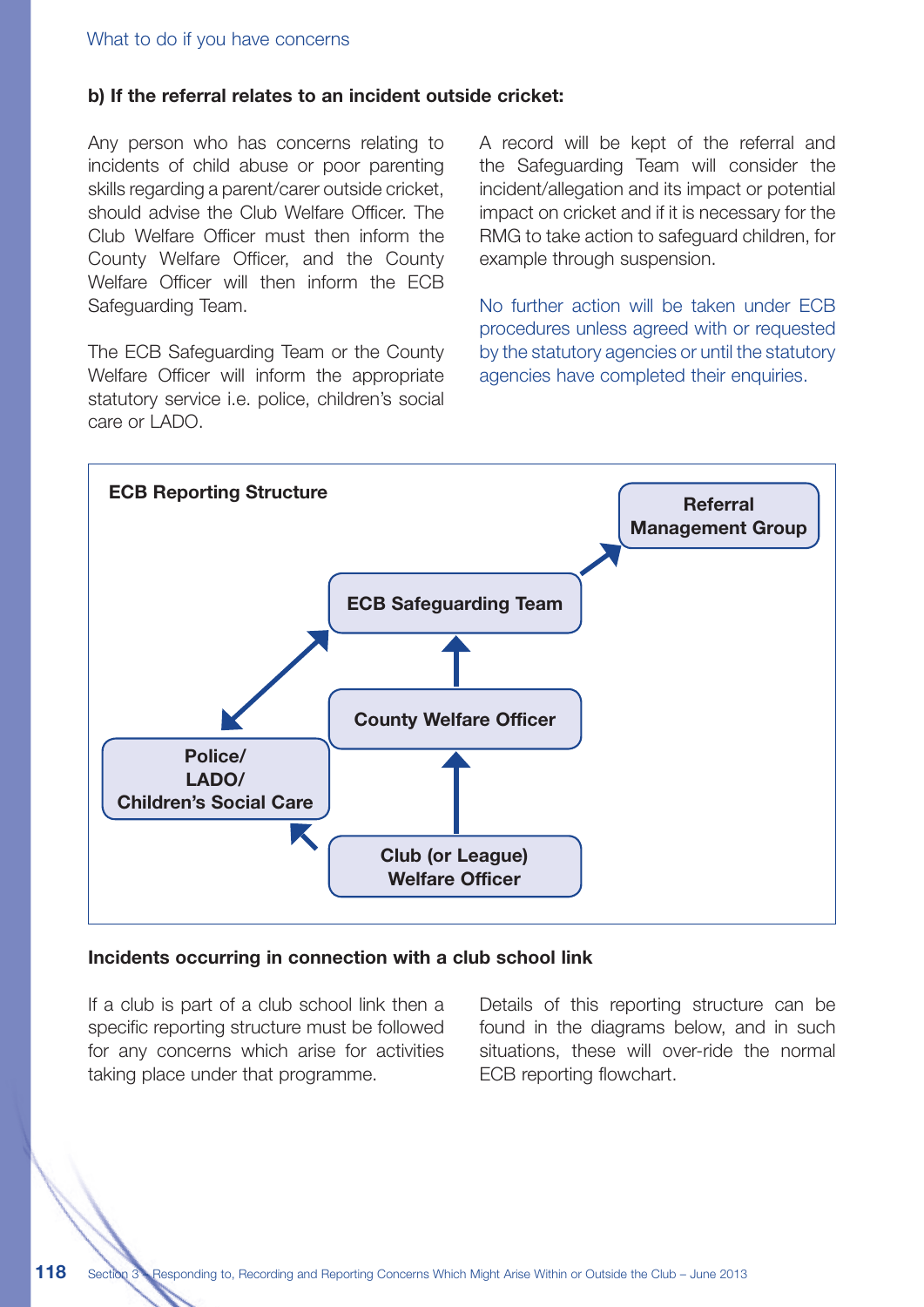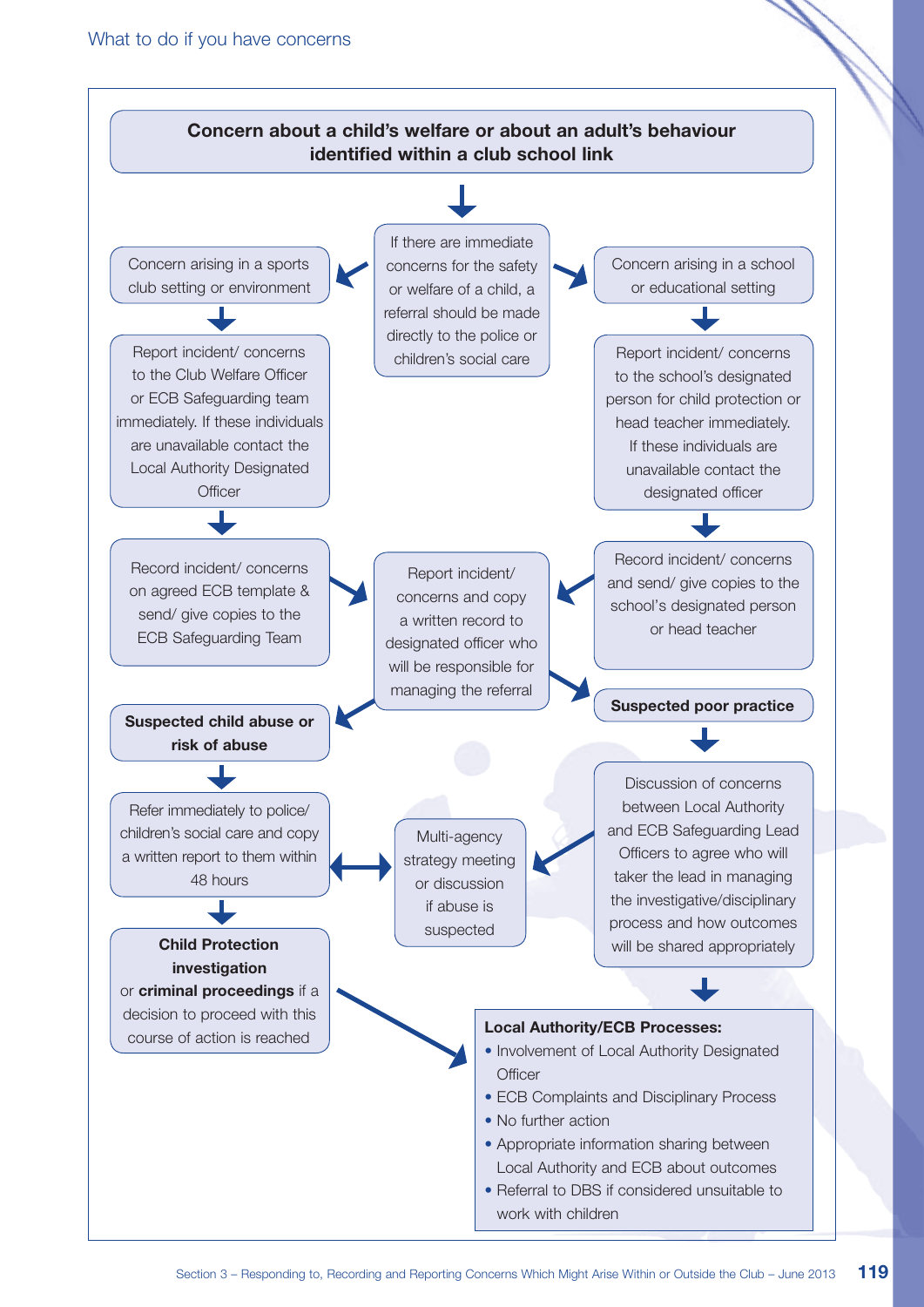**Flowchart for concerns about a child's welfare outside of cricket but involving a child within a club school link**



**120**

Section 3 – Responding to, Recording and Reporting Concerns Which Might Arise Within or Outside the Club – June 2013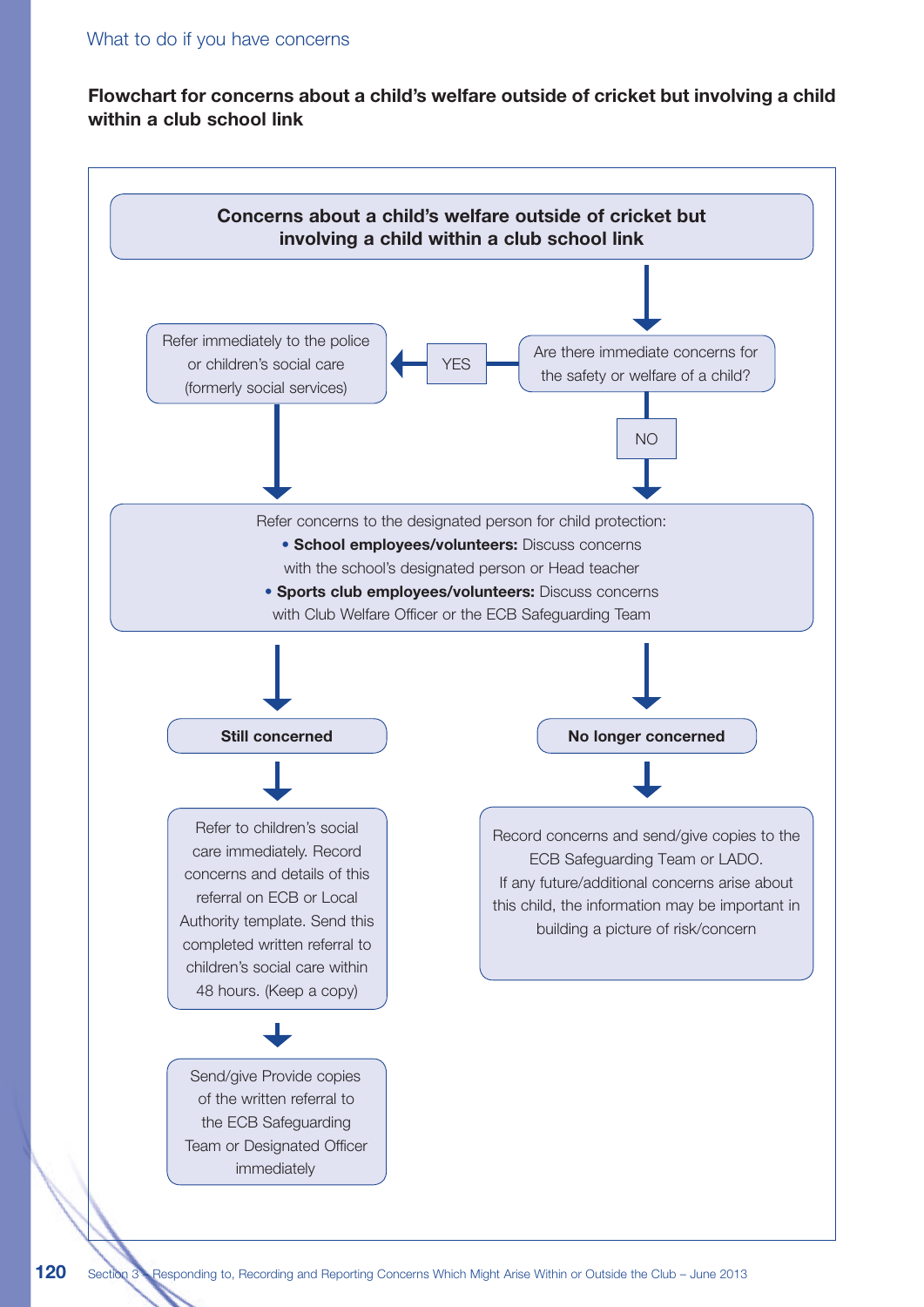## Guidance on the Recording of information by Club and County Welfare Officers

The ECB is committed to providing a safe, welcoming and friendly environment for children, parents and all who take part in cricket.

Where concerns arise, we are committed to making transparent decisions that place children's safety and well-being at the centre of our thinking.

This process is greatly enhanced by accurate record-keeping. Recording is one of the '3 Rs' of safeguarding – respond - record – report.

Our record keeping must also meet the requirements of data-protection legislation – that is, it needs to be accurate, relevant, adequate and 'not excessive' in relation to the purpose or purposes for which it is kept.

In order to support transparent and defensible decision-making, we also recommend that individuals make records of decisions and actions taken which require some thought and possibly some action – for example, a Club Welfare Officer may talk to a member about some piece of behaviour, or a County Welfare Officer may provide advice about some concern a club has. Making contemporaneous notes that capture the situation, the decision-making and any actions taken will prove vital if the decision is later challenged, or if there are further concerns or incidents of a similar nature. It is not necessary to seek or record excessive detail.

It is reasonable to record opinion if this is identified as such, and it may be essential to do so to explain the thinking behind decision-making.

Club Welfare Officers and County Welfare officers are advised to keep such records. Remember these must be secured securely, or password-protected if stored electronically.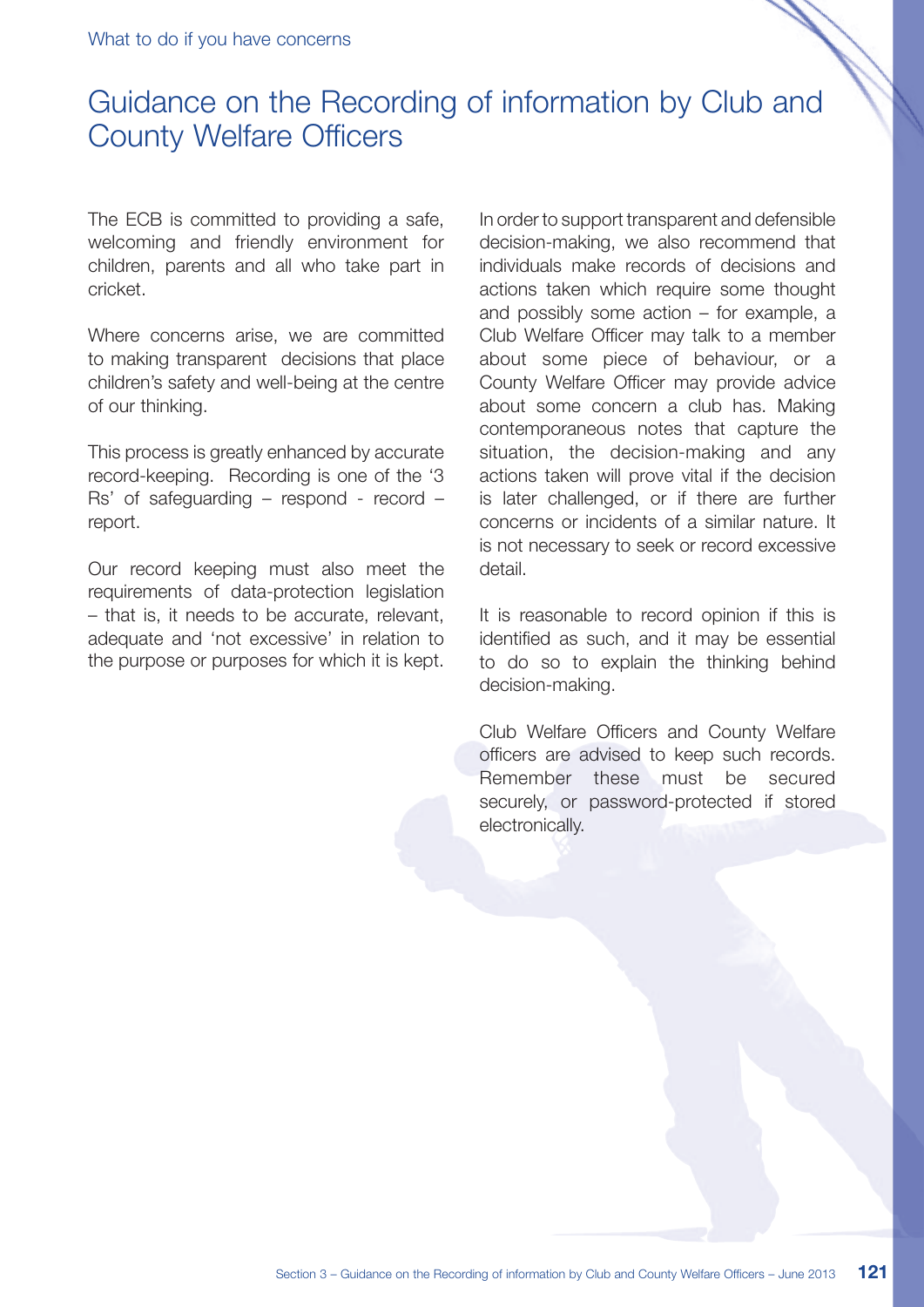### **Definition of Recording**

Recording is one of the ' 3 Rs' of safeguarding as detailed in 'Safe Hands', cricket's Policy and Procedure for safeguarding : Respond – Record - Report

### **What do we mean by recording?**

We mean a written record that includes:

- a brief summary of the incident /concern/situation/discussion
- the time and date of the incident /concern/situation/discussion
- who is involved
- what the safeguarding concerns, if any, are (this may be a matter of opinion this is acceptable but you must clearly identify opinion and differentiate it from fact)
- what action if any you take
- why these actions are the best course of action at this point in time
- date of the record and the name of who made it.

If you wonder whether to share the information then you have answered the question – yes, you should.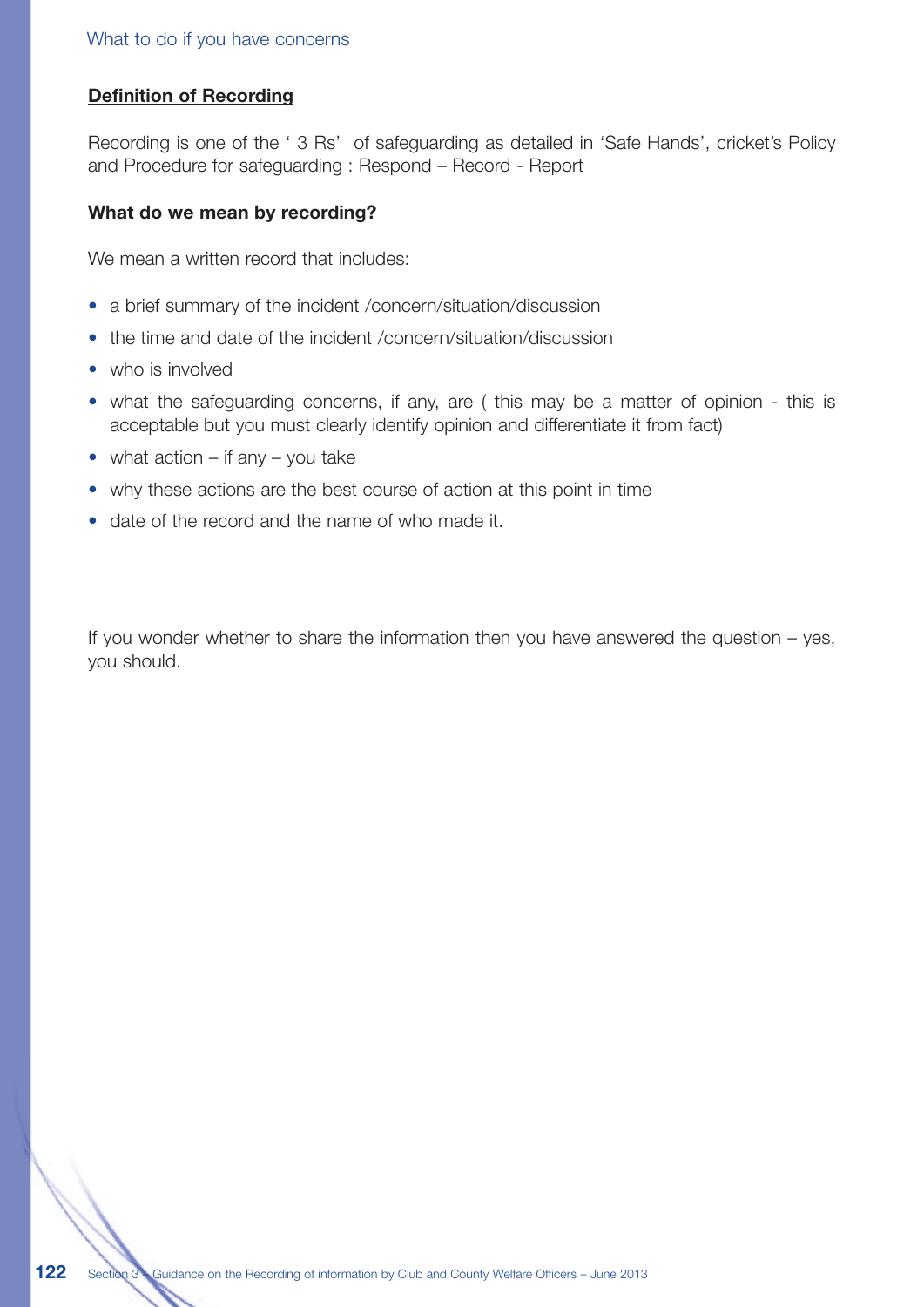# ECB Guidelines on Supervising Children at Cricket Sessions

**Clubs have asked for clarification on ratios when working with children and the following guidelines apply to all cricket sessions.**

It is important for clubs to remember when planning children's cricket, or general, sessions, sufficient adults must be present to adequately supervise all participants and manage any incident that may arise.

It is a basic requirement of all sessions and matches involving children that a minimum of two responsible adults will be present in all circumstances. Clubs should always plan accordingly and coaches must feel confident in raising concerns if they find themselves placed in a position where they are expected to work alone and unsupervised. In matches there must always be at least two adults present and responsible for the team.

The ECB provides two different sets of ratios for working with children. It is vital coaches, and other key club personnel, understand the distinction between these two types of ratios. They are each explained below:

## **Qualified coach ratios required for coaching sessions**

The ECB Community Coach Education department has produced appropriate ratios based on the number of qualified coaches required to run different technical disciplines within the game. The ratios of qualified coaches to children are as follows:

- Net Coaching: 1 coach : 8 children
- Group Coaching: 1 coach : 24 children
- Hard Ball Coaching: 1 coach : 16 children

These coaching ratios are very different to the child supervision ratios, which are required at all sessions regardless of where these are held or which activities the children are doing. Details of supervision ratios are shown below:

### **Supervision ratios**

Supervision ratios relate to managing groups of children and ensuring sufficient adults are present to deal with any issue or incident that may arise. For single sex groups, there must be at least one same gender member of staff. For mixed groups there must be at least one male and one female supervising adult.

## **There must always be a minimum of two adults present**

Clubs must also factor in any further issues that the risk assessment of the facilities may have highlighted. For example, if the changing rooms are located several minutes walk from the training venue then the club may have to increase the number of supervisors in light of this additional information.

The supervision ratios that must be adhered to as a minimum for clubs looking after groups of children are as follow:

Aged 8 and under – 1 adult : 8 children Aged 9 and over – 1 adult : 10 children

It is also important for clubs to note that these ratios relate to adults and children i.e. those over 18 looking after those under 18.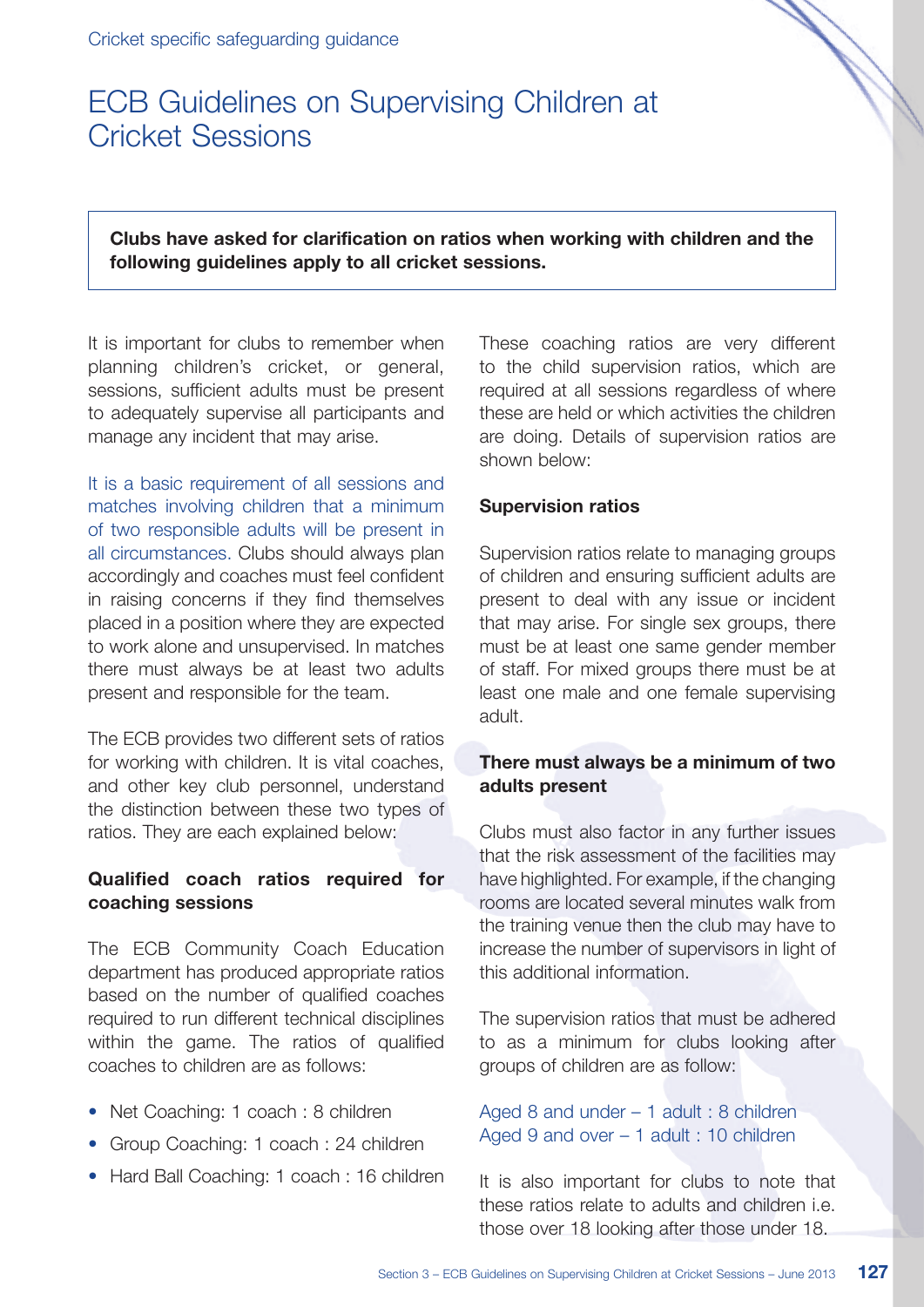#### Cricket specific safeguarding guidance

Volunteers who are under 18 years of age must not be used in the calculations for supervision ratios.

#### **Drinks breaks**

As part of our responsibilities in supervising children, it is vital all players drink appropriate amounts of water to avoid any possible risks of dehydration during matches and practice sessions.

The tips below are provided from the ECB Coaches' Safety Pack (Hard Copy).

Coaches, teachers, managers and umpires are encouraged to:

- Ensure regular intervals for drinks are arranged, particularly in matches of more than 20 overs per innings, or in hot weather
- Plan drinks breaks in practice sessions and matches every 20-40 minutes on warm sunny days. (This may sound excessive but on hot days players can need up to two or three litres each to stay fully hydrated)
- Avoid waiting for children to say they are thirsty before planning a drinks break as thirst is an indication of dehydration. The ECB Sports Science support pack (via e-learning portal) reminds us that children tend to dehydrate more quickly than adults.

## **Facilities and venues used for children's cricket**

All clubs must ensure they have undertaken an adequate risk assessment on all facilities and venues used for any club activities, regardless of ownership of that facility or venue. This does not include away match venues for leagues but should include, where possible, facilities and venues that will be used on tours.

If clubs regularly hire facilities from other organisations such as schools or community colleges, there may be a generic risk assessment available for clubs to consider.

It is important all clubs recognise their responsibility for ensuring venues and facilities are fit for purpose.

Details on risk assessment can be found in the ECB Clubmark programme at www.ecb.co.uk/clubmark

The outcomes of risk assessments may have an impact on the session planning or co-ordination of junior club training or matches. It is important risk assessments are done in advance and updated on an annual basis, or if changes to the facility have taken place.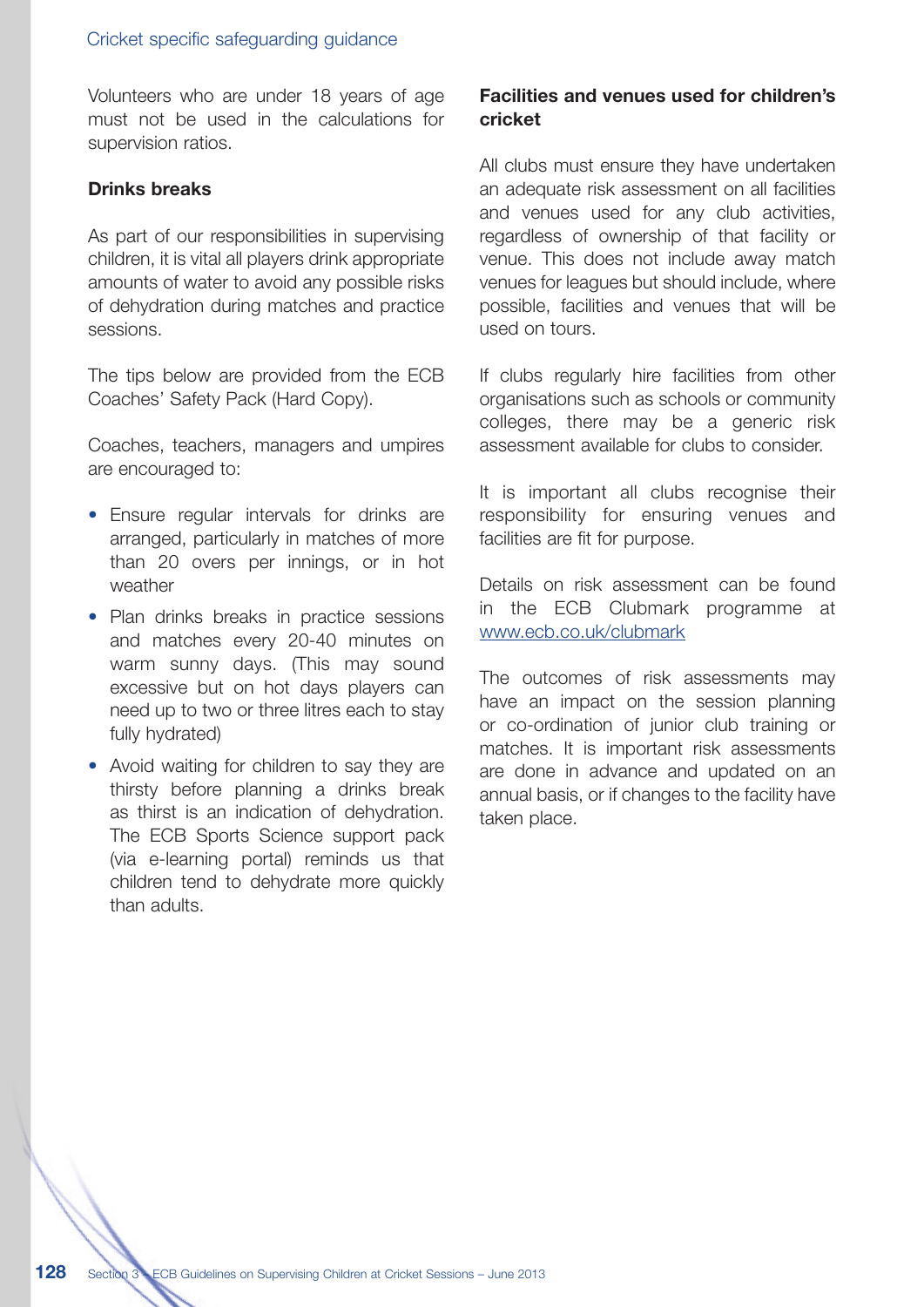## ECB Guidance on the Wearing of Cricket Helmets ("Head protectors") by Young Players

Since 2000 the ECB has issued safety guidance on the wearing of helmets by young players up to the age of 18.

This guidance applies to all players up to the age of 18, both in open age group cricket and in all junior cricket played with a hard cricket ball. The guidance also applies during all practice sessions. Any individual taking responsibility for players should take all reasonable steps to ensure this guidance is followed at all times.

With the assistance of schools, cricket clubs leagues and umpires, the wearing of helmets by young players is now standard practice in cricket throughout England and Wales. Helmets are widely available and are covered by a British Standard (BS7928:1998) and a new specification, for head protectors on sale from Spring/Summer 2014 (BS7928/2013) – see below.

A face protector represents an alternative head protection system for young wicket keepers. Wicketkeeper face protectors are covered by British Standard (BS7929 – 2 :2009).

Helmets with a faceguard or grille should be worn when batting against a hard cricket ball in matches and in practice sessions. Wicket keepers should wear a helmet with a faceguard, or a wicketkeeper face protector, when standing up to the stumps.

All young players should regard a helmet with a faceguard as a normal item of protective equipment when batting, together with pads, gloves and, for boys, an abdominal protector (box). All young wicketkeepers should regard a helmet with a faceguard or a face protector as a normal part of their protective equipment together with pads, gloves and, for boys, an abdominal protector (box).

There is no exception to be granted in this regard, in any form of cricket.

The ECB asks that this guidance is communicated to the parents, or guardians, of all young players through clubs and schools, and that young players are not allowed to bat or stand up to the stumps when keeping wicket against a hard ball without wearing appropriate protection.

Update: In March 2014 the following guidance was issued. This applies to head protectors worn by all cricketers.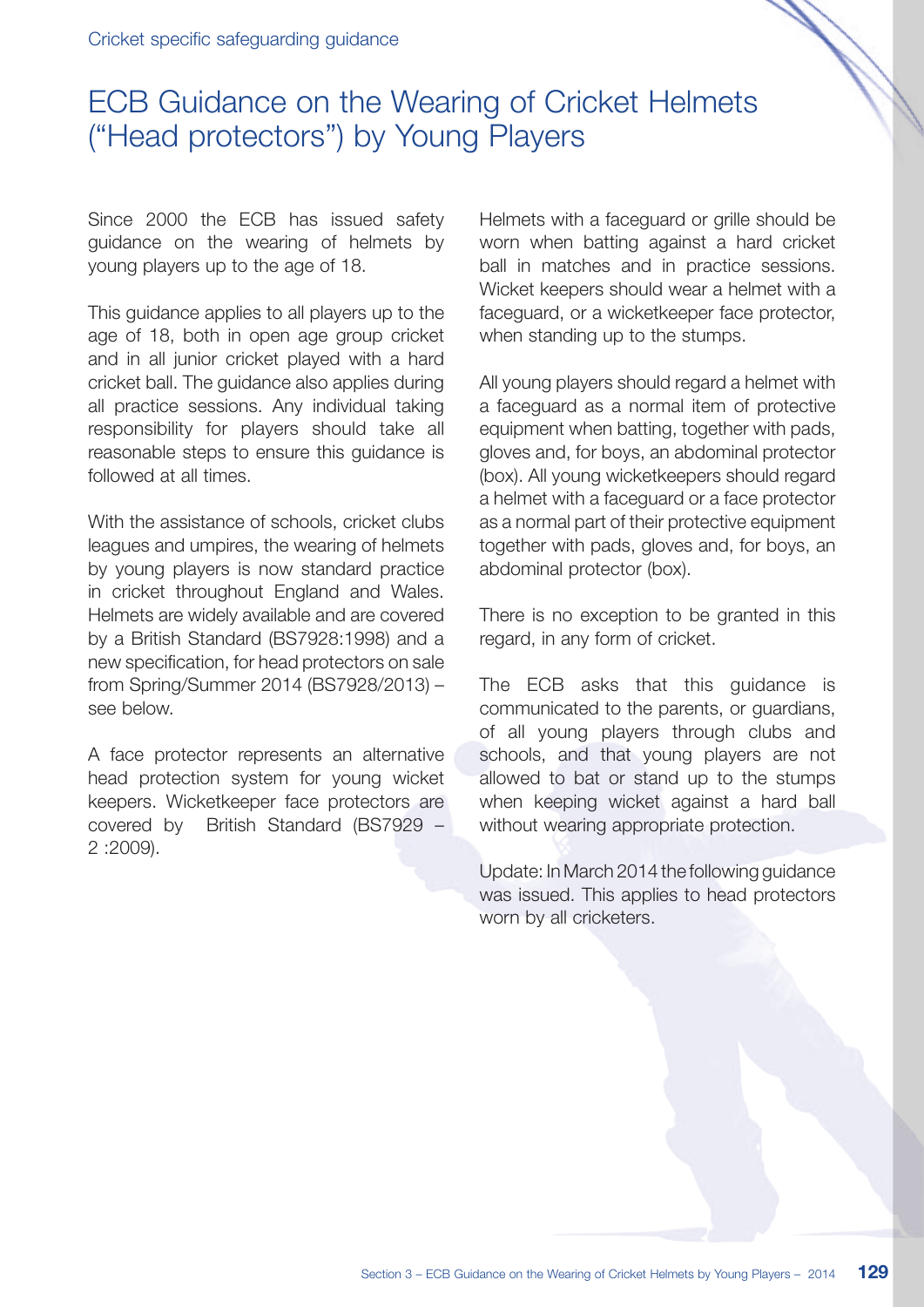## **NEW CRICKET HEAD PROTECTOR TESTING STANDARD**

(More commonly known as the Helmet testing standard)

The ECB, PCA and the ICC have worked with BSi and head protector manufacturers to develop a new specification for the testing of head protection for cricketers. This specification [was] approved by BSi Group, which is the national body responsible for producing appropriate safety standards in the UK.

With cricketers and bowling machines able to deliver cricket balls at high speeds, and given the obvious importance of protecting against head injuries wherever possible, head protectors are an essential part of a cricketer's kit.

It is important that individuals understand how the new specification [has applied] to head protectors on sale from Spring/ Summer 2014.

The key features of the new specification, **BS7928:2013**, are:

- 1. it now includes a facial contact projectile test that assesses for penetration of the ball through the faceguard, and contact of the faceguard onto the face, using realistic ball impact speeds and conditions; and
- 2. head protectors have been tested separately against men's and junior sized cricket balls (a five-and-a-half ounce ball and a four-and-three-quarter ounce ball, respectively).

Head protectors that have been tested against the new standard will be clearly labelled with "**BS7928:2013**" and will contain clear labelling setting out whether a head protector has been tested against (i) men's standard ball size of  $5\frac{1}{2}$  ounces, (ii) junior standard ball size of 4 ¾ ounces, or (iii) both men's and junior size balls.

The manufacturers have advised that there is currently no specific women's head protector and so there is no specific standard for women's cricket head protectors. As the size of the standard women's cricket ball is between the standard men and junior balls, it is recommended that women use head protectors that have been tested against both the men's and junior sized ball or at least against the junior size ball (as the smaller ball could potentially get through the gap above the face guard on a men's head protector).

From 30 June 2014, the old BSI standard for cricket head protectors (**BS7928:1998**) [was] withdrawn and the ECB therefore recommends that all new head protectors brought to market are tested against the new standard.

However, head protectors which have already been tested against the old standard can and will continue to be available for sale and will not be withdrawn from the market.

In light of this, the ECB has issued this guidance to ensure that the public understands the meaning and merits of the new specification (and consequent labelling that will soon be introduced) and therefore to enable the public to make an informed decision as to which head protector to use.

Finally, whilst the ECB considers that head protectors are an essential part of a cricketer's kit to mitigate the risk of injury, it must be remembered that wearing a head protector and faceguard (whether or not it has been tested against the new standard) cannot always prevent death, injury or disability.

For further information, please contact helmets@ecb.co.uk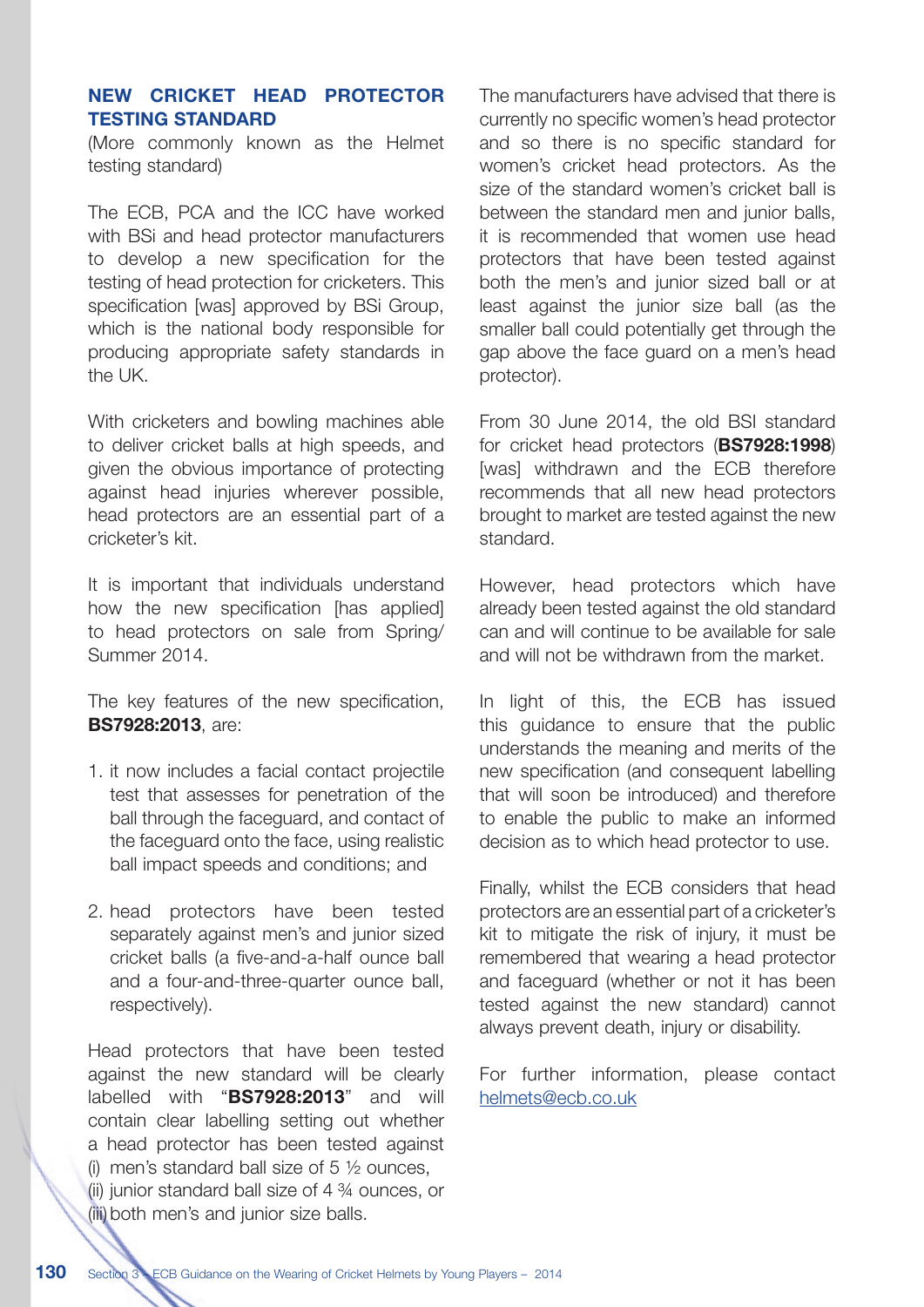# ECB Fielding Regulations

## **For reference, the ECB fielding Regulations are as follows:**

- No young player in the Under 15 age group, or younger, shall be allowed to field closer than 8 yards (7.3 metres) from the middle stump, except behind the wicket on the off side, until the batsman has played at the ball
- For players in the Under 13 age group, and below, the distance is 11 yards (10 metres)
- These minimum distances apply even if the player is wearing a helmet
- Should a young player in these age groups come within the restricted distance the umpire must stop the game immediately and instruct the fielder to move back
- In addition any young player in the Under 16 to Under 18 age groups, who has not reached the age of 18, must wear a helmet and, for boys, an abdominal protector (box) when fielding within 6 yards (5.5 metres) of the bat, except behind the wicket on the off side. Players should wear appropriate protective equipment whenever they are fielding in a position where they feel at risk
- These fielding regulations are applicable to all cricket in England and Wales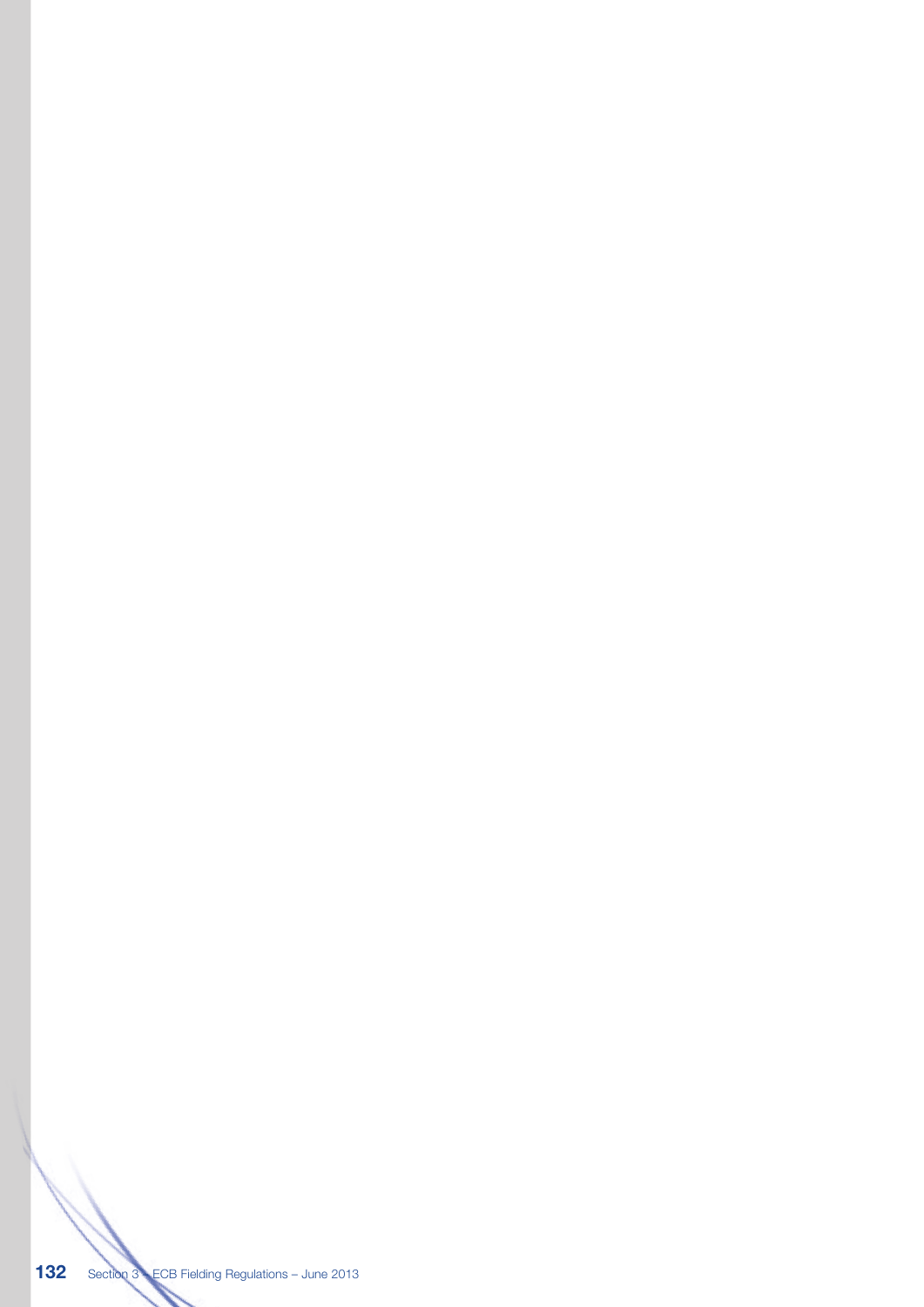# ECB Fast Bowling Directives

The Fast Bowling Directives are designed to raise awareness of the need to nurture and protect our young fast bowlers through their formative years, and have been warmly welcomed by a significant number of coaches and managers. Statistics clearly show that fast bowlers regularly win international matches, and, if England is to achieve the vision of becoming the most successful and respected cricket nation, we must make every effort to produce bowlers to reach the goal.

I would like to thank those involved in the development of talented fast bowlers for their observations and constructive feedback regarding the initiative. As coaches, we should consider the welfare of the individuals under our supervision. These regulations are designed to minimise the possibility of injury.

The Directives relate to all competitions under the auspices of the ECB at U19 level and below as well as all Premier League matches. It should be emphasised that the age of the player is the key criteria and not the level of cricket being played. The restrictions will be reviewed annually, and the Directives were amended slightly for the 2010 season onwards in relation to the number of overs to be bowled in matches.

#### **Mike Gatting**

Managing Director of Cricket Partnerships England and Wales Cricket Board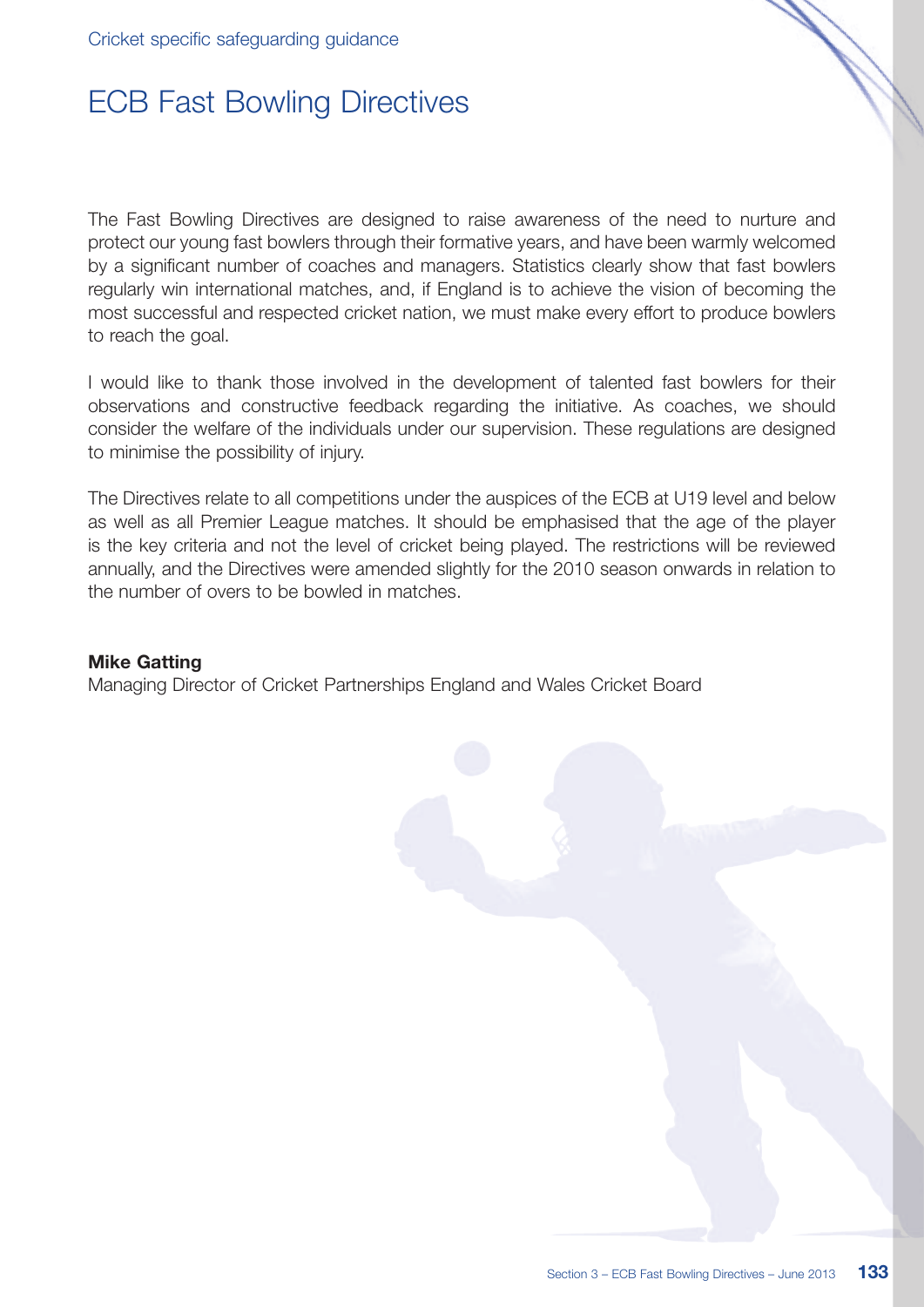#### **Injury prevention for fast bowlers**

These Directives apply to girls and boys, and any reference to he/his should be interpreted to include she/her.

For the purpose of these Directives a fast bowler should be defined as a bowler to whom a wicket keeper in the same age group would, in normal circumstances, stand back to take the ball.

All coaches are urged to identify those players with the potential to bowl fast and to ensure they follow the Directives in all cricket throughout the season.

## **There are four main areas to be aware of when assessing injury risk to fast bowlers:**

#### **1. OVERBOWLING:**

This is an important consideration especially for young bowlers whose bodies are not fully developed. Recent studies have revealed that overbowling is a common cause of back injuries. Evidence suggests that much of the damage occurs early in the playing career, especially during growth spurts, though the effects do not often show themselves until the late teens. The more talented and more physically mature youngsters are generally most at risk, as they tend to play at more than one age group level.

To ensure that young fast bowlers do not place undue stress on their bodies, every attempt must be made to keep the amount of bowling within reasonable limits. The following Directives provide sensible playing and training levels.

- 1. Overbowling
- 2. Technique
- 3. Physical Preparation
- 4. Equipment

#### **Directives for matches:**

| AGE:       | <b>MAX OVERS PER SPELL</b> | MAX OVERS PER DAY |
|------------|----------------------------|-------------------|
| Up to $13$ | 5 overs per spell          | 10 overs per day  |
| U14, U15   | 6 overs per spell          | 12 overs per day  |
| U16, U17 7 | overs per spell            | 18 overs per day  |
| U18, U19   | 7 overs per spell          | 18 overs per day  |
|            |                            |                   |

#### **Directives for practice sessions:**

| AGE:       | <b>MAX BALLS PER SESSION</b> | <b>MAX SESSIONS PER WEEK</b> |
|------------|------------------------------|------------------------------|
| Up to $13$ | 30 balls per session         | 2 sessions per week          |
| U14, U15   | 36 balls per session         | 2 sessions per week          |
| U16, U17   | 36 balls per session         | 3 sessions per week          |
| U18, U19   | 42 balls per session         | 3 sessions per week          |
|            |                              |                              |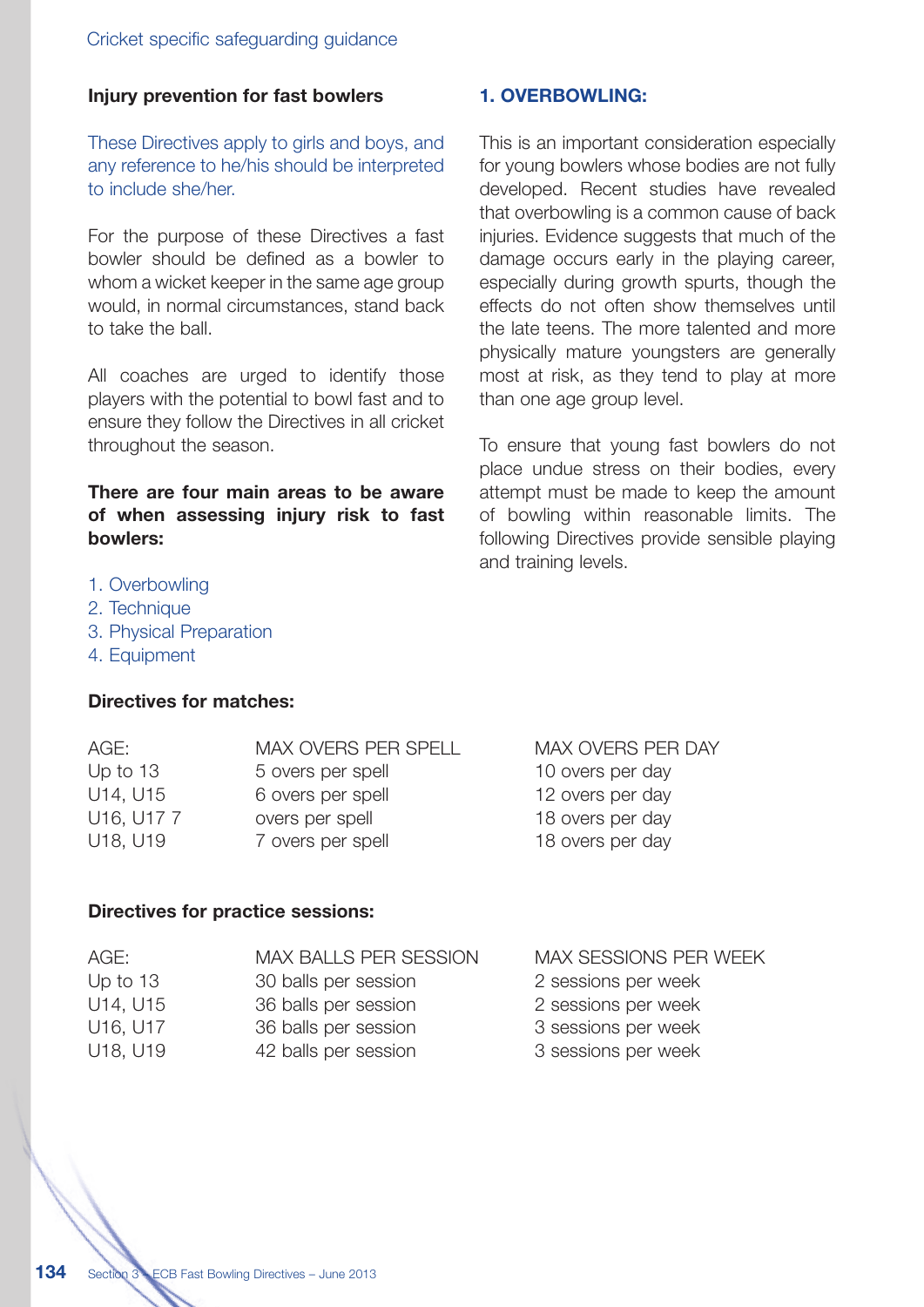### Cricket specific safeguarding guidance

For guidance it is recommended that in any seven day period a fast bowler should not bowl more than four days in that period and for a maximum of two days in a row.

Having completed a spell the bowler cannot bowl again, from either end, until the equivalent number of overs to the length of his spell have been bowled from the same end. A bowler can change ends without ending his current spell provided he bowls the next over he legally can from the other end. If this does not happen his spell is deemed to be concluded. If play is interrupted, for any reason, for less than 40 minutes any spell in progress, at the time of the interruption, can be continued after the interruption up to the maximum number of overs per spell for the appropriate age group. If the spell is not continued after the interruption the bowler cannot bowl again, from either end, until the equivalent number of overs to the length of his spell before the interruption have been bowled from the same end. If the interruption is of 40 minutes or more, whether scheduled or not, the bowler can commence a new spell immediately.

Once a bowler covered by these Directives has bowled in a match he cannot exceed the maximum number of overs per day for his age group even if he subsequently bowls spin. He can exceed the maximum overs per spell if bowling spin, but cannot then revert to bowling fast until an equivalent number of overs to the length of his spell have been bowled from the same end. If he bowls spin without exceeding the maximum number of overs in a spell the maximum will apply as soon as he reverts to bowling fast.

#### **Nets:**

#### Outdoor:

The emphasis on all nets should be quality rather than quantity. These Directives will encourage young fast bowlers to focus their efforts on shorter, more intensive spells. Consequently young fast bowlers should be made aware of the importance of warming up and warming down as part of their preparation.

#### Indoor:

In the period between the end of the cricket season and Christmas, indoor practise for fast bowlers should be kept to an ABSOLUTE MINIMUM. The following highlights the risk of playing/practising on hard surfaces such as solid concrete and shows how these forces can be reduced by using appropriate mats or indeed by practising on grass. Concrete offers 0% force absorption whereas grass can offer up to 75%. The 34% offered by natural turf was measured at Trent Bridge on a rock hard Test Match pitch. These figures have major implications for limiting indoor work in the winter, particularly for seamers, and for ensuring that length and intensity of sessions are considered when working on the harder surfaces.

#### **Force absorption and surfaces:**

| Concrete              | 0% force reduction  |
|-----------------------|---------------------|
| Uniturf on concrete:  | 7% force reduction  |
| Uniturf + mat:        | 15% force reduction |
| Uniturf $+2$ mats:    | 31% force reduction |
| Natural turf:         | 34% force reduction |
| Synthetic + underlay: | 49% force reduction |
|                       |                     |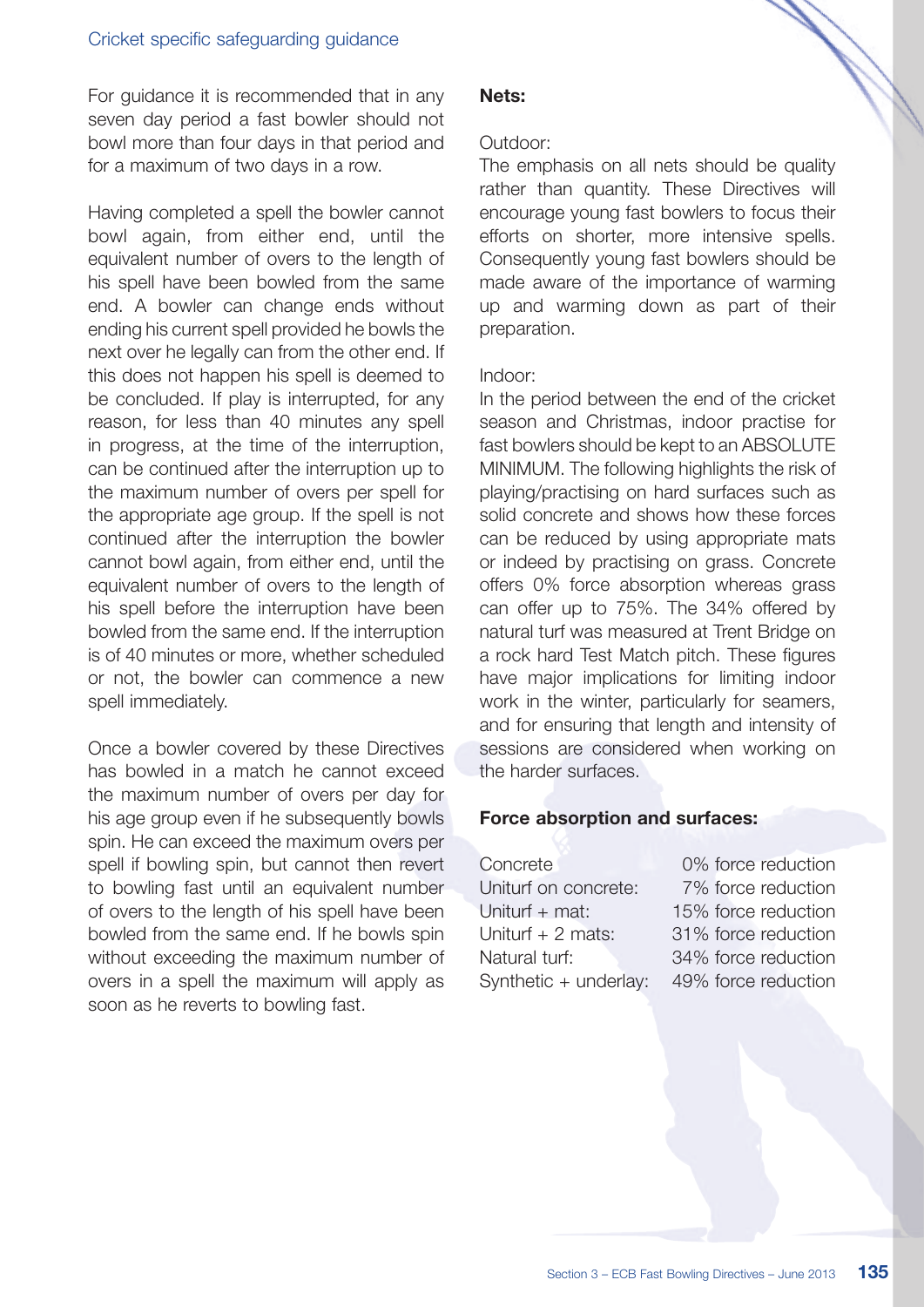## **2. TECHNIQUE:**

It is crucial that bowlers are encouraged to adopt a safe action early in their development. Bowlers should either have a SIDE-ON, a FRONT-ON or a 'MIDWAY/NEUTRAL' action, but SHOULD NEVER MIX THE ACTIONS. The mixed actions (of which there are two main types) are a major cause of back injuries, because they cause an unnecessary spinal twist. Excessive hyperextension of the back during the delivery stride is also a contributing factor.

For further clarification of mixed actions consult the 'ECB Coaches Manual' or an appropriately qualified cricket coach.

### **3. PHYSICAL PREPARATION:**

A well structured, cricket specific training programme is essential to develop, and maintain, the strength, endurance and flexibility required for fast bowling. It is one of the most injury-liable non-contact activities in sport and the need for the fast bowlers to be amongst the fittest and best prepared players in the team cannot be over emphasised. Bowlers should WARM UP and STRETCH thoroughly before bowling and training, and should WARM DOWN and STRETCH afterwards. A good warm up helps to encourage a more professional approach, helps team spirit and can actually improve performance. It also helps to reduce the chance of an injury occurring.

## **4. EQUIPMENT:**

Impact forces of up to eight times body weight can be experienced during the delivery stride. Without the appropriate footwear, these forces must be absorbed by the feet, ankles, knees and lower back of the bowler. It is therefore essential that bowlers minimise these effects by absorbing them with the use of efficient, well-fitting, cushioned boots or shoes and if required, absorbent insoles. The use of running shoes, basketball-type boots or good cross trainers is also essential as they are designed to cope with the types of forces experienced when bowling on hard surfaces.

The year starting date of midnight on the previous 31st August is assumed throughout these Directives.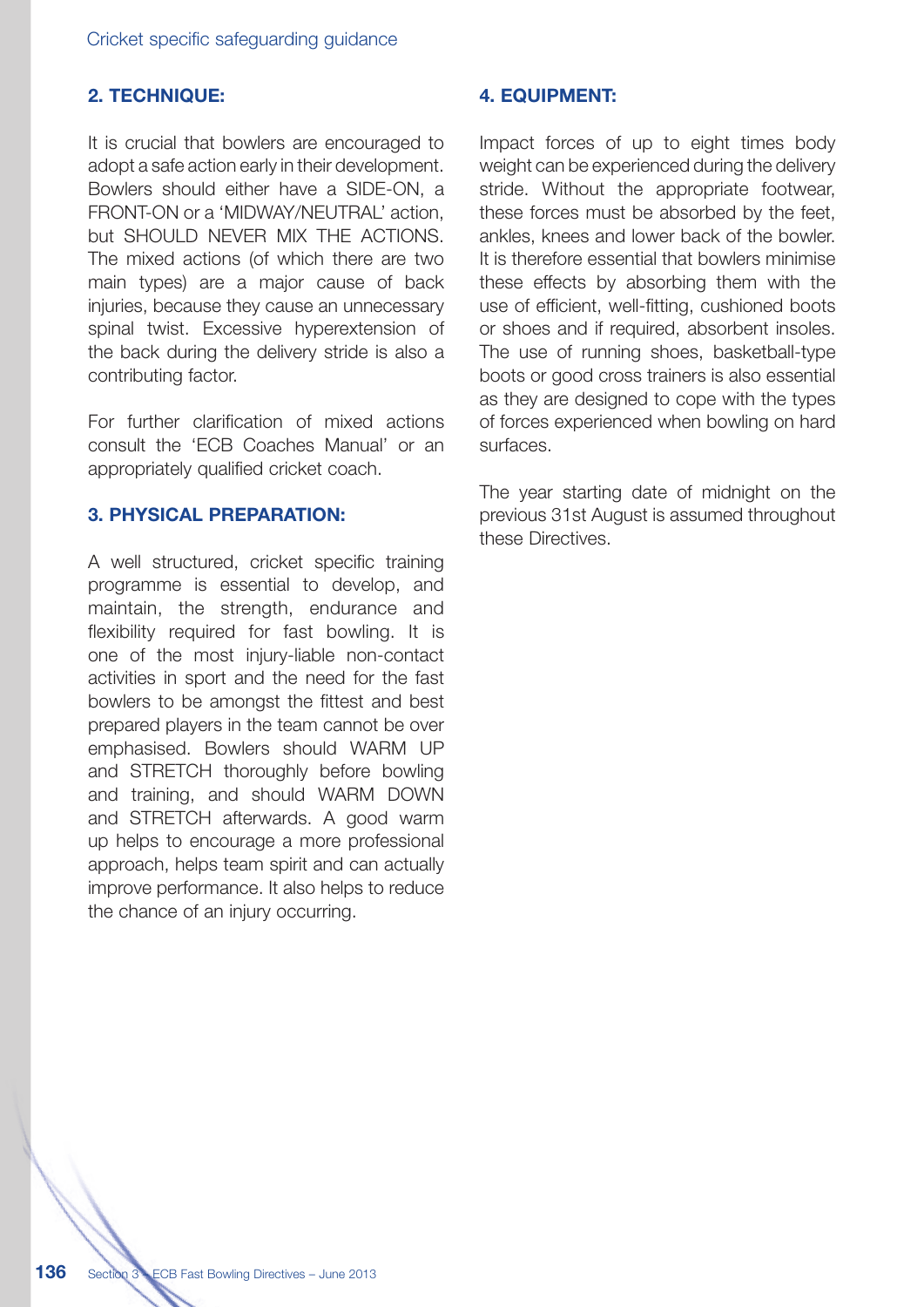## ECB Guidelines for Junior Players in Open Age Group **Cricket**

The ECB has issued guidance covering the selection and participation of young players in open age group cricket. This is to help clubs decide when to select young players in open age group cricket and how best to help their cricketing development when they play within open age groups. The guidance applies to boys and girls. The ECB keeps these guidelines under review and, following feedback from clubs and leagues, has revised these guidelines for the 2014 season. The ECB will continue to monitor the impact of these guidelines and you are invited to feedback your thoughts and comments in writing to the ECB Non-First Class Cricket Department.

#### **The guidance is as follows:**

### **General**

- Making the step up from junior to open age group cricket is a significant event in any player's cricket experience. Ensure the player's safety, personal development needs and overall cricket experience are considered
- Clubs, squad coaches and managers must take into account the requirements on age detailed in this guidance.
- Each case is to be determined on an individual basis, depending on the player's ability and stage of cognitive and emotional maturity to take part at this level – however, the minimum age guidance provided below must be adhered to.
- Juniors should be involved in all aspects of the game wherever possible i.e. socialising, team talks, practice, decision making and so on, so they feel part of the team
- Children will often feel more comfortable and able to perform if they have a family member or friend also playing in the side
- Remember, children's early experiences will remain with them always and will often determine whether they want to remain playing the game or give up and do something else
- Provide an opportunity for players to show their talents in an appropriate way. Children who are just used as fielders will not fully experience the game
- Be supportive, at all times, for all forms of effort even when children are not successful. Try and put them in situations where they will experience some success (however small) and ensure plenty of praise and encouragement
- The captain should inform the Umpires of under 18s in the side.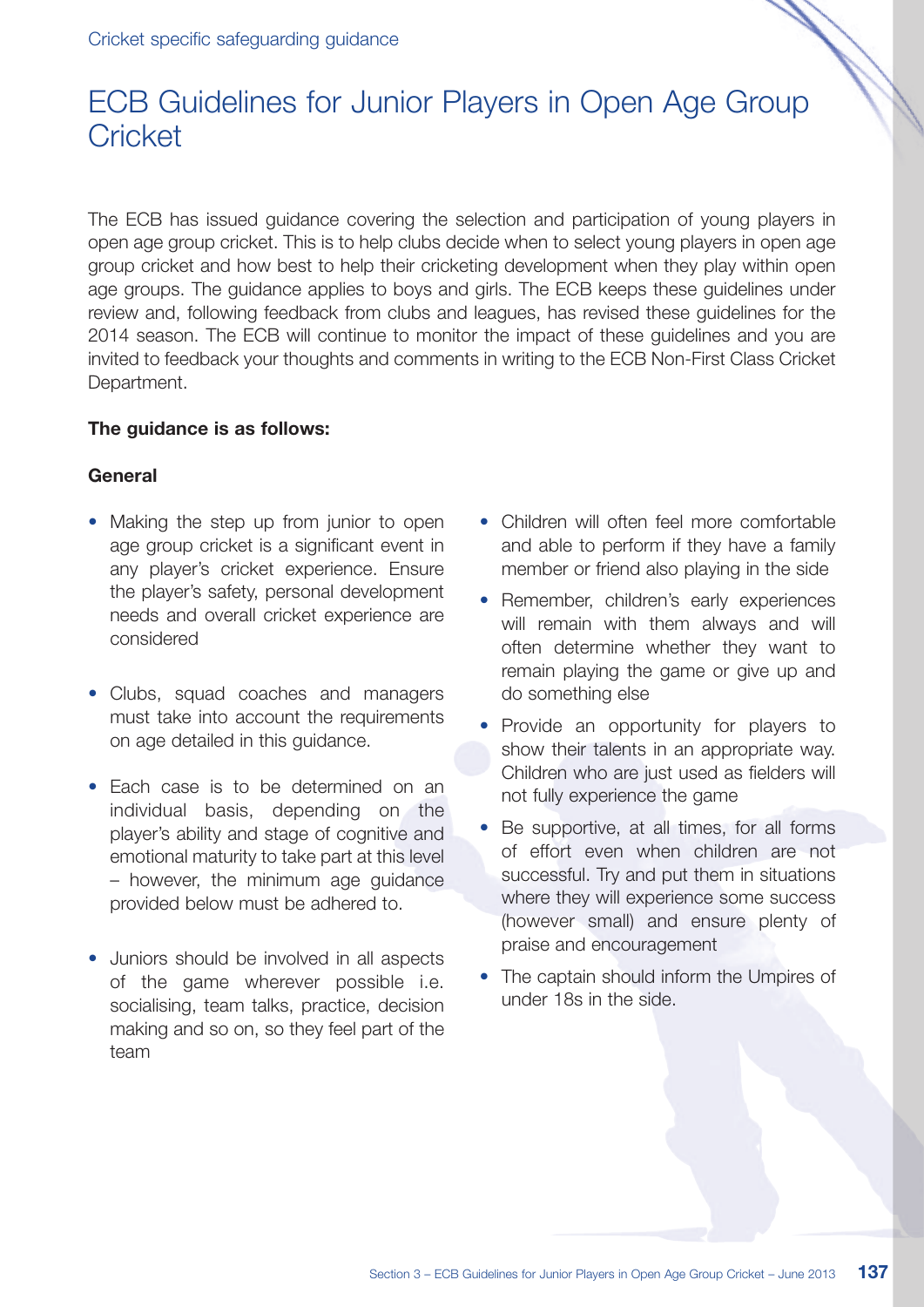#### **Restrictions**

ECB Helmets, Fast Bowling Directives and Fielding Regulations should always be adhered to for junior players in Open age group cricket

#### **Minimum age**

Players who are selected in a County U12 squad in spring for a summer squad or in another squad deemed by ECB Performance Managers to be of a standard above 'district level' for that season are eligible to play Open age cricket.

This is providing they are at least 11 years old, are in School Year 7 on 1st September in the year preceding the season, and have written parental consent to play. In allowing these players to play in open age cricket it is essential clubs and coaches recognise the 'duty of care' obligations they have towards these young players

This means boys and girls who are county squad and area squad players, are able to play open age group cricket if they are in an U12 age group and are a minimum of 11 years old on 1st September of the year preceding the season.

District and club players who are not in a county or area squad must wait until they reach the U13 age group, be in Year 8 and be 12 years old on 1st September of the preceding year before being able to play in any open age group cricket. As before written parental consent is required for these players.

#### The duty of care should be interpreted in two ways:

- Not to place a young player in a position that involves an unreasonable risk to that young player, taking account of the circumstances of the match and the relative skills of the player
- Not to create a situation that places members of the opposing side in a position whereby they cannot play cricket as they would normally do against adult players

In addition, the guidelines note the need for clubs and leagues to recognise the positive experience young players should have in open age cricket. Clubs should provide an opportunity for players to show their talents in an appropriate way.